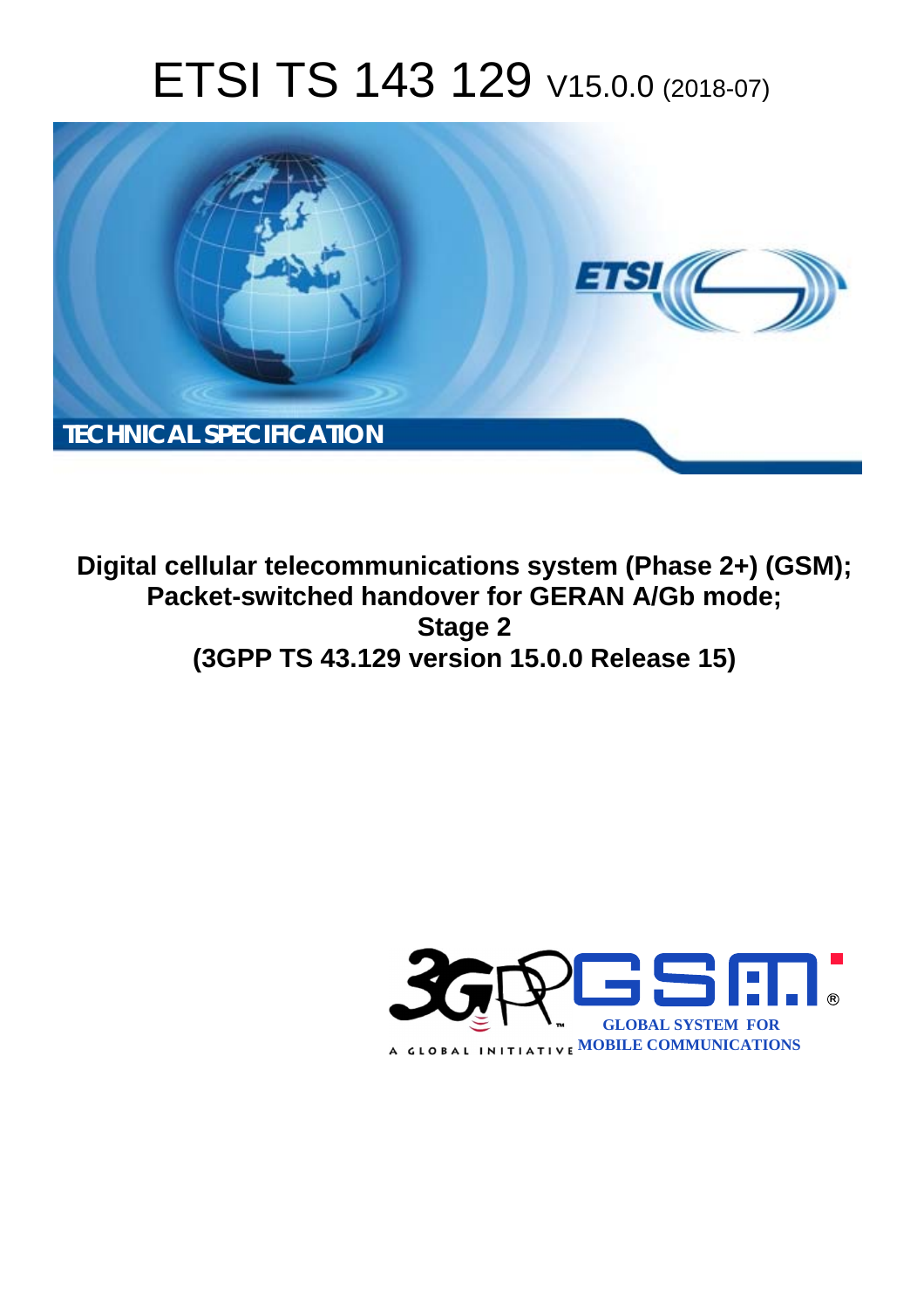Reference RTS/TSGR-0643129vf00

> Keywords GSM

#### *ETSI*

#### 650 Route des Lucioles F-06921 Sophia Antipolis Cedex - FRANCE

Tel.: +33 4 92 94 42 00 Fax: +33 4 93 65 47 16

Siret N° 348 623 562 00017 - NAF 742 C Association à but non lucratif enregistrée à la Sous-Préfecture de Grasse (06) N° 7803/88

#### *Important notice*

The present document can be downloaded from: <http://www.etsi.org/standards-search>

The present document may be made available in electronic versions and/or in print. The content of any electronic and/or print versions of the present document shall not be modified without the prior written authorization of ETSI. In case of any existing or perceived difference in contents between such versions and/or in print, the only prevailing document is the print of the Portable Document Format (PDF) version kept on a specific network drive within ETSI Secretariat.

Users of the present document should be aware that the document may be subject to revision or change of status. Information on the current status of this and other ETSI documents is available at <https://portal.etsi.org/TB/ETSIDeliverableStatus.aspx>

If you find errors in the present document, please send your comment to one of the following services: <https://portal.etsi.org/People/CommiteeSupportStaff.aspx>

#### *Copyright Notification*

No part may be reproduced or utilized in any form or by any means, electronic or mechanical, including photocopying and microfilm except as authorized by written permission of ETSI. The content of the PDF version shall not be modified without the written authorization of ETSI. The copyright and the foregoing restriction extend to reproduction in all media.

> © ETSI 2018. All rights reserved.

**DECT**TM, **PLUGTESTS**TM, **UMTS**TM and the ETSI logo are trademarks of ETSI registered for the benefit of its Members. **3GPP**TM and **LTE**TM are trademarks of ETSI registered for the benefit of its Members and of the 3GPP Organizational Partners. **oneM2M** logo is protected for the benefit of its Members.

**GSM**® and the GSM logo are trademarks registered and owned by the GSM Association.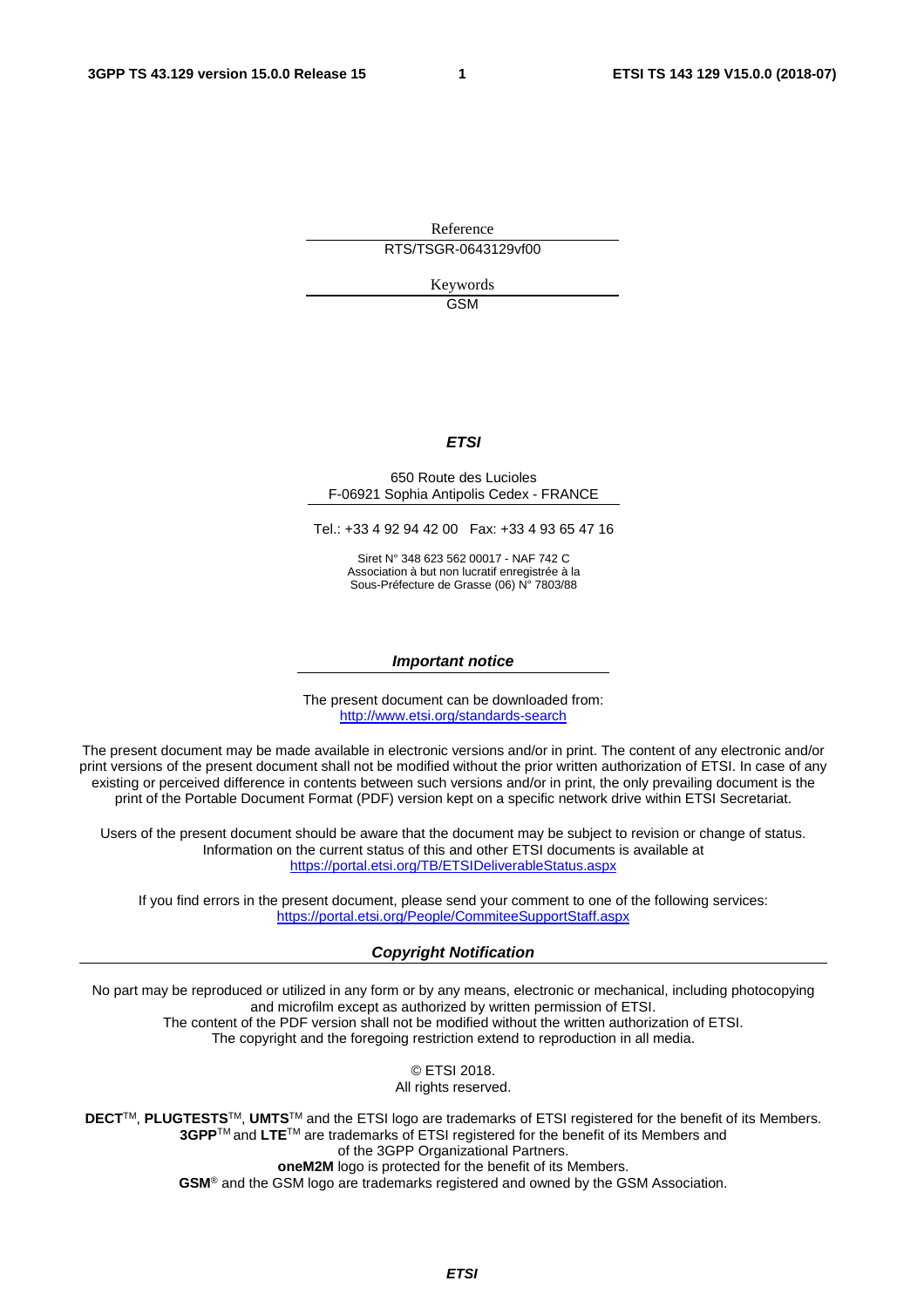## Intellectual Property Rights

#### Essential patents

IPRs essential or potentially essential to normative deliverables may have been declared to ETSI. The information pertaining to these essential IPRs, if any, is publicly available for **ETSI members and non-members**, and can be found in ETSI SR 000 314: *"Intellectual Property Rights (IPRs); Essential, or potentially Essential, IPRs notified to ETSI in respect of ETSI standards"*, which is available from the ETSI Secretariat. Latest updates are available on the ETSI Web server ([https://ipr.etsi.org/\)](https://ipr.etsi.org/).

Pursuant to the ETSI IPR Policy, no investigation, including IPR searches, has been carried out by ETSI. No guarantee can be given as to the existence of other IPRs not referenced in ETSI SR 000 314 (or the updates on the ETSI Web server) which are, or may be, or may become, essential to the present document.

#### **Trademarks**

The present document may include trademarks and/or tradenames which are asserted and/or registered by their owners. ETSI claims no ownership of these except for any which are indicated as being the property of ETSI, and conveys no right to use or reproduce any trademark and/or tradename. Mention of those trademarks in the present document does not constitute an endorsement by ETSI of products, services or organizations associated with those trademarks.

## Foreword

This Technical Specification (TS) has been produced by ETSI 3rd Generation Partnership Project (3GPP).

The present document may refer to technical specifications or reports using their 3GPP identities, UMTS identities or GSM identities. These should be interpreted as being references to the corresponding ETSI deliverables.

The cross reference between GSM, UMTS, 3GPP and ETSI identities can be found under [http://webapp.etsi.org/key/queryform.asp.](http://webapp.etsi.org/key/queryform.asp)

## Modal verbs terminology

In the present document "**shall**", "**shall not**", "**should**", "**should not**", "**may**", "**need not**", "**will**", "**will not**", "**can**" and "**cannot**" are to be interpreted as described in clause 3.2 of the [ETSI Drafting Rules](https://portal.etsi.org/Services/editHelp!/Howtostart/ETSIDraftingRules.aspx) (Verbal forms for the expression of provisions).

"**must**" and "**must not**" are **NOT** allowed in ETSI deliverables except when used in direct citation.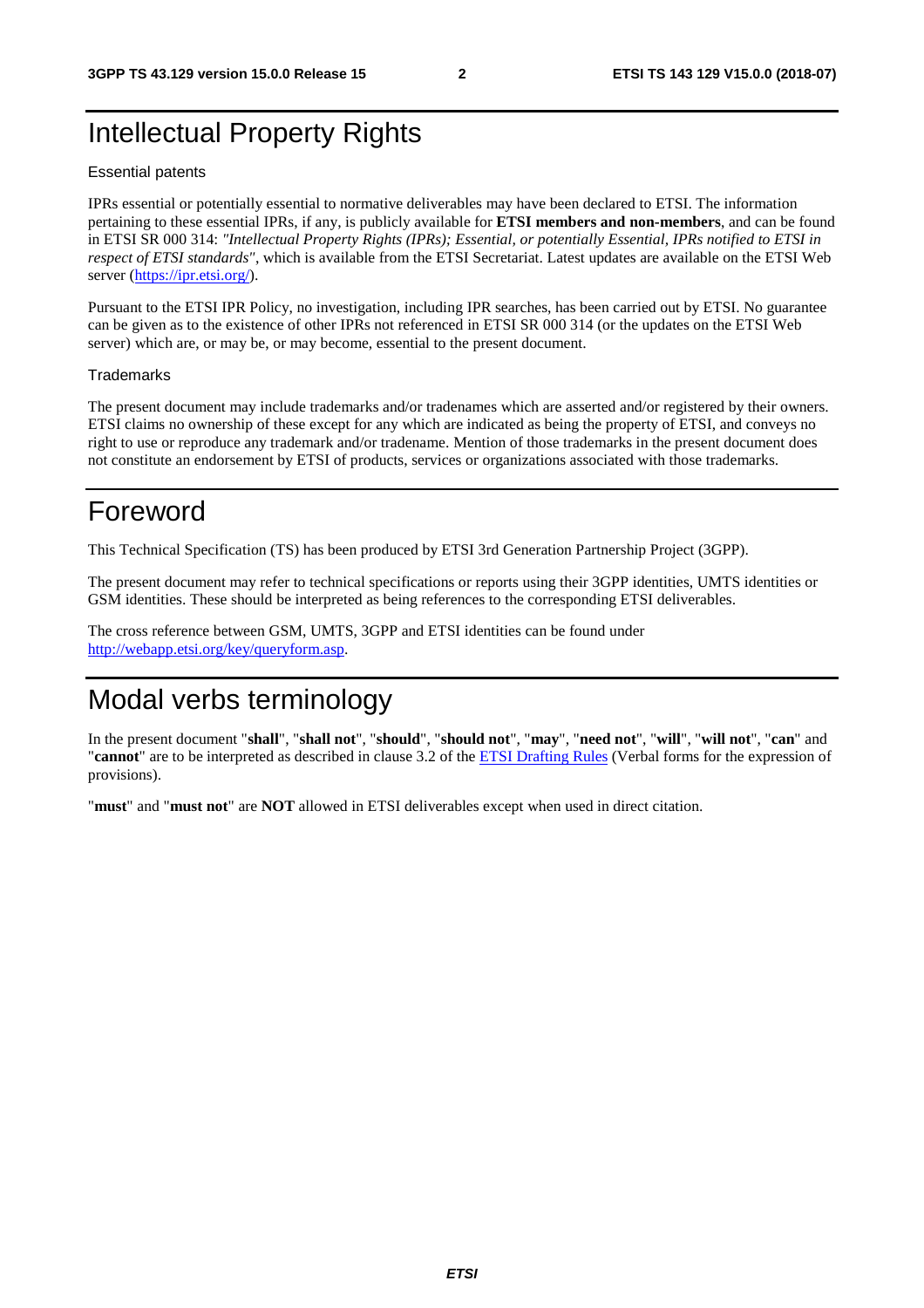ETSI TS 143 129 V15.0.0 (2018-07)

## Contents

| 1                  |                                                                                        |  |
|--------------------|----------------------------------------------------------------------------------------|--|
| 2                  |                                                                                        |  |
| 3                  |                                                                                        |  |
| 3.1                |                                                                                        |  |
| 3.2                |                                                                                        |  |
| 3.3                |                                                                                        |  |
| 4                  |                                                                                        |  |
| 4.1                |                                                                                        |  |
| 4.2<br>4.2.1       |                                                                                        |  |
| 4.2.2              |                                                                                        |  |
| 4.2.3              |                                                                                        |  |
| 4.2.4              |                                                                                        |  |
| 4.3                |                                                                                        |  |
| 4.3.1              |                                                                                        |  |
| 4.3.2              |                                                                                        |  |
| 4.3.3              |                                                                                        |  |
| 4.3.3.1            |                                                                                        |  |
| 4.3.3.1.1          |                                                                                        |  |
| 4.3.4              |                                                                                        |  |
| 4.3.5              |                                                                                        |  |
| 4.3.6              |                                                                                        |  |
| 4.3.7              |                                                                                        |  |
| 4.3.7.1            |                                                                                        |  |
| 4.3.7.2<br>4.3.7.3 |                                                                                        |  |
| 4.3.7.4            |                                                                                        |  |
| 4.4                |                                                                                        |  |
| 4.4.1              | NSAPI, PFI, RAB ID relation during inter-RAT, inter-mode UTRAN/GERAN Iu PS handover 19 |  |
| 4.4.2              | NSAPI, PFI, EPS Bearer ID relation during inter-RAT GERAN / E-UTRAN PS handover  20    |  |
| 5                  |                                                                                        |  |
| 5.1                |                                                                                        |  |
| 5.1.1              |                                                                                        |  |
| 5.1.2              |                                                                                        |  |
| 5.1.2.1            |                                                                                        |  |
| 5.1.2.2            |                                                                                        |  |
| 5.1.2.3            |                                                                                        |  |
| 5.1.2.4            |                                                                                        |  |
| 5.1.3              |                                                                                        |  |
| 5.1.3.1            |                                                                                        |  |
| 5.1.3.2            |                                                                                        |  |
| 5.1.4              |                                                                                        |  |
| 5.1.4.1            |                                                                                        |  |
| 5.1.4.2            |                                                                                        |  |
| 5.2<br>5.2.1       |                                                                                        |  |
| 5.2.1.1            | Intra-SGSN GERAN A/Gb mode to UTRAN/GERAN Iu mode HO; Preparation phase 35             |  |
| 5.2.1.2            | Intra-SGSN GERAN A/Gb mode to UTRAN/GERAN Iu mode HO; Execution phase 37               |  |
|                    |                                                                                        |  |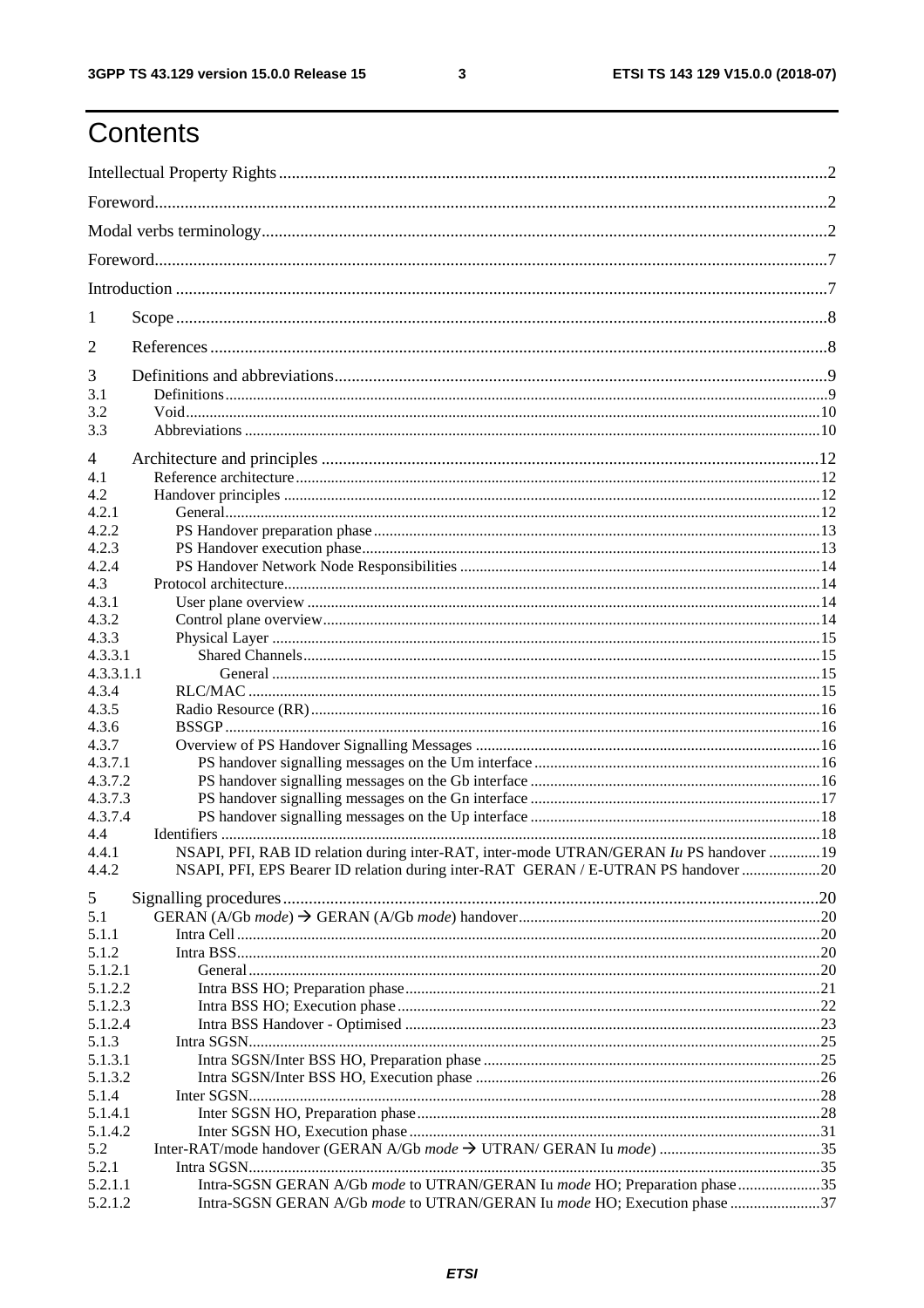| 5.2.2              |                                                                                       |  |
|--------------------|---------------------------------------------------------------------------------------|--|
| 5.2.2.1            | Inter-SGSN GERAN A/Gb mode to UTRAN/GERAN Iu mode HO; Preparation phase 40            |  |
| 5.2.2.2            | Inter-SGSN GERAN A/Gb mode to UTRAN/GERAN Iu mode HO; Execution phase 42              |  |
| 5.3                |                                                                                       |  |
| 5.3.1              |                                                                                       |  |
| 5.3.1.1            | Inter RAT/mode UTRAN/GERAN Iu mode to GERAN A/Gb mode PS HO; Preparation phase 46     |  |
| 5.3.1.2            | Inter RAT/mode UTRAN/GERAN Iu mode to GERAN A/Gb mode PS HO; Execution phase 48       |  |
| 5.3.2              |                                                                                       |  |
| 5.3.2.1            | Inter RAT/mode UTRAN/GERAN Iu mode to GERAN A/Gb mode PS HO; Preparation phase 51     |  |
| 5.3.2.2            | Inter RAT UTRAN/GERAN Iu mode to GERAN A/Gb mode PS HO; Execution phase 53            |  |
| 5.3a               |                                                                                       |  |
| 5.3a.1             |                                                                                       |  |
| 5.3a.2             |                                                                                       |  |
| 5.3a.3             |                                                                                       |  |
| 5.3 <sub>b</sub>   |                                                                                       |  |
| 5.3 <sub>b.1</sub> |                                                                                       |  |
| 5.3 <sub>b.2</sub> |                                                                                       |  |
| 5.3 <sub>b.3</sub> |                                                                                       |  |
| 5.4                |                                                                                       |  |
| 5.4.1              |                                                                                       |  |
| 5.4.2              |                                                                                       |  |
| 5.5                |                                                                                       |  |
| 5.5.1              |                                                                                       |  |
| 5.5.2              |                                                                                       |  |
| 5.5.2.1            |                                                                                       |  |
| 5.5.2.2            |                                                                                       |  |
| 5.5.2.3            |                                                                                       |  |
|                    |                                                                                       |  |
|                    |                                                                                       |  |
|                    |                                                                                       |  |
| 5.6                |                                                                                       |  |
| 5.6.1              |                                                                                       |  |
| 5.6.1.1            | Contents of the GERAN A/Gb mode or GAN mode $\rightarrow$ GERAN A/Gb mode Transparent |  |
|                    |                                                                                       |  |
| 5.6.1.1.1          |                                                                                       |  |
| 5.6.1.1.2          |                                                                                       |  |
| 5.6.1.2            |                                                                                       |  |
| 5.6.1.2.1          |                                                                                       |  |
| 5.6.1.2.2          |                                                                                       |  |
| 5.6.1.3            | Contents of the UTRAN → GERAN A/Gb Mode or GAN mode Transparent Containers  64        |  |
| 5.6.1.3.1          |                                                                                       |  |
| 5.6.1.3.2          |                                                                                       |  |
| 5.6.1.4            |                                                                                       |  |
| 5.6.1.4.1          |                                                                                       |  |
| 5.6.1.4.2          |                                                                                       |  |
| 5.6.1.5            |                                                                                       |  |
| 5.6.1.5.1          |                                                                                       |  |
| 5.6.1.5.2          |                                                                                       |  |
| 5.6.1.6            |                                                                                       |  |
| 5.6.1.6.1          |                                                                                       |  |
| 5.6.1.6.2          |                                                                                       |  |
| 5.6.1.7            |                                                                                       |  |
| 5.6.1.7.1          |                                                                                       |  |
| 5.6.1.7.2          |                                                                                       |  |
| 5.6.1.8            |                                                                                       |  |
| 5.6.1.8.1          |                                                                                       |  |
| 5.6.1.8.2          |                                                                                       |  |
| 5.7                |                                                                                       |  |
| 5.7.1              |                                                                                       |  |
| 5.7.1.1            |                                                                                       |  |
| 5.7.1.2            |                                                                                       |  |
| 5.7.1.3            |                                                                                       |  |
| 5.7.1.4            |                                                                                       |  |
|                    |                                                                                       |  |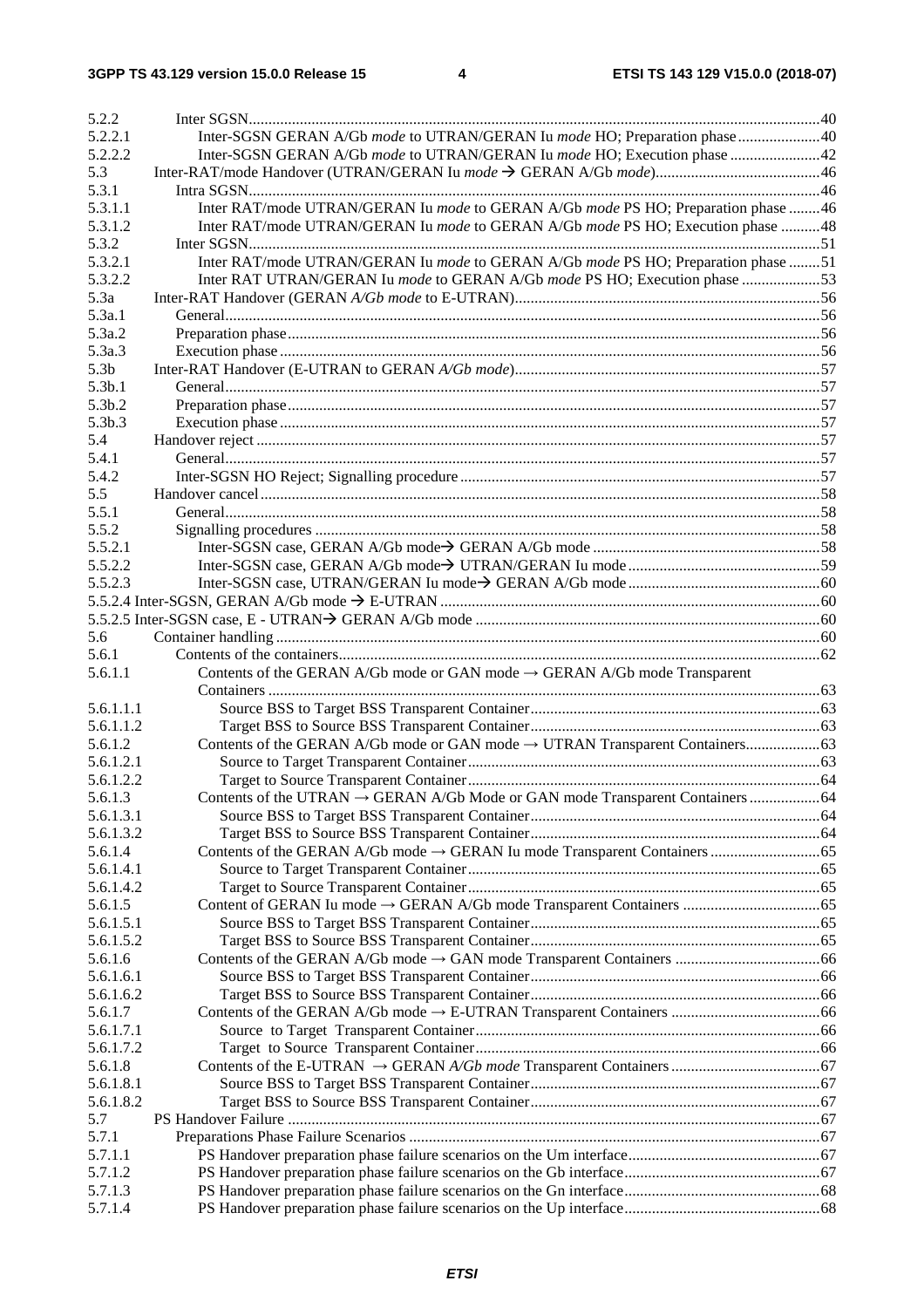| 5.7.2              |                                                                                                   |  |
|--------------------|---------------------------------------------------------------------------------------------------|--|
| 5.7.2.1            |                                                                                                   |  |
| 5.7.2.1.1          |                                                                                                   |  |
| 5.7.2.1.2          |                                                                                                   |  |
| 5.7.2.2            |                                                                                                   |  |
| 5.7.2.3            |                                                                                                   |  |
| 5.8                |                                                                                                   |  |
| 5.8.1              |                                                                                                   |  |
| 5.8.1.1            |                                                                                                   |  |
| 5.8.1.2            |                                                                                                   |  |
| 5.8.2              |                                                                                                   |  |
| 5.8.2.1            |                                                                                                   |  |
| 5.8.2.2            |                                                                                                   |  |
| 5.8.3              |                                                                                                   |  |
| 5.8.3.1<br>5.8.3.2 |                                                                                                   |  |
| 5.8.4              |                                                                                                   |  |
| 5.8.4.1            |                                                                                                   |  |
| 5.8.4.2            |                                                                                                   |  |
| 5.8.5              |                                                                                                   |  |
| 5.8.5.1            |                                                                                                   |  |
| 5.8.5.2            |                                                                                                   |  |
| 5.8.6              |                                                                                                   |  |
| 5.8.6.1            |                                                                                                   |  |
| 5.8.6.2            |                                                                                                   |  |
| 5.8.7              |                                                                                                   |  |
| 5.8.7.1            |                                                                                                   |  |
| 5.8.7.2            |                                                                                                   |  |
| 5.8.8              |                                                                                                   |  |
| 5.8.8.1            |                                                                                                   |  |
| 5.8.8.2            |                                                                                                   |  |
|                    |                                                                                                   |  |
| 6                  |                                                                                                   |  |
| 6.1                |                                                                                                   |  |
| 6.1.1              |                                                                                                   |  |
| 6.1.2              |                                                                                                   |  |
| 6.1.2.1<br>6.1.2.2 |                                                                                                   |  |
| 6.1.2.3            |                                                                                                   |  |
| 6.1.2.4            |                                                                                                   |  |
| 6.1.2.5            |                                                                                                   |  |
| 6.1.2.6            |                                                                                                   |  |
| 6.1.2.7            |                                                                                                   |  |
| 6.1.3              |                                                                                                   |  |
| 6.1.4              |                                                                                                   |  |
| 6.1.5              |                                                                                                   |  |
| 6.2                |                                                                                                   |  |
| 6.2.1              |                                                                                                   |  |
| 6.2.2              |                                                                                                   |  |
| 6.2.3              |                                                                                                   |  |
| 6.2.3.1            |                                                                                                   |  |
| 6.2.3.2            |                                                                                                   |  |
| 6.2.4              | Option 2 - Downlink Data sent before performing access in the target cell (Blind Transmission) 84 |  |
| 6.2.4.1            |                                                                                                   |  |
| 6.2.4.2            |                                                                                                   |  |
| 6.3                |                                                                                                   |  |
|                    |                                                                                                   |  |
|                    | <b>Annex A (normative):</b>                                                                       |  |
| A.1                |                                                                                                   |  |
|                    | <b>Annex B</b> (informative):                                                                     |  |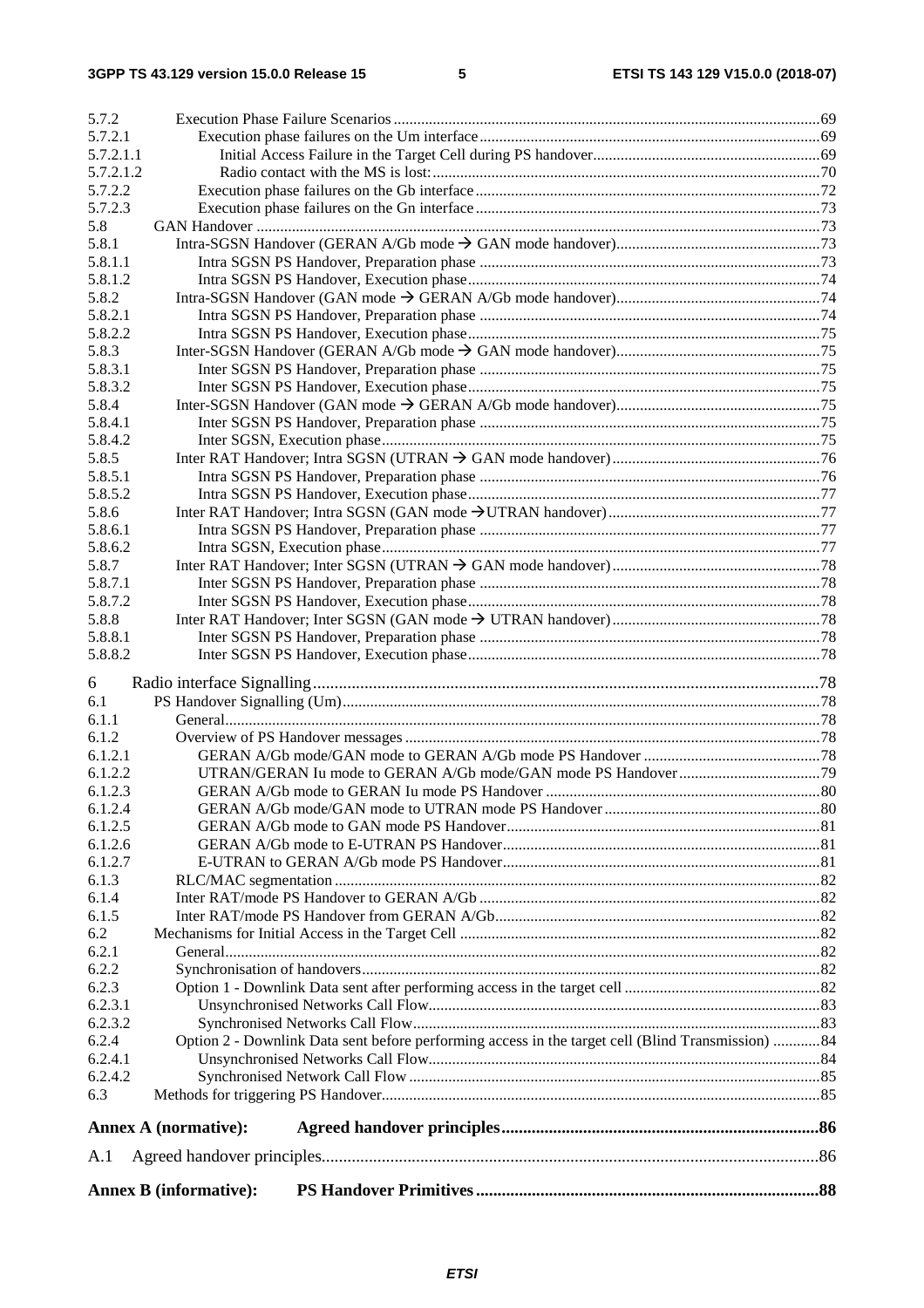$\bf 6$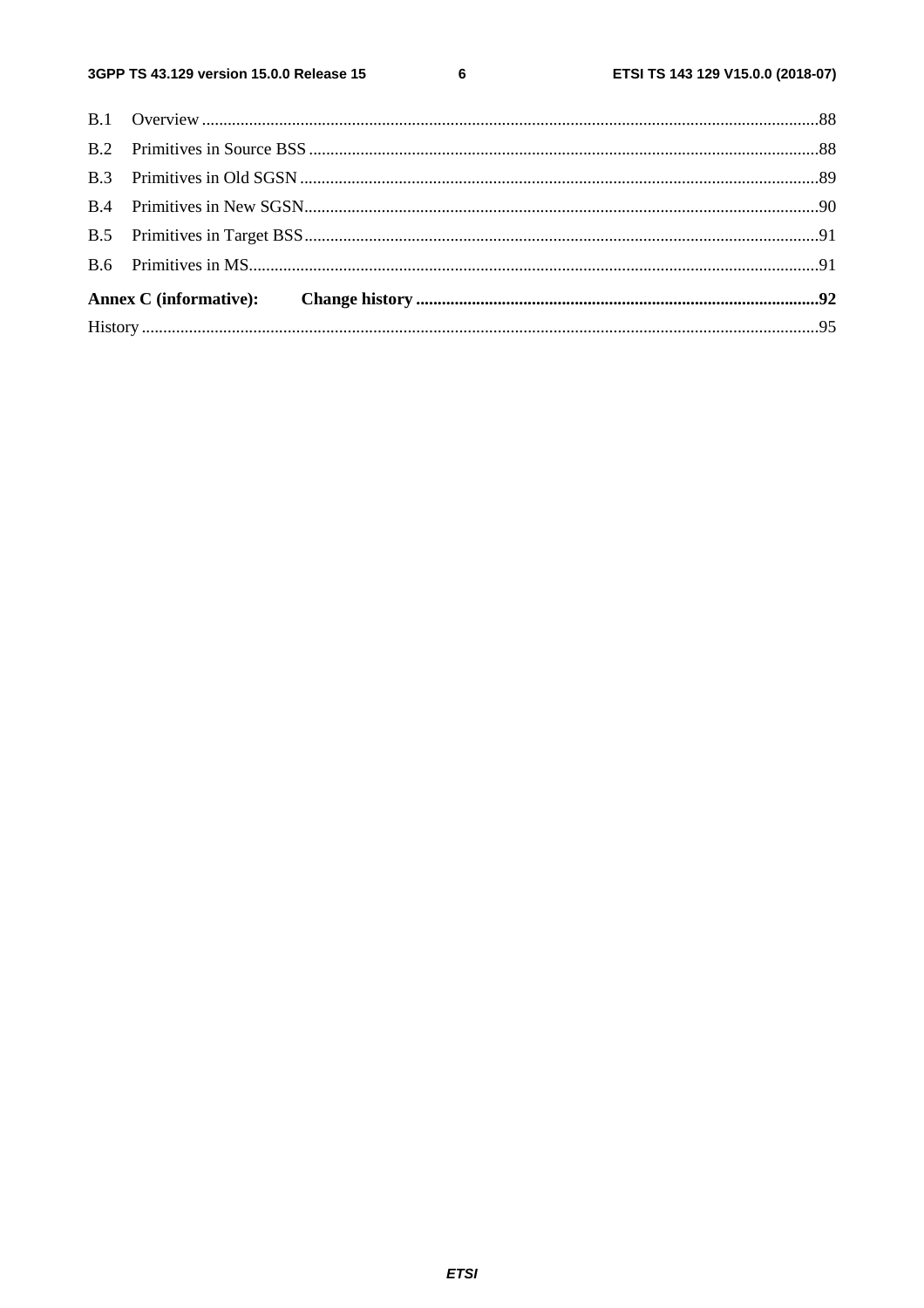## Foreword

This Technical Specification has been produced by the 3rd Generation Partnership Project (3GPP).

The contents of the present document are subject to continuing work within the TSG and may change following formal TSG approval. Should the TSG modify the contents of the present document, it will be re-released by the TSG with an identifying change of release date and an increase in version number as follows:

Version x.y.z

where:

- x the first digit:
	- 1 presented to TSG for information;
	- 2 presented to TSG for approval;
	- 3 or greater indicates TSG approved document under change control.
- y the second digit is incremented for all changes of substance, i.e. technical enhancements, corrections, updates, etc.
- z the third digit is incremented when editorial only changes have been incorporated in the document.

## Introduction

Packet Switched (PS) handover is introduced in order to support real-time packet-switched with strict QoS requirements on low latency and packet loss. Packet switched handover reduces the service interruption of the user plane information at cell change compared to the cell-reselection and enables methods to improve buffer handling of user plane data in order to reduce packet loss at cell-change.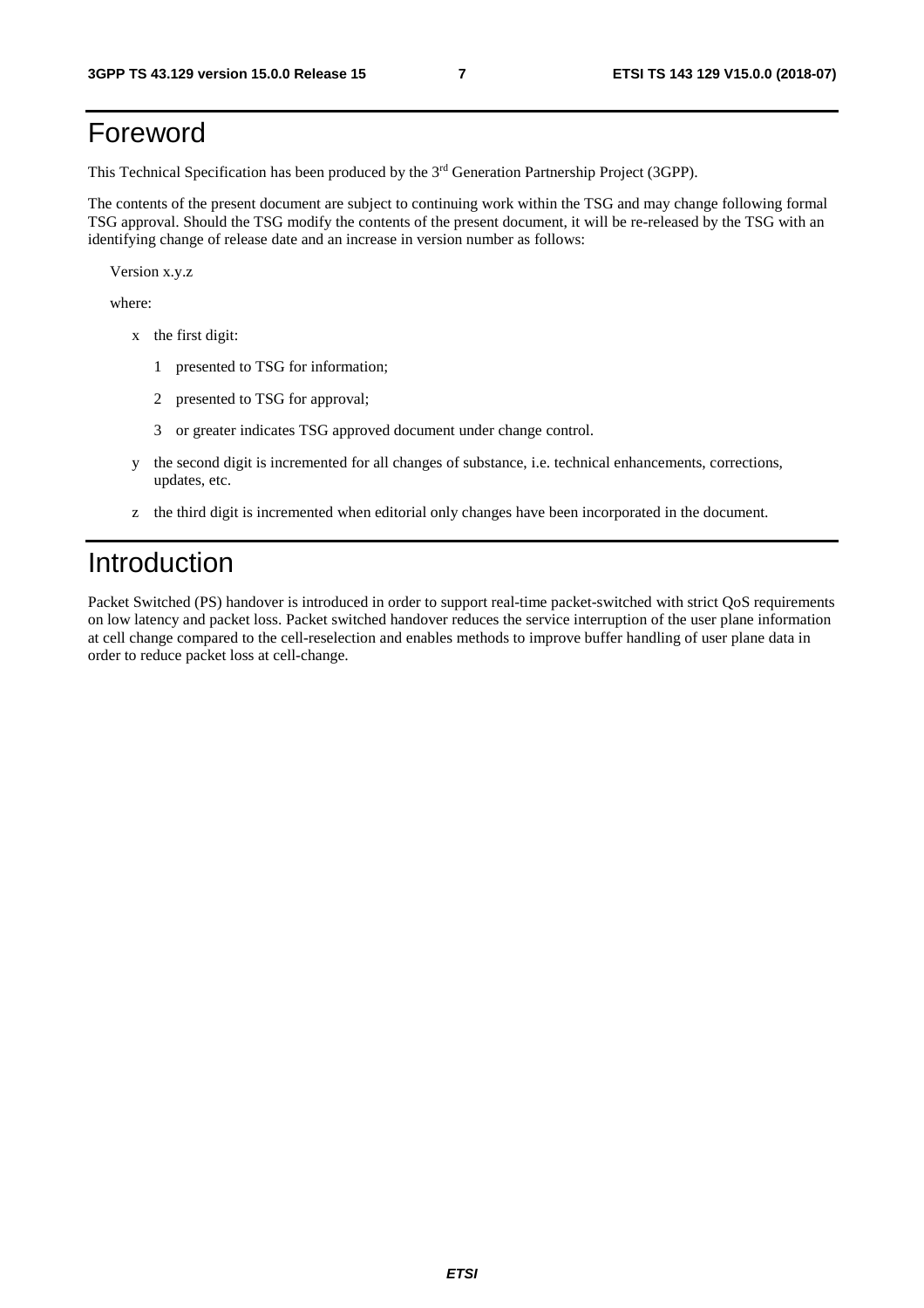## 1 Scope

The present document defines the stage-2 service description for packet switched handover in GERAN *A/Gb mode* and GAN mode. ITU-T Recommendation I.130 [8] describes a three-stage method for characterisation of telecommunication services, and ITU-T Recommendation Q.65 [9] defines stage 2 of the method. The present document refers to packet switched handover in GERAN *A/Gb mode/GAN mode*, and therefore focuses on the corresponding radio protocol enhancements to the packet switched domain only i.e. when services are provided through the Gb interface.

## 2 References

The following documents contain provisions which, through reference in this text, constitute provisions of the present document.

- References are either specific (identified by date of publication, edition number, version number, etc.) or non-specific.
- For a specific reference, subsequent revisions do not apply.
- For a non-specific reference, the latest version applies. In the case of a reference to a 3GPP document (including a GSM document), a non-specific reference implicitly refers to the latest version of that document *in the same Release as the present document*.
- [1] 3GPP TR 21.905: "Vocabulary for 3GPP Specifications".
- [2] 3GPP TS 22.105: "Services and service capabilities".
- [3] 3GPP TS 22.060: "General Packet Radio Service (GPRS); Service description; Stage 1".
- [4] 3GPP TS 43.064: "Overall description of the GPRS radio interface; Stage 2".
- [5] 3GPP TS 25.922: "Radio Resource Management strategies".
- [6] 3GPP TS 23.107: "Quality of Service (QoS) concept and architecture".
- [7] 3GPP TS 44.060: "General Packet Radio Service (GPRS); Mobile Station (MS) Base Station System (BSS) interface; Radio Link Control/Medium Access Control (RLC/MAC) protocol".
- [8] ITU-T Recommendations I.130: "Method for the characterization of telecommunication services supported by an ISDN and network capabilities of an ISDN".
- [9] ITU-T Recommendation Q.65: "The unified functional methodology for the characterization of services and network capabilities".
- [10] 3GPP TS 48.018: "General Packet Radio Service (GPRS); Base Station System (BSS) Serving GPRS Support Node (SGSN); BSS GPRS Protocol".
- [11] 3GPP TS 29.060: "General Packet Radio Service (GPRS); GPRS Tunnelling Protocol (GTP) across the Gn and Gp interface".
- [12] 3GPP TS 23.003: "Numbering, addressing and identification".
- [13] 3GPP TS 25.401: "UTRAN overall description".
- [14] 3GPP TS 43.051: "GSM/EDGE Radio Access Network (GERAN) overall description; Stage 2".
- [15] 3GPP TS 24.008: "Mobile radio interface Layer 3 specification; Core network protocols; Stage 3".
- [16] Void.
- [17] 3GPP TS 25.331: "Radio Resource Control (RRC) protocol specification".
- [18] 3GPP TS 24.007: "Mobile radio interface signalling layer 3; General Aspects".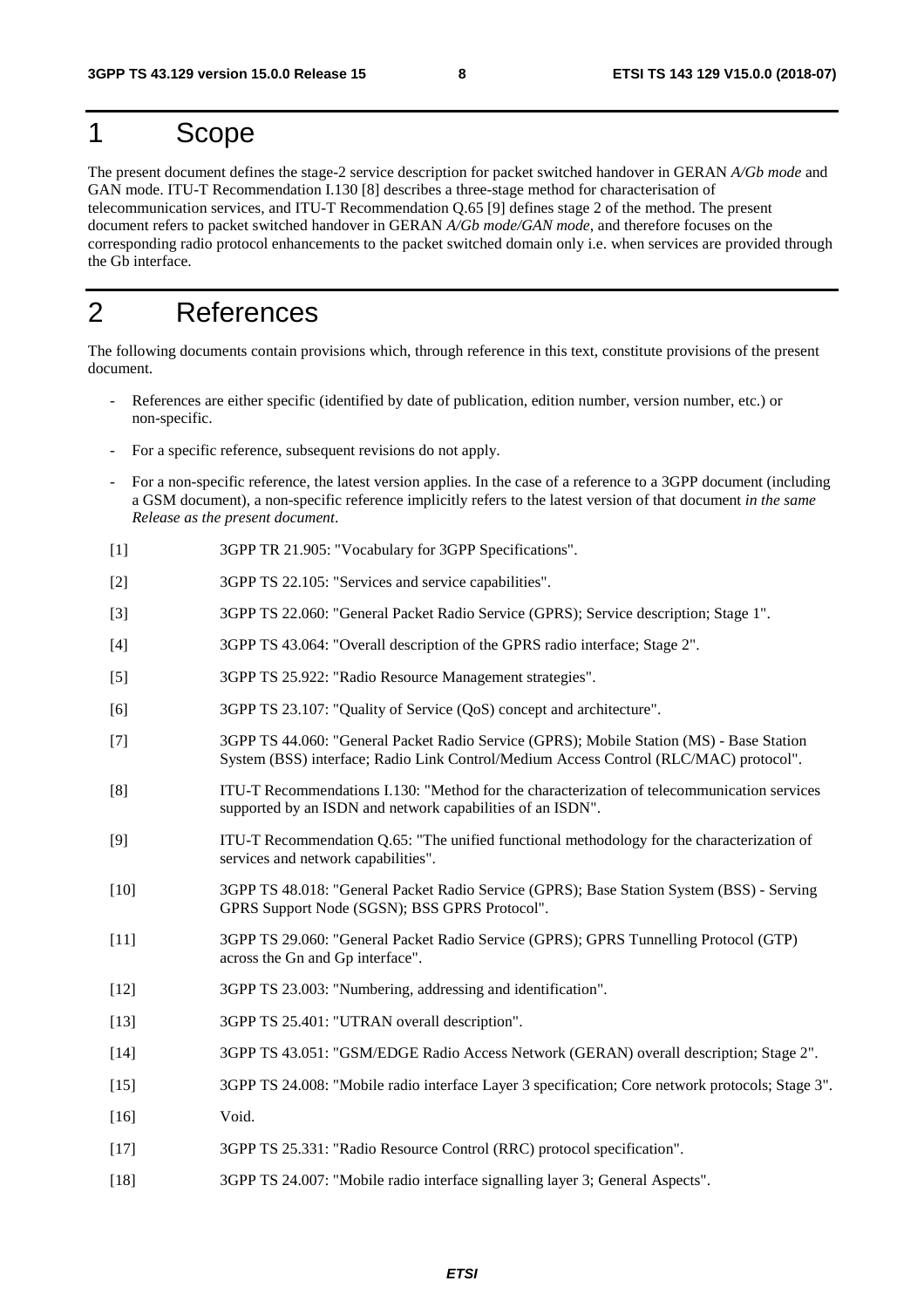- [19] 3GPP TS 23.060: "General Packet Radio Service (GPRS); Service description; Stage 2". [20] 3GPP TS 23.108: "Mobile radio interface layer 3 specification core network protocols; Stage 2 (structured procedures)". [21] 3GPP TS 44.064: "Mobile Station - Serving GPRS Support Node (MS-SGSN) Logical Link Control (LLC) Layer Specification". [22] 3GPP TS 23.236: "Intra-domain connection of Radio Access Network (RAN) nodes to multiple Core Network (CN) nodes". [23] 3GPP TS 25.413: "UTRAN Iu interface Radio Access Network Application Part (RANAP) signalling". [24] **Void.** [25] 3GPP TS 44.018: "Mobile radio interface layer 3 specification; Radio Resource Control (RRC) protocol". [26] 3GPP TS 45.010: "Radio subsystem synchronization". [27] 3GPP TS 33.102: "Security architecture". [28] 3GPP TS 44.318: "Generic access to the A/Gb interface; Mobile GA interface layer 3 specification".
- [29] 3GPP TS 43.318: "Generic access to the A/Gb interface; Stage 2".
- [30] 3GPP TS 36.300: "Evolved Universal Terrestrial Radio Access (E-UTRA) and Evolved Universal Terrestrial Radio Access (E-UTRAN); Overall description; Stage 2".
- [31] 3GPP TS 36.331:" Evolved Universal Terrestrial Radio Access (E-UTRA); Radio Resource Control (RRC); Protocol specification".
- [32] 3GPP TS 36.401: "Evolved Universal Terrestrial Radio Access Network (E-UTRAN); Architecture description".
- [33] 3GPP TS 23.401: "General Packet Radio Service (GPRS) enhancements for Evolved Universal Terrestrial Radio Access Network (E-UTRAN) access".
- [34] 3GPP TS 36.413: "Evolved Universal Terrestrial Radio Access (E-UTRA); S1 Application Protocol (S1AP)".
- [35] 3GPP TS 24.301: "Non-Access-Stratum (NAS) protocol for Evolved Packet System (EPS); Stage 3".

[36] 3GPP TS 22.220: "Service requirements for Home NodeBs and Home eNodeBs".

## 3 Definitions and abbreviations

## 3.1 Definitions

For the purposes of the present document, the terms and definitions given in 3GPP TR 21.905 [1] and the following apply:

**Active PFCs:** that subset of the PFCs to be handed over, for which the source BSS has determined that resources should be allocated in the target cell during the PS Handover preparation phase.

**A/Gb** *mode***:** MS mode operation where the MS is connected to the Core Network via GERAN and the A and/or Gb interfaces.

**Blind Transmission**: refers to the decision made by the SGSN to start the transmission of downlink N-PDUs or by the target BSS/GANC to start the transmission of downlink LLC PDUs for a given mobile station before receiving confirmation that the PS handover procedure has been successfully completed.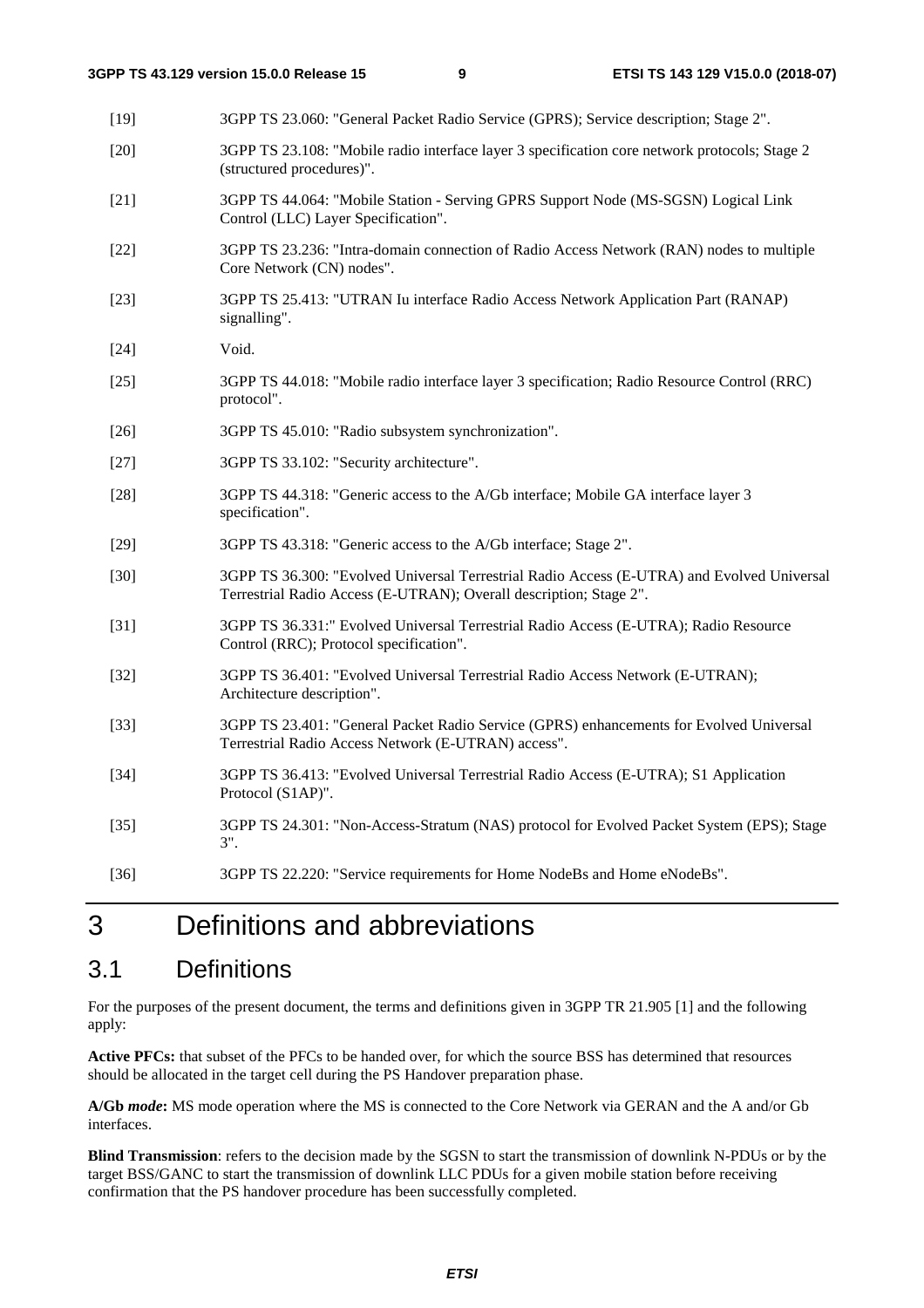**GAN Mode:** MS mode of operation where the MS is connected to the Core Network via a GANC and the A and/or Gb interfaces.

**PFC subject to handover:** refers to an MS's PFC for which the packet switched handover procedure is to be initiated when a cell change is required. Whether a PFC needs handover or not is decided by the BSS. This decision criteria is not standardized.

**Source to Target Transparent Container:** This container is encoded as "Source RNC to Target RNC transparent container" in case of PS handover to UTRAN and as "Source eNB to Target eNB transparent container" in case of PS handover to E-UTRAN. It replaces the "Source RNC to Target RNC Transparent container" used in previous releases.

**Target to Source Transparent Container:** This container is encoded as "Target RNC to Source RNC transparent container" in case of PS handover to UTRAN and as "Target eNB to Source eNB transparent container" in case of PS handover to E-UTRAN. It replaces the "Target RNC to Source RNC Transparent container" used in previous releases.

**CSG Cell**: A UTRAN or E-UTRAN cell for which the reported access mode indicates "Closed access mode" (see [36]).

**Hybrid Cell:** A UTRAN or E-UTRAN cell for which the reported access mode indicates "Hybrid access mode" (see [36]).

#### 3.2 Void

## 3.3 Abbreviations

For the purposes of the present document, the following abbreviations apply:

| ATM            | Asynchronous Transfer Mode                  |
|----------------|---------------------------------------------|
| <b>BSC</b>     | <b>Base Station Controller</b>              |
| <b>BSS</b>     | <b>Base Station Sub-system</b>              |
| <b>BSSGP</b>   | <b>Base Station Subsystem GPRS Protocol</b> |
| <b>BTS</b>     | <b>Base Transceiver Station</b>             |
| CN part        | Core Network part                           |
| CN             | Core Network                                |
| CS             | Circuit Switched                            |
| <b>CSG</b>     | Closed Subscriber Group                     |
| <b>DTI</b>     | Direct Tunnel Indicator                     |
| <b>DTM</b>     | <b>Dual Transfer Mode</b>                   |
| <b>EDGE</b>    | Enhanced Data rates for GSM Evolution       |
| eNB            | <b>E-UTRAN NodeB</b>                        |
| <b>EPC</b>     | <b>Evolved Packet Core</b>                  |
| <b>EPS</b>     | <b>Evolved Packet System</b>                |
| <b>E-UTRA</b>  | Evolved UTRA                                |
| <b>E-UTRAN</b> | <b>Evolved UTRAN</b>                        |
| <b>FLO</b>     | Flexible Layer One                          |
| <b>GAN</b>     | Generic Access Network                      |
| <b>GANC</b>    | Generic Access Network Controller           |
| GboIP          | Gb over IP                                  |
| <b>GCSI</b>    | GPRS CAMEL Subscriber information indicator |
| <b>GERAN</b>   | <b>GSM/EDGE Radio Access Network</b>        |
| <b>GPRS</b>    | General Packet Radio Service                |
| <b>GSM</b>     | Global System for Mobile communications     |
| GTP            | <b>GPRS Tunnelling Protocol</b>             |
| <b>IMS</b>     | IP Multimedia Subsystem                     |
| <b>IP</b>      | <b>Internet Protocol</b>                    |
| <b>LLC</b>     | Logical Link Control                        |
| MAC            | Medium Access Control                       |
| <b>MME</b>     | <b>Mobility Management Entity</b>           |
| MS             | <b>Mobile Station</b>                       |
| <b>MSC</b>     | Mobile Switching Centre                     |
| <b>MTU</b>     | Maximum Transfer Unit                       |
| <b>PDP</b>     | Packet Data Protocol                        |
| <b>PDTCH</b>   | Packet Data Traffic CHannel                 |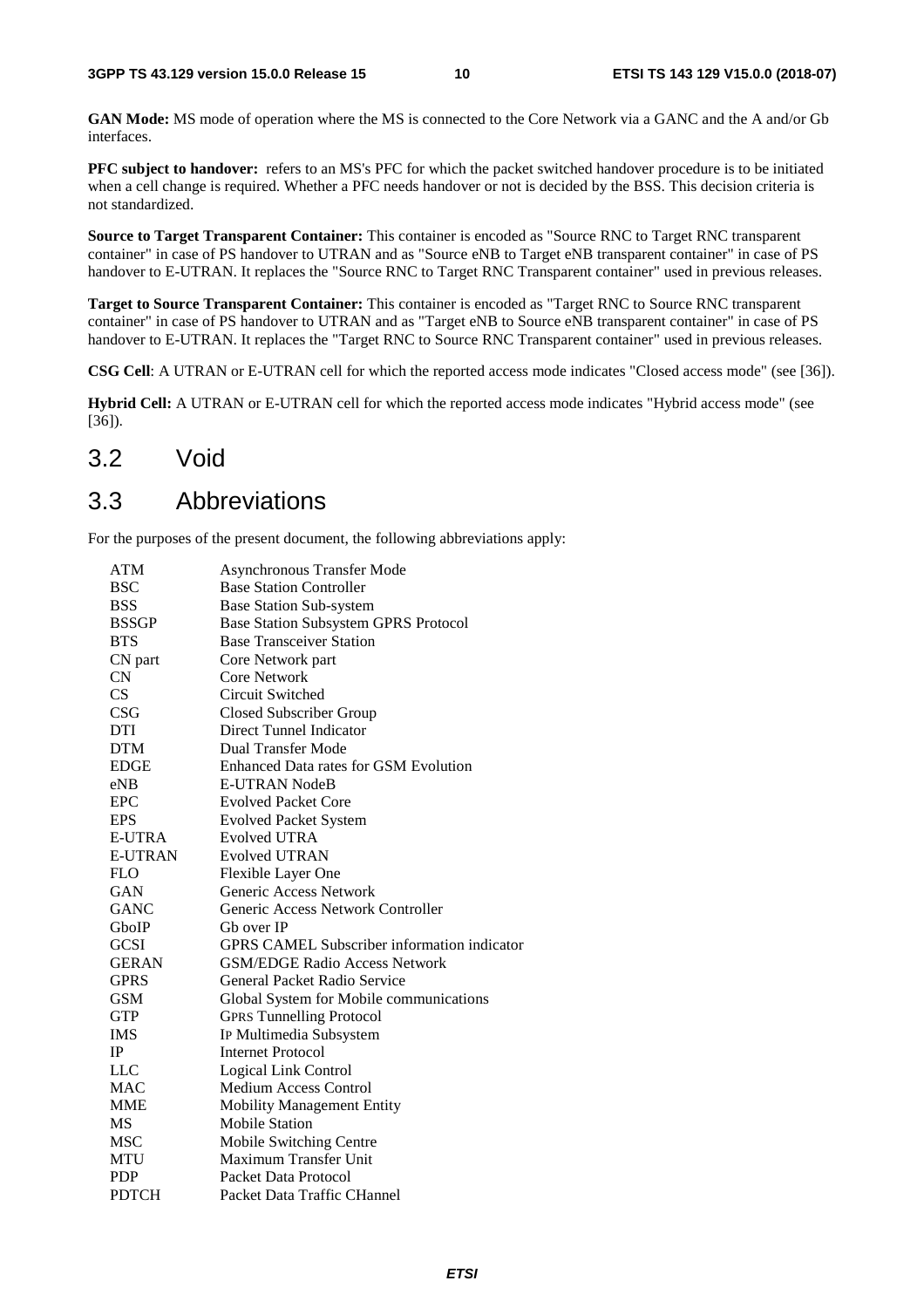#### **3GPP TS 43.129 version 15.0.0 Release 15 11 ETSI TS 143 129 V15.0.0 (2018-07)**

| <b>Packet Flow Context</b>                    |
|-----------------------------------------------|
| Packet Flow Management                        |
| Packet Switched                               |
| Packet Timing advance Control CHannel         |
| Quality of Service                            |
| Radio Access Bearer                           |
| Radio Access Network                          |
| Radio Access Technology                       |
| Routeing Area Update                          |
| Radio Link Control                            |
| Radio Network part                            |
| Radio Network Controller                      |
| Radio Network Subsystem                       |
| <b>RObust Header Compression</b>              |
| Radio Resource Management                     |
| Real Time Protocol                            |
| Set Asynchronous Balanced Mode                |
| <b>Standalone Associated Control CHannel</b>  |
| Service Access Point Identifier               |
| <b>Serving GPRS Support Node</b>              |
| Serving Gateway                               |
| <b>Session Initiated Protocol</b>             |
| Sub-Network Dependent Convergence Protocol    |
| <b>Temporary Block Flow</b>                   |
| <b>Transport Format</b>                       |
| <b>Transport Format Combination</b>           |
| <b>Transport Format Combination Indicator</b> |
| <b>Technical Report</b>                       |
| <b>Technical Specification</b>                |
| Unnumbered Acknowledgement                    |
| <b>User Datagram Protocol</b>                 |
| <b>User Equipment</b>                         |
| Universal Mobile Telephony System             |
| <b>UMTS Terrestrial Radio Access Network</b>  |
| Voice over IP                                 |
| eXchange IDentification                       |
|                                               |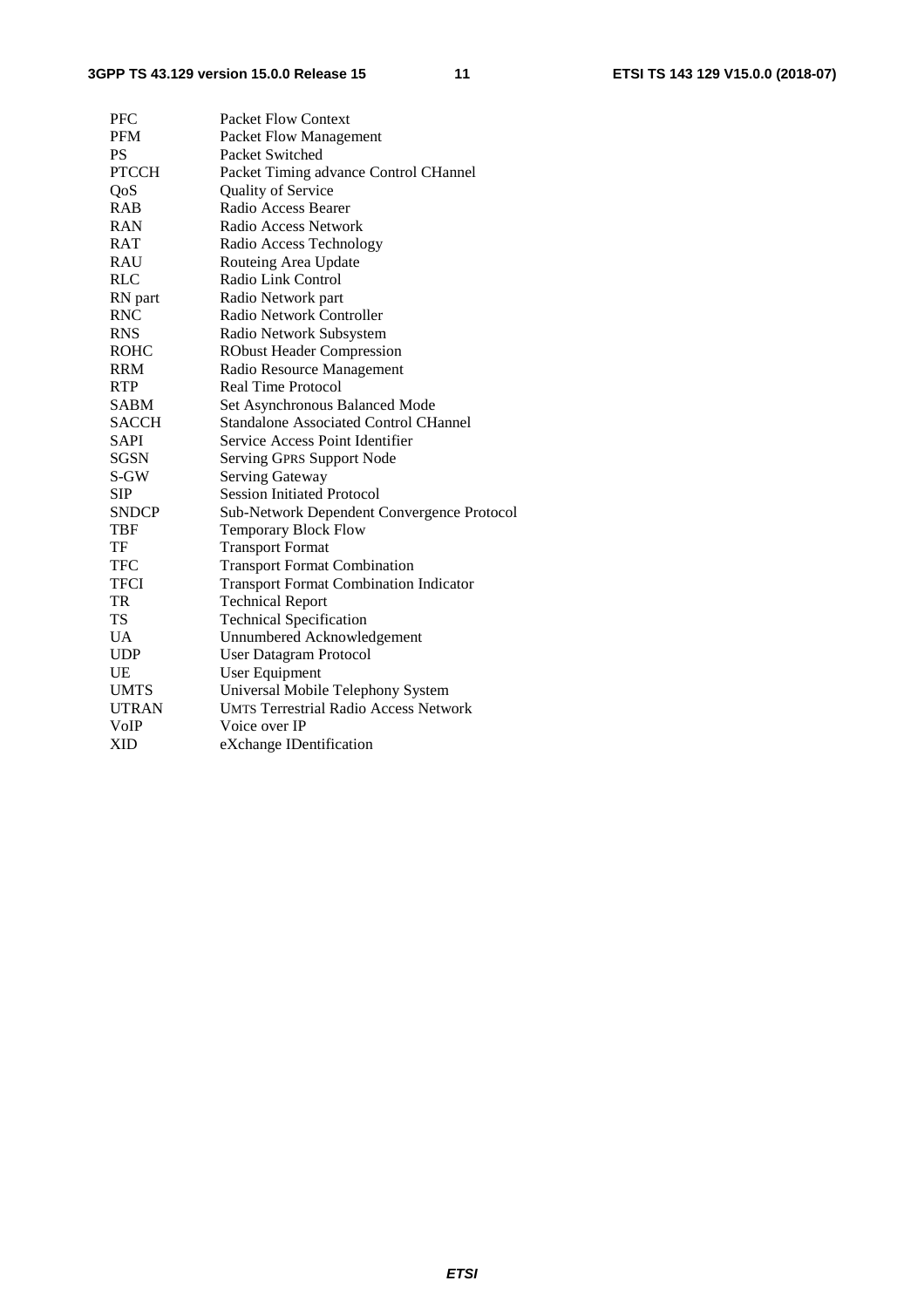4 Architecture and principles

## 4.1 Reference architecture



NOTE 1: The Iu interface is also supported by a GERAN BSS supporting Iu mode. NOTE 2: If both SGSNs support S4 interface then it is S16 otherwise Gn

#### **Figure 1: Reference Architecture for PS handover in GERAN A/Gb** *mode*

## 4.2 Handover principles

#### 4.2.1 General

The PS Handover procedure is used to handover an MS with one or more packet flows from a source cell to a target cell. The source and target cells can be located within either the same BSS (Intra BSS HO), different BSSs within the same SGSN (Intra SGSN HO) or belonging to different SGSNs (Inter SGSN HO), or systems with different radio access types (Inter RAT HO, Inter mode HO). In addition, PS handover may occur between a GAN cell and a GERAN A/Gb mode cell or between a GAN cell and a UTRAN cell.

While the MS is still in the source cell:

Radio resources in the target cell are allocated and signalled to the MS.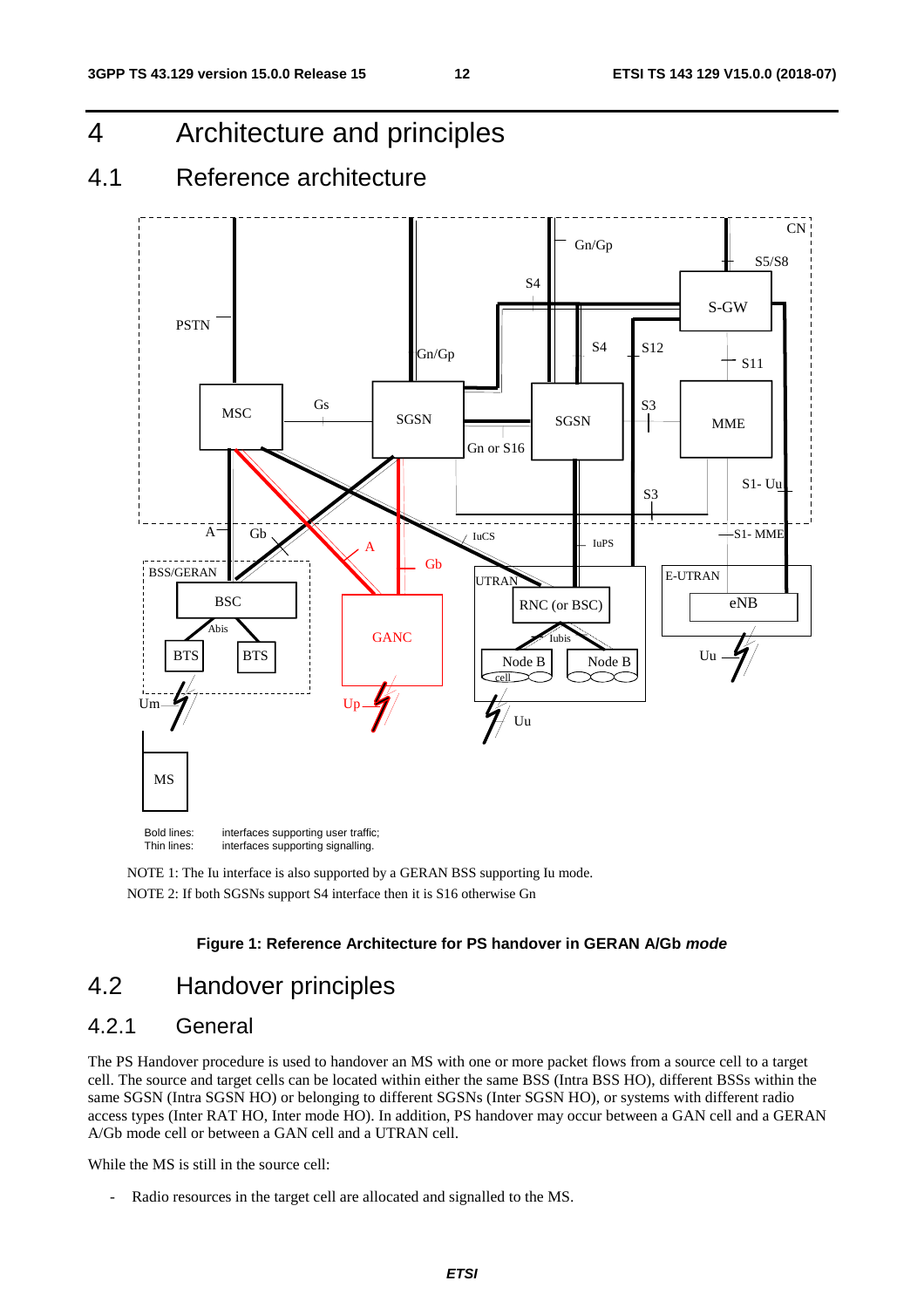System information of the target cell needed for access in the target cell is signalled to the MS.

For each scenario (Intra BSS HO, Intra SGSN HO, Inter SGSN HO, Inter RAT HO/Inter mode HO) the PS handover procedure is divided into:

- a preparation phase; and
- an execution phase.

By using the Gs interface (together with NMO1) the interruption time for the PS Handover procedure would be shortened since using a combined LAU/RAU procedure would be possible.

The scenarios described in the remainder of sub-clause 4.2 are limited to the case where an MS is being served by a BSS in GERAN A/Gb mode when a PS handover becomes necessary.

#### 4.2.2 PS Handover preparation phase

The PS handover preparation phase consists of the following consecutive steps:

- the decision by the source BSS to request a PS handover for an MS with one or more PFCs subject to handover:
	- the request from the source BSS to the old SGSN for the PS handover;
	- if the target BSS/GANC is not connected to the same SGSN the request from the old SGSN to the new SGSN to reserve resources;
- the reservation of resources in the target network nodes prior to ordering the MS to move to the target cell. This involves:
	- in case of Inter SGSN handover, the new SGSN reserving SNDCP/LLC resources and establishing Packet Flow Contexts;
	- in case of RA change the SGSN (which belongs to the RA) allocates a new P-TMSI and derives a new Local TLLI from this P-TMSI;
	- the target BSS/GANC reserving/allocating radio resources and Packet Flow Contexts in the target cell or the target RNS reserving/allocating radio resources and RABs in the target cell;
	- in case of Inter-SGSN handover, the definition of security related parameters for the new SGSN, e.g. ciphering algorithm, to be used in the target cell immediately in both uplink and downlink directions.

When PS handover has to be performed for an MS with multiple active PFCs, the SGSN requests the target BSS/GANC to create one or more PFCs or the target RNS to create one or more RABs corresponding to the active PFCs:

- The target BSS/GANC may or may not establish radio resources for the created PFCs and the target RNS may or may not allocate resources for all the requested RABs. If no radio resources at all are established the handover shall be rejected (see Section 5.4.2).
- If not all the PFCs can be created successfully the target BSS/GANC indicates this to the new SGSN, which then informs the old SGSN/source BSS on the accepted and failed BSS PFCs.
- If not all the RABs can be allocated the target RNS indicates this to the new SGSN, which then informs the old SGSN/source BSS on the accepted and failed BSS PFCs.
- PFCs for which no radio resources were reserved in the target BSS or for which no RABs were allocated in the target RNS will result in the establishment of the necessary radio resources upon MS arrival in the target cell. For the case of PS handover to GAN the target GANC shall either create all requested PFCs or none.

#### 4.2.3 PS Handover execution phase

The PS Handover execution phase consists of the following consecutive steps:

packet forwarding by the old SGSN of the received DL packets both to the source BSS, new SGSN (if the PS handover involves a new SGSN) and the target BSS/GANC/RNS as soon as radio resources are reserved in the target BSS/GANC/RNS;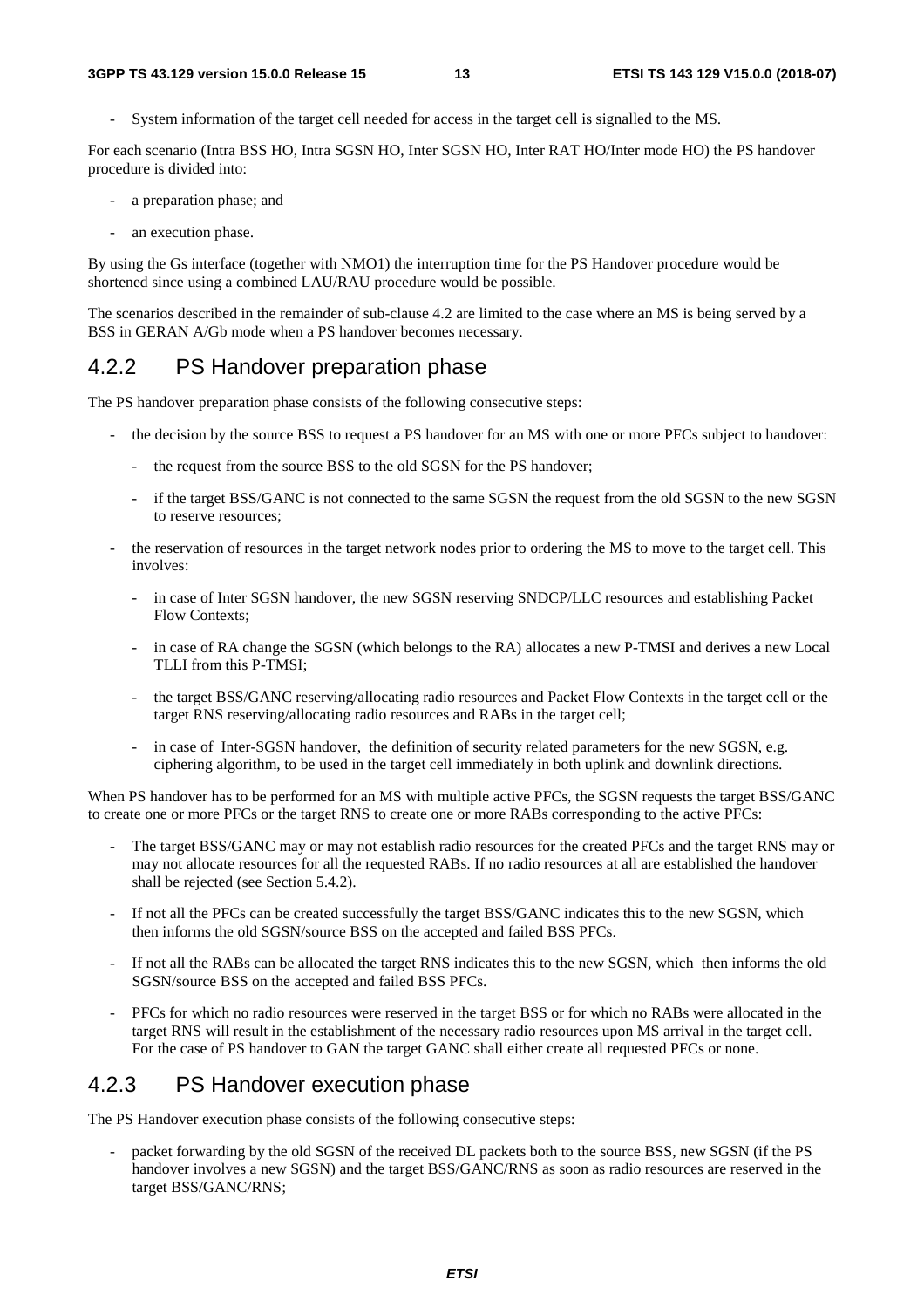- the optional "blind" transmission by the target BSS/GANC of the DL RLC/MAC blocks/LLC PDUs over the reserved radio resources in the target cell is only valid for lossy type of services where unacknowledged LLC and RLC protocol modes are used;
- the command generated by the target BSS/GANC/RNS sent via the source BSS to order the MS to handover to the target cell;
- the notification by the MS of its presence in the target cell on the allocated radio resources;
- the redirection by the SGSN of the DL packets to the target BSS/GANC/RNS alone;
- the release of the resources on the source side including PFCs and radio resources.

#### 4.2.4 PS Handover Network Node Responsibilities

This clause would reflect the Agreed Handover principles from the clause A.1 by listing the specific node responsibilities during PS handover.

#### 4.3 Protocol architecture

This clause will contain information on the services and functions provided and required by each layer.

#### 4.3.1 User plane overview

The user plane protocol architecture for GERAN A/Gb mode is depicted in figure 2. See 3GPP TS 43.318 [29] for the user plane protocol architecture applicable for GAN mode.



**Figure 2: User Plane protocol architecture in A/Gb** *mode*

#### 4.3.2 Control plane overview

Figure 3 shows the protocol architecture for the control plane required to support PS Handover in A/Gb mode. Protocol entities on the network side under BSSGP are not shown, as the architecture remains the same as for the legacy A/Gb mode. See 3GPP TS 43.318 [29] for the control plane protocol architecture applicable for GAN mode.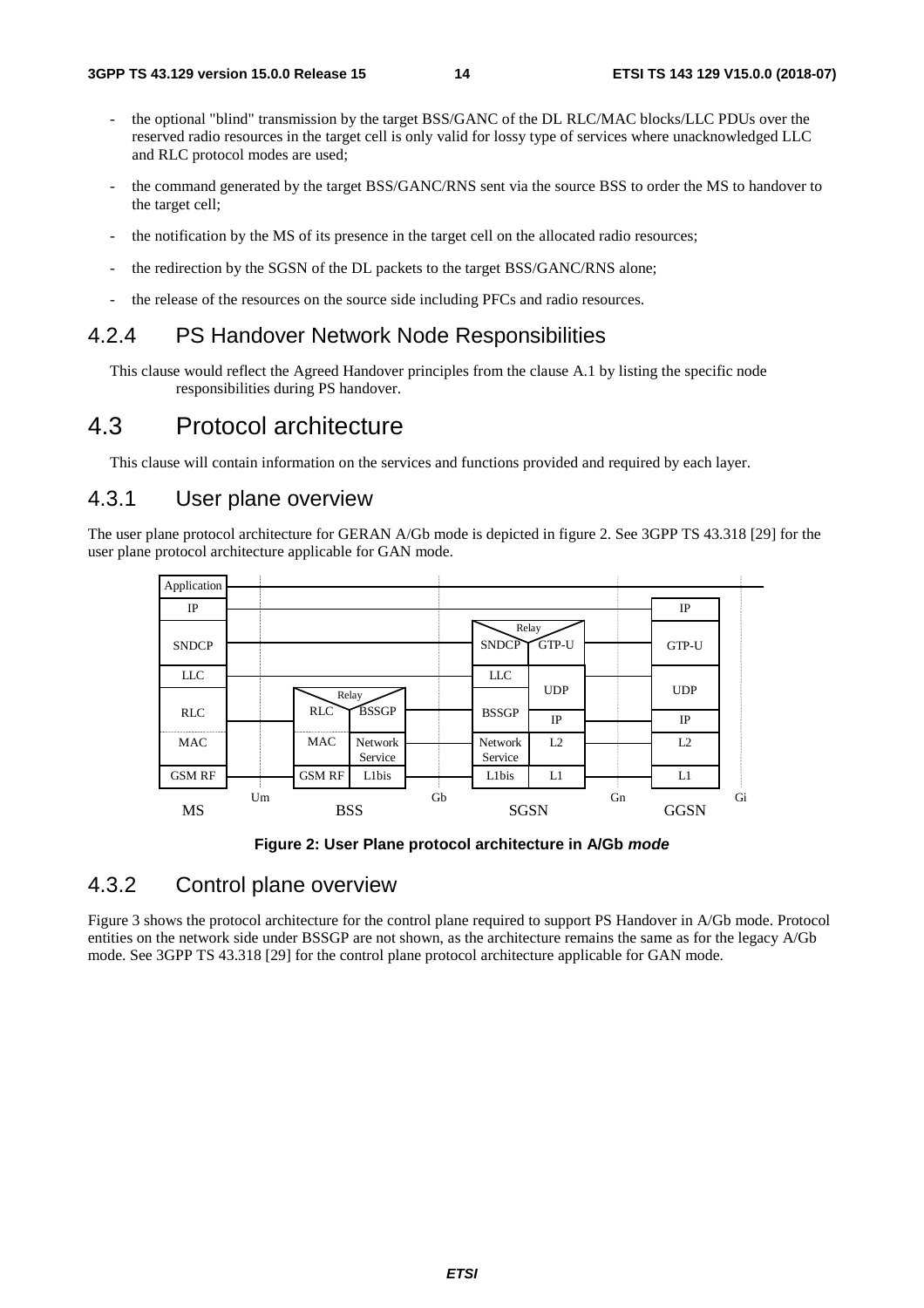

**Figure 3: Control Plane Architecture in A/Gb** *mode*

- 4.3.3 Physical Layer
- 4.3.3.1 Shared Channels
- 4.3.3.1.1 General

Radio resources on one or more shared channels may be assigned to an MS (according to its multislot capabilities) for exchange of user plane payload for any PFC between the BSS and the MS. The key characteristics of a service realized using a shared channel in A/Gb mode are as follows:

- RLC/MAC control messages are used to allocate the required uplink and downlink TBFs where both TBFs are associated with the same PFC and therefore are identified using the same PFI.
- Handover initiation decisions are made by the BSS and may be based on measurement reports or cell change notification information sent by the mobile station on PACCH.
- If the mobile station is allocated one or more shared channels in support of a PFC that is subject to handover, then the BSS may prohibit this MS from making autonomous cell re-selection decisions while that PFC is active.
- After the MS has moved to the target cell, initial uplink access in this cell is controlled by USF scheduling.

#### 4.3.4 RLC/MAC

The services required from the RLC/MAC layer in A/Gb mode are:

- Data transfer in acknowledged mode.
- Data transfer in unacknowledged mode.
- Segmentation and reassembly.
- In-Sequence delivery of LLC PDUs (for a given PFC).
- Assignment, reconfiguration and release of TBFs and RLC instances (RLC/MAC control functions).
- Control of timing advance.
- Notification of unrecoverable errors to LLC.
- Handling of RLC/MAC control messages.

RLC/MAC services are required by radio resource management functions in order to send and receive messages to/from the MS and BSS relating to radio resource management.

RLC/MAC supports the following radio resource management features that are required for PS handover:

Establishment of a TBF on one or more physical channel(s) in a given direction, for a given PFC.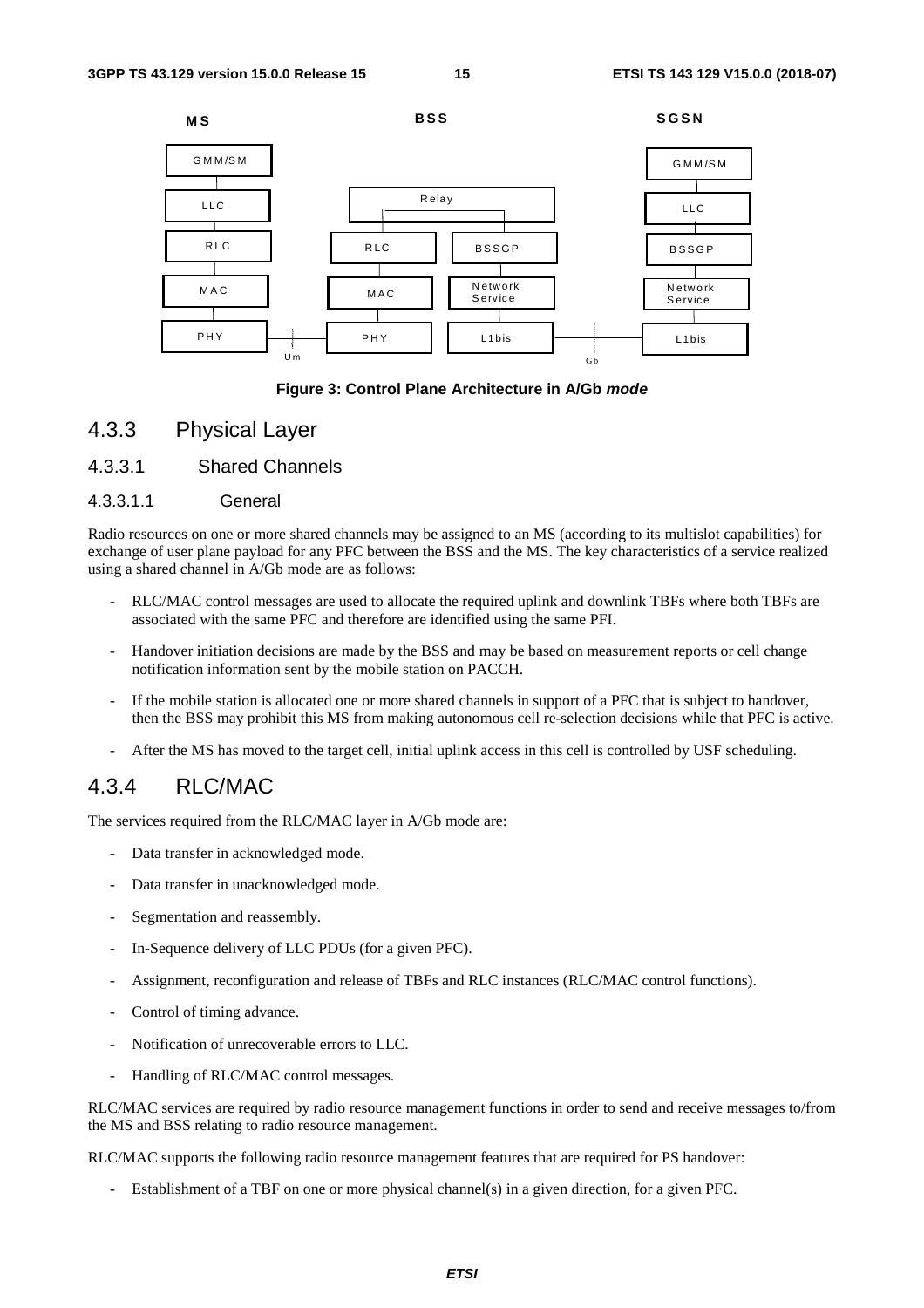- Reconfiguration of the radio resources assigned to one or more TBFs in downlink and/or uplink within a cell.
- Release of TBFs and associated radio resources following the corresponding service deactivation.
- Release of all TBFs and associated radio resources in the source cell, as a result of handover to a target cell.

#### 4.3.5 Radio Resource (RR)

This clause will contain information on any impacts on the RR protocol related to support of PS Handover.

#### 4.3.6 BSSGP

BSSGP is expected to provide the signalling channel for PS Handover related signalling between the CN and the BSS/GANC.

The services required from the BSSGP layer can therefore be summarised as:

- Transmission and reception of PS Handover related messages (i.e. PFM messages) over the Gb interface.
- Routing of PS Handover related messages to the PFM entity.
- Handling of PS Handover related messages with the appropriate priority.

## 4.3.7 Overview of PS Handover Signalling Messages

The signalling messages used during PS handover are divided into four groups depending on the utilized interface:

- PS handover signalling messages on the *Um* interface are RLC/MAC signalling blocks.
- PS handover signalling messages on the *Gb* interface are BSSGP signalling messages sent by the PFM entity.
- PS handover signalling messages on the *Gn* interface are GTP signalling messages.
- PS handover signalling messages on the *Up* interface are GA-PSR signalling messages.

#### 4.3.7.1 PS handover signalling messages on the Um interface

The signalling messages used on the *Um* interface are:

- PS Handover Command (BSS -> MS).
- Packet Control Acknowledgement (MS -> BSS).
- PS Handover Access Access Bursts (MS -> BSS).
- Packet Physical Information (BSS->MS).

#### 4.3.7.2 PS handover signalling messages on the Gb interface

The Gb interface signalling messages are new signalling messages carried by the BSSGP. These signalling messages are to be defined in 3GPP TS 48.018 [10].

The signalling messages used on the *Gb* interface are:

- PS Handover Required (BSS->CN):
	- This message is sent from the BSS controlling the source cell to the SGSN to indicate that for a given MS which already has radio resource(s) assigned, a PS handover is required.
- PS Handover Request (CN->BSS):
	- This message is sent from the SGSN to the BSS controlling the target cell to request this BSS to reserve resources for the MS subject to PS Handover.
- PS Handover Request Acknowledge (BSS->CN):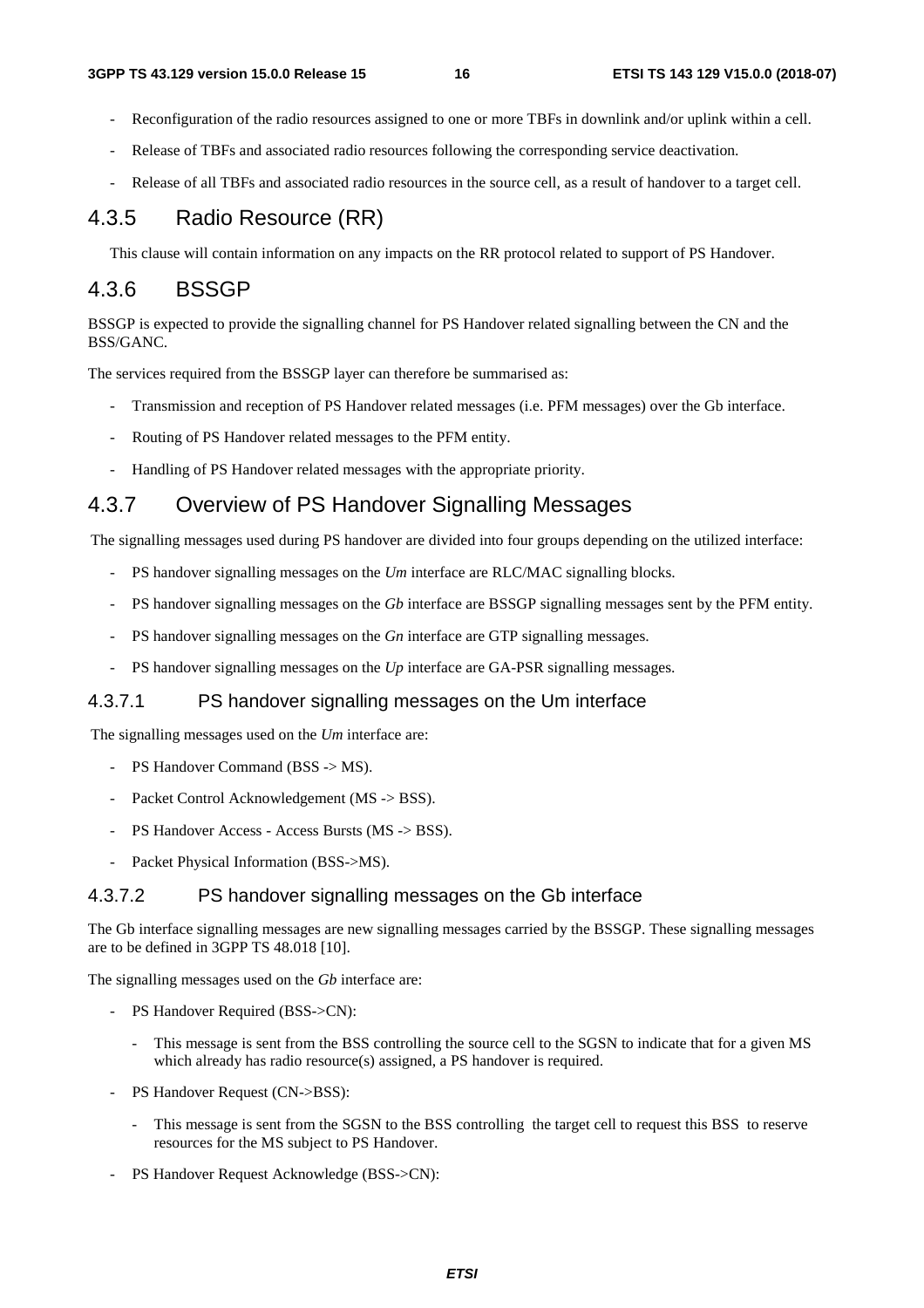- This message is sent from the BSS controlling the target cell to the SGSN to report the outcome of the resource allocation for the requested BSS PFCs. This message indicates to the SGSN the successful resource allocation and the failure for one or more requested BSS PFCs.
- PS Handover Request Negative Acknowledge (BSS -> CN):
	- This message is sent from the BSS controlling the target cell to the SGSN to report the failure of the resource allocation for all the requested BSS PFCs.
- PS Handover Complete (BSS->CN):
	- This message is sent from the BSS controlling the target cell to the SGSN to notify the SGSN that the MS has made a successful access on the target cell. If the PS Handover to UTRAN is supported by the MS and the BSS, it will also be used by the BSS to request the INTER RAT HANDOVER INFO from the SGSN.
- PS Handover Complete Ack (CN->BSS):
	- This message is sent from the SGSN to the BSS controlling the target cell to provide the MS inter-RAT terminal capabilities (INTER RAT HANDOVER INFO) if those were requested by this BSS in the **PS Handover Complete** message.
- PS Handover Required Acknowledge (CN->BSS):
	- This message is sent from the SGSN to the BSS controlling the source cell to indicate that the MS can switch to the target cell.
- PS Handover Cancel (BSS->CN):
	- This message is sent from the BSS controlling the source cell to the SGSN to inform the SGSN to cancel an ongoing handover.
- PS Handover Required Negative Acknowledge (CN->BSS):
	- This message is sent from the SGSN to the BSS controlling the source cell to inform unsuccessful resource allocation or other PS handover failure in the target cell.

#### 4.3.7.3 PS handover signalling messages on the Gn interface

The Gn interface signalling messages are existing messages that will be used as described in 3GPP TS 29.060 [11].

The signalling messages used on the Gn interface between source SGSN and target SGSN are:

- Forward Relocation Request:
	- The old SGSN shall send a Forward Relocation Request message to the new SGSN to convey necessary information to perform the PS handover procedure between new SGSN and Target BSS.
- Forward Relocation Response:
	- The new SGSN shall send a Forward Relocation Response message to the old SGSN as a response to a previous Forward Relocation Request message.
- Forward Relocation Complete:
	- The new SGSN shall send a Forward Relocation Complete message to the old SGSN to indicate that the PS Handover procedure has been successfully finished.
- Forward Relocation Complete Acknowledge:
	- The old SGSN sends a Forward Relocation Complete Acknowledge message to the new SGSN as a response to Forward Relocation Complete message.
- Relocation Cancel Request:
	- The Relocation Cancel Request message is sent from the old SGSN to the new SGSN when the old SGSN is requested to cancel the PS Handover procedure by the source BSS by means of BSSGP message.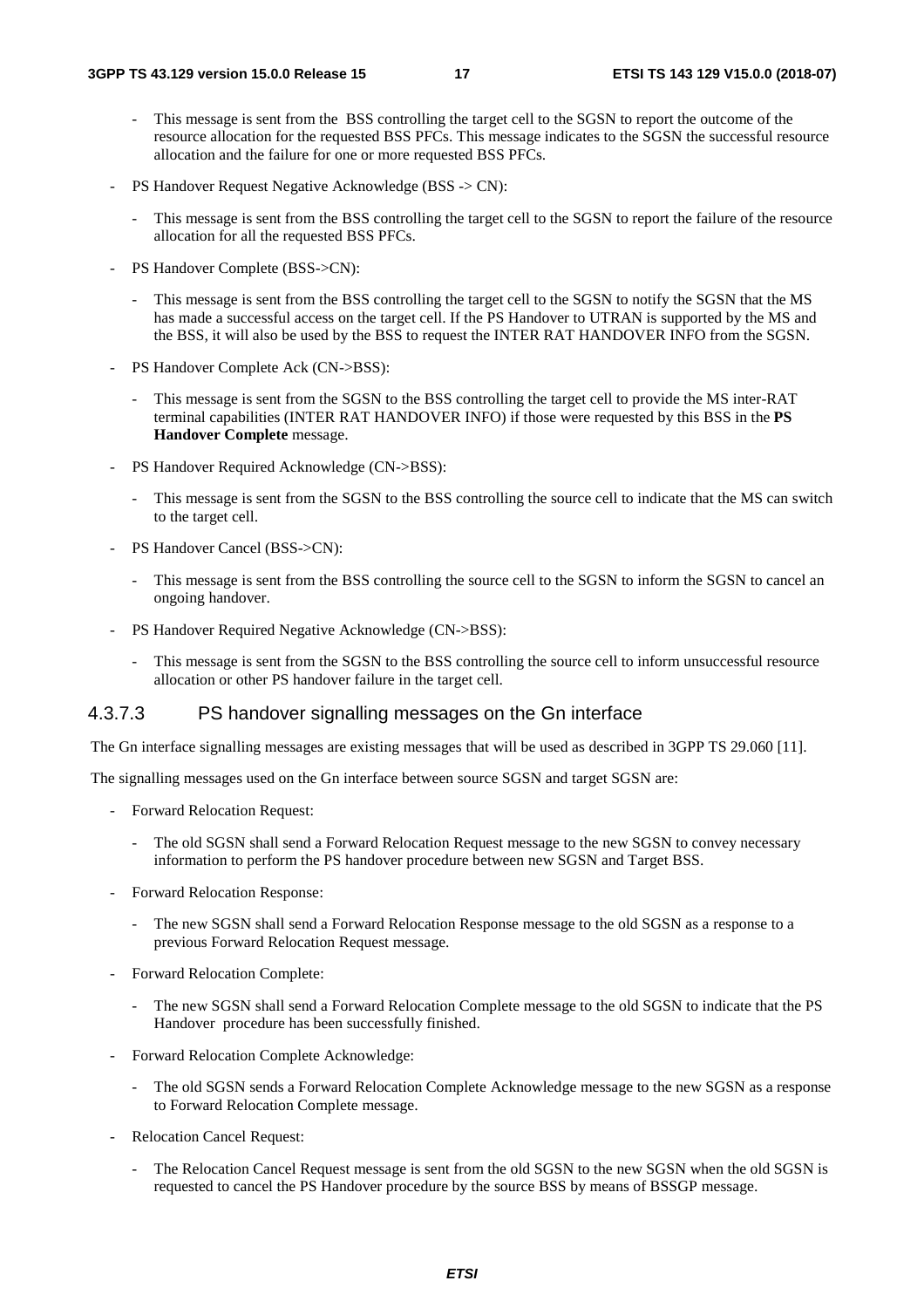- Relocation Cancel Response:
	- The Relocation Cancel Response message is sent from the new SGSN to the old SGSN when the PS handover procedure has been cancelled in the old SGSN. This message is used as the response to the Relocation Cancel Request message.

GTP messages need to be enhanced with additional IE to support PS Handover.

#### 4.3.7.4 PS handover signalling messages on the Up interface

The signalling messages used on the *Up* interface (see 3GPP TS 44.318 [28]) are:

- GA-PSR HANDOVER COMMAND message (GANC  $\rightarrow$  MS).
	- This message is sent to trigger PS handover of an MS from a GAN cell to a GERAN A/Gb or UTRAN cell.
- GA-PSR UPLINK QUALITY INDICATION (GANC  $\rightarrow$  MS)
	- This message is sent to inform an MS of PS service related information as perceived by the GANC.
- GA-PSR HANDOVER INFORMATION message (MS  $\rightarrow$  GANC)
	- This message is sent by the MS to trigger the PS handover procedure in the GANC.
- GA-PSR ACTIVATE UTC REQ message (GANC  $\rightarrow$  MS)
	- This message is sent to allocate a GA-PSR Transport Channel to an MS.
- GA-PSR ACTIVATE UTC ACK message ( $MS \rightarrow GAMC$ )
	- This message is sent to confirm the allocation of a GA-PSR Transport Channel to an MS.
- GA-PSR HANDOVER COMPLETE (MS  $\rightarrow$  GANC)
	- This message is sent to indicate the completion of PS handover to a GAN cell.

#### 4.4 Identifiers

The identifiers used in PS handover for GERAN A/Gb mode are the identities used by the MS to connect via GERAN through the Gb interface as well as through the Iu and S1 interface to the Core Network.

A large number of these identities for GERAN A/Gb mode will be utilized in the PS handover procedure in GERAN A/Gb mode in the same manner as specified currently. However in order to support PS handover procedure new identifiers will be defined as well.

In order to enable data transmission and to address the resources allocated by the target system during the PS Handover procedure (i.e. for the case where the target cell belongs to another RA), before the MS moves to the target cell a new P-TMSI will be allocated by the SGSN associated with the RA the target cell belongs to. The new P-TMSI is a temporary and unique identifier in the new RA and is used to assign a local TLLI for the target cell.

NOTE: Further in this TS the term "local TLLI" refers to the Local TLLI derived from new P-TMSI assigned by the new SGSN and utilized in the target cell, whereas the term "old TLLI" refers to the Local TLLI utilized in the source cell that is derived from the P-TMSI assigned by the old SGSN.

In case of inter RAT PS Handover to/from UTRAN and inter-mode handover to/from GERAN Iu mode, existing UTRAN and GERAN Iu mode identifiers will be used.

In case of inter RAT PS Handover to/from E-UTRAN, identifiers defined for E-UTRAN will be used.

The existing as well as new identifiers utilized in PS handover procedure for GERAN A/Gb mode are listed in table 1.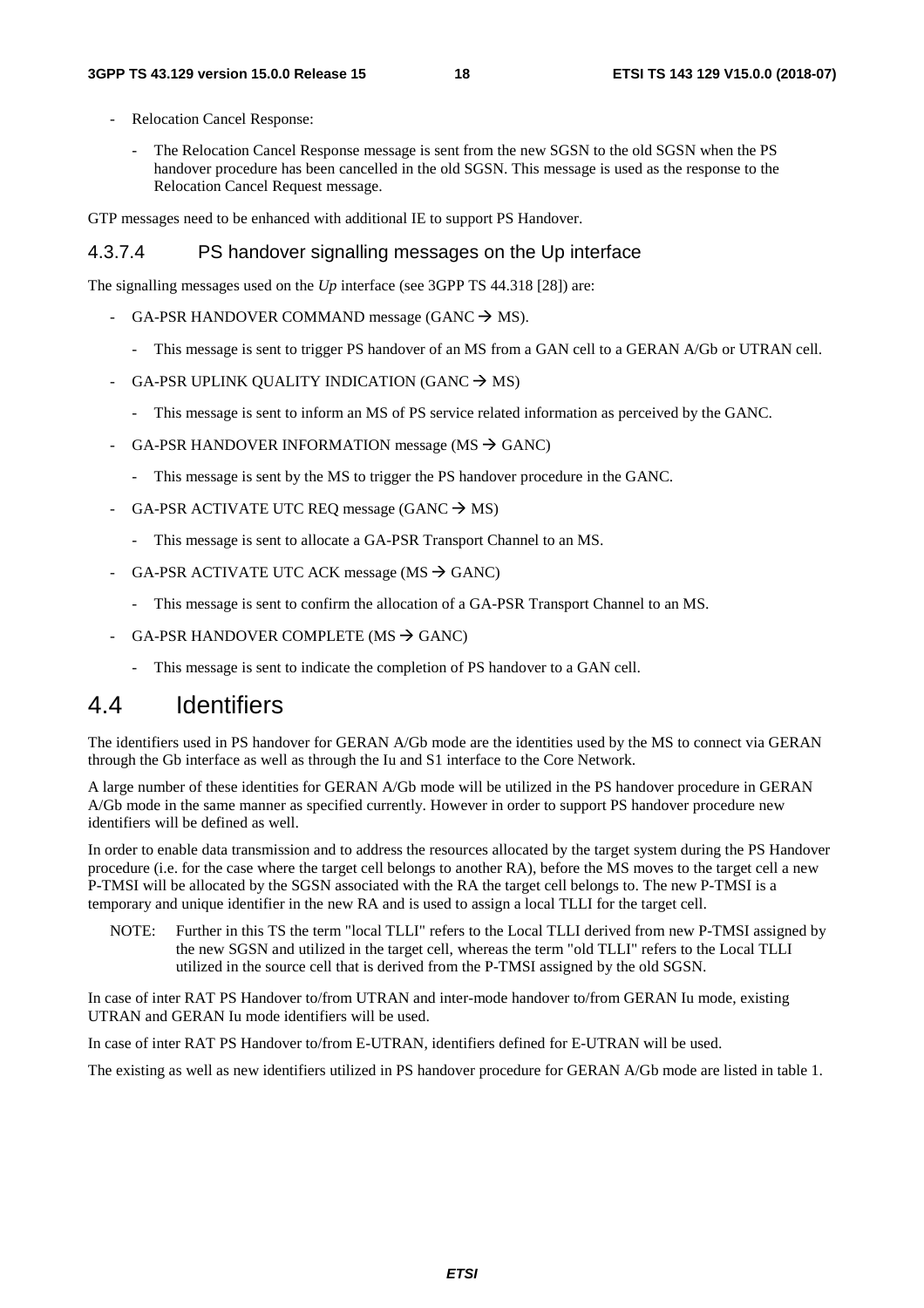| <b>Identifier</b>                                     | <b>Specification reference</b>             |
|-------------------------------------------------------|--------------------------------------------|
|                                                       | 3GPP TS 23.003 [12], 3GPP TS 25.401 [13],  |
| CI (Cell Identity)                                    | 3GPP TS 43.051 [14]                        |
| RAI (Routing Area Identity)                           | 3GPP TS 23.003 [12]                        |
| LAI (Location Area Identity)                          | 3GPP TS 24.008 [15]                        |
| IMSI (International Mobile Subscriber Identity)       | 3GPP TS 23.003 [12]                        |
| P-TMSI (Packet Temporary Mobile Subscriber Identity)  | 3GPP TS 23.003 [12]                        |
| TLLI (Temporary Logical Link Identity)                | 3GPP TS 23.003 [12]                        |
| RNTI(Radio Network Temporary Identity)                | 3GPP TS 25.401 [13]                        |
| <b>GRNTI (GERAN Radio Network Temporary Identity)</b> | 3GPP TS 25.401 [13]                        |
| U-RNTI (UTRAN-RNTI)                                   | 3GPP TS 25.401 [13]                        |
| TEID (Tunnel Endpoint Identifier)                     | 3GPP TS 29.060 [11]                        |
| NSAPI (Network Service Access Point Identifier)       | 3GPP TS 29.060 [11]                        |
| TI (Transaction Identifier)                           | 3GPP TS 24.007 [18]                        |
| SAPI (Service Access Point Identifier)                | 3GPP TS 29.060 [11]                        |
| PFI (Packet Flow Identifier)                          | 3GPP TS 48.018 [10]                        |
| <b>BVCI (BSSGP Virtual Connection Identifier)</b>     | 3GPP TS 48.018 [10]                        |
| RAB Id (Radio Access Bearer Identifier)               | 3GPP TS 25.331 [17]                        |
| RB Id (Radio Bearer Identifier)                       | 3GPP TS 25.331 [17] and 3GPP TS36.331 [31] |
| TFI (Temporary Flow Identity)                         | 3GPP TS 44.060 [7]                         |
| USF (Uplink State Flag)                               | 3GPP TS 44.060 [7]                         |
| <b>Handover Reference</b>                             | 3GPP TS 44.018 [10]                        |
| Cell RNTI (C-RNTI)                                    | 3GPP TS36.331 [31]                         |
| eNB Identitiy                                         | 3GPP TS36.413 [34]                         |
| <b>MME</b> Identity                                   | 3GPP TS23.003 [12]                         |
| Tracking Area identity (TAI)                          | 3GPP TS24.301 [33]                         |
| <b>EPS Bearer ID</b>                                  | 3GPP TS24.007 [18]                         |

| Table 1: Identifiers utilized in PS handover in GERAN A/Gb mode |
|-----------------------------------------------------------------|
|-----------------------------------------------------------------|

## 4.4.1 NSAPI, PFI, RAB ID relation during inter-RAT, inter-mode UTRAN/GERAN *Iu* PS handover

During the inter-RAT and inter-mode PS handover to/from UTRAN/GERAN Iu there is a need to associate the MSs active PDP context with the BSS PFC and RABs in the respective SGSN(s).

As depicted in 3GPP TS 23.060 [19] NSAPI is a common identifier of the PDP context in all systems and as such it can be used by the MS to associate the active PDP contexts to the BSS PFC identified by the PFI and the RAB identified by the RAB Id during the inter-mode and inter-RAT PS handover. The MS has to associate the BSS PFC identified by the PFI utilized in a GERAN A/Gb mode cell or GAN mode cell with a RAB identified by RAB Id utilized in the UTRAN /GERAN Iu mode cell. This is done through the relation with the NSAPI, which is the common identifier in both systems. MS performs this association based on the identifiers received by the network.

The information received by the MS/UE depends on the RAT of the target cell:

- In case of the UTRAN/GERAN Iu mode target cell and GERAN A/Gb mode or GAN mode source cell, the MS shall receive the RAB Id and associate this with its existing PFIs based on the relation with NSAPI.
- In case of the GERAN A/Gb mode or GAN mode target cell, UTRAN/GERAN Iu mode source cell, the UE shall receive the PFI for each of the accepted NSAPIs and associate them with its existing RAB IDs based on the relation with NSAPI. An SGSN supporting PS Handover to GERAN *A/Gb mode* or GAN mode shall always assign a SAPI and it shall assign a valid PFI value if the UE has indicated the support of PS Handover procedures. The MS shall indicate in the MS network capability IE whether it supports "multiple TBFs". The SGSN may use this information when allocating the SAPI and PFI during PDP Context activation. During handover preparation the SAPI and PFI values shall be sent from the old SGSN to the new SGSN.
- If the old SGSN did not assign a valid PFI value for one or more PDP Contexts, the new SGSN shall after successful completion of the RAU initiate explicit SM procedure to allocate a PFI value according to its policy for each of the PDP Contexts for which no PFI is currently allocated. If none of the PDP Contexts forwarded from the old SGSN has a valid PFI allocated the new SGSN shall consider this as a failure case and the request for PS handover shall be rejected..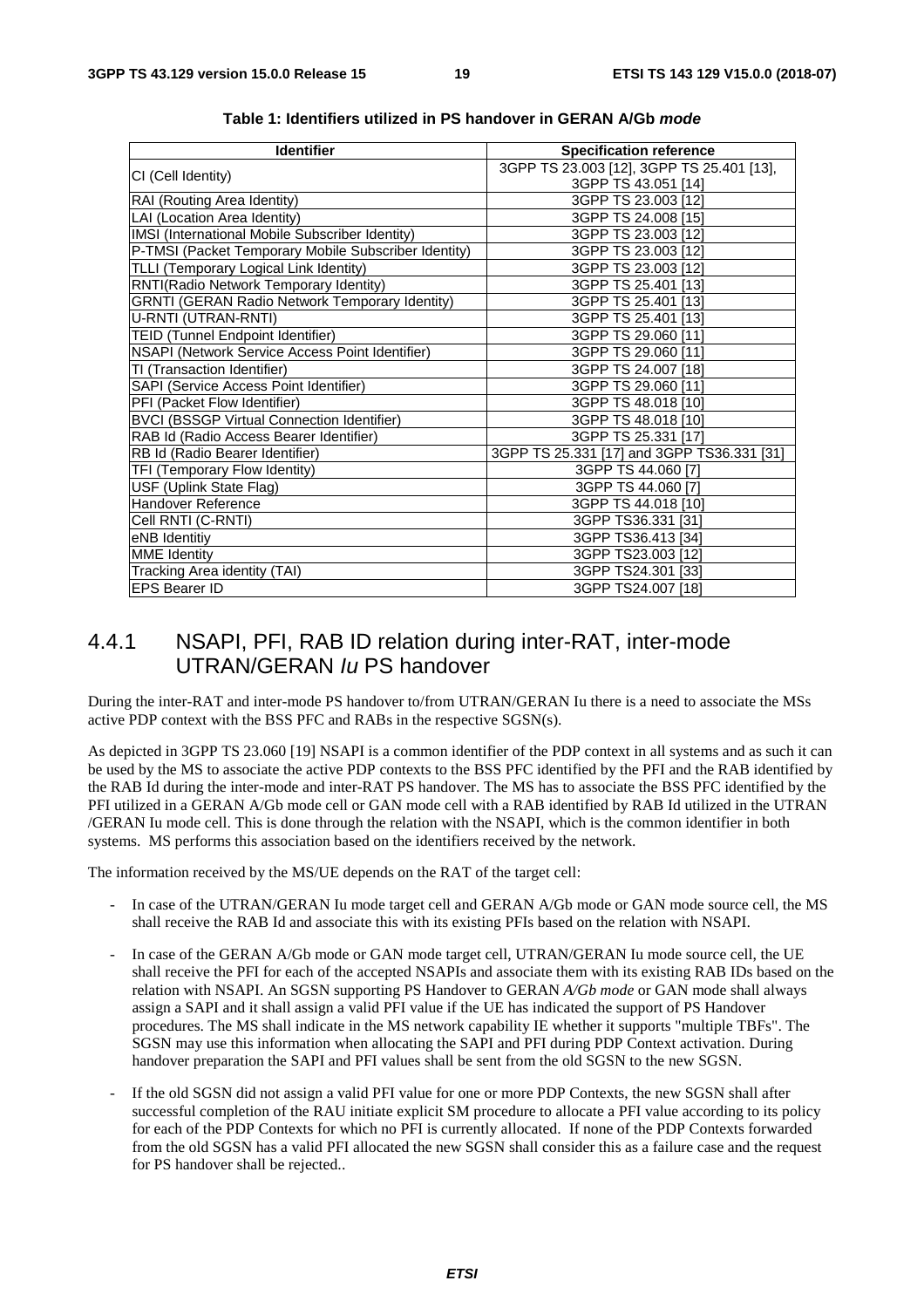## 4.4.2 NSAPI, PFI, EPS Bearer ID relation during inter-RAT GERAN / E-UTRAN PS handover

General principles for mapping between PDP contexts and EPS bearers are described in 3GPP TS23.060; the mapping of the QoS profiles is depicted in 3GPP TS 23.401. As specified in 3GPP TS 23.060 there is one to one mapping between a PDP Context and EPS bearer, and their respective identifiers NSAPI and EPS bearer ID. In E-UTRAN a radio bearer (RB) transports the packets of an EPS bearer between a UE and an eNodeB. As defined in 3GPP TS23.401, if a radio bearer exists, there is a one-to-one mapping between an EPS bearer and this radio bearer (RB).

The mobile station has to associate the BSS PFC identified by the PFI utilized in a GERAN *A/Gb mode* cell with a E-UTRAN radio bearer identified by RB Id. This is done by the mobile station through the relation with the NSAPI and EPS Bearer ID identifiers received by the network.

The MME supporting PS handover to/from GERAN performs similar functionality as the 3G SGSN such that it allocates a PFI for each active EPS bearer initiated in E-UTRAN: The new SGSN in GERAN then acts as follows:

- If for a given PDP Context the new SGSN does not receive a PFI from the MME then it will not proceed with the PS handover for this flow i.e. it will not request the target BSS to allocate TBF resources corresponding to that PDP Context.
- If none of the PDP Contexts forwarded from the MME has a valid PFI allocated the new SGSN will consider this as a failure case and the request for PS handover shall be rejected.
- All PDP contexts for which no resources are allocated by the new SGSN or for which the new SGSN cannot support the same SAPI and PFI (i.e. the corresponding NSAPIs are not addressed in the response message of the target SGSN) will however be maintained and the related SAPIs and PFIs will be kept. These PDP contexts may be modified or deactivated by the new SGSN via explicit SM procedures upon RAU procedure.

## 5 Signalling procedures

## 5.1 GERAN (A/Gb *mode*) GERAN (A/Gb *mode*) handover

#### 5.1.1 Intra Cell

Intra Cell PS Handover will be needed in cases when a new channel is selected in the same cell to be used by the MS. This is handled by the BSS internally and if there are no changes in the new channel there is no need for BSS to notify the SGSN about the change of channel.

BSS/SGSN signalling will be needed in case the new channel has limited resources and cannot support the same QoS, for the BSS PFC as the old channel.

For these purpose existing modification procedures on the Um and Gb interface are used, e.g. PACKET TIMESLOT RECONFIGURE (3GPP TS 44.060 [7]) on the air interface and MODIFY BSS PFC (3GPP TS 48.018 [10]) procedure on the Gb interface.

If the modification procedures fail BSS may cancel the intra cell PS handover procedure.

#### 5.1.2 Intra BSS

#### 5.1.2.1 General

This clause is further split into two clauses. The first describes an intra-BSS handover procedure based largely on the inter-BSS handover procedure. The second section describes an optional optimised intra-BSS handover procedure. When the source and target cells are within the same BSS the handover can be either executed by the BSS itself (optimised handover) or by involving the SGSN in the preparation phase. In the latter case although handover is performed within one BSS the roles of source BSS and target BSS are the same as in Inter BSS Handover.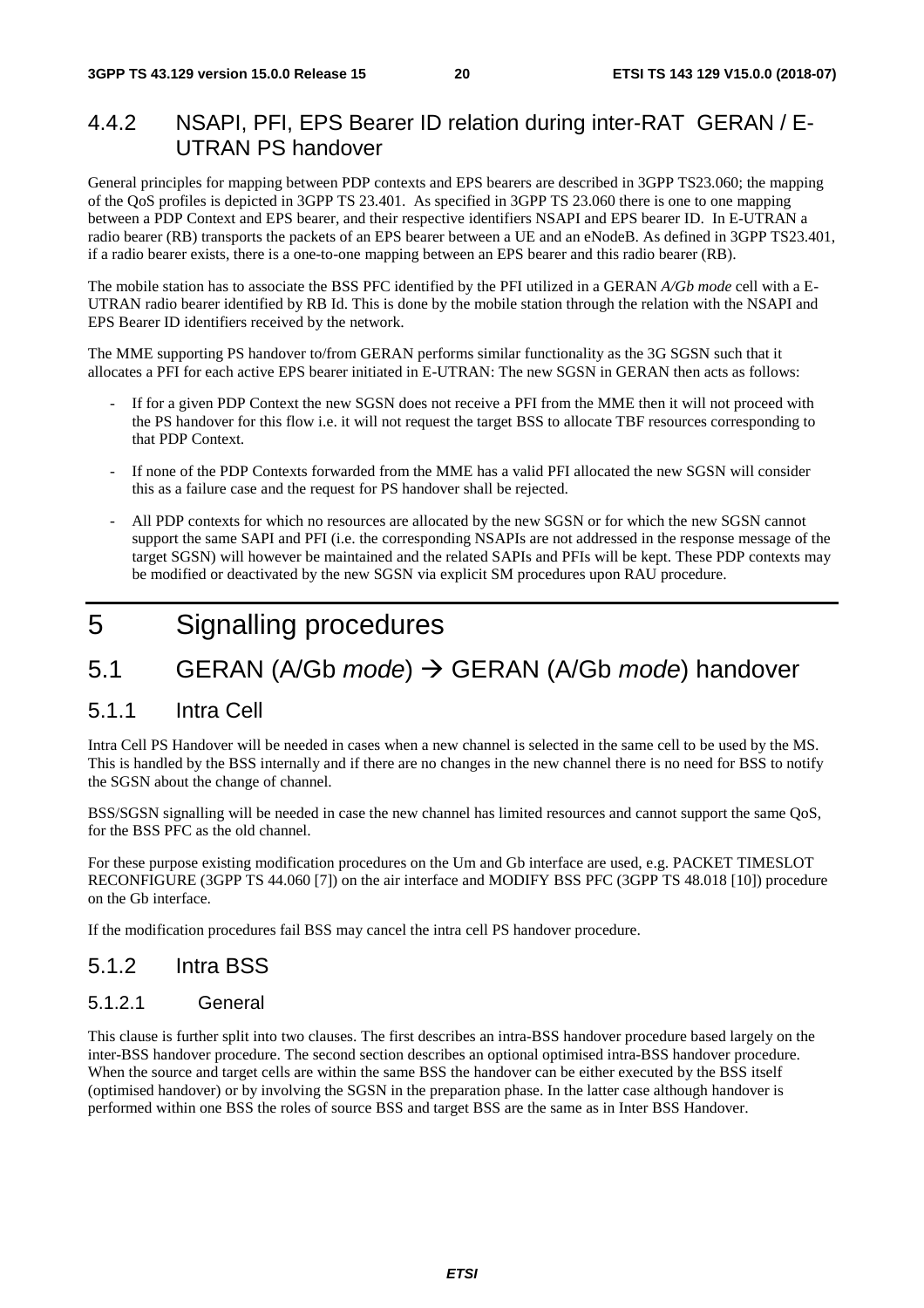#### 5.1.2.2 Intra BSS HO; Preparation phase



#### **Figure 4: PS Handover Preparation Phase; Intra-BSS case (GERAN A/Gb** *mode*  **GERAN A/Gb** *mode***)**

- 1. The BSS decides to initiate a PS handover. At this point both uplink and downlink user data is transmitted via the following: TBFs between the MS and BSS, BSSGP PFCs tunnel(s) between the BSS and SGSN, GTP tunnel(s) between the SGSN and GGSN.
- 2. The BSS sends a **PS Handover Required** (Old TLLI, Cause, Source Cell Identifier, Target Cell Identifier, Source BSS to Target BSS Transparent Container (RN part), Active PFCs List) message to the SGSN.
- 3. The SGSN determines from the Target Cell Identifier the type of handover, i.e. intra-SGSN, inter-SGSN or inter-RAT/mode handover and whether the routing area has changed. In case of no change of routing area, the SGSN sends a **PS Handover Request** (TLLI, Cause, IMSI, Source Cell Identifier, Target Cell Identifier, PFCs To Be Set Up List, Source BSS to Target BSS Transparent Container (RN part)) message to the BSS. In case when the routing area changes the SGSN allocates a new P-TMSI for this MS and derives a local TLLI from this P-TMSI prior to the sending of the **PS Handover Request** message. The SGSN shall only request resources for PFCs that are included in the Active PFCs List.
- NOTE: The BSS PFCs required to be set up are downloaded to the target BSS from the SGSN, i.e. all information required for PFC creation.
- 4. Based upon the ABQP for each PFC the BSS makes a decision about which PFCs to assign radio resources. The algorithm by which the BSS decides which PFCs that need resources is implementation specific. Due to resource limitations not all downloaded PFCs will necessarily receive resource allocation. The BSS allocates TBFs for each PFC that can be accommodated.

 After allocating radio resources the target BSS shall prepare the Target BSS to Source BSS Transparent Container for the set up BSS PFCs.

5. The BSS shall send the **PS Handover Request Acknowledge** (TLLI, List of Set Up PFCs, Target BSS to Source BSS Transparent Container (PS Handover Command with RN part)) message to the SGSN. Upon sending the **PS Handover Request Acknowledge** message the BSS shall be prepared to receive downlink LLC PDUs directed to the new cell and associated with the accepted PFCs.

 When the SGSN receives the **PS Handover Request Acknowledge** message and it decides to proceed with the handover, the preparation phase is finished and the execution phase will follow.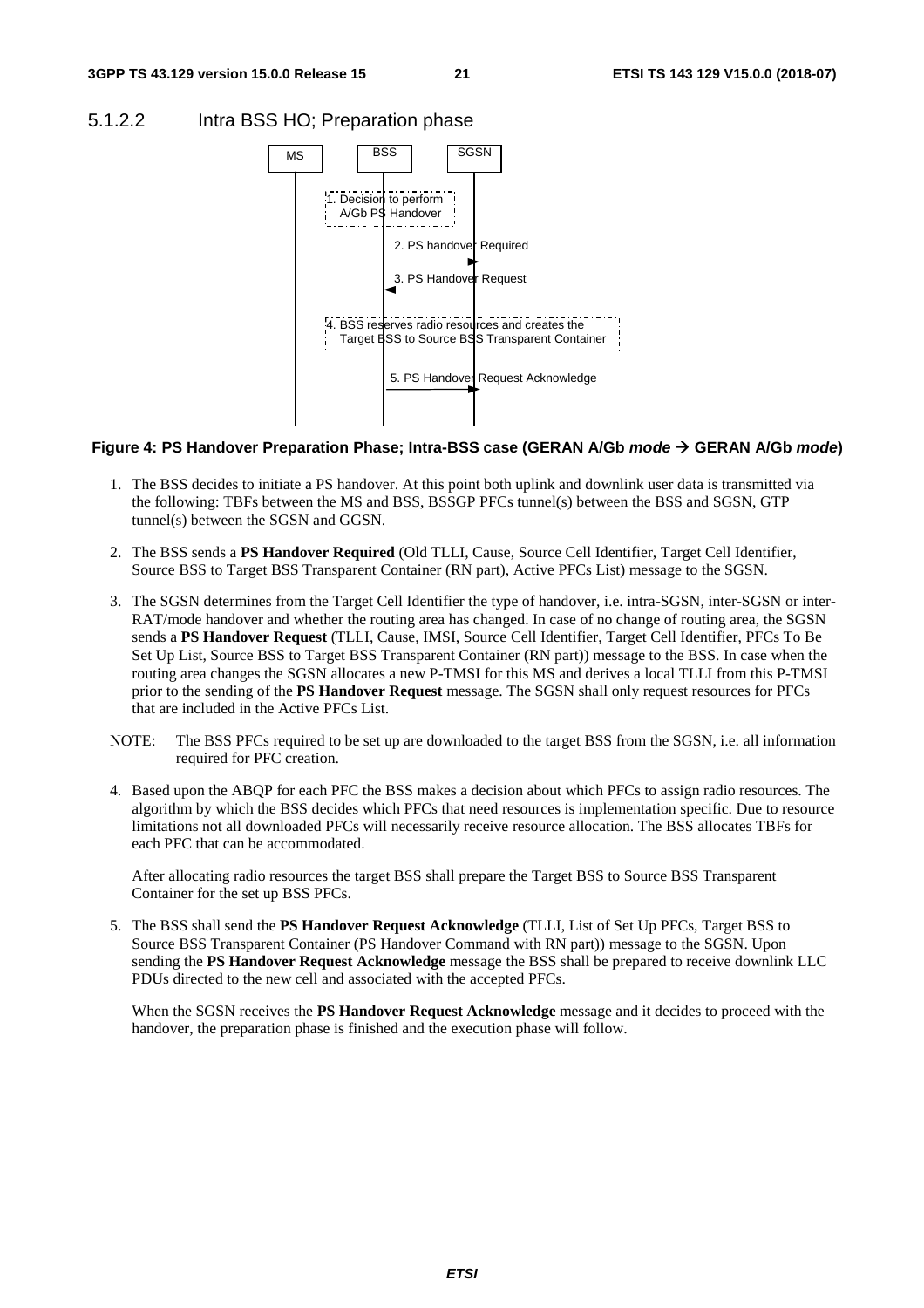#### 5.1.2.3 Intra BSS HO; Execution phase



#### **Figure 5: PS Handover Execution Phase; Intra-BSS case (GERAN A/Gb** *mode*  **GERAN A/Gb** *mode***)**

1. The SGSN continues to receive GTP packets from the GGSN (via GTP) and forwards the associated PDU payload to the MS via the BSS.

 When receiving the **PS Handover Request Acknowledge** message the SGSN may, based on QoS, start duplication of LLC PDUs and forward those to the new cell in the BSS. If the SGSN forwards downlink packets to the new cell in the BSS, the BSS may start blind transmission of downlink user data towards the MS over the allocated radio channels.

2. The SGSN continues the PS Handover by sending a **PS Handover Required Acknowledge** (Old TLLI, List of Set Up PFCs, Target BSS to Source BSS Transparent Container (PS Handover Command with RN part)) message to the BSS.

 Before sending the **PS Handover Required Acknowledge** message, the SGSN, based on QoS, may suspend downlink data transfer for any PDP contexts.

 Before sending the **PS Handover Command** message to the MS the BSS, based on QoS, may try to empty the downlink BSS buffer for any BSS PFCs.

NOTE 1: Only PFI(s) for PFCs accepted by the target cell are included in the message.

- 3. The BSS sends the **PS Handover Command** (RN part) message to the MS by interrupting the transmission of LLC PDUs on any of the downlink TBFs. Following the transmission of this signalling message the BSS may resume LLC PDU transmission until it either has no more LLC PDUs to send or the PFC is released. Upon reception of the **PS Handover Command** the MS is not required to continue data reception in the source cell. The MS shall suspend the uplink transmission of user plane data. MS management of uplink N-PDUs following the reception of the **PS Handover Command** message is as follows:
- All uplink packets associated with a PFC receiving handover treatment that have not yet been fully transmitted might be buffered depending on the QoS class.
- Subsequent uplink packets that become available for transmission following the reception of the **PS Handover Command** message might also be buffered depending on the QoS class.
- The MS may discard uplink packets during the link interruption to preserve the real-time properties.
- 4. The MS tunes to the radio channel and the timeslot allocated in the target cell by the BSS and may send the **PS Handover Access** (Handover Reference) message in the form of four handover access bursts to the BSS on the allocated channel. The **PS Handover Command** message indicates whether or not the MS shall send **PS Handover Access** messages.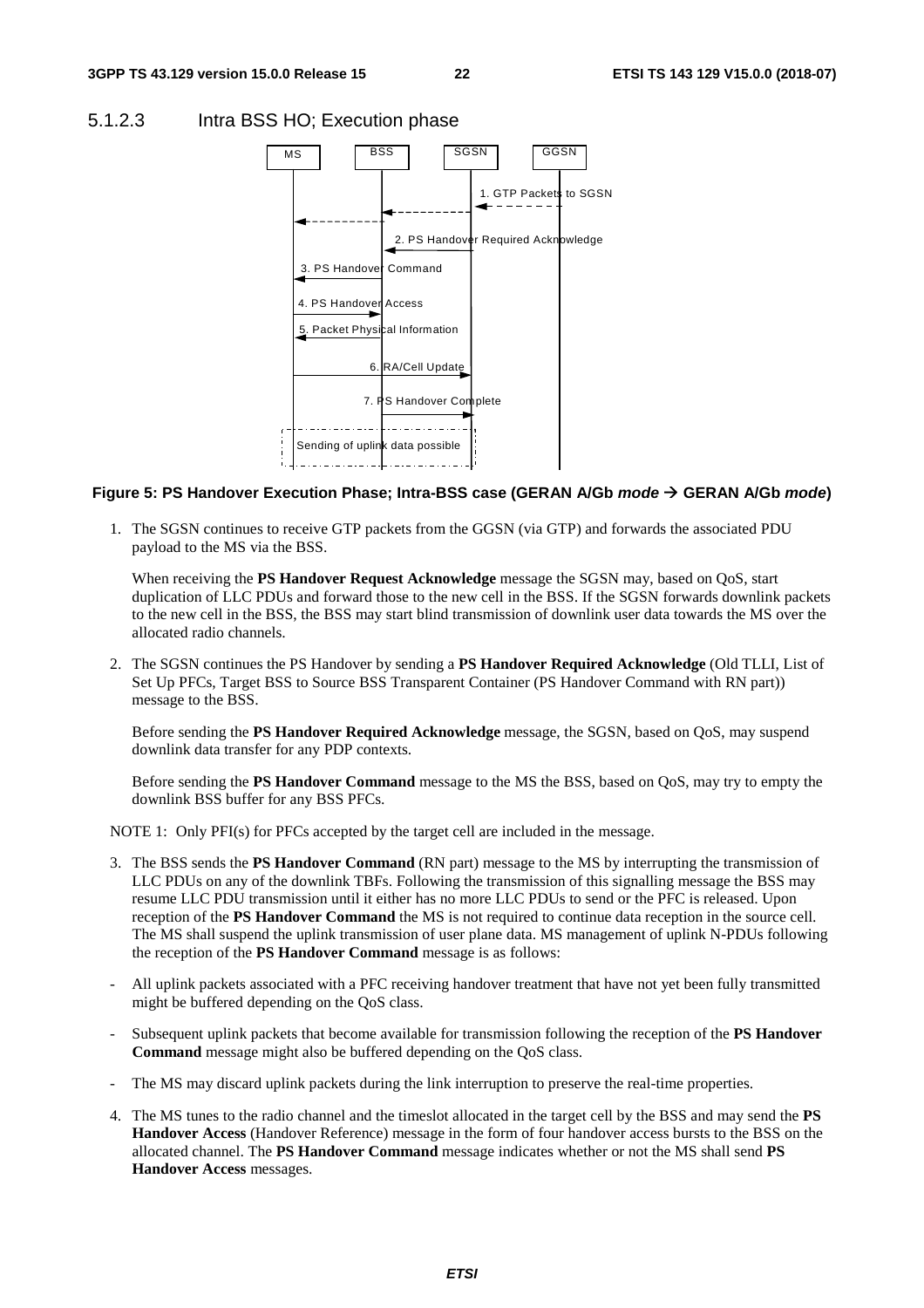- 5. The BSS sends a **Packet Physical information** message to the MS containing update of the timing advance for the MS to synchronize.
- NOTE 2: In the case of pre-synchronised handover the MS may receive the timing advance information to use in uplink in the target cell in the **PS Handover Command** message (if no timing advance information is included, the mobile station uses a default timing advance in the target cell). In a pre-synchronised or synchronised handover, the **Packet Physical information** message is not sent in the target cell.
- 6. The MS sends uplink LLC PDUs, e.g. a **Routing Area Update Request** message or uplink user data packets to the SGSN immediately after receiving the **Packet Physical Information** message or, in a synchronised or presynchronised handover, immediately if the **PS Handover Access** message is not required to be sent (see Section 6.2).

The MS shall resume the user data transfer only for those NSAPIs for which radio resources are allocated in the target cell. For NSAPIs using LLC ADM for which radio resources were not allocated in the target cell the MS may request radio resources using the legacy procedures.

7. Upon reception of the first correct RLC/MAC block (sent in normal burst format) from the MS the BSS sends a **PS Handover Complete** (TLLI, IMSI) message to inform the SGSN that the MS has arrived in the target cell. After the reception of the **PS Handover Complete** message the SGSN shall initiate the BSS PFC procedures to delete the BSS PFC in the BSS controlling the source cell and shall be prepared to receive data from the new cell. The source BSS initiates the release of the radio resources in the source cell after receiving the DELETE-BSS-PFC PDU from the SGSN.

If Routing Area Update occurs after completion of the execution phase, then the CAMEL procedure calls shall be performed according to 3GPP TS 23.060.

#### 5.1.2.4 Intra BSS Handover - Optimised

This clause describes the optimised intra-BSS PS handover procedures applicable for the case where the source and target cells are associated with the same Network Service Entity (NSE) and the same Routing Area (RA). The optimisation involves the BSS providing the data forwarding function and does not require any explicit signalling with the SGSN except the sending of PS Handover Complete at the end of PS Handover. Support for this procedure is optional for the BSS.

Supporting this procedure requires that the BSS be able to determine whether or not it manages PS resources for the target cell, whether or not the target cell is associated with the same NSE, that it can internally forward LLC PDUs from the source to the target cell and whether or not both cells are part of the same RA (i.e. the SGSN is not required to make this determination and relay this information). If the BSS cannot make these determinations it shall use the nonoptimised intra-BSS PS handover procedures described in clauses 5.1.2.2 and 5.1.2.3.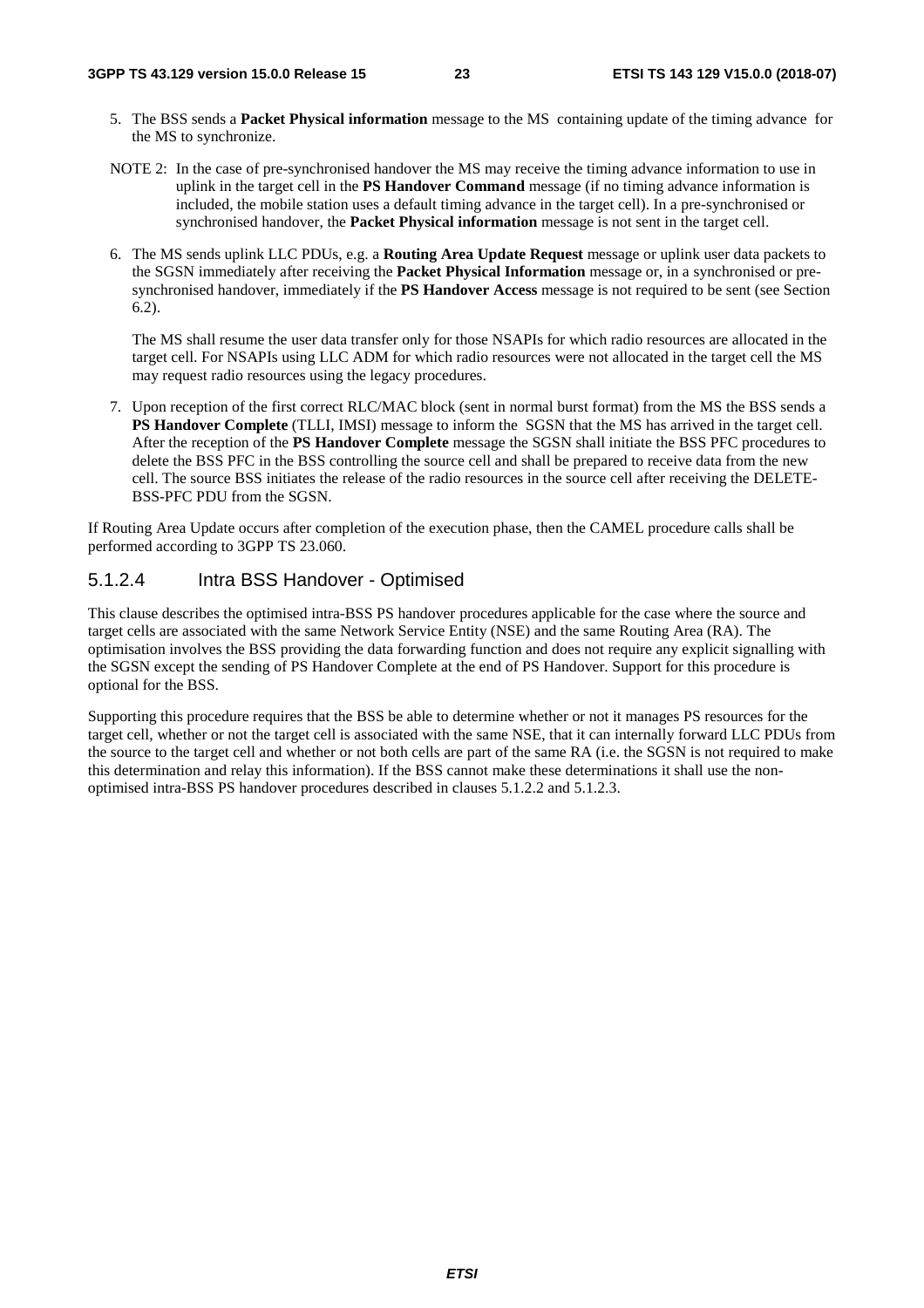

#### **Figure 6: Optimised Intra-BSS PS Handover (same NSE and same RA)**

- 1. The BSS decides that a handover is required based on e.g. received measurement reports.
- 2. The BSS determines that it manages resources for both cells and that they are associated with the same (NSE) and the same RA. The BSS applies data forwarding (from the old cell to the new cell) for PFCs that it determines are to receive PS handover treatment.

NOTE 1: The MS does not know if optimised or non-optimised intra-BSS PS handover procedures are used.

- 3. The BSS sends the **PS Handover Command** (RN part) message to the MS by interrupting the transmission of LLC PDUs on any of the downlink TBFs. Following the transmission of this signalling message the BSS may resume LLC PDU transmission until it either has no more LLC PDUs to send or the PFC is released. Upon reception of the **PS Handover Command** the MS is not required to continue data reception in the source cell. Upon reception of the **PS Handover Command** the MS shall suspend the uplink transmission of user plane data. MS management of uplink N-PDUs following the reception of the **PS Handover Command** message is as follows:
- All uplink packets associated with a PFC receiving handover treatment that have not yet been fully transmitted might be buffered depending on the QoS class.
- Subsequent uplink packets that become available for transmission following the reception of the **PS Handover Command** message might also be buffered depending on the QoS class.
- The MS may discard uplink packets during the link interruption to preserve the real-time properties.
- 4. The MS tunes to the radio channel and the timeslot allocated in the target cell by the BSS and if so required by the BSS (see sub-clause 6.2) sends the **PS Handover Access** (Handover Reference) message in the form of four handover access bursts to the BSS on the allocated channel. The **PS Handover Command** message indicates whether the **PS Handover Access** message shall be sent by the MS.
- 5. Upon receipt of the **PS Handover Access** message, based on the Handover Reference, the BSS sends the **Packet Physical Information** message, if needed (see sub-clause 6.2), with the timing advance to the MS for the MS to synchronise.
- NOTE 2: In the case of pre-synchronised handover the MS may receive the timing advance information to use in uplink in the target cell in the **PS Handover Command** message (if no timing advance information is included, the mobile station uses a default timing advance in the target cell). In a pre-synchronised or synchronized handover the **Packet Physical information** message is not sent in the target cell.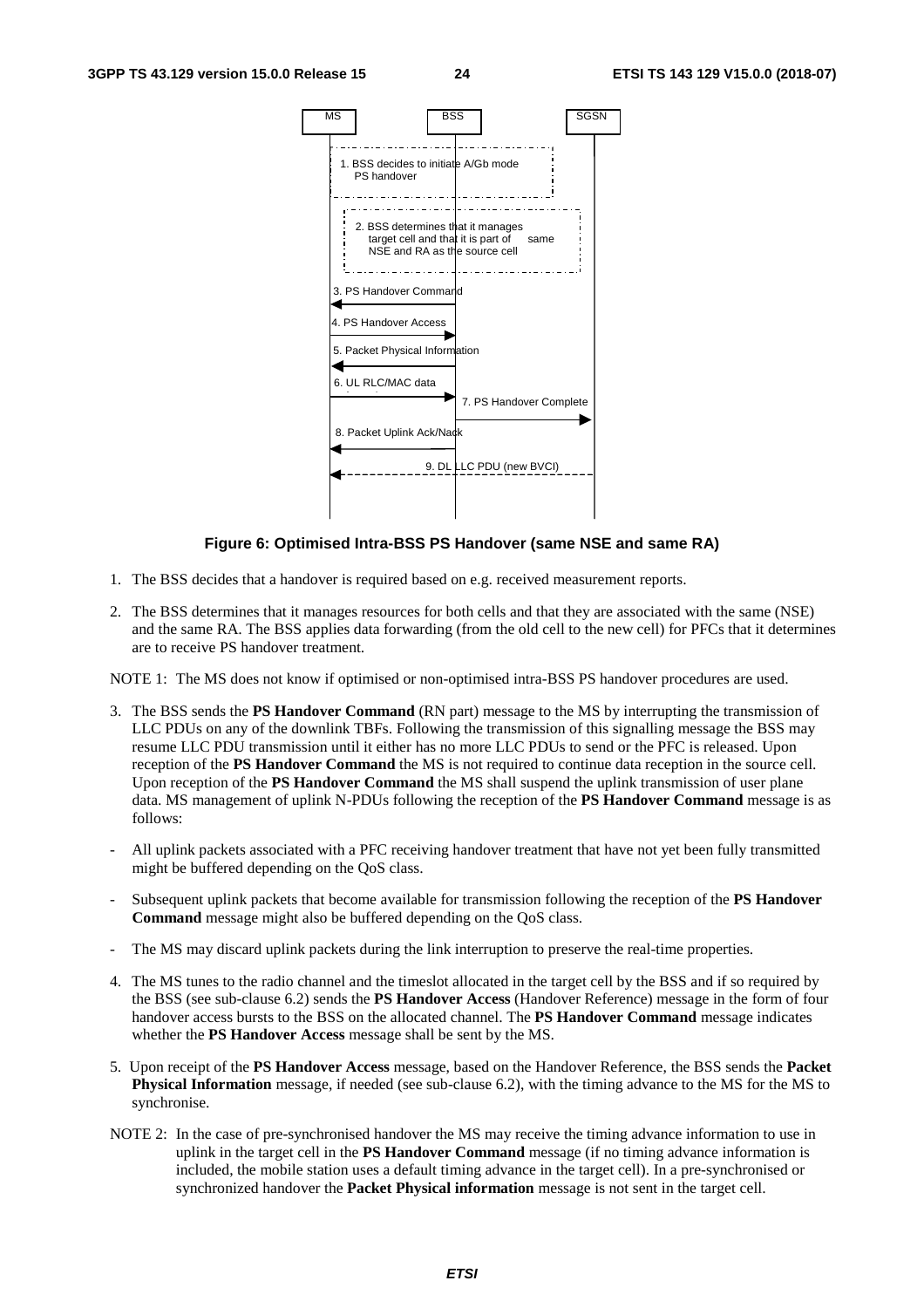6. The MS sends uplink LLC PDUs, e.g. uplink user data packets, in the allocated channel to the BSS.

The MS shall resume the user data transfer only for those NSAPIs for which there are radio resources allocated in the target cell. For NSAPIs using LLC ADM for which radio resources were not allocated in the target cell the MS may request radio resources using the legacy procedures.

- 7. Upon reception of the first correct RLC/MAC block (sent in normal burst format) from the MS, the BSS releases the radio resources in the source cell and sends, on the target cell BVCI, the **PS Handover Complete** (TLLI, IMSI, Target Cell Identifier) message to the SGSN in order to indicate that the BSS has performed an internal handover. In this case, the target cell is indicated in the **PS Handover Complete** message.
- 8. Once the BSS has correctly identified the MS, it sends a **Packet Uplink Ack/Nack** message (see 3GPP TS 44.060) indicating the status of the received RLC data blocks.
- 9. The reception of the **PS Handover Complete** message at the SGSN triggers the sending of downlink data to the new cell using a new BVCI. The first DL PDU received by the BSS with the new-BVCI allows the BSS to clear the relationship to the old BVCI.
- The reception of the PS handover Complete message indicates to the SGSN that there is no need to wait for the Cell Update sent from the MS to the SGSN.
- NOTE 3: It is assumed here that downlink flow control is carried out on a per PFC basis and that the PFC specific flow control parameters remain the same upon MS arrival in the target cell.

#### 5.1.3 Intra SGSN







- 1. The source BSS decides to initiate a PS handover. At this point both uplink and downlink user data is transmitted via the following: TBFs between MS and source BSS, BSSGP PFCs tunnel(s) between the source BSS and SGSN, GTP tunnel(s) between the SGSN and GGSN.
- 2. The source BSS sends a **PS Handover Required** (Old TLLI, Cause, Source Cell Identifier, Target Cell Identifier, Source BSS to Target BSS Transparent Container (RN part), Active PFCs List, Reliable INTER RAT HANDOVER INFO) message to the SGSN.

The source BSS shall always include the 'Reliable INTER RAT HANDOVER INFO' indicator set to '1' in the **PS Handover Required** message if the INTER RAT HANDOVER INFO in the Source BSS to Target BSS Transparent Container was received from the SGSN in a **PS Handover Complete Ack** message or a **PS Handover Request** message with "Reliable INTER RAT HANDOVER INFO" set to "1" or a **CREATE-BSS-PFC** message. It shall be set to '0' otherwise.

3. The SGSN determines from the Target Cell Identifier the type of handover, i.e. intra-SGSN, inter-SGSN or inter-RAT/mode handover and whether the routing area has changed. In case of no change of routing area, the SGSN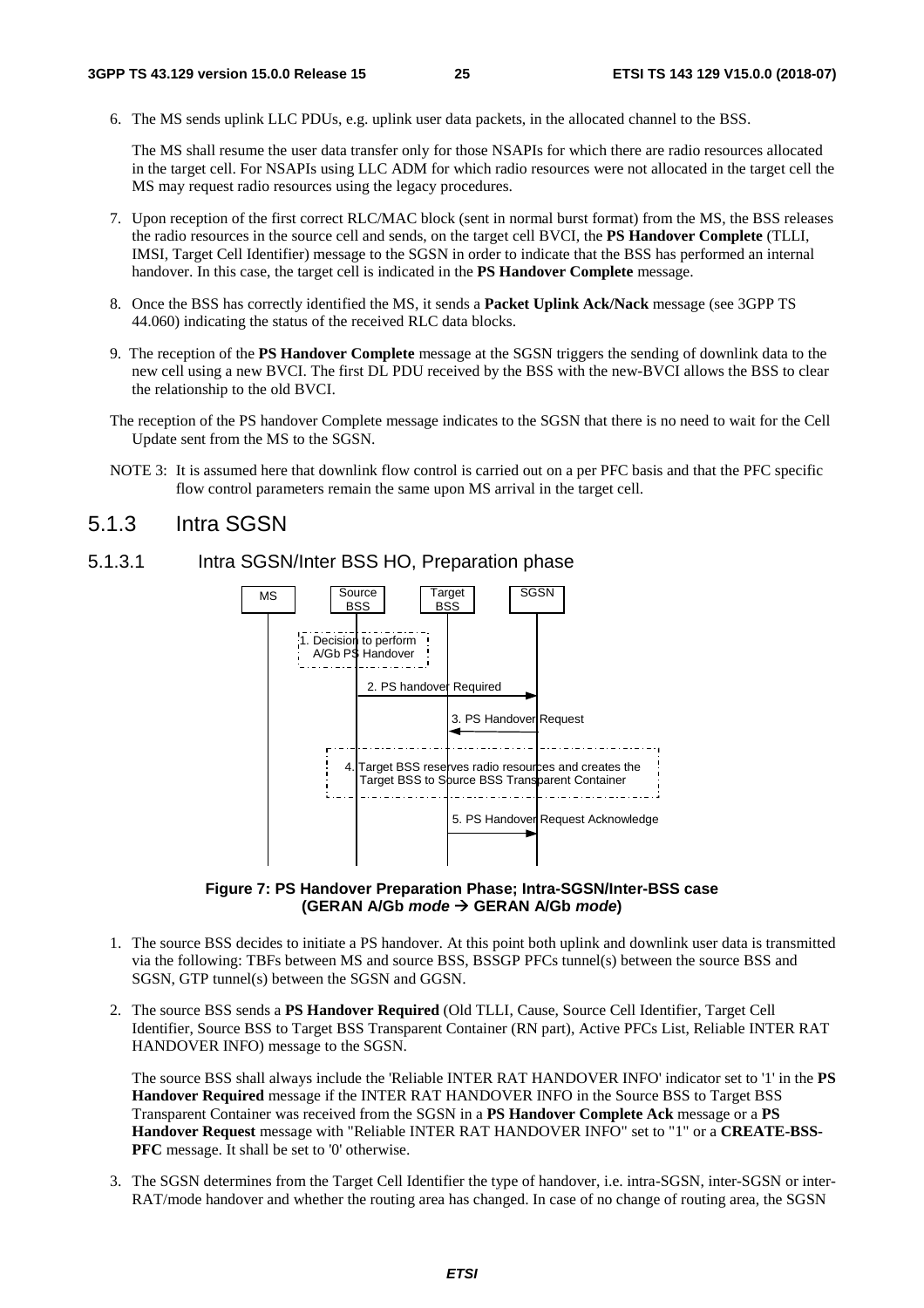sends a **PS Handover Request** (TLLI, Cause, IMSI, Source Cell Identifier, Target Cell Identifier, PFCs To Be Set Up List, Source BSS to Target BSS Transparent Container (RN part), Reliable Inter RAT HANDOVER INFO) message to the target BSS. In case of Intra-SGSN PS handover when the routing area changes, the SGSN shall assign a new P-TMSI for the MS and derive a local TLLI prior to the sending of the **PS Handover Request**  message. The SGSN shall only request resources for PFCs that are included in the Active PFCs List. If received in a **PS Handover Required** message, the SGSN shall forward the 'Reliable INTER RAT HANDOVER INFO' indicator to the target BSS.

- NOTE 1: The BSS PFCs required to be set up are downloaded to the target BSS from the SGSN, i.e. all information required for PFC creation.
- 4. Based upon the ABQP for each PFC the target BSS makes a decision about which PFCs to assign radio resources. The algorithm by which the BSS decides which PFCs that need resources is implementation specific. Due to resource limitations not all downloaded PFCs will necessarily receive resource allocation. The target BSS allocates TBFs for each PFC that can be accommodated by the target BSS.

 After allocating radio resources the target BSS shall prepare the Target BSS to Source BSS Transparent Container for the set up BSS PFCs.

5. The target BSS sends the **PS Handover Request Acknowledge** (TLLI, List of Set Up PFCs, Target BSS to Source BSS Transparent Container (PS Handover Command with RN part)) message to the SGSN. Upon sending the **PS Handover Request Acknowledge** message the target BSS shall be prepared to receive downlink LLC PDUs from the SGSN for the accepted PFCs.

 When the SGSN receives the **PS Handover Request Acknowledge** message and it decides to proceed with the handover, the preparation phase is finished and the execution phase will follow.

#### 5.1.3.2 Intra SGSN/Inter BSS HO, Execution phase



**Figure 8: PS Handover Execution Phase; Intra-SGSN/Inter-BSS case (GERAN A/Gb** *mode*  **GERAN A/Gb** *mode***)** 

- 1. The SGSN continues to receive GTP packets from the GGSN (via GTP) and forwards the associated PDU payload to the MS via the source BSS.
- 2. When receiving the **PS Handover Request Acknowledge** message the SGSN may, based on QoS, start duplication of LLC PDUs and forward those to the target BSS. If the SGSN forwards downlink packets to the target BSS, the target BSS may start blind transmission of downlink user data towards the MS over the allocated radio channels.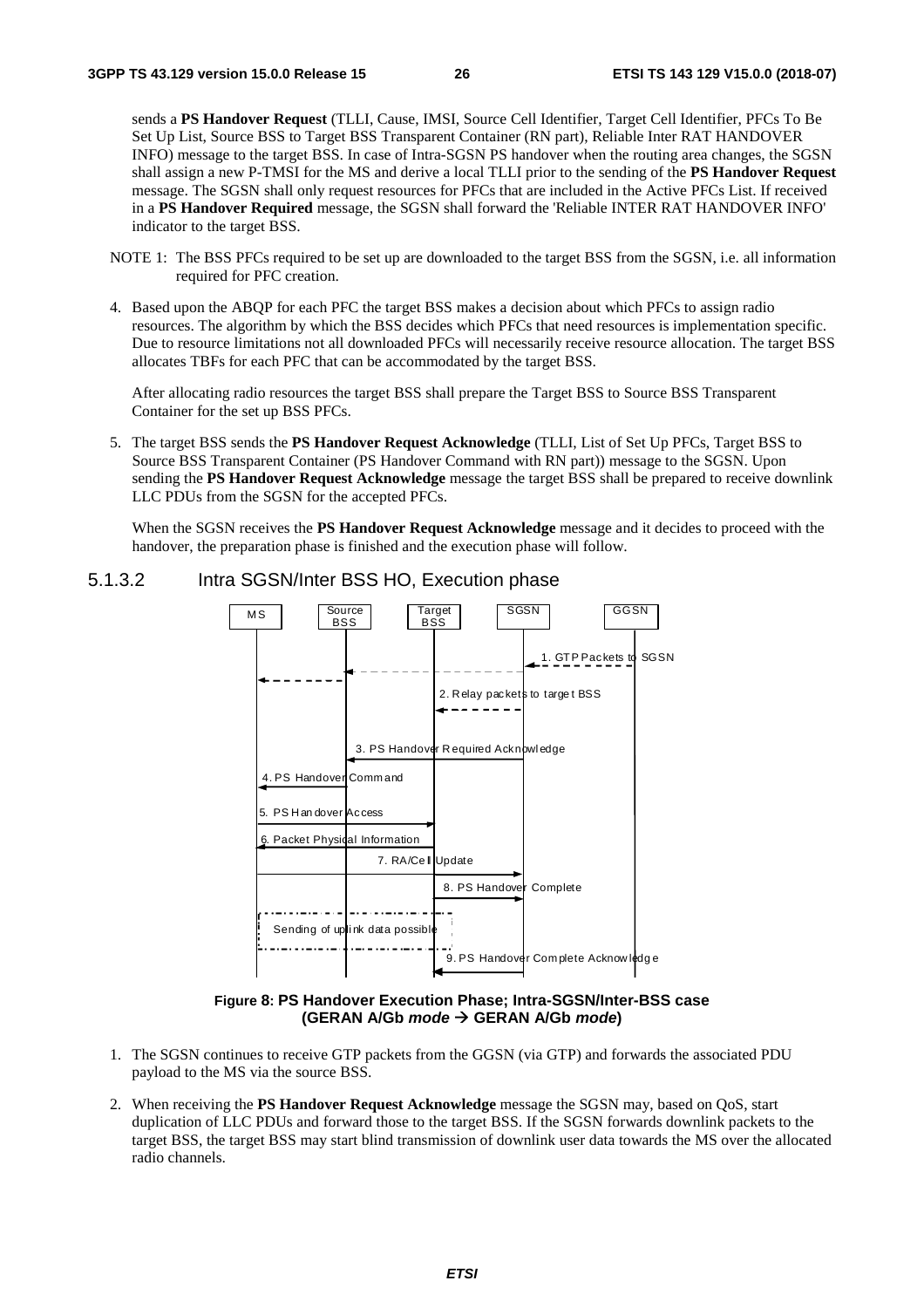3. The SGSN continues the PS Handover by sending a **PS Handover Required Acknowledge** (Old TLLI, List of Set Up PFCs, Target BSS to Source BSS Transparent Container (PS Handover Command with RN part)) message to the source BSS.

 Before sending the **PS Handover Required Acknowledge** message, the SGSN, based on QoS, may suspend downlink data transfer for any PDP contexts.

 Before sending the **PS Handover Command** message to the MS the source BSS, based on QoS, may try to empty the downlink BSS buffer for any BSS PFCs.

NOTE 1: Only PFI(s) for PFCs accepted by the target cell are included in the message.

- 4. The source BSS sends the **PS Handover Command** (RN part) message to the MS by interrupting the transmission of LLC PDUs on any of the downlink TBFs. Following the transmission of this signalling message the source BSS may resume LLC PDU transmission until it either has no more LLC PDUs to send or the PFC is released. Upon reception of the **PS Handover Command** message the MS is not required to continue data reception in the source cell. Upon reception of the **PS Handover Command** message the MS shall suspend the uplink transmission of user plane data. MS management of uplink N-PDUs following the reception of the **PS Handover Command** message is as follows:
- All uplink packets associated with a PFC receiving handover treatment that have not yet been fully transmitted might be buffered depending on the QoS class.
- Subsequent uplink packets that become available for transmission following the reception of the **PS Handover Command** message might also be buffered depending on the QoS class.
- The MS may discard uplink packets during the link interruption to preserve the real-time properties.
- 5. The MS tunes to the radio channel and the timeslot allocated in the target cell by the BSS and may send the **PS Handover Access** (Handover Reference) message in the form of four handover access bursts to the BSS on the allocated channel. The **PS Handover Command** message indicates whether or not the MS shall send **PS Handover Access** messages.
- 6. The target BSS sends a **Packet Physical information** message to the MS containing the timing advance for the MS to synchronise.
- NOTE 2: In the case of pre-synchronised handover the MS may receive the timing advance information to use in uplink in the target cell in the **PS Handover Command** message (if no timing advance information is included, the mobile station uses a default timing advance in the target cell). In a pre-synchronised or synchronized handover, the Packet **Physical Information** message is not sent in the target cell.
- 7. The MS sends uplink LLC PDUs, e.g. a **Routing Area Update Request** message or uplink user data packets to the SGSN immediately after receiving the **Packet Physical Information** message or, in a synchronised or presynchronised handover, immediately if the **PS Handover Access** message is not required to be sent (see Section 6.2).

 The MS shall resume the user data transfer only for those NSAPIs for which there are radio resources allocated in the target cell. For NSAPIs using LLC ADM for which radio resources were not allocated in the target cell the MS may request for radio resources using the legacy procedures.

- 8. Upon reception of the first correct RLC/MAC block (sent in normal burst format) from the MS the target BSS sends a **PS Handover Complete** (TLLI, IMSI, Request for Inter RAT Handover Info) message to inform the SGSN that the MS has arrived in the target cell. After the reception of the **PS Handover Complete** message the SGSN shall initiate the BSS PFC procedures to delete the BSS PFC in the BSS controlling the source cell and shall be prepared to receive data from the new cell. The source BSS initiates the release of the radio resources in the source cell after receiving the DELETE-BSS-PFC PDU from the SGSN. The target BSS that supports inter-RAT PS handover to UTRAN shall request the INTER RAT HANDOVER INFO from the SGSN if the 'Reliable INTER RAT HANDOVER INFO' is missing or set to '0' in **the PS Handover Request** message or if it has not received the INTER RAT HANDOVER INFO as part of the Source BSS to Target BSS transparent container.
- 9. Upon reception of the **PS Handover Complete** message with the "Request for INTER RAT HANDOVER INFO" set to "1" for UTRAN, the SGSN shall send PS Handover Complete Acknowledge (TLLI, Inter RAT Handover Info) to the target BSS.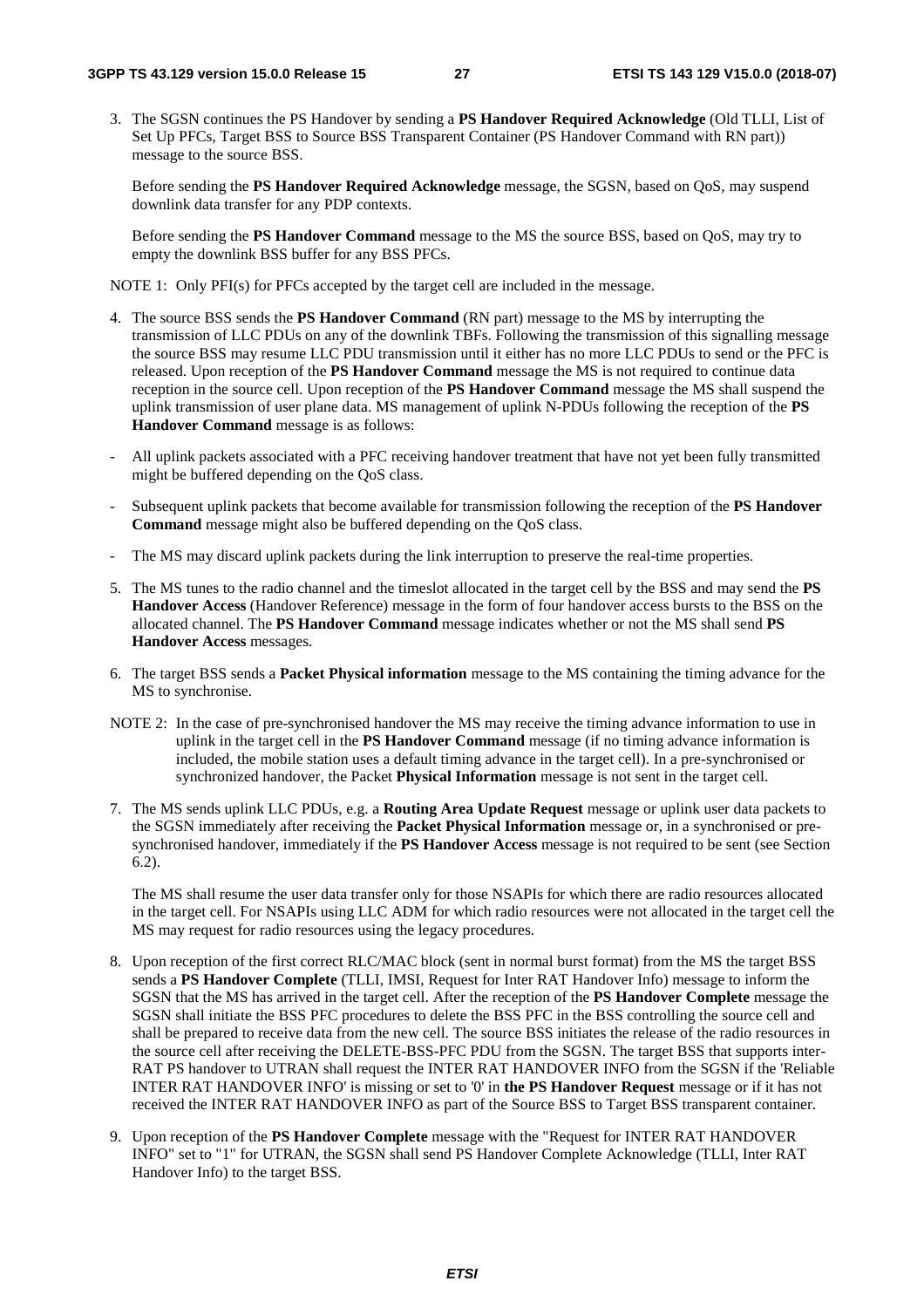10. The target BSS receiving the **PS Handover Complete Acknowledge** message shall set the 'Reliable INTER RAT HANDOVER' to '1' in the **PS Handover Required** message in any subsequent PS handover to GERAN *A/Gb mode* . The target BSS failing to receive the **PS Handover Complete Acknowledge** message shall set the 'Reliable INTER RAT HANDOVER' to '0' in the **PS Handover Required** message in any subsequent PS handover to GERAN *A/Gb mode*. The target BSS shall, upon receipt of the INTER RAT HANDOVER INFO in the **PS Handover Complete Acknowledge** message, discard the INTER RAT HANDOVER INFO received from the source BSS during the preparation phase.

If Routing Area Update occurs after completion of the execution phase, then the CAMEL procedure calls shall be performed according to 3GPP TS 23.060.

#### 5.1.4 Inter SGSN



#### **Figure 9: PS Handover Preparation Phase; Inter-SGSN case (GERAN A/Gb** *mode*  **GERAN A/Gb** *mode***)**

- 1. The source BSS decides to initiate a PS handover. At this point both uplink and downlink user data is transmitted via the following: TBFs between MS and source BSS, BSSGP PFCs tunnel(s) between source BSS and old SGSN, GTP tunnel(s) between old SGSN and GGSN.
- 2. The source BSS sends a **PS Handover Required** (Old TLLI, Cause, Source Cell Identifier, Target Cell Identifier, Source BSS to Target BSS Transparent Container (RN part), Active PFCs List, Reliable Inter RAT HANDOVER INFO) message to the old SGSN. The source BSS shall always include the 'Reliable INTER RAT HANDOVER INFO' indicator set to '1' in the **PS Handover Required** message if the INTER RAT HANDOVER INFO in the Source BSS to Target BSS Transparent Container was received from the SGSN in a **PS Handover Complete Ack** message or a **PS Handover Request** message with "Reliable INTER RAT HANDOVER INFO" set to "1" or a **CREATE-BSS-PFC** message. It shall be set to '0' otherwise.
- 3. The old SGSN determines from the Target Cell Identifier that the type of handover is inter-SGSN. In case of inter-SGSN PS Handover, the old SGSN initiates the PS Handover resource allocation procedure by sending a **Forward Relocation Request** (IMSI, Cause, Source Cell Identifier, Target Cell Identifier, MM Context, PDP Contexts, Packet Flow ID, SNDCP XID parameters, LLC XID parameters, Tunnel Endpoint Identifier for the Control Plane, SGSN Address for the control plane, Source BSS to Target BSS Transparent Container (RN part) in the BSS container, PDP Context Prioritisation, Reliable INTER RAT HANDOVER INFO) message to the new SGSN. The old SGSN sends all active PDP contexts to the new SGSN indicating the PFIs and the XID parameters related to those PDP contexts. Each PDP context contains the GGSN Address for the User Plane and the Uplink TEID for Data (to this GGSN Address and Uplink TEID for Data the old SGSN and the new SGSN send uplink packets).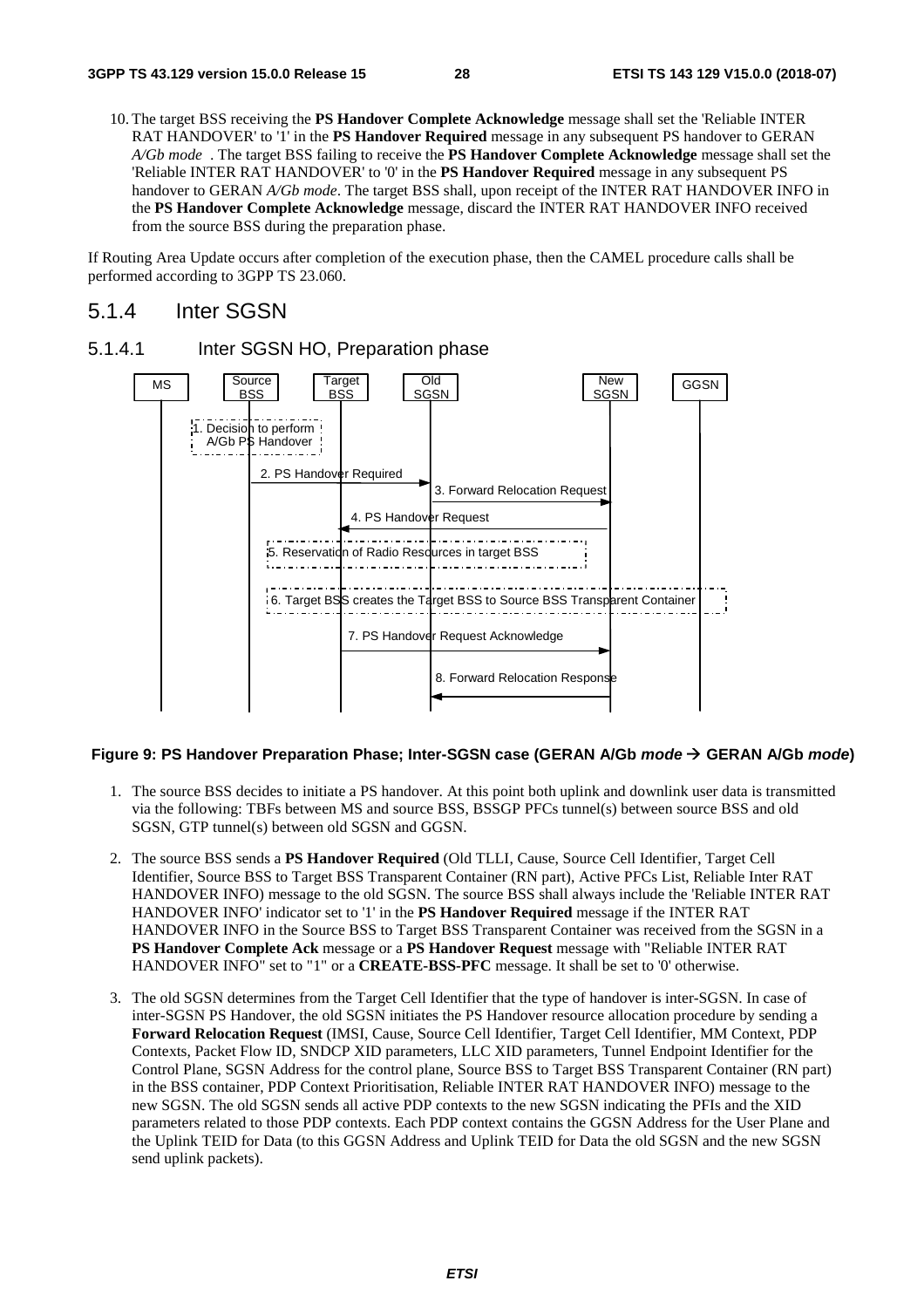The MM context contains security related information, e.g. used ciphering algorithm and ciphering key as decribed in 3GPP TS 29.060 [11]. The relation between GSM and UMTS security parameters is defined in 3GPP TS 33.102 [27].

The Ciphering key used by the old SGSN is reused by the new SGSN until a new authentication procedure is performed (see clause 5.1.4.2, bullet 13).

If the new SGSN does not support the indicated ciphering algorithm, the new SGSN has to select a new ciphering algorithm. This new algorithm will be sent transparently from the new SGSN to the MS. The IOV-UI parameter generated in the new SGSN and used as input to the ciphering procedure will also be transferred transparently from the new SGSN to the MS.

When the new SGSN receives the **Forward Relocation Request** message it extracts from the PDP Contexts the associated NSAPIs, SAPIs and PFIs to be used in the new SGSN. In case when the new SGSN does not support the same SAPI and PFI indicated by the old SGSN for a certain NSAPI, the new SGSN shall continue the PS handover procedure only for those NSAPIs for which it can support the same PFI and SAPI as the old SGSN and for which it can allocate resources. All PDP contexts for which no resources are allocated by the new SGSN or for which it cannot support the same SAPI and PFI (i.e. the corresponding NSAPIs are not addressed in the **Forward Relocation Response** message of the target SGSN), are maintained in the new SGSN and the related SAPIs and PFIs are kept. When this occurs the packet data transfer corresponding to PDP Contexts for which new SAPI and PFI values are needed are suspended. These PDP contexts may be modified or deactivated by the new SGSN via explicit SM procedures upon the completion of the routing area update (RAU) procedure. When the required PDP, MM, SNDCP and LLC contexts are established and the mapping between NSAPI, SAPI and PFI for each of these PDP Contexts is established, the corresponding packet data transfer can continue.

If for a given PDP Context the new SGSN does not receive a PFI from the old SGSN, it shall not request the target BSS to allocate TBF resources corresponding to that PDP Context.

If none of the PDP Contexts forwarded from the old SGSN has a valid PFI allocated the new SGSN shall consider this as a failure case and the request for PS handover shall be rejected.

The old SGSN shall indicate the current XID parameter settings (i.e. those used at the old SGSN) to the new SGSN. If the new SGSN can accept all XID parameters as indicated by the old SGSN, the new SGSN shall create a NAS container for PS HO indicating 'Reset to the old XID parameters'.

NOTE 1: 'Reset to the old XID parameters' means that the LLC and SNDCP layer are reset, except for the LLC XID parameters and SNDCP XID parameters which are re-initialized to the latest negotiated values, and the negotiated compression entities which are re-initialized.

NOTE 2: void

Otherwise the new SGSN shall create a NAS container for PS HO indicating Reset (i.e. reset to default parameters).

If received in a **PS Handover Required** message, the old SGSN shall forward the 'Reliable INTER RAT HANDOVER INFO' indicator to the new SGSN in the **Forward Relocation Request** message.

- 4. The new SGSN sends a **PS Handover Request** (Local TLLI, Cause, IMSI, Source Cell Identifier, Target Cell Identifier, Source BSS to Target BSS Transparent Container (RN part), PFCs To Be Set Up List, NAS container for PS HO, Reliable Inter RAT HANDOVER INFO) message to the target BSS. The new SGSN shall not request resources for PFCs associated with PDP contexts with a maximum bit rate for uplink and downlink of 0 kbit/s or for which the Activity Status Indicator within the PDP Context indicates that no active PFC exists on the source side.
- NOTE 3: The BSS PFCs required to be set up are downloaded to the target BSS from the new SGSN, i.e. all information required for PFC creation.
- 5. Based upon the ABQP for each PFC the target BSS makes a decision about which PFCs to assign radio resources. The algorithm by which the BSS decides which PFCs that need resources is implementation specific. Due to resource limitations not all downloaded PFCs will necessarily receive resource allocation. The target BSS allocates TBFs for each PFC that can be accommodated by the target BSS.
- 6. The target BSS shall prepare the Target BSS to Source BSS Transparent Container which contains a PS Handover Command including the CN part (NAS container for PS HO) and the RN part (PS Handover Radio Resources).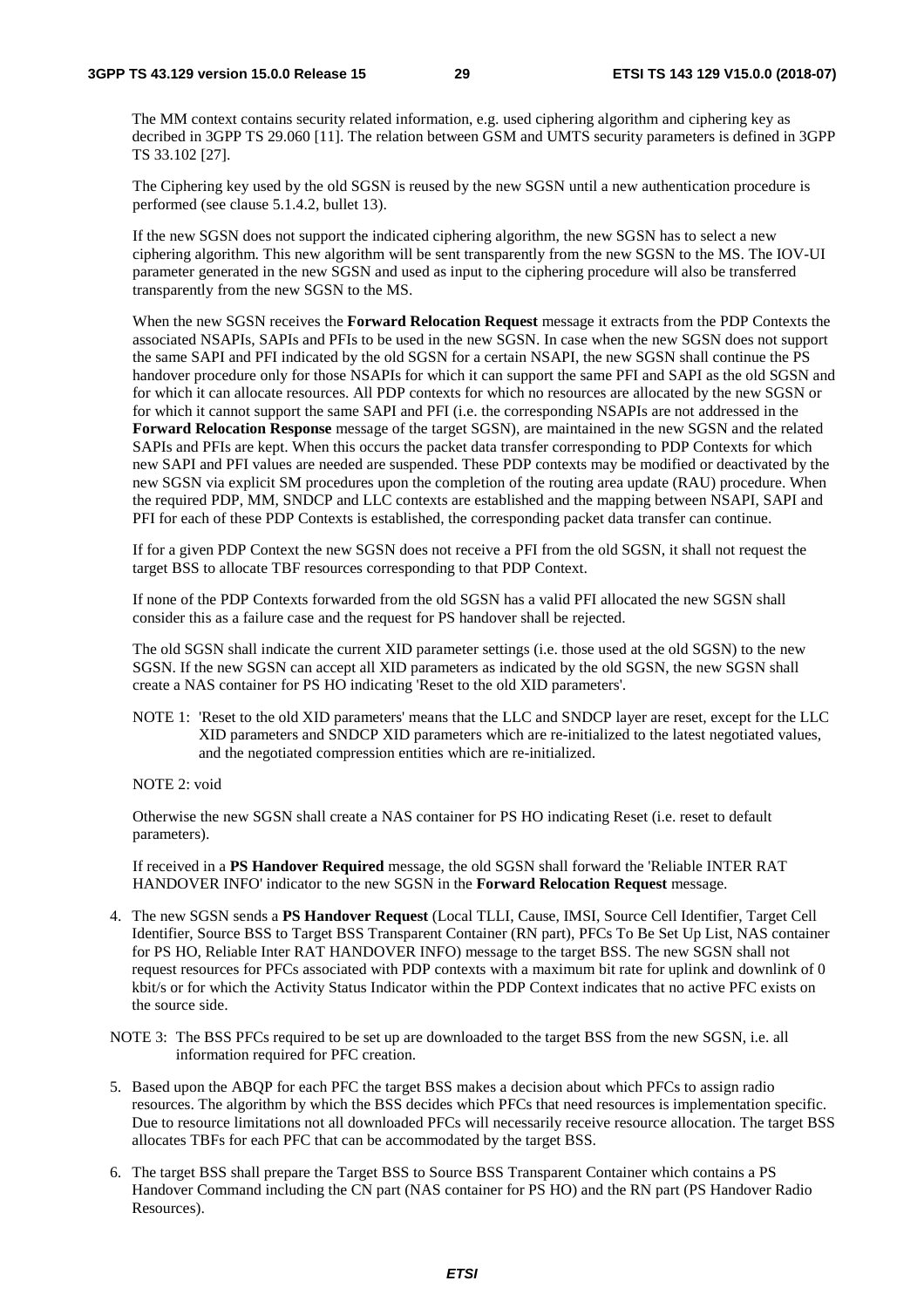- 7. The target BSS shall send the **PS Handover Request Acknowledge** (Local TLLI, List of Set Up PFCs, Target BSS to Source BSS Transparent Container) message to the new SGSN. Upon sending the **PS Handover Request Acknowledge** message the target BSS shall be prepared to receive downlink LLC PDUs from the new SGSN for the accepted PFCs.
- 8. When the new SGSN receives the **PS Handover Request Acknowledge** message the **Forward Relocation Response** (Cause, List of Set Up PFCs, Target BSS to Source BSS Transparent Container in the BSS Container, Tunnel Endpoint Identifier Control Plane, SGSN Address for the control plane, Tunnel Endpoint Identifier Data II) message is sent from the new SGSN to the old SGSN. This message indicates that the new SGSN is ready to receive packets forwarded from the old SGSN. If the target BSS or the new SGSN failed to allocate resources this shall be indicated in the message. The Tunnel Endpoint Identifier Data II, one information for each PDP context, contains the tunnel endpoint of the new SGSN and the IP address of the new SGSN for data forwarding from the old to the new SGSN.

 The new SGSN activates the allocated LLC/SNDCP engines as specified in 3GPP TS 44.064 [21] for an SGSN originated Reset or 'Reset to the old XID parameters'.

 When the old SGSN receives the **Forward Relocation Response** message and it decides to proceed with the handover, the preparation phase is finished and the execution phase will follow.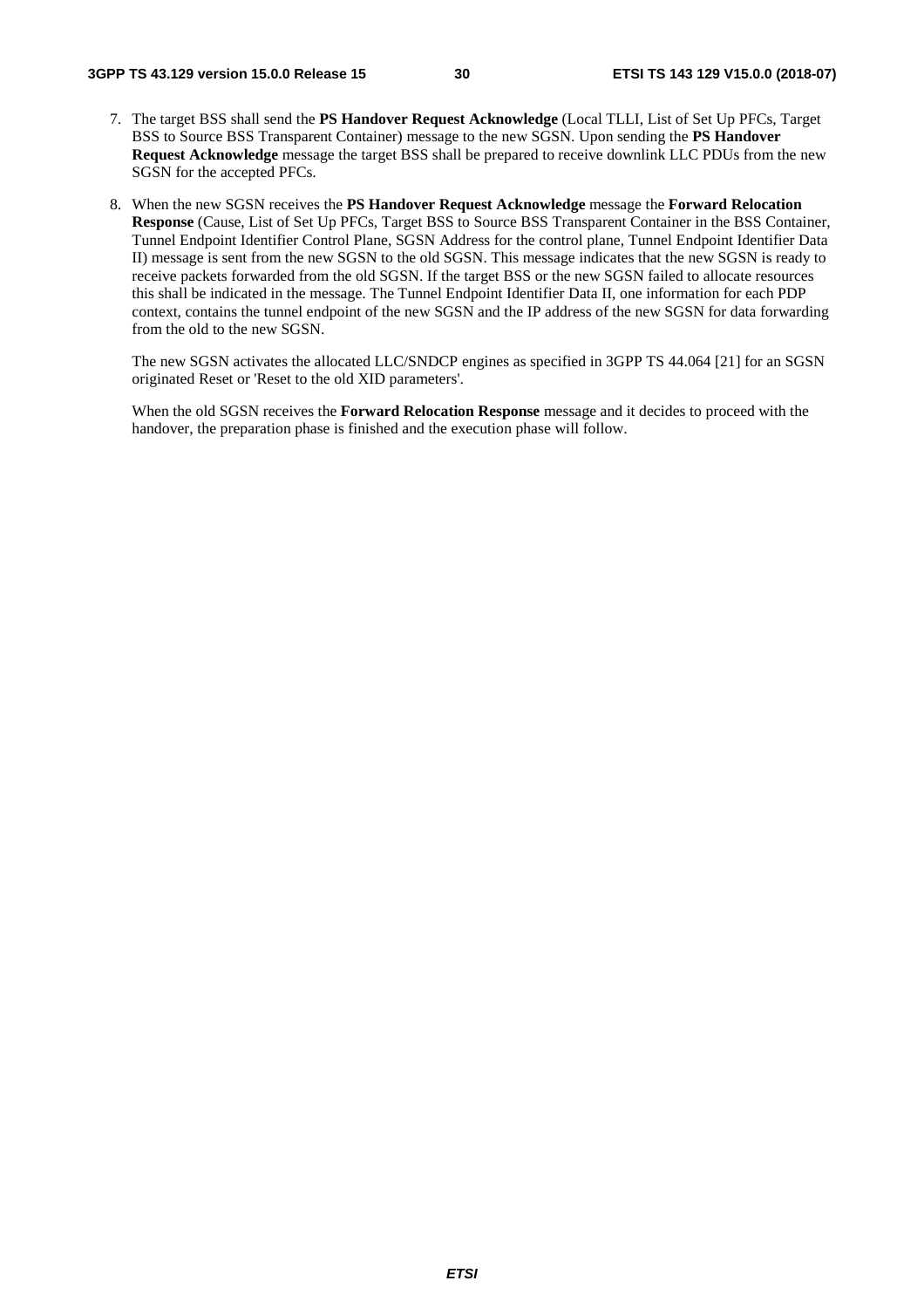

#### 5.1.4.2 Inter SGSN HO, Execution phase

#### **Figure 10: PS Handover Execution Phase; Inter-SGSN case (GERAN A/Gb** *mode*  **GERAN A/Gb** *mode***)**

- 1. The old SGSN continues to receive GTP packets from the GGSN (via GTP) and forwards the associated PDU payload to the MS via the source BSS.
- 2. If a Tunnel Endpoint is available the old SGSN may, based on QoS, start N-PDU relay and duplication to the new SGSN.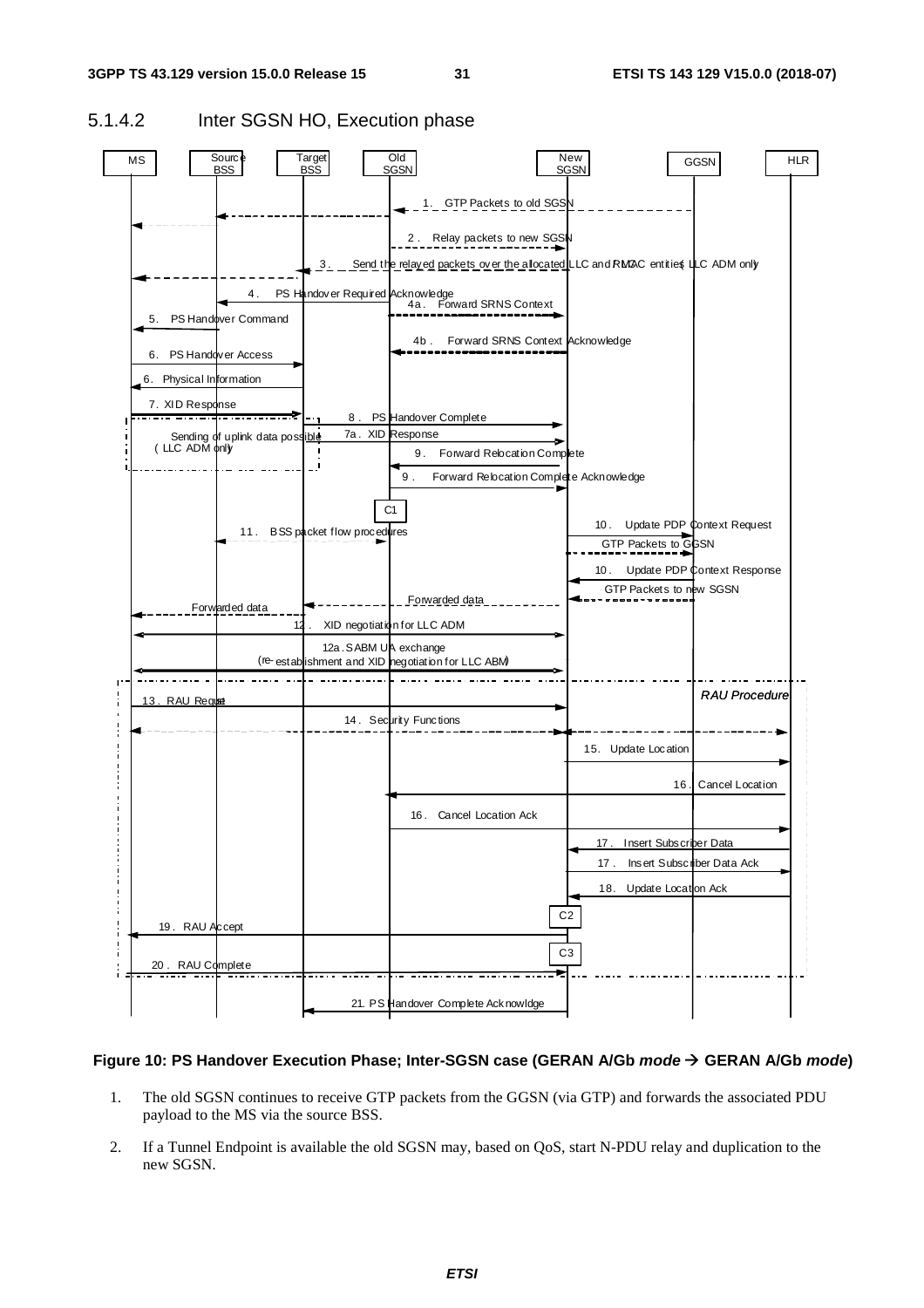- For PDP context which uses LLC ADM in the old SGSN all new downlink N-PDUs received after completion of the PS handover preparation phase are relayed to the new SGSN. All such N-PDUs are encapsulated in a GTP-PDU when transmitted to the new SGSN.
- NOTE 1: The order of steps, starting from step 2 onwards, does not necessarily reflect the order of events. For instance the old SGSN may start data forwarding (step 2), send the **PS Handover Required Acknowledge** message (step 4) and send the **Forward SRNS Context** message (step 4a) almost simultaneously.
- 3. The new SGSN may, based on QoS, proceed with the packet handling as follows:
	- For PDP context(s) which uses LLC ABM the new SGSN stores the N-PDUs associated with their *number into the SNDCP queue. Data transfer prior the exchange of N-PDU SNs is not possible.*
	- For PDP context(s) which uses LLC ADM the new SGSN either
		- a. forwards the received downlink N-PDUs to the target BSS;
		- b. stores the received data into the SNDCP queue for e.g. the PDU lifetime;
		- c. discards the received data until e.g. reception of the **PS Handover Complete** message.

 If the new SGSN forwards downlink packets to the target BSS, the target BSS may start a blind transmission of downlink user data towards the MS over the allocated radio channels.

4. The old SGSN continues the PS Handover procedure by sending a **PS Handover Required Acknowledge** (Old TLLI, PFCs Set Up List, Target BSS to Source BSS Transparent Container (PS Handover Command with RN part and CN part)) message to the source BSS.

 Before sending the **PS Handover Required Acknowledge** message, the old SGSN, based on QoS, may suspend downlink data transfer for any PDP contexts.

 Before sending the **PS Handover Command** message to the MS the source BSS, based on QoS, may try to empty the downlink BSS buffer for any BSS PFCs.

NOTE 2: Only PFI(s) for PFCs accepted by the target cell are included in the message.

4a. The old SGSN shall send the **Forward SRNS Context** (NSAPI, DL GTP-U number, UL GTP-U number) message to the new SGSN if there is at least one PDP context which requires "delivery order" to be preserved. NSAPI identifies the PDP context to which the GTP-U numbers apply. The **Forward SRNS Context** message is then acknowledged by the **Forward SRNS Context Acknowledge** message. The **Forward SRNS Context** message contains the sequence numbers of the GTP-PDU next to be transmitted in the uplink and downlink direction. After the **Forward SRNS Context** message is sent, further uplink N-PDUs received by the old SGSN from the source BSS, relative to a PDP context which requires "delivery order" to be preserved, shall not be forwarded to the GGSN.

 The GTP-U sequence numbers are only sent by the old SGSN for PDP context(s) requiring delivery order (QoS profile) to be preserved. If delivery order is to be preserved (QoS) profile), consecutive GTP-PDU sequence numbering shall be maintained through the lifetime of the PDP context(s).

 Therefore, during the entire PS Handover procedure for the PDP context(s) using delivery order required (QoS profile), the responsible GTP-U entities (SGSNs and GGSN) shall assign consecutive GTP-PDU sequence numbers to user packets belonging to the same PDP context uplink and downlink, respectively.

5. The source BSS sends the **PS Handover Command** (RN part, CN part) message to the MS by interrupting the transmission of LLC PDUs on any of the downlink TBFs. The RN part and the CN part are transparent information to the BSS. Following the transmission of this signalling message the source BSS may resume LLC PDU transmission until it either has no more LLC PDUs to send or the PFC is released. Upon reception of the **PS Handover Command** message the MS is not required to continue data reception in the source cell. Upon reception of the **PS Handover Command** message the MS shall suspend the uplink transmission of user plane data. The MS management of uplink N-PDUs following the reception of the **PS Handover Command** message is as follows: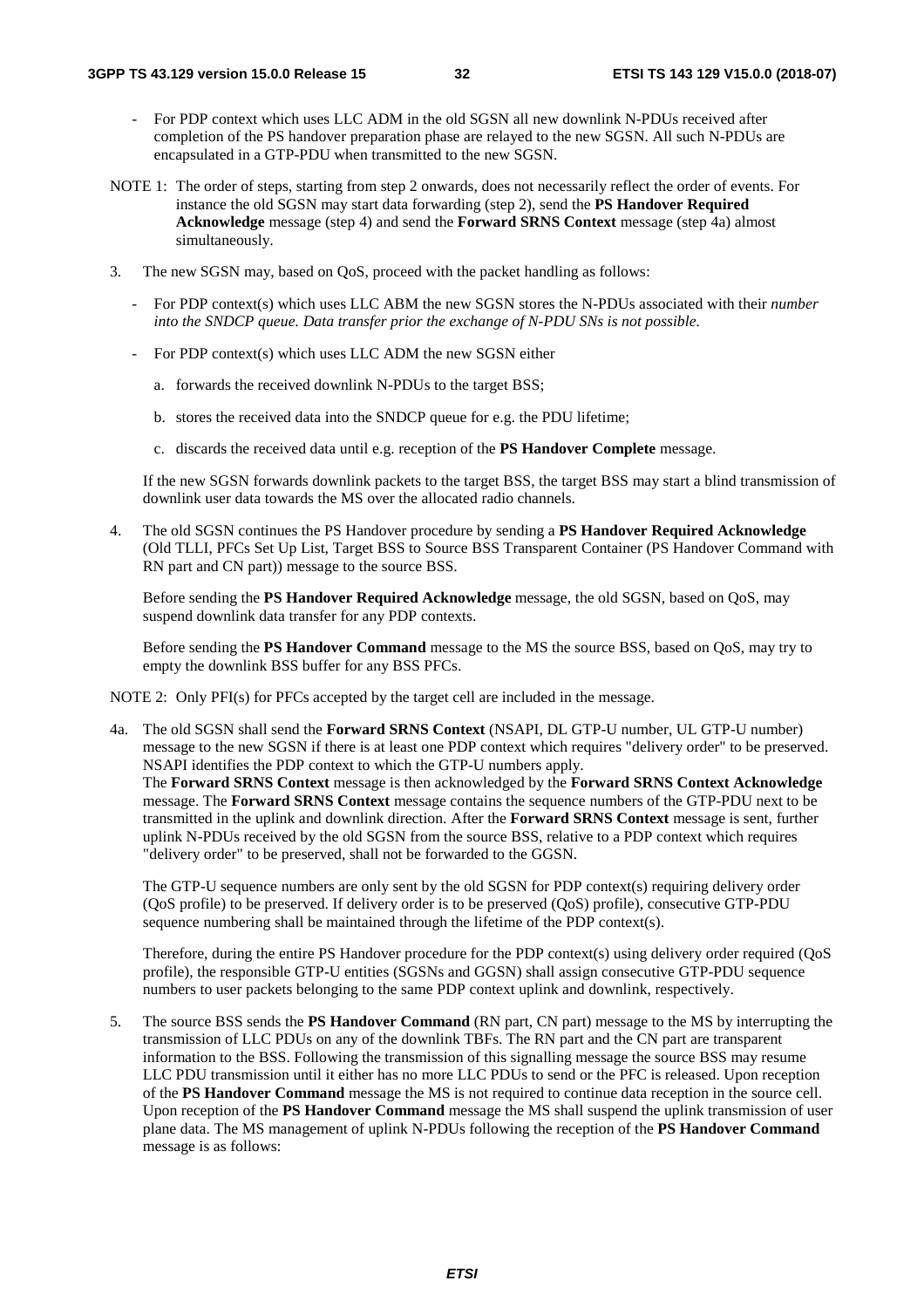- All uplink packets associated with a PFC receiving handover treatment that have not yet been fully transmitted may be buffered depending on the QoS class. If the buffered uplink packets are transmitted in the new cell, they need to be ciphered using the new IOV-UI after the handover.
- Subsequent uplink packets that become available for transmission following the reception of the **PS Handover Command** message might also be buffered depending on the QoS class.
- The MS may discard uplink packets during the link interruption to preserve the real-time properties.
- 6. The MS tunes to the radio channel and the timeslot allocated in the target cell by the target BSS and may send the **PS Handover Access** (Handover Reference) message in the form of four handover access bursts to the target BSS on the allocated channel. The **PS Handover Command** message indicates whether or not the MS shall send **PS Handover Access** message. The target BSS sends a **Packet Physical information** message to the MS containing the timing advance for the MS to synchronise.
- NOTE 3: In the case of pre-synchronised handover the MS may receive the timing advance information to use in uplink in the target cell in the **PS Handover Command** message (if no timing advance information is included, the mobile station uses a default timing advance in the target cell). In a pre-synchronised or synchronised handover the **Packet Physical Information** message is not sent in the target cell.
- 7./7a. After accessing the cell using access bursts and receiving timing advance information from the BSS in step 6, the MS processes the NAS container and then sends one **XID Response** message to the new SGSN . The MS sends this message immediately after receiving the **Packet Physical Information** message or, in a synchronised or pre-synchronised handover, immediately if the **PS Handover Access** message is not required to be sent (see Section 6.2).

Upon sending the XID Response message the MS shall resume the user data transfer only for those NSAPIs for which there are radio resources allocated in the target cell. For NSAPIs using LLC ADM for which radio resources were not allocated in the target cell, the MS may request for radio resources using the legacy procedures.

- NOTE 4: If the new SGSN indicated Reset (i.e. reset to default parameters) in the NAS container for PS HO included in the PS Handover Command, in order to avoid collision cases the mobile station may avoid triggering XID negotiation for any LLC SAPI used in LLC ADM, but wait for the SGSN to do so (see bullet 12). In any case the mobile station may avoid triggering XID negotiation for any LLC SAPI used in LLC ABM, but wait for the SGSN to do so (see bullet 12a).
- 8. Upon reception of the first correct RLC/MAC block (sent in normal burst format) from the MS the target BSS sends a **PS Handover Complete** (Local TLLI, IMSI, Request for Inter RAT Handover Info) message to inform the new SGSN that the MS has arrived in the target cell. Each uplink N-PDU received by the new SGSN via the target BSS is then forwarded directly to the GGSN. The target BSS that supports inter-RAT PS handover to UTRAN shall request the INTER RAT HANDOVER INFO from the SGSN if the 'Reliable INTER RAT HANDOVER INFO' is missing or set to '0' in **the PS Handover Request** message or if it has not received the INTER RAT HANDOVER INFO as part of the Source BSS to Target BSS transparent container.
- 9. Upon receiving the **PS Handover Complete** message**,** the new SGSN sends a **Forward Relocation Complete** message to the old SGSN. The old SGSN responds with a **Forward Relocation Complete Acknowledge** message. Upon the reception of the **Forward Relocation Complete** message the old SGSN starts a packet forwarding timer. The old SGSN stops forwarding of data to the new SGSN after the packet forwarding timer expires.
- 10. The new SGSN sends an **Update PDP Context Request** (New SGSN Address, TEID, QoS Negotiated) message to the GGSN concerned. The GGSN updates the PDP context fields and returns an **Update PDP Context Response** (TEID) message. From now on the GGSN sends new incoming downlink IP packets to the new SGSN instead of to the old SGSN.
- 11. After the reception of the **Forward Relocation Complete** message the old SGSN deletes to BSS packet flow context towards the old cell. The source BSS initiates the release of the radio resources in the source cell.
- 12. If the new SGSN indicated Reset (i.e. reset to default parameters) in the NAS container for PS HO included in the PS Handover Command, then on receipt of the **PS Handover Complete** message the new SGSN initiates an LLC/SNDCP XID negotiation for each LLC SAPI used in LLC ADM. In this case if the SGSN wants to use the default parameters, it shall send an empty XID Command. If the new SGSN indicated 'Reset to the old XID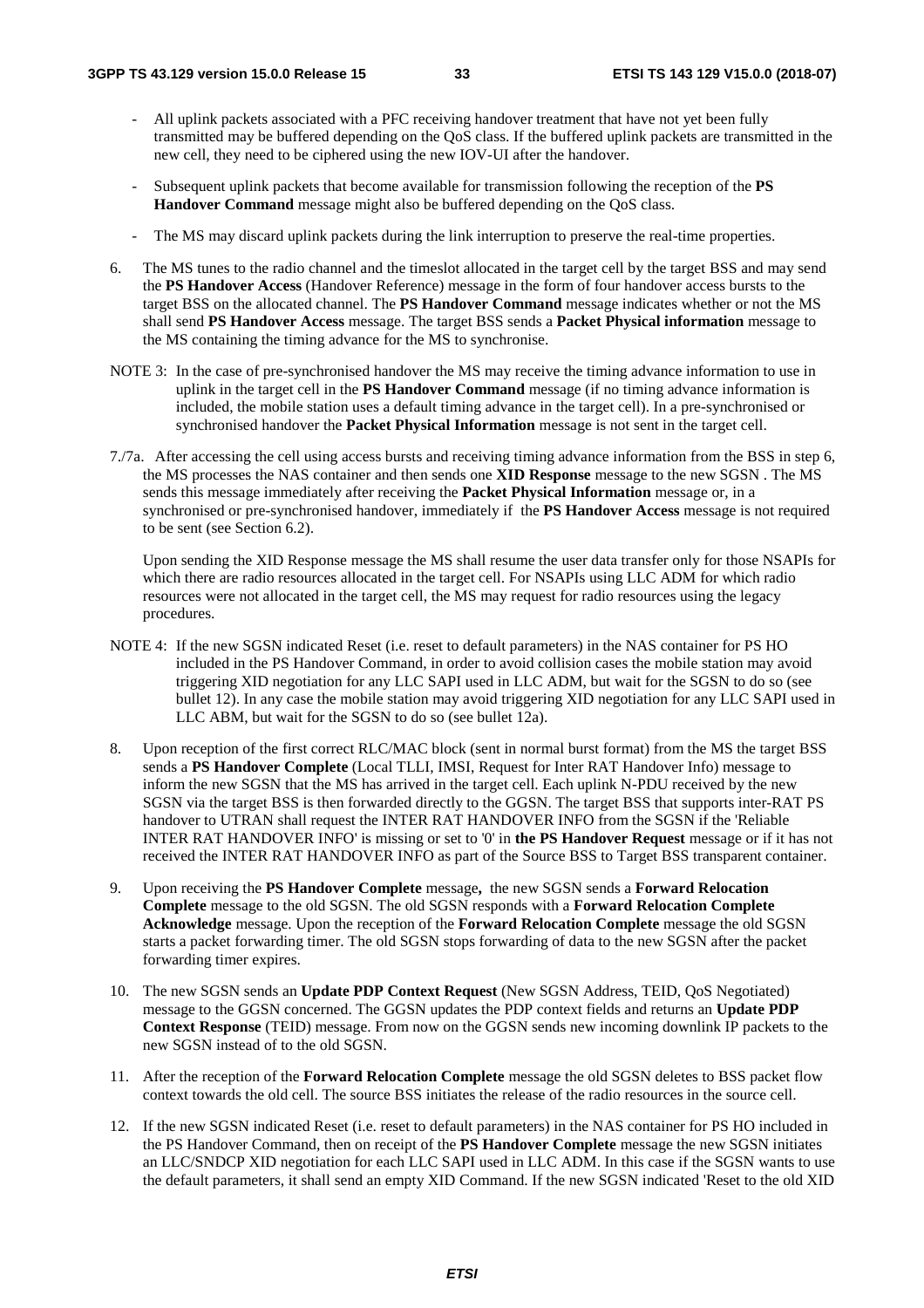parameters' in the NAS container for PS HO, no further XID negotiation is required for LLC SAPIs used in LLC ADM only.

- 12a. The new SGSN re-establishes LLC ABM for the PDP contexts which use acknowledged information transfer. During the exchange of SABM and UA the SGSN shall perform LLC/SNDCP XID negotiation.
- 13. The MS sends a **Routing Area Update Request** message to the new SGSN informing it that the target cell belongs to a new routing area. The MS shall send this message immediately after message 7. The new SGSN knows that a handover has been performed for this MS and can therefore exclude the SGSN context procedures that normally are used within the RA Update procedure.
- 14. At this point the new SGSN may optionally invoke MS authentication (security function). The security function can be deferred and performed at any later time as well.
- NOTE 5: During an authentication procedure the SGSN has to suspend the downlink transmission of user data.
- 15. The new SGSN informs the HLR of the change of SGSN by sending **Update Location** (SGSN Number, SGSN Address, IMSI) message to the HLR.
- 16. The HLR sends **Cancel Location** (IMSI, Cancellation Type) message to the old SGSN with Cancellation Type set to Update Procedure. The old SGSN acknowledges with a **Cancel Location Acknowledge** (IMSI) message. This message allows the old SGSN to know when to release the inter-SGSN tunnel.
- 17. The HLR sends **Insert Subscriber Data** (IMSI, GPRS subscription data) message to the new SGSN. The new SGSN validates the MS presence in the (new) RA. If all checks are successful then the new SGSN constructs an MM context for the MS and returns an **Insert Subscriber Data Acknowledge** (IMSI) message to the HLR. This message allows the new SGSN to know when to release the inter-SGSN tunnel.
- 18. The HLR acknowledges the Update Location by sending an **Update Location Acknowledge** (IMSI) message to the new SGSN.
- 19. The new SGSN validates the MS presence in the new RA. If the MS is allowed to be attached in this RA, the SGSN updates the MM context for and sends a **Routing Area Update Accept** (P-TMSI, TMSI, P-TMSI signature, Receive N-PDU number) message to the MS. The Receive N-PDU Number contains the acknowledgements for each acknowledged-mode NSAPI used by the SGSN, thereby confirming all mobileoriginated N-PDUs successfully transferred before the start of the PS handover procedure.
- 20. The MS confirms the re-allocation of the new P-TMSI by responding the SGSN with a **Routing Area Update Complete (**Receive N-PDU number) message. The MS derives a new local TLLI from the new P-TMSI using current MM procedures. The Receive N-PDU Number contains the acknowledgements for each acknowledged-mode NSAPI used by the MS, thereby confirming all mobile-terminated N-PDUs successfully transferred before the start of the handover procedure. If Receive N-PDU Number confirms reception of N-PDUs that were forwarded from the old SGSN, these N-PDUs shall be discarded by the new SGSN.

The following CAMEL procedure calls shall be performed (see referenced procedures in TS 23.078 [8b])

C1) CAMEL GPRS PDP Context Disconnection, CAMEL GPRS Detach and CAMEL PS Notification.

They are called in the following order:

- The CAMEL\_GPRS\_PDP\_Context\_Disconnection procedure is called several times: once per PDP context. The procedure returns as result "Continue".
- Then the CAMEL\_GPRS\_Detach procedure is called once. The procedure returns as result "Continue".
- Then the CAMEL\_PS\_Notification procedure is called once. The procedure returns as result "Continue".
- C2) CAMEL\_GPRS\_Routeing\_Area\_Update\_Session and CAMEL\_PS\_Notification.

They are called in the following order:

- The CAMEL\_GPRS\_Routeing\_Area\_Update\_Session procedure is called. The procedure returns as result "Continue".
- Then, the CAMEL PS Notification procedure is called. The procedure returns as result "Continue".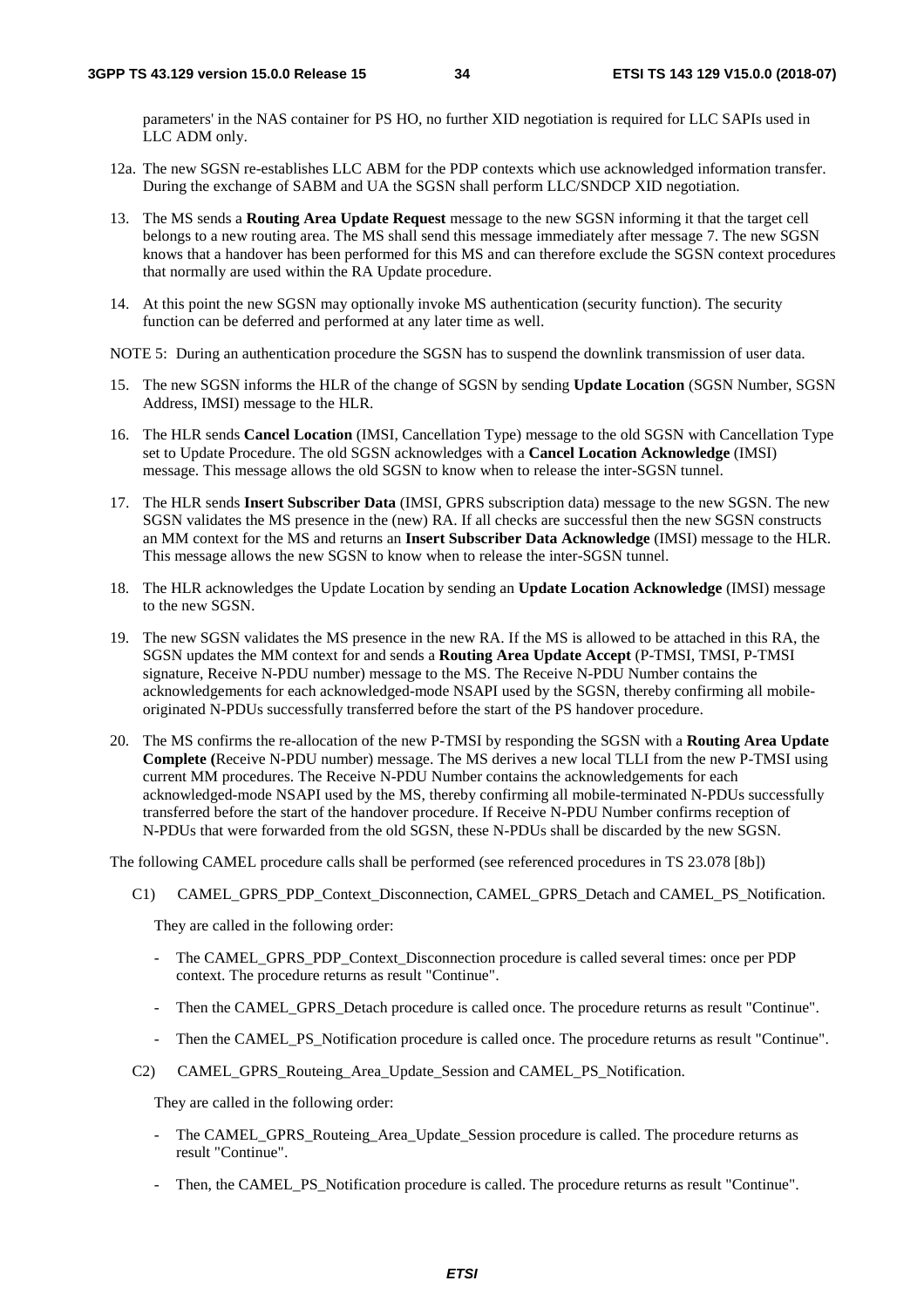C3) CAMEL GPRS Routeing Area Update Context.

This procedure is called several times: once per PDP context. It returns as result "Continue".

For C2 and C3: refer to Routing Area Update procedure description in 3GPP TS 23.060.

- 21. Upon reception of the **PS Handover Complete** message with the "Request for Inter RAT Handover Info" set to "1" for UTRAN, the SGSN shall send **PS Handover Complete Acknowledge** (TLLI, Inter RAT Handover Info) message to the target BSS.
- 22. The target BSS receiving the **PS Handover Complete Acknowledge** message shall set the 'Reliable INTER RAT HANDOVER' to '1' in the **PS Handover Required** message in any subsequent PS handover to GERAN *A/Gb mode*. The target BSS failing to receive the **PS Handover Complete Acknowledge** message shall set the 'Reliable INTER RAT HANDOVER' to '0' in the **PS Handover Required** message in any subsequent PS handover to GERAN *A/Gb mode*. The Target BSS shall, upon receipt of the INTER RAT HANDOVER INFO in the **PS Handover Complete Acknowledge** message, discard the INTER RAT HANDOVER INFO received from the source BSS during the preparation phase.

## 5.2 Inter-RAT/mode handover (GERAN A/Gb *mode* UTRAN/ GERAN Iu *mode*)

#### 5.2.1 Intra SGSN

5.2.1.1 Intra-SGSN GERAN A/Gb *mode* to UTRAN/GERAN Iu *mode* HO; Preparation phase



**Figure 11: PS Handover Preparation Phase; Inter-RAT/mode, Intra-SGSN case (GERAN A/Gb** *mode*  **UTRAN, GERAN Iu** *mode***)** 

- 1. The source BSS decides to initiate a PS handover. At this point both uplink and downlink user data is transmitted via the following: TBFs between MS and source BSS, BSSGP PFCs tunnel(s) between the source BSS and 3G/2G SGSN, GTP tunnel(s) between the 3G/2G SGSN and GGSN.
- 2. The source BSS sends a **PS Handover Required** (TLLI, Cause, Source Cell Identifier, Target RNC Identifier, Source to Target Transparent Container, Active PFCs List) message to the SGSN.

If PS handover to a UTRAN CSG cell or Hybrid cell is required, the source BSS includes in addition to the Target RNC Identifier also the CSG Identifier in the **PS Handover Required** message to the SGSN. In case of PS handover to an UTRAN CSG cell the source BSS sets the Cell Access Mode field to "CSG Cell" in the CSG Identifier. In case of PS handover to an UTRAN hybrid cell the source BSS sets the Cell Access Mode field to "Hybrid Cell" in the CSG Identifier.

Upon reception of the **PS Handover Required** message containing a CSG Identifier with the Cell Access Mode field set to "CSG cell", the 3G/2G SGSN performs the access control according to the CSG Subscription List of that MS. If the MS is allowed to access the target cell, the 3G/2G SGSN continues the PS handover to the target RNC. If the MS is not allowed to access the target cell, the 3G/2G SGSN sends the **PS Handover Required Negative Acknowledge** message with an appropriate cause value indicating invalid CSG cell to the source BSS. If the **PS Handover Required** message contains a CSG Identifier with the Cell Access Mode field set to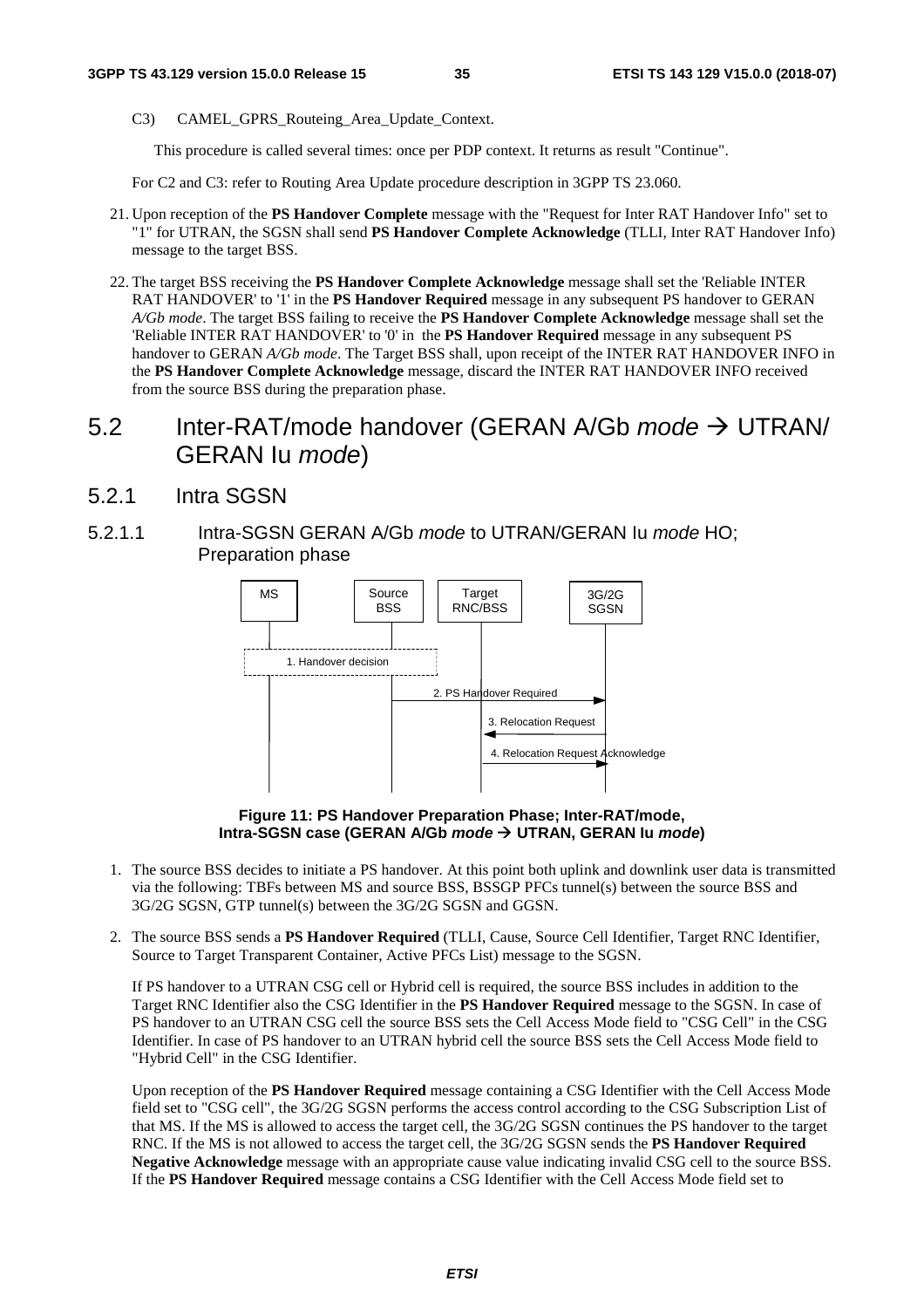"Hybrid Cell", the 3G/2G SGSN provides the membership status of the MS and the CSG Id to the target RNC (see 3GPP TS25.413).

3. The 3G/2G SGSN determines from the Target RNC Identifier that the type of handover is inter-RAT/mode handover. In case of Inter-RAT/Intra-SGSN PS handover, the 3G/2G SGSN constructs a **Relocation Request** (Permanent NAS Identity, Cause, CN Domain Indicator, Integrity protection information (i.e. IK and allowed Integrity Protection algorithms, Encryption information (i.e. CK and allowed Ciphering algorithms), RABs To Be Set Up List, Source to Target Transparent Container, Iu Signalling connection identifier, Global CN-ID, SNA Access Information, UESBI-Iu) message to the target RNC/BSS.

 For each RAB requested to be established, the RABs To Be Set Up List shall contain information such as RAB ID, RAB parameters, Transport Layer Address, and Iu Transport Association. The 3G/2G SGSN shall only request resources for RABs for which the corresponding PFC is included in the Active PFCs List. The RAB ID information element contains the NSAPI value, and the RAB parameters information element gives the QoS profile. The Transport Layer Address is the SGSN Address for user data, and the Iu Transport Association corresponds to the uplink Tunnel Endpoint Identifier Data. The SGSN may decide to establish a Direct Tunnel. In this case the SGSN provides to the target RNC the GGSN Address for User Plane and Uplink TEID for data.

 Ciphering and integrity protection keys are sent to the target RNC/BSS to allow data transfer to continue in the new RAT/mode target cell without requiring a new AKA (Authentication and Key Agreement) procedure. Information that is required to be sent to the MS (either in the **PS Handover Command** message or after the handover completion message) from RRC in the target RNC/BSS shall be included in the RRC message sent from the target RNC/BSS to the MS via the transparent container.

In the target RNC/BSS radio and Iu user plane resources are reserved for the accepted RABs.

In case of PS handover to a CSG cell, the 3G/2G SGSN includes also the CSG ID in the **Relocation Request**  message to the target RNC**.** 

In case of PS handover to a Hybrid cell, the 3G/2G SGSN includes also the CSG ID and CSG Membership Status in the **Relocation Request** message to the target RNC. **T**he target RNC may use the CSG Membership Status to perform differentiated treatment for CSG and non-CSG members (see 3GPP TS25.413).

4. The target RNC/BSS sends the **Relocation Request Acknowledge** (Target to Source Transparent Container, RABs setup list, RABs failed to setup list) message to the 3G/2G SGSN. Upon sending the **Relocation Request Acknowledge** message the target RNC/BSS shall be prepared to receive downlink GTP PDUs from the 3G/2G SGSN for the accepted RABs.

 Each RAB to be setup is defined by a Transport Layer Address, which is the target RNC/BSS Address for user data, and the Iu Transport Association, which corresponds to the downlink Tunnel Endpoint Identifier for user data.

NOTE: The information to be included in the containers differs for UTRAN and GERAN Iu mode. For UTRAN, the information included in the container is related to RAB setup and other IE similar to those in the **Handover to UTRAN** message defined in 3GPP TS 25.331 [17]. For GERAN Iu mode the **Radio Bearer Reconfiguration** message is the RRC message to be included.

 When the 3G/2G SGSN receives the **Relocation Request Acknowledge** message and it decides to proceed with the handover, the preparation phase is finished and the execution phase will follow.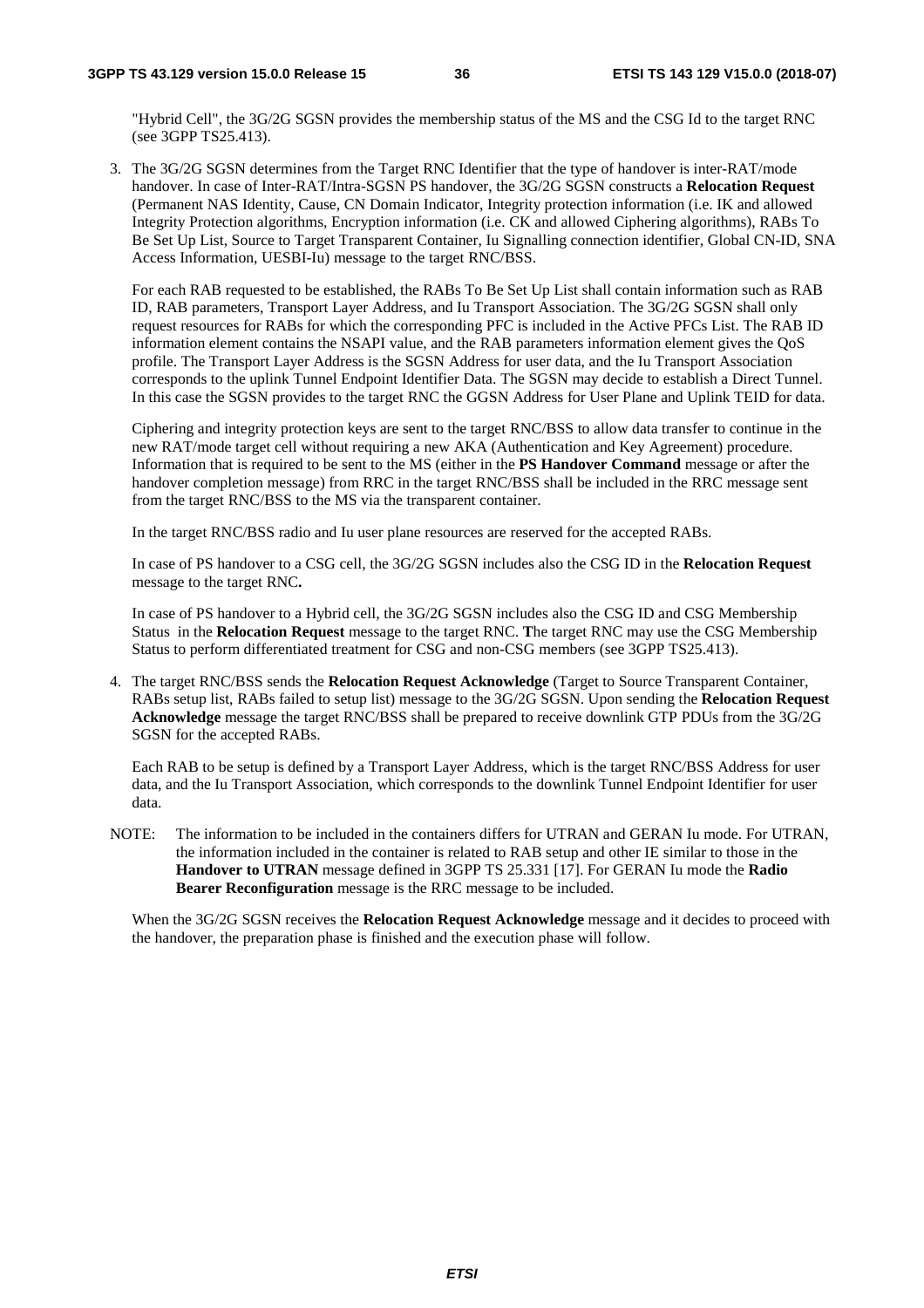5.2.1.2 Intra-SGSN GERAN A/Gb *mode* to UTRAN/GERAN Iu *mode* HO; Execution phase



#### **Figure 12: PS Handover Execution Phase; Inter-RAT/mode, Intra-SGSN case (GERAN A/Gb** *mode*  **UTRAN, GERAN Iu** *mode***)**

- 1. The 3G/2G SGSN continues to receive IP packets from the GGSN (via GTP) and forwards the associated PDU payload to the MS via the source BSS.
- 2. When receiving the **Relocation Request Acknowledge** message the 3G/2G SGSN may, based on QoS, start downlink N-PDU relay and duplication to the target RNC/BSS if a Tunnel Endpoint is available as follows: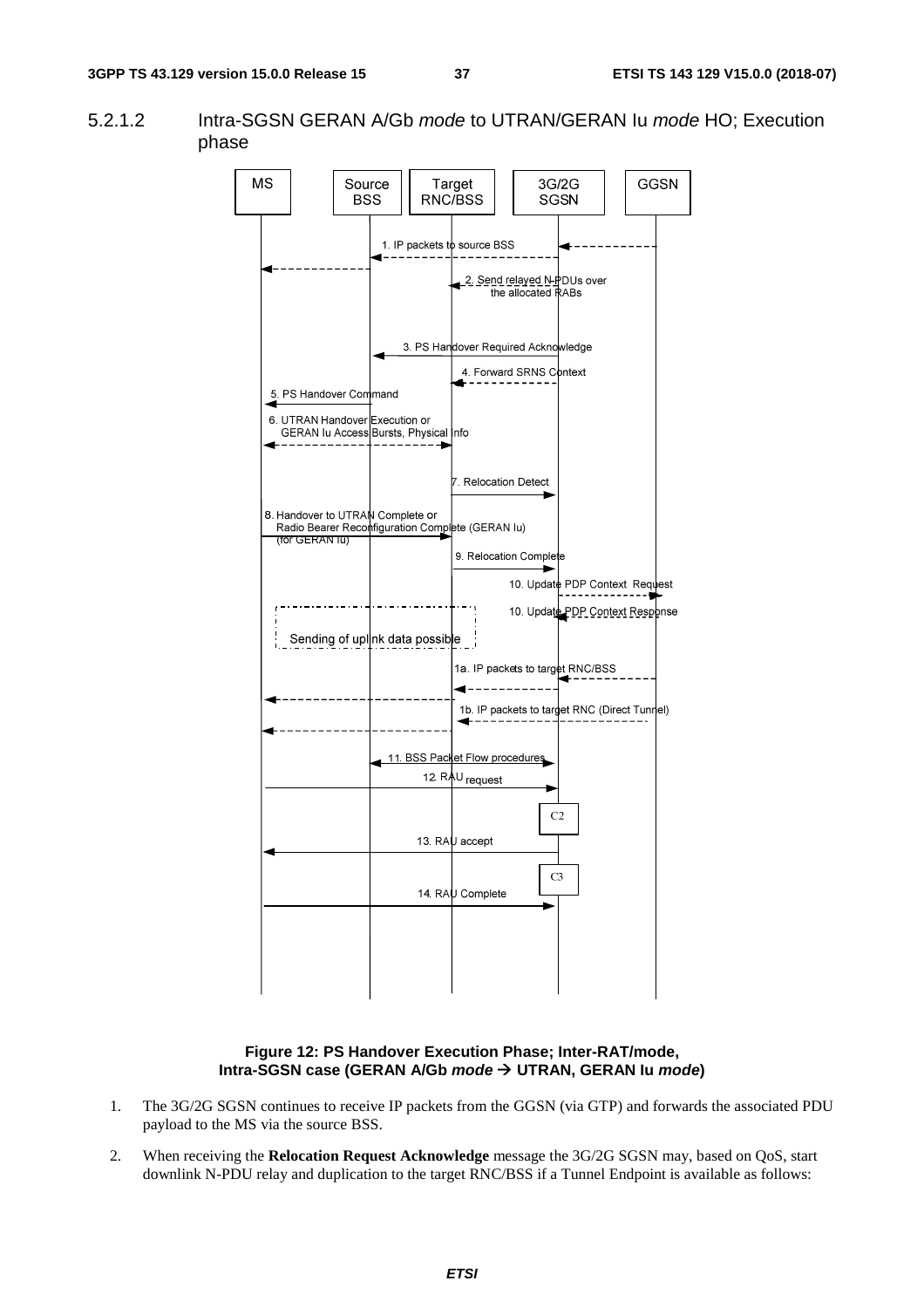- For PDP context, which uses LLC ADM, all new downlink N-PDUs received after completion of the PS handover preparation phase are relayed to the target RNC. All such N-PDUs are encapsulated in a GTP-PDU when transmitted to the target RNC/BSS.
- If the 3G/2G SGSN forwards downlink packets to the target RNC/BSS, the target RNC/BSS may start blind transmission of downlink user data towards the MS over the allocated radio channels.
- 3. The 3G/2G SGSN continues the PS Handover by sending a **PS Handover Required Acknowledge** (TLLI, List of Set Up PFCs, Target to Source Transparent Container) message to the source BSS.

 Before sending the **PS Handover Required Acknowledge** message, the 3G/2G SGSN, based on QoS, may suspend downlink data transfer for any PDP contexts.

 Before sending the **PS Handover Command** message to the MS the source BSS, based on QoS, may try to empty the downlink BSS buffer for any BSS PFCs.

4. The 3G/2G SGSN shall send the **Forward SRNS Context** (NSAPIDL GTP-U number, UL GTP-U number) message to the target RNC/BSS if there is at least one PDP context which requires "delivery order" to be preserved..NSAPI identifies the PDP context to which the GTP-U numbers apply The **Forward SRNS Context** message contains the sequence numbers of the GTP-PDU next to be transmitted in the uplink and downlink direction. After the **Forward SRNS Context** message is sent, further uplink N-PDUs received by the 3G/2G SGSN from the source BSS, relative to a PDP context which requires "delivery order" to be preserved, shall not be forwarded to the GGSN.

 The GTP-U numbers are only sent by the 3G/2G SGSN for PDP context(s) requiring delivery order (QoS profile) to be preserved. If delivery order is to be preserved (QoS) profile), consecutive GTP-PDU sequence numbering shall be maintained through the lifetime of the PDP context(s).

 Therefore, during the entire PS Handover procedure for the PDP context(s) using delivery order required (QoS profile), the responsible GTP-U entities (3G/2G SGSN, target RNC/BSS and GGSN) shall assign consecutive GTP-PDU sequence numbers to user packets belonging to the same PDP context uplink and downlink, respectively.

The target RNC/BSS proceed as follows:

- For RABs not requiring lossless PDCP the target RNC/BSS may, according the QoS profile of the PDP context, store the received data until it receives confirmation of MS presence in the target cell.
- The further target RNC/BSS behaviour is as specified in 3GPP TS 23.060 [19] (Combined Hard Handover and SRNS Relocation).
- 5. The source BSS sends the **PS Handover Command** message containing the **Handover to UTRAN Command** message (as it is specified in 3GPP TS 25.331 [17]) or **Radio Bearer Reconfiguration** message to the MS by interrupting the transmission of LLC PDUs on any of the downlink TBFs. Following the transmission of this signalling message the source BSS may resume LLC PDU transmission until it either has no more LLC PDUs to send or the PFC is released. Upon reception of the **PS Handover Command** the MS is not required to continue data reception in the source cell. Upon reception of the **PS Handover Command** the MS shall suspend the uplink transmission of user plane data. MS management of uplink N-PDUs following the reception of the **PS Handover Command** message is as follows:
	- All N-PDUs associated with a PFC receiving handover treatment that have not yet been fully transmitted might be buffered depending on the QoS class.
	- Subsequent uplink N-PDUs that become available for transmission following the reception of the **PS Handover Command** message might also be buffered depending on the QoS class.
	- For real time services uplink N-PDUs may be discarded by the MS during the link interruption.
- NOTE: Any buffering should be performed before the data is passed to SNDCP in order to avoid header compression on N-PDUs such that data delivery in the target cell may begin from the correct point in the sequence.
- 6. MS is in the target cell and performs access to UTRAN as defined in 3GPP TS 25.331 [17] and to GERAN Iu mode.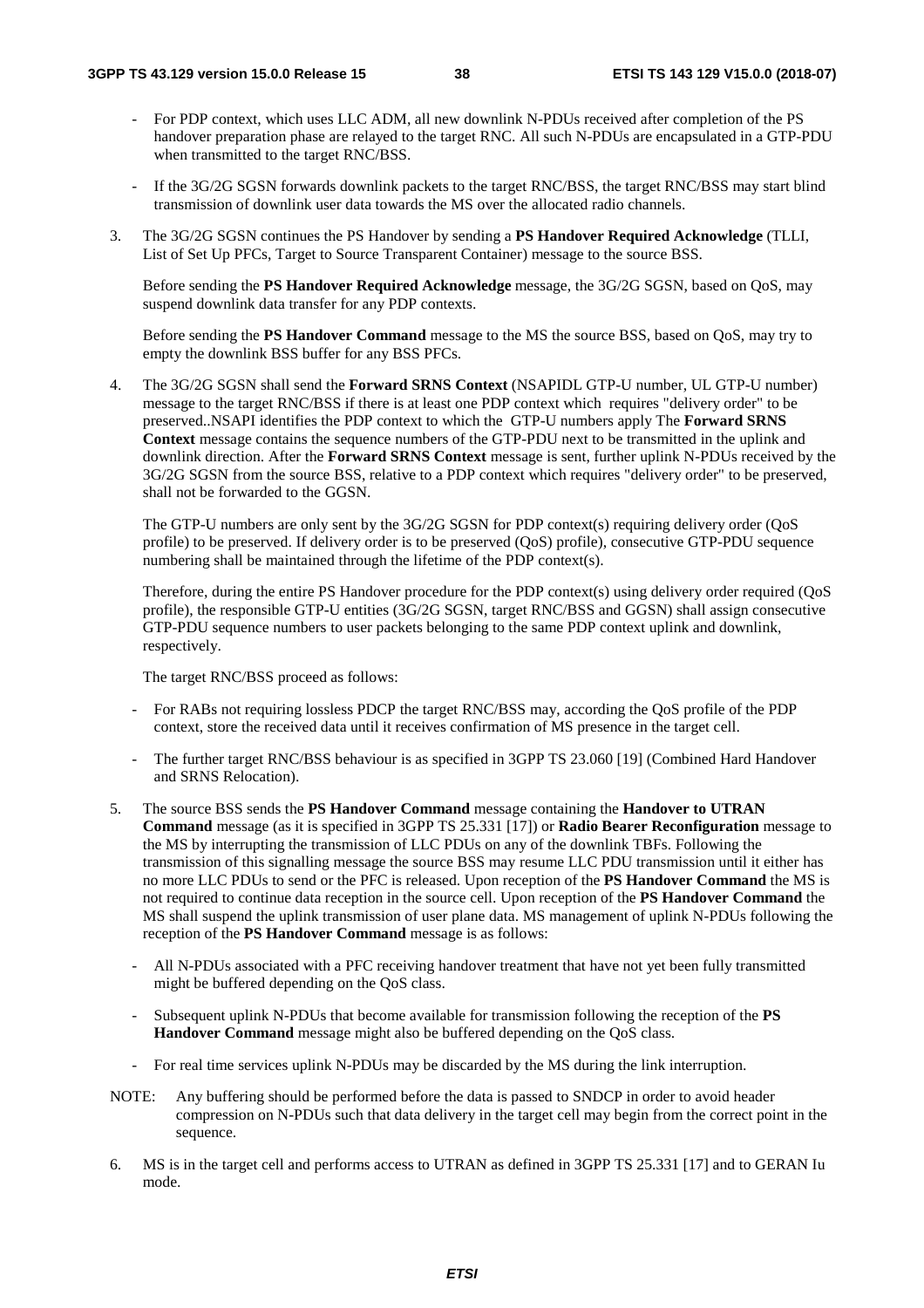- 7. The target RNC/BSS sends a **Relocation Detect** message to the 3G/2G SGSN to indicate that the MS is in the target cell. The message shall be sent when the relocation execution trigger is received. For SRNS relocation type "UE Involved", the relocation execution trigger may be received from the Uu interface; i.e. when the target RNC detects the MS on the lower layers. When the **Relocation Detect** message is sent, the target RNC shall start serving RNC operation.
- 8. In UTRAN, the MS sends **Handover to UTRAN Complete** {Message Type, UE Information elements (Start List, CN Domain Identity, Start), RB Information Elements (Count-C Activation Time)} message to the target RNC (see 3GPP TS 25.331 [17]).

 In GERAN Iu, the MS sends **Radio Bearer Reconfiguration Complete** {RRC Transaction Identifier, Integrity Check Info, Uplink Integrity Protection Activation Info, COUNT-C Activation Time, Radio Bearer Uplink Ciphering Activation Time Info, Mobile Observed Time Difference, Uplink Counter Synchronisation Info struct, START List, CN Domain Identity, START, RB with PDCP Information List, RB with PDCP Information} message to target BSS.

- 9. When the new source RNC-ID + S-RNTI are successfully exchanged with the MS, the target RNC/BSS shall send the **Relocation Complete** message to the new SGSN. The purpose of the Relocation Complete procedure is to indicate by the target RNC/BSS the completion of the relocation of the source BSS to the CN. After the reception of the **Relocation Complete** message the 3G/2G SGSN shall be prepared to receive data from the target RNC/BSS.
- 10. If the SGSN has established Direct Tunnel, the SGSN sends an **Update PDP Context Request** (RNC Address, TEID, QoS Negotiated, DTI) message to the GGSN concerned. The SGSN provides to the GGSN the RNC address for the User Plane and TEID for downlink data and shall include the DTI to instruct the GGSN to apply Direct Tunnel specific error handling procedure as defined in 3GPP TS 23.060 [19]. The GGSN updates the PDP context fields and returns an **Update PDP Context Response** (TEID) message. From now on the GGSN sends new incoming downlink IP packets to the target RNC instead of the SGSN.
- 11. The 3G/2G SGSN shall initiate PFC Management procedures towards the source cell in order to trigger the release of resources in the source cell.
- 12. The MS sends a **Routing Area Update Request** (Old RAI, Old P-TMSI signature, Update Type) message to the 3G/2G SGSN. This is done even if the target cell belongs to the same routing area as the source cell. The MS shall send this message immediately after message 8. The 3G/2G SGSN knows that a handover has been performed for this MS and can therefore exclude the SGSN context procedures which normally are used within the RA Update procedure.
- 13. The 3G/2G SGSN validates the MS presence in the new RA. If the MS is allowed to be attached in this RA, the 3G/2G SGSN updates the MM context for and sends a **Routing Area Update Accept** message to the MS.
- 14. The MS may respond to the SGSN with a **Routing Area Update Complete** message.

The following CAMEL procedure calls shall be performed (see referenced procedures in TS 23.078 [8b]):

C2) CAMEL GPRS Routeing Area Update Session and CAMEL PS Notification.

They are called in the following order:

- The CAMEL\_GPRS\_Routeing\_Area\_Update\_Session procedure is called. The procedure returns as result "Continue".
- Then, the CAMEL PS Notification procedure is called. The procedure returns as result "Continue".
- C3) CAMEL GPRS Routeing Area Update Context.

This procedure is called several times: once per PDP context. It returns as result "Continue".

For C2 and C3: refer to Routing Area Update procedure description in 3GPP TS 23.060.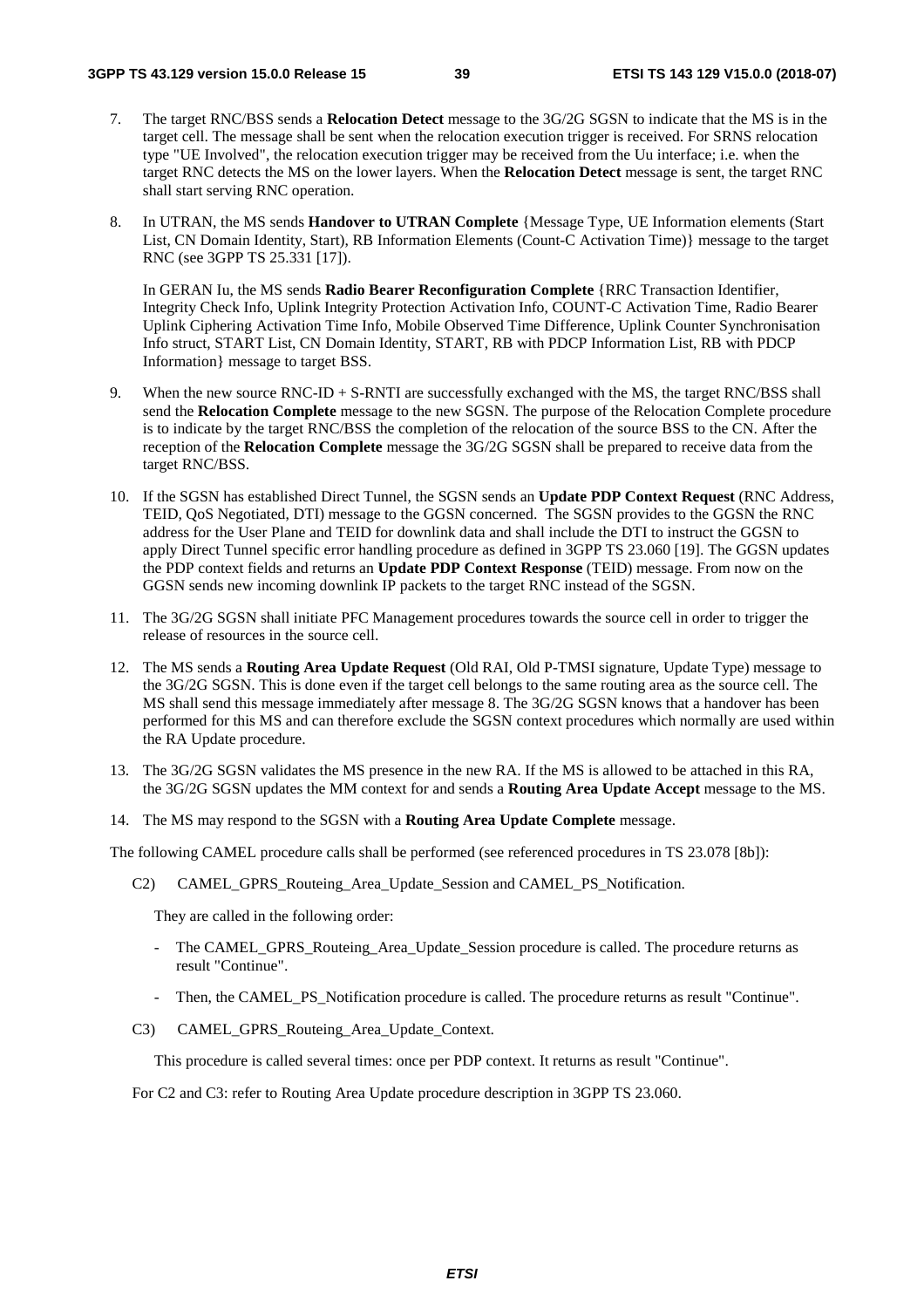## 5.2.2 Inter SGSN

5.2.2.1 Inter-SGSN GERAN A/Gb *mode* to UTRAN/GERAN Iu *mode* HO; Preparation phase



**Figure 13: PS Handover Preparation Phase; Inter-RAT/mode, Inter-SGSN case (GERAN A/Gb** *mode*  **UTRAN, GERAN Iu** *mode***)** 

- 1. The source BSS decides to initiate a PS handover. At this point both uplink and downlink user data is transmitted via the following: TBFs between MS and source BSS, BSSGP PFCs tunnel(s) between source BSS and old SGSN, GTP tunnel(s) between old SGSN and GGSN.
- 2. The source BSS sends a **PS Handover Required** (TLLI, Cause, Source Cell Identifier, Target RNC Identifier, Source to Target Transparent Container, Active PFCs List) message to the old SGSN.

If PS handover to a UTRAN CSG or Hybrid cell is required, the source BSS includes in addition to Target RNC Identifer also the CSG Identifier in the **PS Handover Required** message to the SGSN. In case of PS handover to an UTRAN CSG cell the source BSS sets the Cell Access Mode field to "CSG Cell" in the CSG Identifier. In case of PS handover to an UTRAN hybrid cell the source BSS sets the Cell Access Mode field to "Hybrid Cell" in the CSG Identifier.

Upon reception of the **PS Handover Required** message containing a CSG Identifier with the Cell Access Mode field set to "CSG cell", the old SGSN performs the access control according to the CSG Subscription List of that MS. If the MS is allowed to access the target cell, the old SGSN continues the PS handover to the target side. If the MS is not allowed to access the target cell, the old SGSN sends the **PS Handover Required Negative Acknowledge** message with an appropriate cause value indicating invalid CSG cell to the source BSS. If the **PS Handover Required** message contains a CSG Identifier with the Cell Access Mode field set to "Hybrid Cell", the old SGSN provides the membership status of the MS and the CSG Id to the target side (see 3GPP TS 25.413).

3. The old SGSN determines from the Target RNC Identifier that the type of handover is inter-RAT/mode handover. In case of inter-SGSN inter-RAT/mode PS handover the old SGSN initiates the relocation resource allocation procedure by sending a **Forward Relocation Request** (IMSI, Target Identification, MM Context, PDP Context, PDP Context Prioritisation, Tunnel Endpoint Identifier Control Plane, SGSN Address for Control plane, Source to Target Transparent Container in the UTRAN Transparent Container, RANAP Cause, Packet Flow ID, SNDCP XID parameters, LLC XID parameters, GCSI) message to the new SGSN.

 The old SGSN sends all active PDP Contexts to the new SGSN indicating the PFIs and the XID parameters related to those PDP Contexts. Each PDP context contains the GGSN Address for the User Plane and the Uplink TEID for Data (to this GGSN Address and Uplink TEID for Data the old SGSN and the new SGSN send uplink packets).

The MM context contains security related information, e.g. supported ciphering algorithms as described in 3GPP TS 29.060 [11]. The relation between GSM and UMTS security parameters is defined in 3GPP TS 33.102 [27].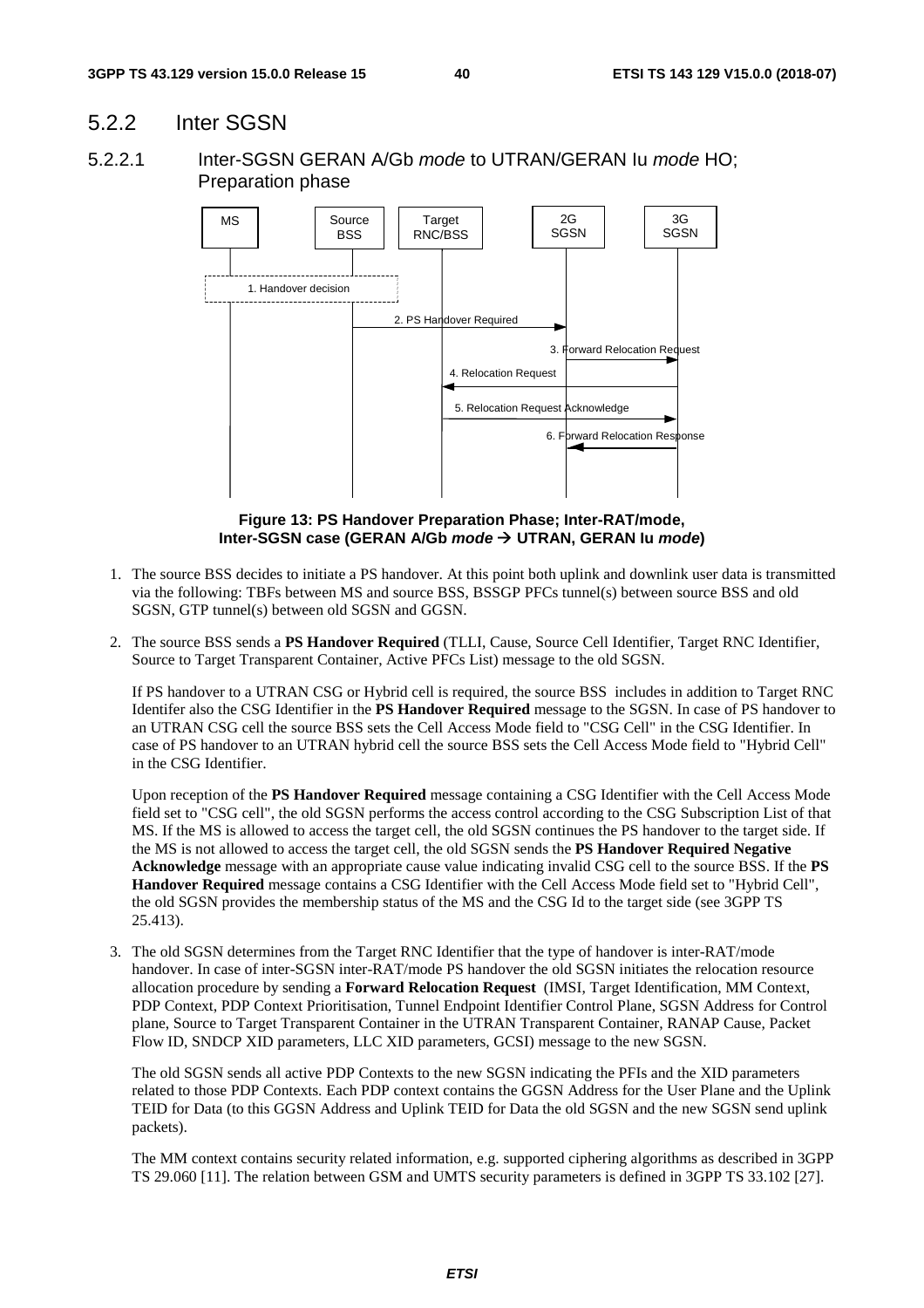Optionally the old SGSN sets the GCSI flag if the MM context contains GPRS CAMEL Subscription Information.

NOTE 1: For relocation to an area where Intra Domain Connection of RAN Nodes to Multiple CN Nodes is used, the old SGSN may - if it provides Intra Domain Connection of RAN Nodes to Multiple CN Nodes -have multiple new SGSNs for each handover target in a pool area, in which case the old SGSN will select one of them to become the new SGSN, as specified in 3GPP TS 23.236 [22].

Upon receipt of the message, the new SGSN establishes all MM and PDP contexts and initiates the RAB setup procedures for all PDP contexts received.

4. The new SGSN sends a **Relocation Request** (Permanent NAS Identity, Cause, CN Domain Indicator, Integrity protection information (i.e. IK and allowed Integrity Protection algorithms), Encryption information (i.e. CK and allowed Ciphering algorithms), RABs to be setup list, Source to Target Transparent Container, Iu Signalling connection identifier, Global CN-ID, SNA Access Information, UESBI-Iu) message to the target RNC/BSS.

 For each RAB requested to be established, RABs To Be Setup shall contain information such as RAB ID, RAB parameters, Transport Layer Address, and Iu Transport Association. The new SGSN shall not request resources for RABs associated with PDP contexts with a maximum bit rate for uplink and downlink of 0 kbit/s or for which the Activity Status Indicator within the PDP Context indicates that no active PFC exists on the source side. The RAB ID information element contains the NSAPI value, and the RAB parameters information element gives the QoS profile. The Transport Layer Address is the SGSN Address for user data, and the Iu Transport Association corresponds to the uplink Tunnel Endpoint Identifier Data. The SGSN may decide to establish a Direct Tunnel unless it has received a 'set' GCSI flag from the old SGSN. If the new SGSN decides to establish Direct Tunnel, it provides to the target RNC the GGSN Address for User Plane and TEID for Uplink data.

 Ciphering and integrity protection keys are sent to the target RNC/BSS to allow data transfer to continue in the new RAT/mode target cell without requiring a new AKA (Authentication and Key Agreement) procedure. Information that is required to be sent to the MS (either in the **PS Handover Command** message or after the handover completion message) from RRC in the target RNC/BSS shall be included in the RRC message sent from the target RNC/BSS to the MS via the transparent container.

In the target RNC/BSS radio and Iu user plane resources are reserved for the accepted RABs.

In case of PS handover to a CSG cell, the 3G SGSN includes also the CSG ID in the **Relocation Request**  message to the target RNC**.** 

In case of PS handover to a Hybrid cell, the 3G SGSN includes also the CSG ID and CSG Membership Status in the **Relocation Request** message to the target RNC. The target RNC may use the CSG Membership Status to perform differentiated treatment for CSG and non-CSG members (see 3GPP TS 25.413).

5. The target RNC/BSS sends the **Relocation Request Acknowledge** (Source to Target Transparent Container, RABs setup list, RABS failed to setup list) message to the new SGSN. Upon sending the **Relocation Request Acknowledge** message the target RNC/BSS shall be prepared to receive downlink GTP PDUs from the new SGSN for the accepted RABs.

Each RAB to be setup is defined by a Transport Layer Address, which is the target RNC/BSS Address for user data, and the Iu Transport Association, which corresponds to the downlink Tunnel Endpoint Identifier for user data.

- NOTE 2: The information to be included in the containers differs for UTRAN and GERAN Iu mode. For UTRAN, the information included in the container is related to RAB setup and other IE similar to those in the **Handover to UTRAN** message defined in 3GPP TS 25.331 [17]. For GERAN *Iu mode* the **Radio Bearer Reconfiguration** message is the RRC message to be included.
- 6. When resources for the transmission of user data between target RNC/BSS and new SGSN have been allocated and the new SGSN is ready for the PS handover, the **Forward Relocation Response** (Cause, List of Set Up PFCs, Tunnel Endpoint Identifier Control Plane, SGSN Address for User Traffic, Tunnel Endpoint Identifier Data II, RANAP cause, SGSN Address for control plane, Source to Target Transparent Container in the UTRAN Transparent Container) message is sent from the new SGSN to the old SGSN. RAN Transparent Container and RANAP Cause contain information from the target RNC/BSS to be forwarded to the source BSS.

 The Tunnel Endpoint Identifier Data II, one information for each PDP context, is the tunnel endpoint of the new SGSN and is used for data forwarding from the old SGSN, via the new SGSN, to the target RNC.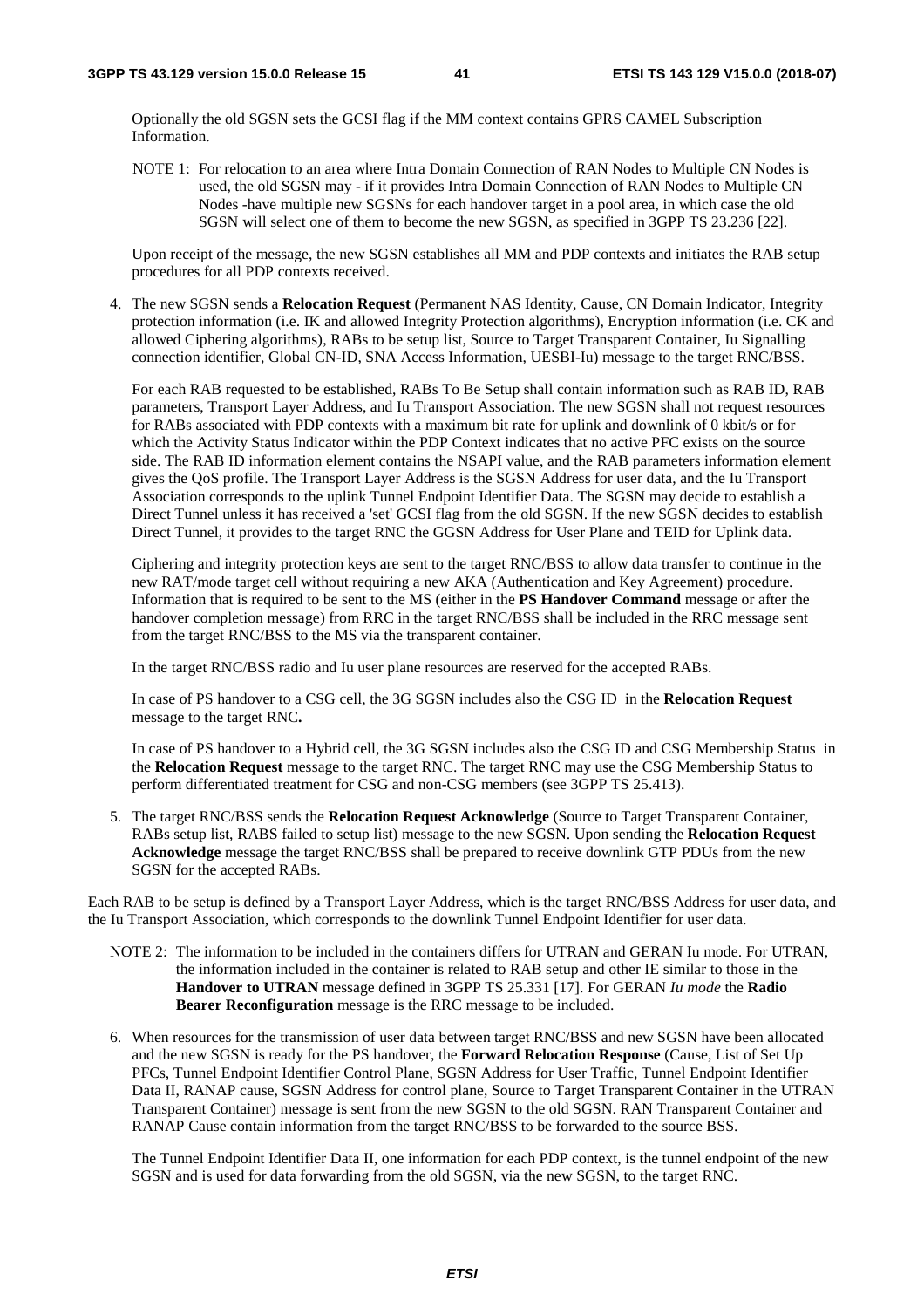When the old SGSN receives the **Forward Relocation Response** message and it decides to proceed with the handover, the preparation phase is finished and the execution phase will follow.





#### **Figure 14: PS Handover Execution Phase; Inter-RAT/mode, Inter-SGSN case (GERAN A/Gb** *mode*  **UTRAN/GERAN Iu** *mode***)**

- 1. The old SGSN continues to receive IP packets from the GGSN (via GTP) and forwards the associated PDU payload to the MS via the source BSS.
- 2. When receiving the **Forward Relocation Response** message the old SGSN may, based on QoS, start downlink N-PDU relay and duplication to the target RNC/BSS via the new SGSN (if a Tunnel Endpoint is available) as follows:
	- For PDP context, which uses LLC ADM in the old SGSN all new downlink N-PDUs received after completion of the PS handover preparation phase are relayed to the target RNC/BSS via the new SGSN. All such N-PDUs are encapsulated in a GTP-PDU when transmitted to the new SGSN.
	- If the old SGSN forwards downlink packets to the target RNC/BSS via the new SGSN, the target RNC/BSS may start blind transmission of downlink user data towards the MS over the allocated radio channels.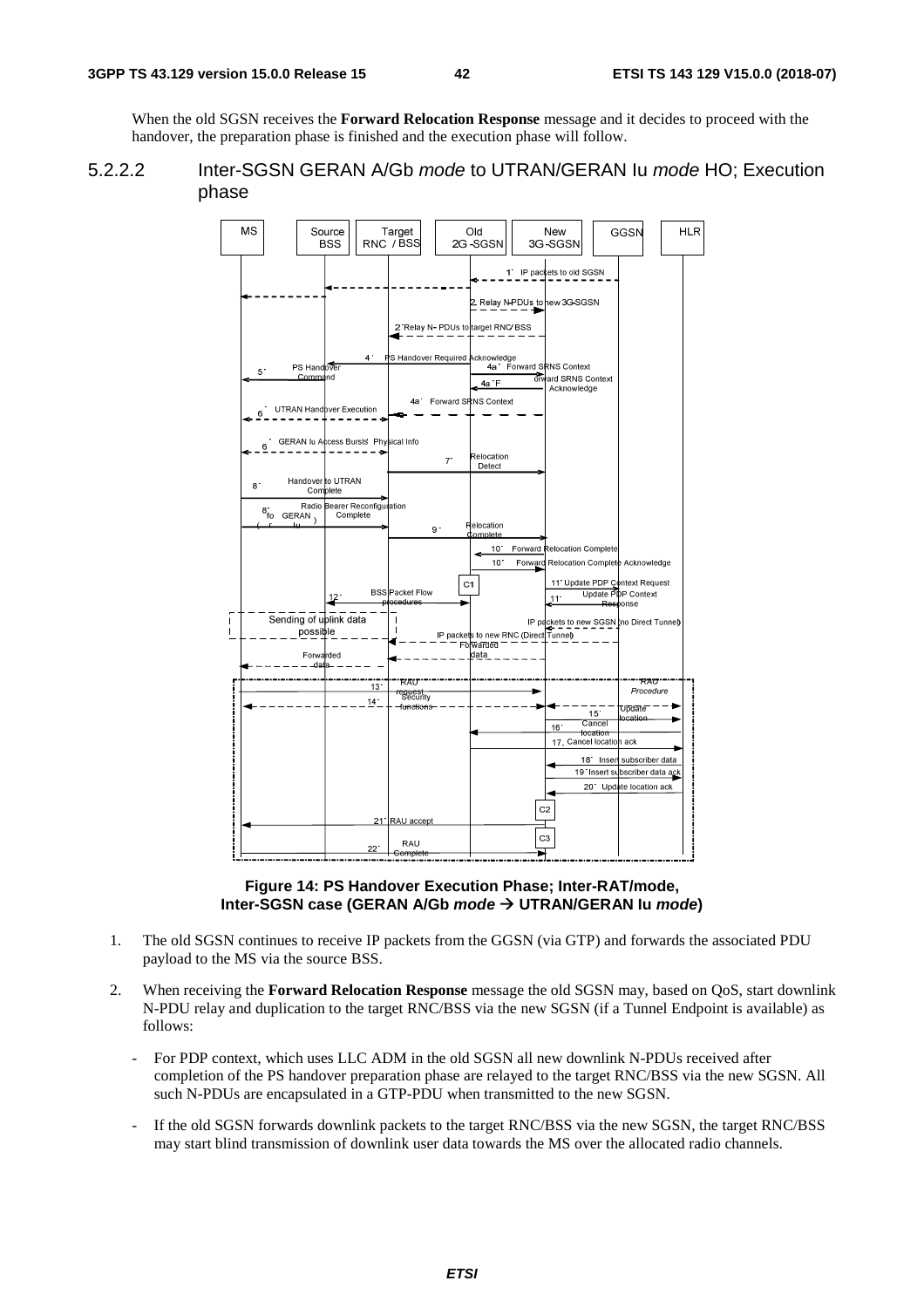- NOTE 1: The order of steps, starting from step 2 onwards, does not necessarily reflect the order of events. For instance the old SGSN may start data forwarding (step 2), send the **PS Handover Required Acknowledge** message (step 4) and send the Forward SRNS context message (step 4a) almost simultaneously.
- 3. Void
- 4. The old SGSN continues the PS Handover by sending a **PS Handover Required Acknowledge** (TLLI, List of Set Up PFCs, Source to Target Transparent Container) message to the source BSS.

 Before sending the **PS Handover Required Acknowledge** message, the old SGSN, based on QoS, may suspend downlink data transfer for any PDP contexts.

 Before sending the **PS Handover Command** message to the MS the source BSS, based on QoS, may try to empty the downlink BSS buffer for any BSS PFCs.

4a. The old SGSN shall send the **Forward SRNS Context** message (NSAPI, DL GTP-U number, UL GTP-U number) to the new SGSN if there is at least one PDP context which requires "delivery order" to be preserved.NSAPI identifies the PDP context to which the GTP-U numbers apply. The **Forward SRNS Context** message is then acknowledged by the **Forward SRNS Context Acknowledge** message. The **Forward SRNS Context** message contains the sequence numbers of the GTP-PDU next to be transmitted in the uplink and downlink direction. After the **Forward SRNS Context** message is sent, further uplink N-PDUs received by the old SGSN from the source BSS, relative to a PDP context which requires "delivery order" to be preserved, shall not be forwarded to the GGSN.

 The GTP-U numbers are only sent by the old SGSN for PDP context(s) requiring delivery order (QoS profile) to be preserved. If delivery order is to be preserved (QoS) profile), consecutive GTP-PDU sequence numbering shall be maintained through the lifetime of the PDP context(s).

 Therefore, during the entire PS Handover procedure for the PDP context(s) using delivery order required (QoS profile), the responsible GTP-U entities (old SGSN, target RNC and GGSN) shall assign consecutive GTP-PDU sequence numbers to user packets belonging to the same PDP context uplink and downlink, respectively.

The target RNC proceed as follows:

- For RABs not requiring lossless PDCP the target RNC may, according the QoS profile of the PDP context, store the received data until it receives confirmation of MS presence in the target cell.
- The further target RNC/BSS behaviour is as specified in 3GPP TS 23.060 [19] (Combined Hard Handover and SRNS Relocation).
- 5. The source BSS sends the **PS Handover Command** message containing the **Handover to UTRAN Command** message (as specified in 3GPP TS 25.331 [17]) or **Radio Bearer Reconfiguration** message to the MS by interrupting the transmission of LLC PDUs on any of the downlink TBFs. Following the transmission of this signalling message the source BSS may resume LLC PDU transmission until it either has no more LLC PDUs to send or the PFC is released. Upon reception of the **PS Handover Command** message the MS is not required to continue data reception in the source cell. Upon reception of the **PS Handover Command** message the MS shall suspend the uplink transmission of user plane data. MS management of uplink N-PDUs following the reception of the **PS Handover Command** message is as follows:
	- All N-PDUs associated with a PFC receiving handover treatment that have not yet been fully transmitted might be buffered depending on the QoS class.
	- Subsequent uplink N-PDUs that become available for transmission following the reception of the **PS Handover Command** message might also be buffered depending on the QoS class.
	- For real time services uplink N-PDUs may be discarded by the MS during the link interruption.
- NOTE 2: Any buffering should be performed before the data is passed to SNDCP in order to avoid header compression on N-PDUs such that data delivery in the target cell may begin from the correct point in the sequence.
- 6. MS is in the target cell and performs access to UTRAN as defined in 3GPP TS 25.331 [17] and to GERAN Iu mode.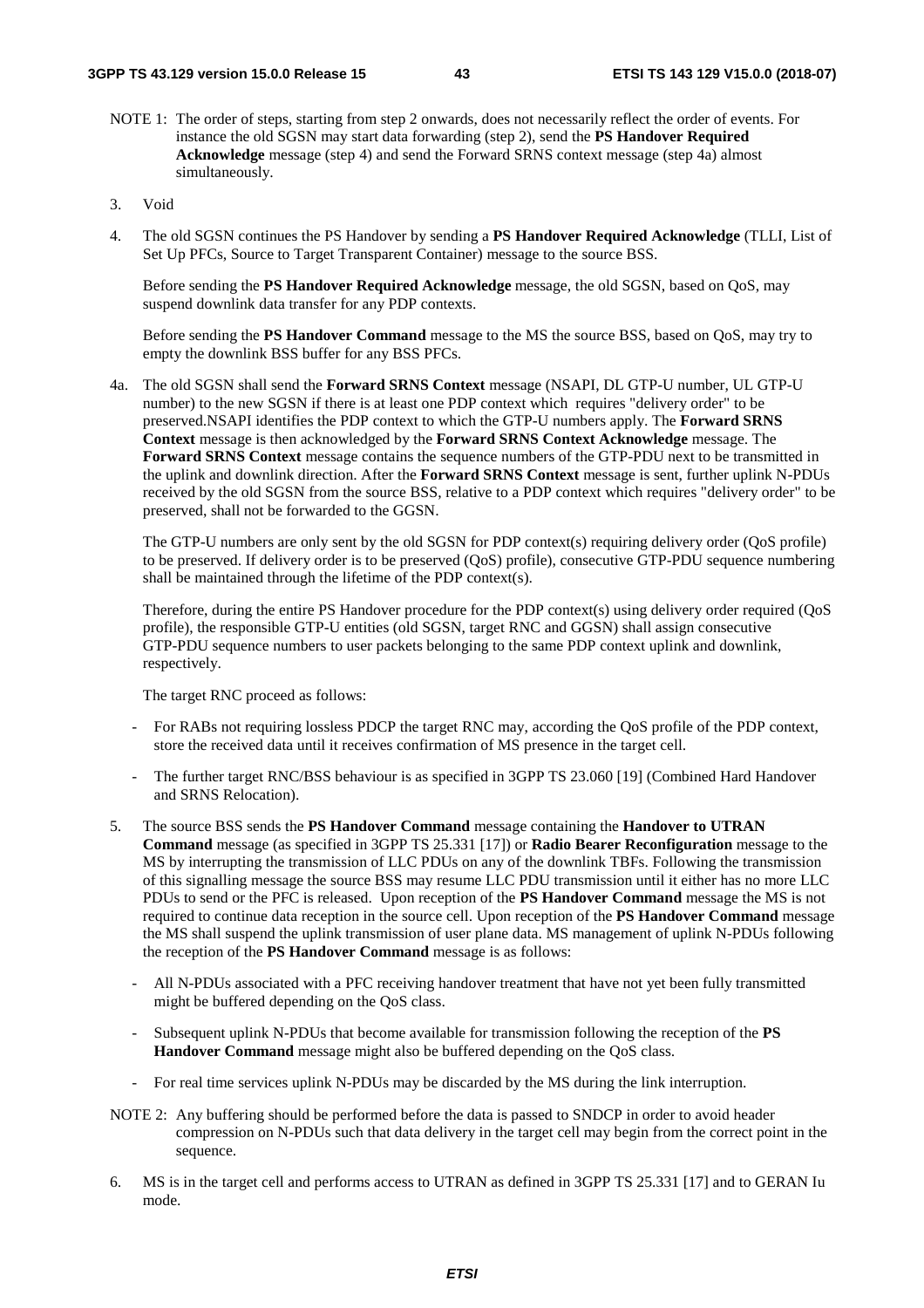- 7. Target RNC/BSS sends a **Relocation Detect** message to the new SGSN to indicate that the MS is in the target cell. The message shall be sent when the relocation execution trigger is received. For SRNS relocation type "UE Involved", the relocation execution trigger may be received from the Uu interface; i.e. when the target RNC detects the MS on the lower layers. When the **Relocation Detect** message is sent, the target RNC shall start serving RNC operation.
- 8. In UTRAN, MS sends **Handover to UTRAN Complete** {Message Type, UE Information elements (Start List, CN Domain Identity, Start), RB Information Elements (Count-C Activation Time)} message to the target RNC (see 3GPP TS 25.331 [17]).

 In GERAN Iu, MS sends **Radio Bearer Reconfiguration Complete** {RRC Transaction Identifier, Integrity Check Info, Uplink Integrity Protection Activation Info, COUNT-C Activation Time, Radio Bearer Uplink Ciphering Activation Time Info, Mobile Observed Time Difference, Uplink Counter Synchronisation Info struct, START List, CN Domain Identity, START, RB with PDCP Information List, RB with PDCP Information} message to target BSS.

- 9. When the new source RNC-ID + S-RNTI are successfully exchanged with the MS, the target RNC/BSS shall send the **Relocation Complete** message to the new SGSN. The purpose of the Relocation Complete procedure is to indicate by the target RNC/BSS the completion of the relocation of the source BSS to the CN. After the reception of the **Relocation Complete** message the new SGSN shall be prepared to receive data from the target RNC/BSS. Each uplink N-PDU received by the new SGSN is forwarded directly to the GGSN.
- 10. For inter-SGSN PS handover, the new SGSN sends a **Forward Relocation Complete** message to the old SGSN to indicate the success of the handover procedure. The old SGSN acknowledges this with a **Forward Relocation Complete Acknowledge** message. Upon the reception of the Forward Relocation Complete message the old SGSN starts a packet forwarding timer. The old SGSN stops forwarding of data to the new SGSN after the packet forwarding timer expires.
- 11. The new SGSN sends an **Update PDP Context Request** (new SGSN Address, TEID, QoS Negotiated) message to the GGSN concerned. If a Direct Tunnel is established the SGSN provides to the GGSN instead of the new SGSN Address and TEID, the RNC address for User Plane and TEID for Downlink data and shall include the DTI to instruct the GGSN to apply Direct Tunnel specific error handling procedure as defined in 3GPP TS 23.060 [19]. The GGSN updates the PDP context fields and returns an **Update PDP Context Response** (TEID) message. From now on the GGSN sends new incoming downlink IP packets to the new SGSN instead of to the old SGSN.
- 12. The old SGSN shall initiate PFC Management procedures towards the source cell in order to trigger the release of resources in the source cell.
- 13. The MS sends a **Routing Area Update Request** (Old RAI, Old P-TMSI signature, Update Type) message to the new SGSN informing it that the target cell belongs to a new routing area. The MS shall send this message immediately after message 7. The new SGSN knows that a handover has been performed for this MS and can therefore exclude the SGSN context procedures which normally are used within the RA Update procedure.
- 14. At this point the new SGSN may optionally invoke MS authentication (security function). The security function can be deferred and performed at any later time as well.

NOTE 3: During an authentication procedure the SGSN has to suspend the downlink transmission of user data.

- 15. The new SGSN informs the HLR of the change of SGSN by sending **Update Location** (SGSN Number, SGSN Address, IMSI) message to the HLR.
- 16. The HLR sends **Cancel Location** (IMSI, Cancellation Type) message to the old SGSN with Cancellation Type set to Update Procedure.
- 17. The old SGSN acknowledges with a **Cancel Location Acknowledge** (IMSI) message. This message allows the old SGSN to know when to release the inter-SGSN tunnel.
- 18. The HLR sends **Insert Subscriber Data** (IMSI, GPRS subscription data) message to the new SGSN. The new SGSN validates the MS presence in the (new) RA.
- 19. If all checks are successful then the new SGSN constructs an MM context for the MS and returns an **Insert Subscriber Data Acknowledge** (IMSI) message to the HLR. This message allows the new SGSN to know when to release the inter-SGSN tunnel.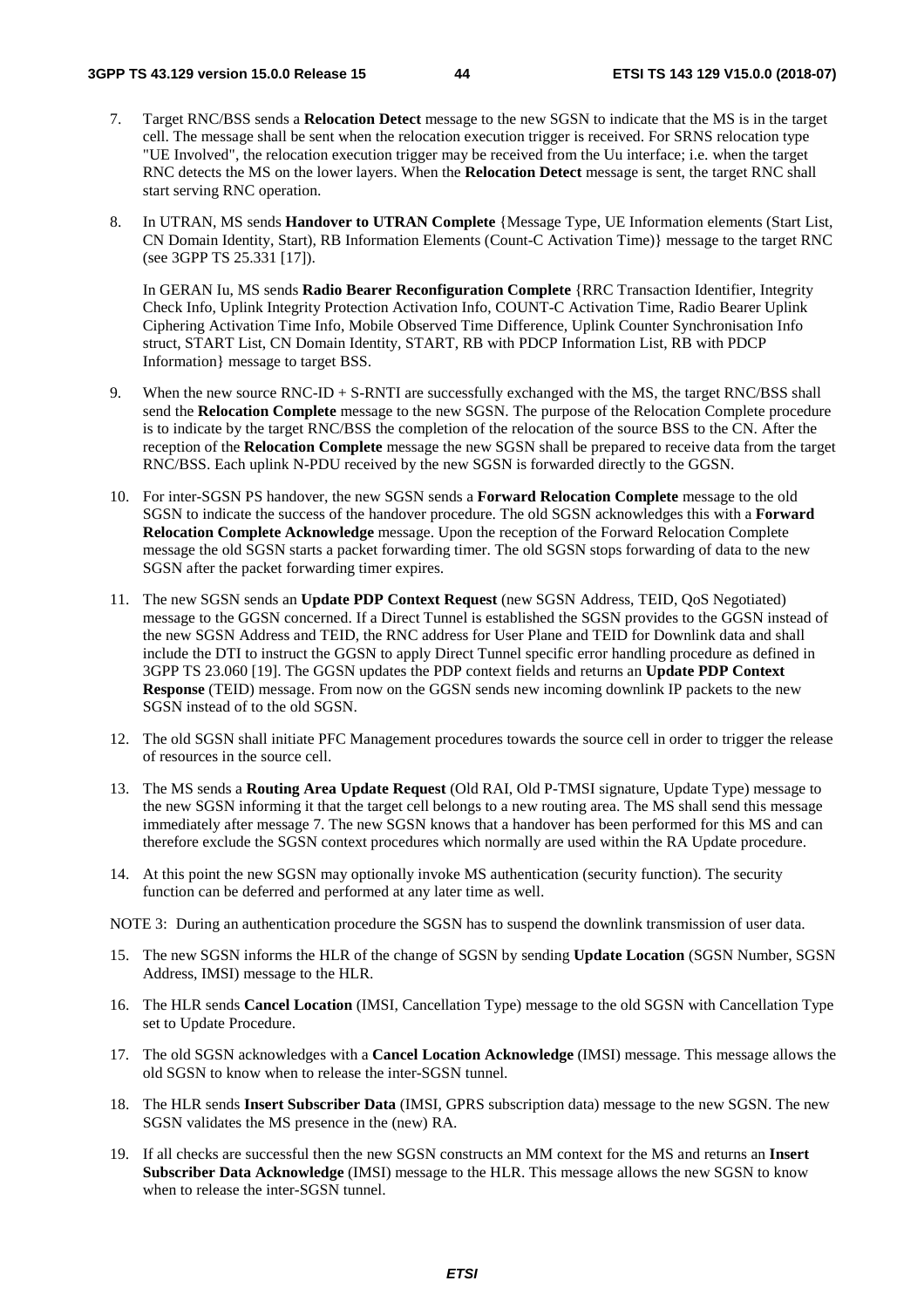- 20. The HLR acknowledges the Update Location by sending an **Update Location Acknowledge** (IMSI) message to the new SGSN.
- 21. The new SGSN validates the MS presence in the new RA. If the MS is allowed to be attached in this RA, the SGSN updates the MM context for and sends a **Routing Area Update Accept** message to the MS.
- 22. The MS may respond to the SGSN with a **Routing Area Update Complete** message.

The following CAMEL procedure calls shall be performed (see referenced procedures in TS 23.078 [8b])

C1) CAMEL\_GPRS\_PDP\_Context\_Disconnection, CAMEL\_GPRS\_Detach and CAMEL\_PS\_Notification.

They are called in the following order:

- The CAMEL GPRS PDP Context Disconnection procedure is called several times: once per PDP context. The procedure returns as result "Continue".
- Then the CAMEL\_GPRS\_Detach procedure is called once. The procedure returns as result "Continue".
- Then the CAMEL\_PS\_Notification procedure is called once. The procedure returns as result "Continue".
- C2) CAMEL\_GPRS\_Routeing\_Area\_Update\_Session and CAMEL\_PS\_Notification.

They are called in the following order:

- The CAMEL\_GPRS\_Routeing\_Area\_Update\_Session procedure is called. The procedure returns as result "Continue".
- Then, the CAMEL\_PS\_Notification procedure is called. The procedure returns as result "Continue".
- C3) CAMEL\_GPRS\_Routeing\_Area\_Update\_Context.

This procedure is called several times: once per PDP context. It returns as result "Continue".

For C2 and C3: refer to Routing Area Update procedure description in 3GPP TS 23.060.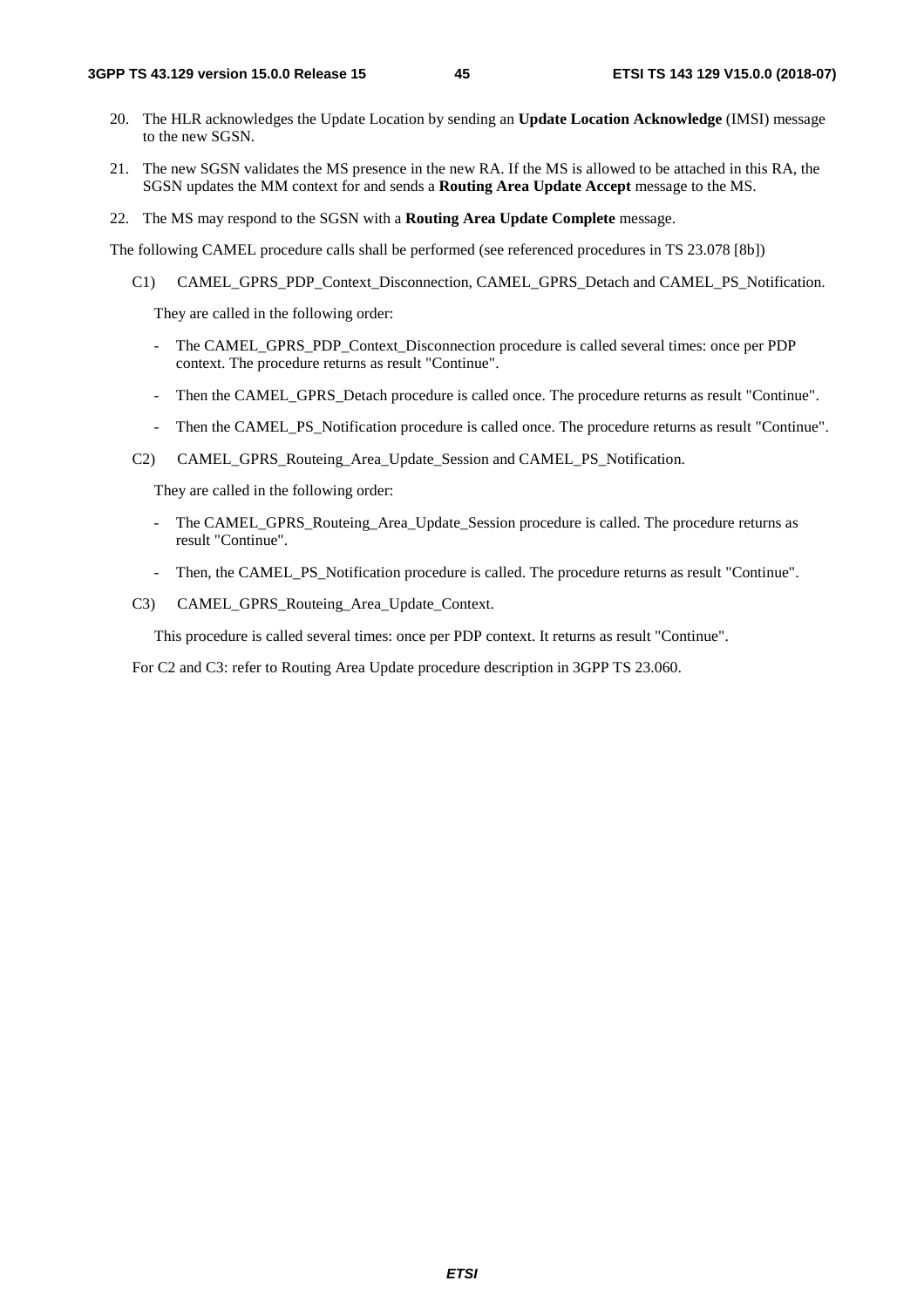# 5.3 Inter-RAT/mode Handover (UTRAN/GERAN Iu *mode* GERAN A/Gb *mode*)

5.3.1 Intra SGSN

## 5.3.1.1 Inter RAT/mode UTRAN/GERAN Iu *mode* to GERAN A/Gb *mode* PS HO; Preparation phase



**Figure 15: PS Handover Preparation Phase; Inter-RAT/mode, Intra-SGSN case (UTRAN/GERAN Iu** *mode*  **GERAN A/Gb** *mode***)** 

1. Based on measurement results and knowledge of the RAN topology, the source RNC/BSS decides to initiate an inter RAT/mode PS handover towards the GERAN *A/Gb mode*. At this point both uplink and downlink user data flows via the tunnel(s): Radio Bearer between the MS and the source RNC/BSS; GTP-U tunnel(s) between the source RNC/BSS and the 3G/2G SGSN; GTP-U tunnel(s) between the 3G/2G SGSN and the GGSN.

NOTE 1: The process leading to the handover decision is outside of the scope of this paper.

2. The source RNC/BSS sends a **Relocation Required** (Relocation Type, Cause, Source ID, Target ID, Source BSS To Target BSS Transparent Container (RN part)) message to the 3G/2G SGSN. The source RNC/BSS shall set Relocation Type to "UE Involved in relocation of SRNS".

Target ID contains the identity of the target cell.

3. The 3G/2G SGSN determines from the Target Cell Identifier that the type of handover is inter-RAT/mode handover. The 3G/2G SGSN sends a **PS Handover Request** (Local TLLI, IMSI, Cause, Target Cell Identifier, Source BSS to Target BSS Transparent Container (RN part), PFCs To Be Set Up List, NAS container for PS HO) message to the target BSS. The 3G/2G SGSN shall only request resources for PFCs for which, based on source side information, resources should be allocated in the target cell during the PS Handover preparation phase.

If the 3G/2G SGSN has negotiated XID parameters with the MS when the MS was in A/Gb mode before, or if the 3G/2G SGSN can accept all XID parameters as indicated by the old SGSN during a previous inter-SGSN PS handover, the 3G/2G SGSN shall create a NAS container for PS HO indicating 'Reset to the old XID parameters'. Otherwise the 3G/2G SGSN shall create a NAS container for PS HO indicating Reset (i.e. reset to default parameters).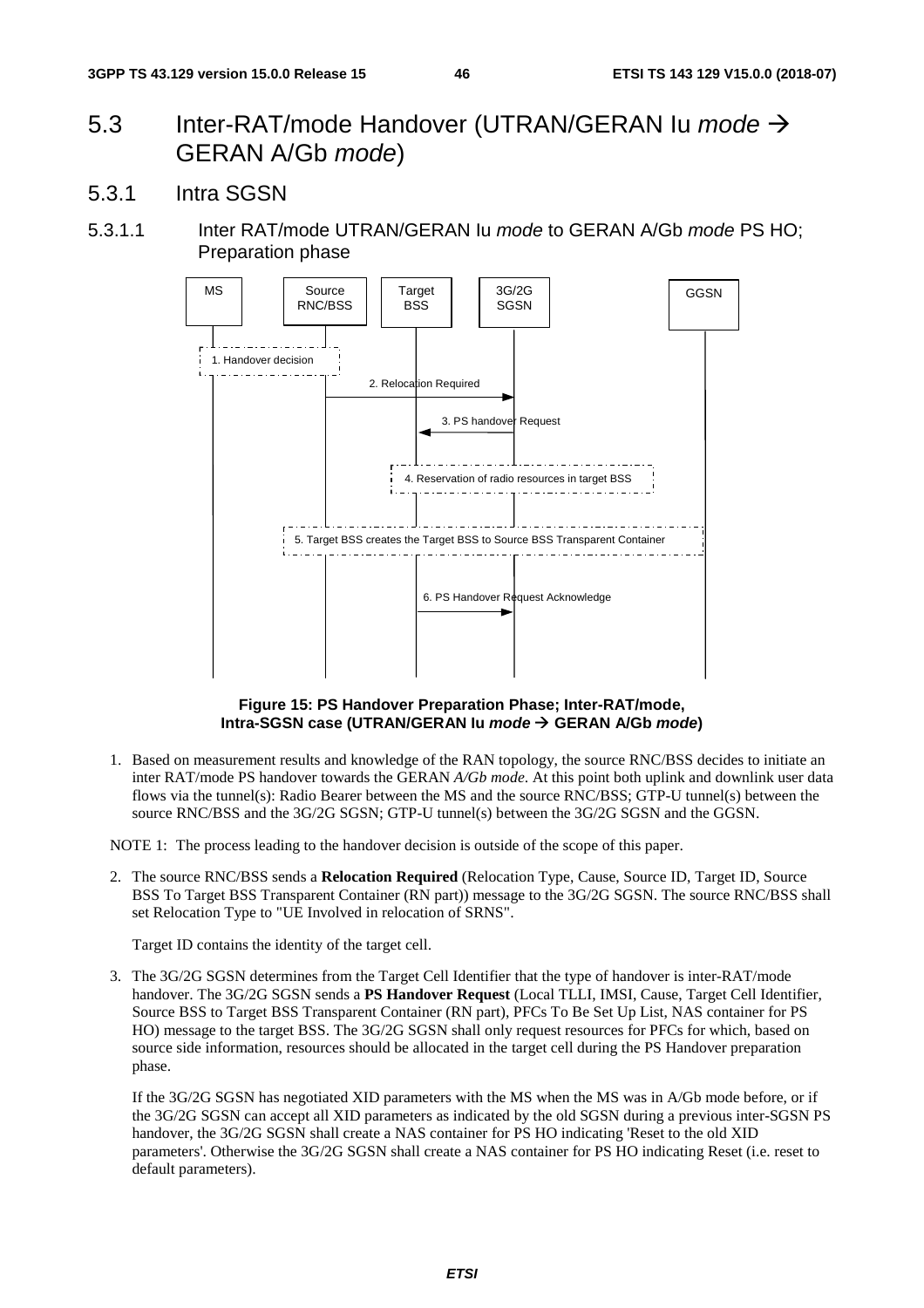4. Based upon the ABQP for each PFC the target BSS makes a decision about which PFCs to assign radio resources. The algorithm by which the BSS decides which PFCs that need resources is implementation specific. Due to resource limitations not all downloaded PFCs will necessarily receive resource allocation. The target BSS allocates TBFs for each PFC that can be accommodated by the target BSS.

 After allocating radio resources the target BSS shall prepare the Target BSS to Source BSS Transparent Container for the set up BSS PFCs.

- 5. The target BSS shall prepare the Target BSS to Source BSS Transparent Container which contains a PS Handover Command including the CN part (NAS container for PS HO) and the RN part (PS Handover Radio Resources).
- 6. The target BSS shall send the **PS Handover Request Acknowledge** message (Local TLLI, List of Set Up PFCs, Target BSS to Source BSS Transparent Container) message to the 3G/2G SGSN. Upon sending the **PS Handover Request Acknowledge** message the target BSS shall be prepared to receive downlink LLC PDUs from the 3G/2G SGSN for the accepted PFCs.

 Any PDP contexts for which a PFC was not established are maintained in the 3G/2G SGSN and the related SAPIs and PFIs are kept. These PDP contexts may be modified or deactivated by the 3G/2G SGSN via explicit SM procedures upon the completion of the routing area update (RAU) procedure.

 When the 3G/2G SGSN receives the **PS Handover Request Acknowledge** message and it decides to proceed with the handover, the preparation phase is finished and the execution phase will follow.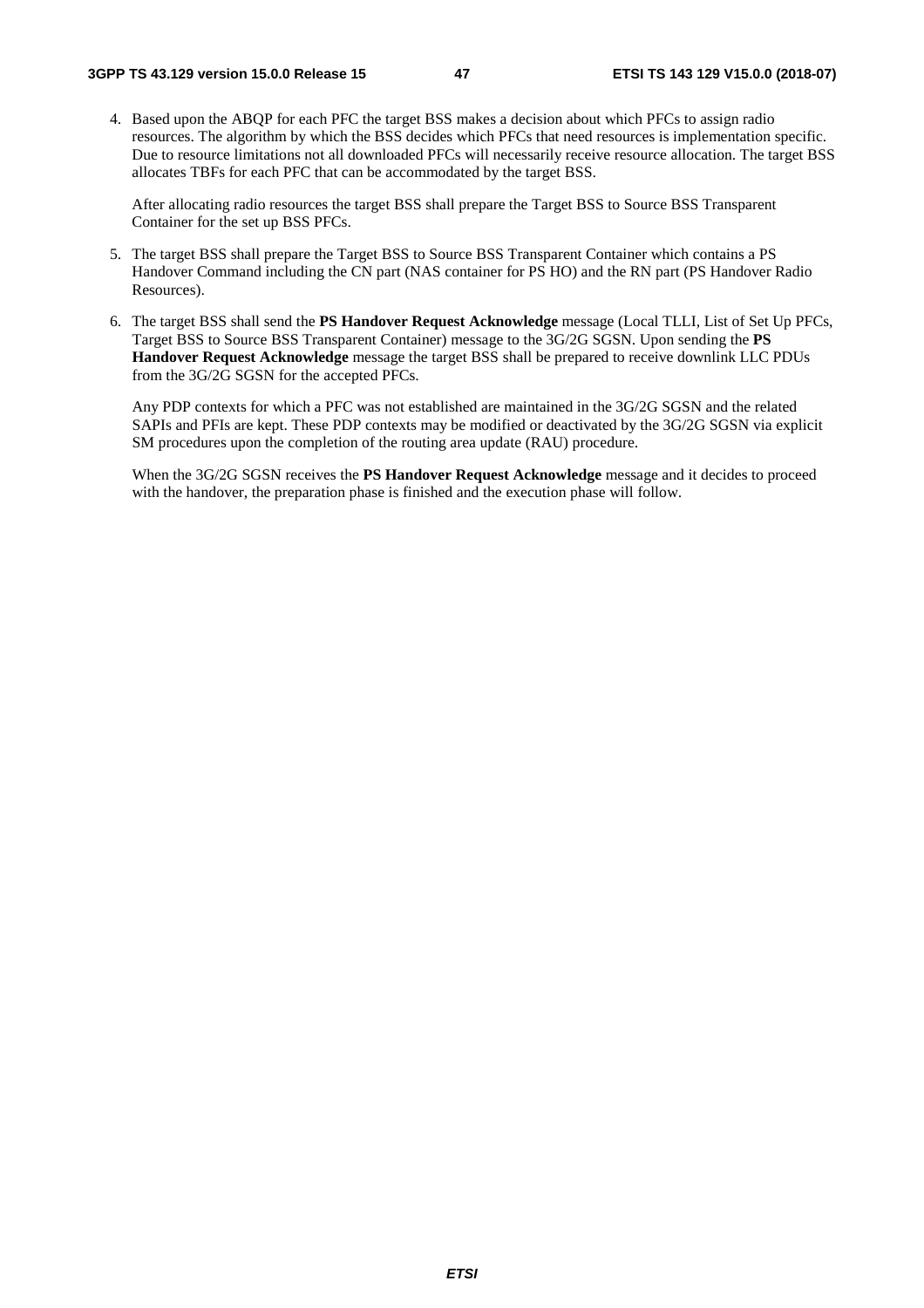#### 5.3.1.2 Inter RAT/mode UTRAN/GERAN Iu *mode* to GERAN A/Gb *mode* PS HO; Execution phase



#### **Figure 16: PS Handover Execution Phase; Inter-RAT/mode, Intra-SGSN case (UTRAN/GERAN Iu** *mode*  **GERAN A/Gb** *mode***)**

- 1. The 3G/2G SGSN continues to receive IP packets from the GGSN (via GTP) and forwards the associated PDU payload to the MS via the source RNC/BSS. In case of Direct Tunnel, the GGSN sends IP packets directly to the source RNC.
- 2. The 3G/2G SGSN continues the PS handover by sending a **Relocation Command** (Target BSS to Source BSS Transparent Container (PS Handover Command with RN part and CN part), RABs to be Released List, RABs Subject to Data Forwarding List) message to the source RNC/BSS. "RABs to be released list" will be the list of all NSAPIs (RAB Ids) for which a PFC was not established "RABs Subject to Data forwarding list" will be the list of all NSAPIs (RAB Ids) for which a PFC was established.
- 3. When receiving the **Relocation Command** message the source RNC may, based on QoS, begin the forwarding of data for the RABs subject to data forwarding to the 3G/2G SGSN according to the definition in 3GPP TS 23.060 [19]. The GTP-U sequence numbers are only sent by the source RNC for PDP context(s) requiring delivery order (QoS profile) to be preserved. If delivery order is to be preserved (QoS) profile), consecutive GTP-PDU sequence numbering shall be maintained through the lifetime of the PDP context(s).

The 3G/2G SGSN may, based on QoS, proceed with the packet handling as follows:

For PDP contexts which use LLC ADM the 3G/2G SGSN either: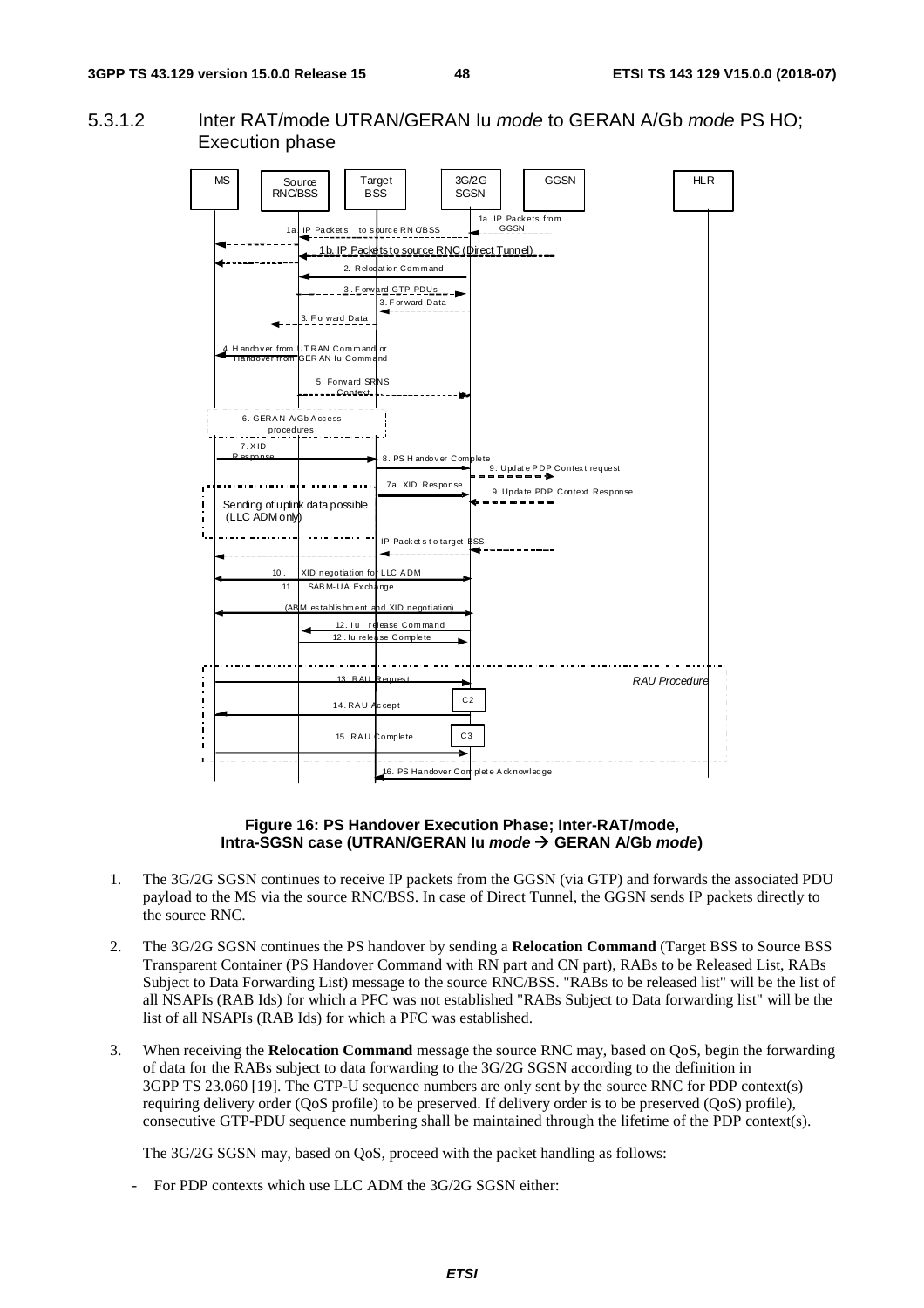- a. forwards the received downlink N-PDUs to the target BSS;
- b. stores the received data into the SNDCP queue for e.g. the PDU lifetime;
- c. discards the received data until e.g. reception of the **PS Handover Complete** message.
- If the 3G/2G SGSN forwards packets to the target BSS, the target BSS may start a blind transmission of downlink user data towards the MS over the allocated radio channels.
- 4. The RNC/BSS sends the **Handover from UTRAN Command** message (UTRAN) or the **Handover from GERAN Iu Command** message to the MS where each message includes a PS Handover Command (RN part and CN part) message. Before sending the message the uplink and downlink data transfer shall be suspended in the source RNC for the RABs that require delivery order.

 Upon reception of the **Handover from UTRAN Command** message (UTRAN) or the **Handover from GERAN Iu Command** the MS shall suspend the uplink transmission of user plane data.

5. The source RNC/BSS continues the handover by sending a **Forward SRNS Context** (RAB contexts) message to the 3G/2G SGSN.

 The source RNC/BSS behaviour is as specified in 3GPP TS 23.060 [19] (Combined Hard Handover and SRNS Relocation).

- 6. The MS executes the handover according to the parameters provided in the message delivered in step 4. The procedure is the same as in step 6 in subclause 5.1.4.2.
- 7./7a. After accessing the cell using access bursts and receiving timing advance information from the BSS in step 6, the MS processes the NAS container and then sends one **XID Response** message to the 3G/2G SGSN The MS sends this message immediately after receiving the **Packet Physical Information** message containing the timing advance or, in the synchronised network case, immediately if the **PS Handover Access** message is not required to be sent (see Section 6.2).

The MS shall resume the user data transfer only for those NSAPIs for which there are radio resources allocated in the target cell. For NSAPIs using LLC ADM for which radio resources were not allocated in the target cell the MS may request for radio resources using the legacy procedures.

- NOTE: If the 3G/2G SGSN indicated Reset (i.e. reset to default parameters) in the NAS container for PS HO included in the **Handover from UTRAN Command** message (UTRAN) or the **Handover from GERAN Iu Command** message, in order to avoid collision cases the mobile station may avoid triggering XID negotiation for any LLC SAPI used in LLC ADM, but wait for the SGSN to do so (see bullet 9). In any case the mobile station may avoid triggering XID negotiation for any LLC SAPI used in LLC ABM, but wait for the SGSN to do so (see bullet 10).
- 8. Upon reception of the first correct RLC/MAC block (sent in normal burst format) from the MS the target BSS sends a **PS Handover Complete** (Local TLLI, IMSI, Request for Inter RAT Handover Info) message to inform the 3G/2G SGSN that the MS has arrived in the target cell. Each uplink N-PDU received by the 3G/2G SGSN via the target BSS is then forwarded directly to the GGSN. The target BSS shall request the INTER RAT HANDOVER INFO from the SGSN by setting the "Request for INTER RAT HANDOVER INFO" to "1".
- 9. If a Direct Tunnel was established for Iu mode, the SGSN sends an **Update PDP Context Request** (new SGSN Address, TEID, QoS Negotiated) message to the GGSN with the indication for not re-negotiating the QoS and to establish a tunnel between the SGSN and the GGSN. The GGSN updates the PDP context and returns an **Update PDP Context Response** (TEID) message. From now on the GGSN sends new incoming downlink IP packets to the SGSN.
- 10. If the 3G/2G SGSN indicated Reset (i.e. reset to default parameters) in the NAS container for PS HO included in the **Handover from UTRAN Command** message (UTRAN) or the **Handover from GERAN Iu Command** message, then on receipt of the **PS Handover Complete** message the SGSN initiates an LLC/SNDCP XID negotiation for each LLC SAPI used in LLC ADM. In this case if the SGSN wants to use the default parameters, it shall send an empty XID Command. If the SGSN indicated 'Reset to the old XID parameters' in the NAS container for PS HO, no further XID negotiation is required for LLC SAPIs used in LLC ADM only.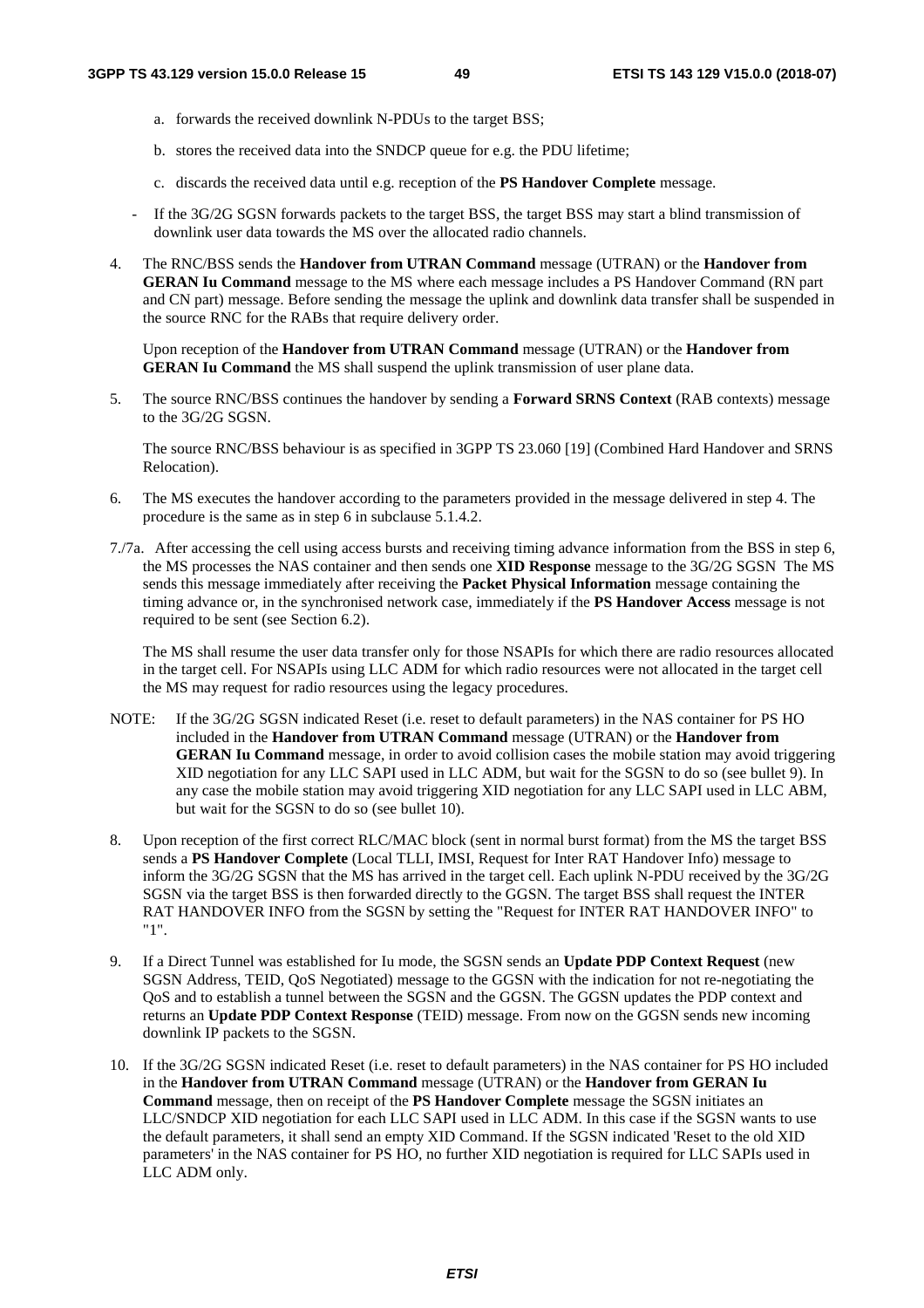- 11. The 3G/2G SGSN (re-)establishes LLC ABM for the PDP contexts which use acknowledged information transfer. During the exchange of SABM and UA the SGSN shall perform LLC/SNDCP XID negotiation.
- 12. After the reception of the **PS Handover Complete** message the 3G/2G SGSN sends an **Iu Release Command** message to the source RNC/BSS commanding the source RNC/BSS to release all resources related to the Iu connection. When the RNC/BSS data forwarding timer has expired the source RNC/BSS responds with an **Iu Release Complete** (RAB Data Volume report list, RABs released list) message.
- 13. The MS sends a **Routing Area Update Request** (Old P-TMSI, Old RAI, Old P-TMSI signature, Update Type) message to the 3G/2G SGSN. This is done even if the target cell belongs to the same routing area as the source cell. The MS shall send this message immediately after message 7, see 3GPP TS 23.060 [19].

The 3G/2G SGSN knows that a handover has been performed for this MS and can therefore exclude the SGSN context procedures which normally are used within the RA Update procedure.

- 14. The 3G/2G SGSN validates the MS presence in the new RA. If the MS is allowed to be attached in this RA, the 3G/2G SGSN updates the MM context for and sends a **Routing Area Update Accept** (P-TMSI, TMSI, P-TMSI signature, Receive N-PDU number) message to the MS. The Receive N-PDU Number contains the acknowledgements for each acknowledged-mode NSAPI used by the 3G/2G SGSN, thereby confirming all mobile originated N-PDUs successfully transferred before the start of the PS handover procedure.
- 15. The MS confirms the re-allocation of the new P-TMSI by responding to the 3G/2G SGSN with a **Routing Area Update Complete (**Receive N-PDU number). The MS derives the TLLI from the new P-TMSI using the current MM procedures. The Receive N-PDU Number contains the acknowledgements for each acknowledged mode NSAPI used by the MS, thereby confirming all mobile terminated N-PDUs successfully transferred before the start of the handover procedure. If Receive N-PDU Number confirms reception of N-PDUs that were forwarded from the 3G/2G SGSN, these N-PDUs shall be discarded by the 3G/2G SGSN.

The following CAMEL procedure calls shall be performed (see referenced procedures in TS 23.078 [8b]):

C2) CAMEL GPRS Routeing Area Update Session and CAMEL PS Notification.

They are called in the following order:

- The CAMEL GPRS Routeing Area Update Session procedure is called. The procedure returns as result "Continue".
- Then, the CAMEL PS Notification procedure is called. The procedure returns as result "Continue".
- C3) CAMEL\_GPRS\_Routeing\_Area\_Update\_Context.

This procedure is called several times: once per PDP context. It returns as result "Continue".

For C2 and C3: refer to Routing Area Update procedure description in 3GPP TS 23.060.

16. Upon reception of the **PS Handover Complete** message with the "Request for Inter RAT Handover Info" set to "1" for UTRAN, the SGSN shall send **PS Handover Complete Acknowledge** (TLLI, Inter RAT Handover Info) message to the target BSS.

17. The target BSS receiving the **PS Handover Complete Acknowledge** message shall set the 'Reliable INTER RAT HANDOVER' to '1' in the **PS Handover Required** message in any subsequent PS handover to GERAN *A/Gb mode*. The target BSS failing to receive the **PS Handover Complete Acknowledge** message shall set the 'Reliable INTER RAT HANDOVER' to '0' in the **PS Handover Required** message in any subsequent PS handover to GERAN *A/Gb mode*. The Target BSS shall, upon receipt of the INTER RAT HANDOVER INFO in the **PS Handover Complete Acknowledge** message, discard the INTER RAT HANDOVER INFO received from the source RNC during the preparation phase.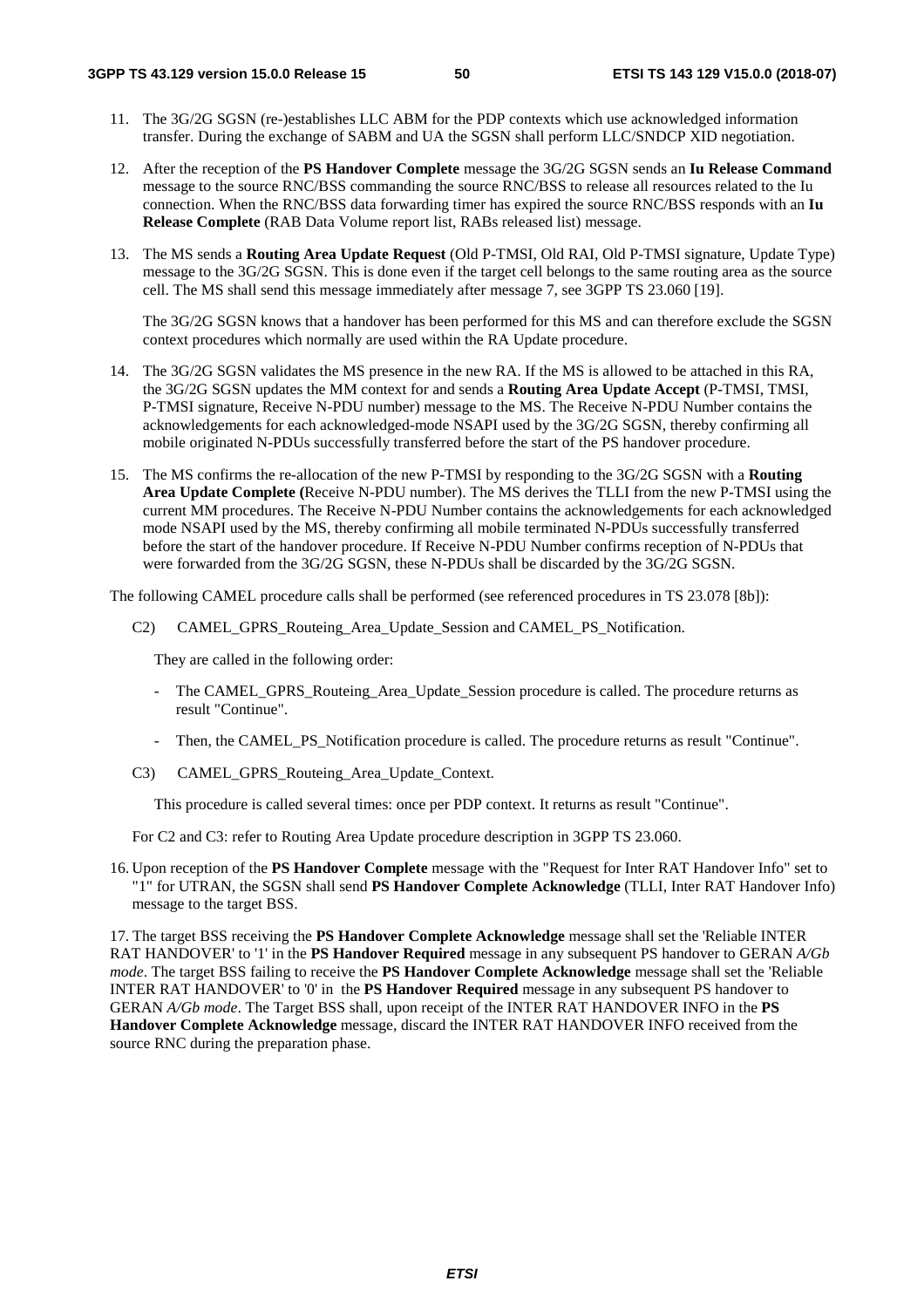## 5.3.2 Inter SGSN

#### 5.3.2.1 Inter RAT/mode UTRAN/GERAN Iu *mode* to GERAN A/Gb *mode* PS HO; Preparation phase



**Figure 17: PS Handover Preparation Phase; Inter-RAT/mode, Inter-SGSN case (UTRAN/GERAN Iu** *mode*  **GERAN A/Gb** *mode***)** 

1. Based on measurement results and knowledge of the RAN topology, the source RNC/BSS decides to initiate an inter RAT/mode PS handover towards the GERAN *A/Gb mode*. At this point both uplink and downlink user data flows via the tunnel(s): Radio Bearer between the MS and the source RNC/BSS; GTP-U tunnel(s) between the source RNC/BSS and the old SGSN; GTP-U tunnel(s) between the old SGSN and the GGSN.

NOTE 1: The process leading to the handover decision is outside of the scope of this paper.

2. The source RNC/BSS sends a **Relocation Required** (Relocation Type, Cause, Source ID, Target ID, Source BSS To Target BSS Transparent Container (RN part)) message to the old SGSN. The source RNC/BSS shall set Relocation Type to "UE Involved in relocation of SRNS".

Target ID contains the identity of the target cell.

3. The old SGSN determines from the Target Cell Identifier that the type of handover is inter-RAT/mode handover. In case of Inter-RAT/ mode Inter-SGSN PS handover, the old SGSN initiates the PS Handover resource allocation procedure by sending a **Forward Relocation Request** (IMSI, Tunnel Endpoint Identifier Control Plane, RANAP Cause, Target Cell Identifier, MM Context, PDP Contexts, Packet Flow ID, SNDCP XID parameters, LLC XID parameters, PDP Context Prioritisation, Source BSS To Target BSS Transparent Container [RN part] in the BSS Container, Source RNC Id, SGSN Address for control plane) message to the new SGSN. If the old SGSN supports PS handover procedures then it has to allocate a valid PFI according to subclause 4.4.1 during the PDP Context activation procedure. Each PDP context contains the GGSN Address for User Plane and the Uplink TEID for Data (to this GGSN Address and Uplink TEID for Data the old SGSN and the new SGSN send uplink packets).

The MM context contains security related information, e.g. supported ciphering algorithms as described in 3GPP TS 29.060 [11]. The relation between GSM and UMTS security parameters is defined in 3GPP TS 33.102 [27],

 The new SGSN selects the ciphering algorithm to use. This algorithm will be sent transparently from the new SGSN to the MS. The IOV-UI parameter generated in the new SGSN and used, as input to the ciphering procedure will also be transferred transparently from the new SGSN to the MS.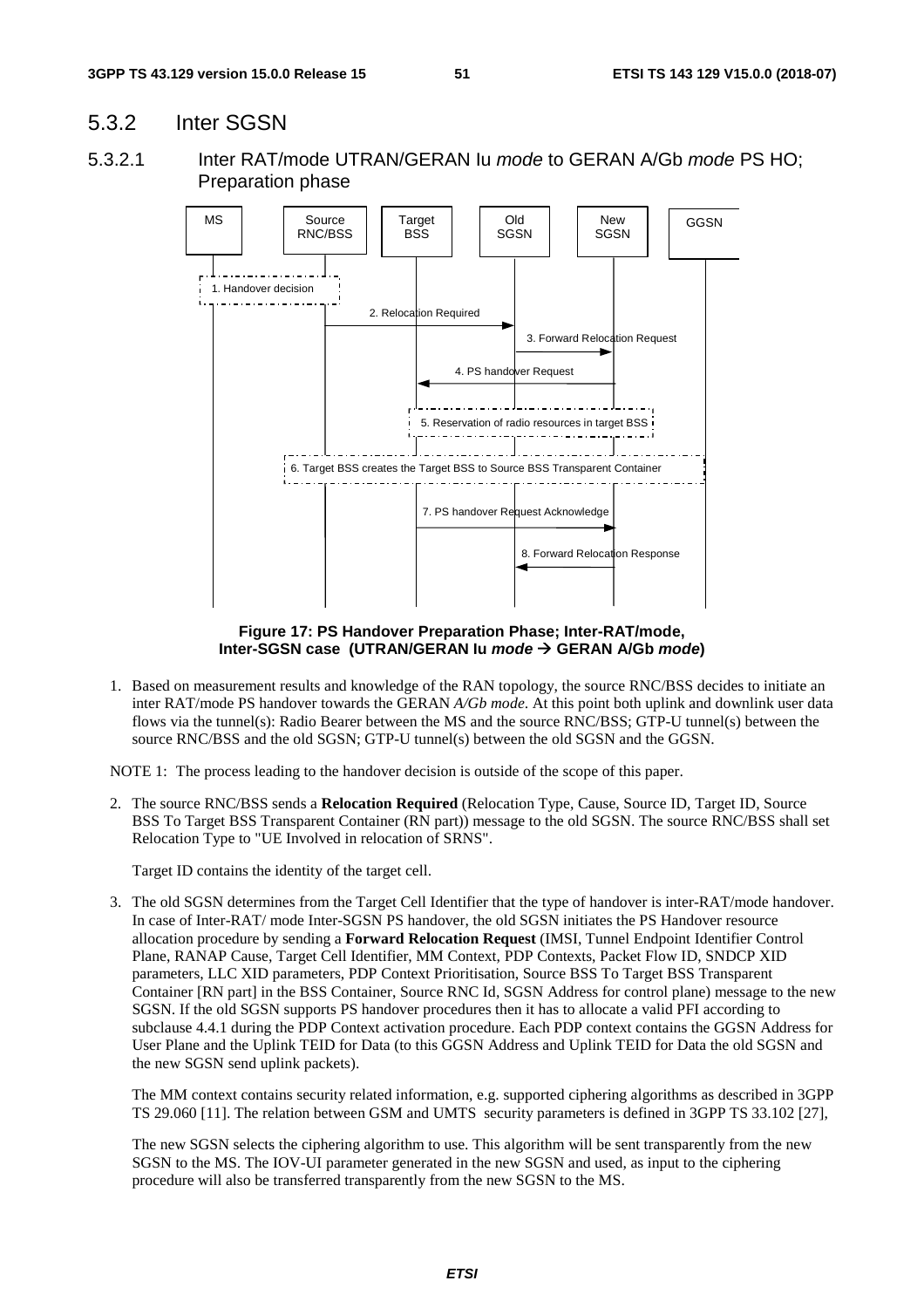When the new SGSN receives the **Forward Relocation Request** message the required PDP, MM, SNDCP and LLC contexts are established and a new P-TMSI is allocated for the MS. When this message is received by the new SGSN it begins the process of establishing PFCs for all PDP contexts.

 When the new SGSN receives the **Forward Relocation Request** message it extracts from the PDP Contexts the NSAPIs and SAPIs and PFIs to be used in the new SGSN. If for a given PDP Context the new SGSN does not receive a PFI from the old SGSN, it shall not request the target BSS to allocate TBF resources corresponding to that PDP Context. If none of the PDP Contexts forwarded from the old SGSN has a valid PFI allocated the new SGSN shall consider this as a failure case and the request for PS handover shall be rejected.

 In case when an SAPI and PFI was available at the old SGSN but the new SGSN does not support the same SAPI and PFI for a certain NSAPI as the old SGSN, the new SGSN shall continue the PS handover procedure only for those NSAPIs for which it can support the same PFI and SAPI as the old SGSN. All PDP contexts for which no resources are allocated by the new SGSN or for which it cannot support the same SAPI and PFI (i.e. the corresponding NSAPIs are not addressed in the response message of the target SGSN), are maintained and the related SAPIs and PFIs are kept. These PDP contexts may be modified or deactivated by the new SGSN via explicit SM procedures upon RAU procedure.

 The old SGSN shall indicate the current XID parameter settings if available (i.e. those negotiated at the old SGSN when the MS was in A/Gb mode or received during a previous inter-SGSN PS handover) to the new SGSN. If the new SGSN can accept all XID parameters as indicated by the old SGSN, the new SGSN shall create a NAS container for PS HO indicating 'Reset to the old XID parameters'. Otherwise, if the new SGSN cannot accept all XID parameters indicated by the old SGSN or if no XID parameters were indicated by the old SGSN, the new SGSN shall create a NAS container for PS HO indicating Reset (i.e. reset to default parameters).

- 4. The new SGSN sends a **PS Handover Request** (Local TLLI, IMSI, Cause, Target Cell Identifier, Source BSS to Target BSS Transparent Container (RN part), PFCs To Be Set Up List, NAS container for PS HO) message to the target BSS. The new SGSN shall not request resources for PFCs associated with PDP contexts with maximum bit rate for uplink and downlink of 0 kbit/s or for which the Activity Status Indicator within the PDP Context indicates that no active RAB exists on the source side.
- 5. Based upon the ABQP for each PFC the target BSS makes a decision about which PFCs to assign radio resources. The algorithm by which the BSS decides which PFCs that need resources is implementation specific. Due to resource limitations not all downloaded PFCs will necessarily receive resource allocation. The target BSS allocates TBFs for each PFC that it can accommodate.
- 6. The target BSS shall prepare the Target BSS to Source BSS Transparent Container which contains a PS Handover Command including the CN part (NAS container for PS HO) and the RN part (PS Handover Radio Resources).
- 7. Target BSS shall send the **PS Handover Request Acknowledge** message (Local TLLI, List of Set Up PFCs, Target BSS to Source BSS Transparent Container) message to the new SGSN. Upon sending the **PS Handover Request Acknowledge** message the target BSS shall be prepared to receive downlink LLC PDUs from the new SGSN for the accepted PFCs.

 Any PDP contexts for which a PFC was not established are maintained in the new SGSN and the related SAPIs and PFIs are kept. These PDP contexts may be modified or deactivated by the new SGSN via explicit SM procedures upon the completion of the routing area update (RAU) procedure.

8. The new SGSN passes the assigned list of TEIDs for each PDP context for which a PFC was assigned in the RAB setup information IE in the **Forward Relocation Response** (Cause, List of Set Up PFCs, Target BSS to Source BSS Transparent Container) in the BSS Container, Tunnel Endpoint Identifier Control Plane, SGSN Address for User Traffic, Tunnel Endpoint Identifier Data II) message to the old SGSN. The NSAPIs of the active PDP Contexts received in the Forward Relocation Request message for which the PS handover continues, i.e. for which resources are allocated for the PFCs in the target BSS, are indicated in this message.

The Tunnel Endpoint Identifier Data II, one information for each PDP context, is the tunnel endpoint of the new SGSN and is used for data forwarding from the old SGSN, via the new SGSN, to the target BSS.

 The new SGSN activates the allocated LLC/SNDCP engines as specified in 3GPP TS 44.064 [21] for an SGSN originated Reset or 'Reset to the old XID parameters'.

 When the old SGSN receives the **Forward Relocation Response** message and it decides to proceed with the handover, the preparation phase is finished and the execution phase will follow.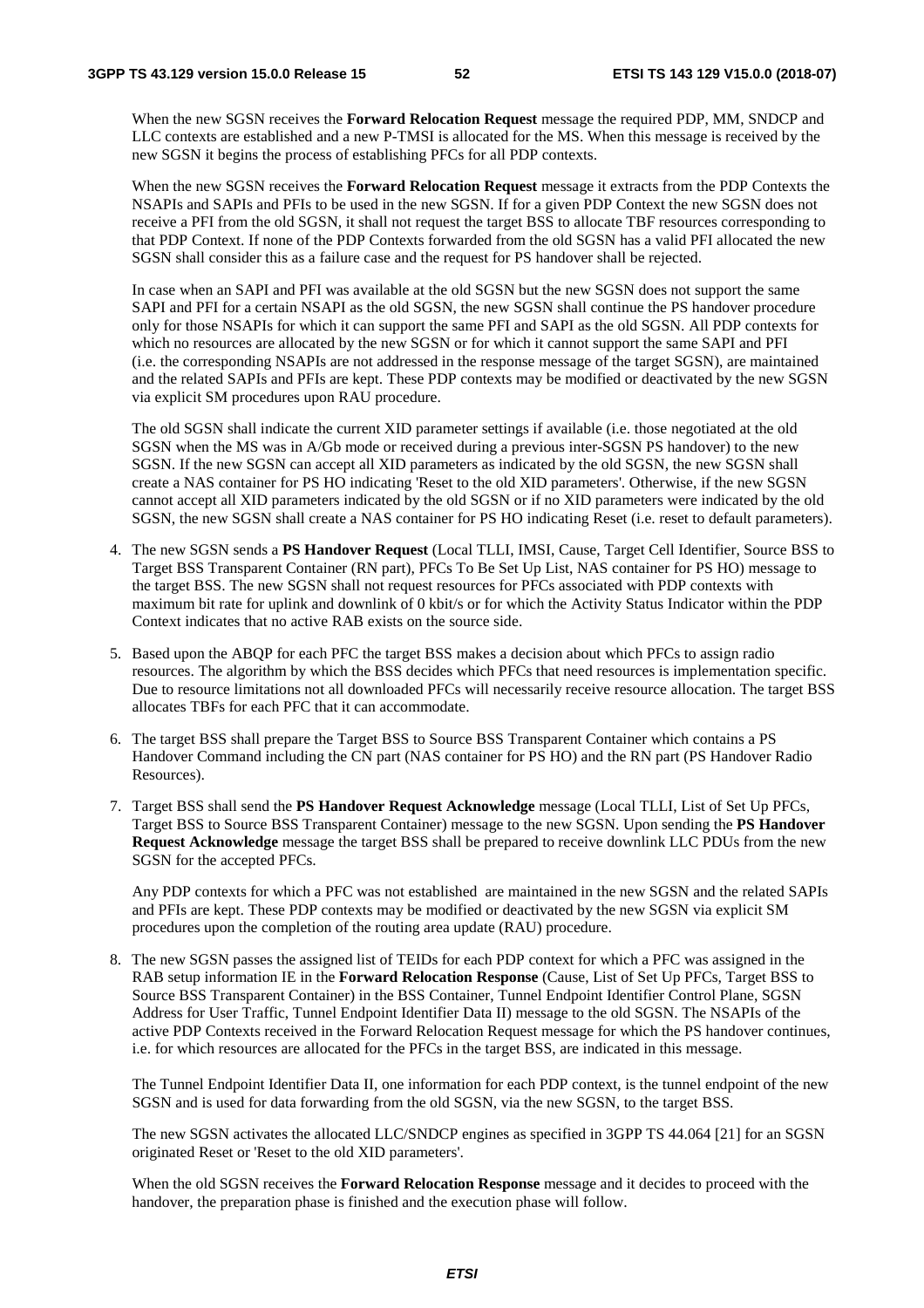

#### 5.3.2.2 Inter RAT UTRAN/GERAN Iu *mode* to GERAN A/Gb *mode* PS HO; Execution phase

**Figure 18: PS Handover Execution Phase; Inter-RAT/mode, Inter-SGSN case (UTRAN/GERAN Iu** *mode*  **GERAN A/Gb** *mode***)** 

- 1. The old SGSN continues to receive IP packets from the GGSN (via GTP) and forwards the associated PDU payload to the MS via the source RNC/BSS.
- 2. The old SGSN continues the PS handover by sending a **Relocation Command** (Target BSS to Source BSS Transparent Container (PS Handover Command with RN part and CN part), RABs to be Released List, RABs Subject to Data Forwarding List) message to the source RNC/BSS. "RABs to be released list" will be the list of all NSAPIs (RAB Ids) for which a PFC was not established "RABs Subject to Data forwarding list" will be the list of all NSAPIs (RAB Ids) for which a PFC was established.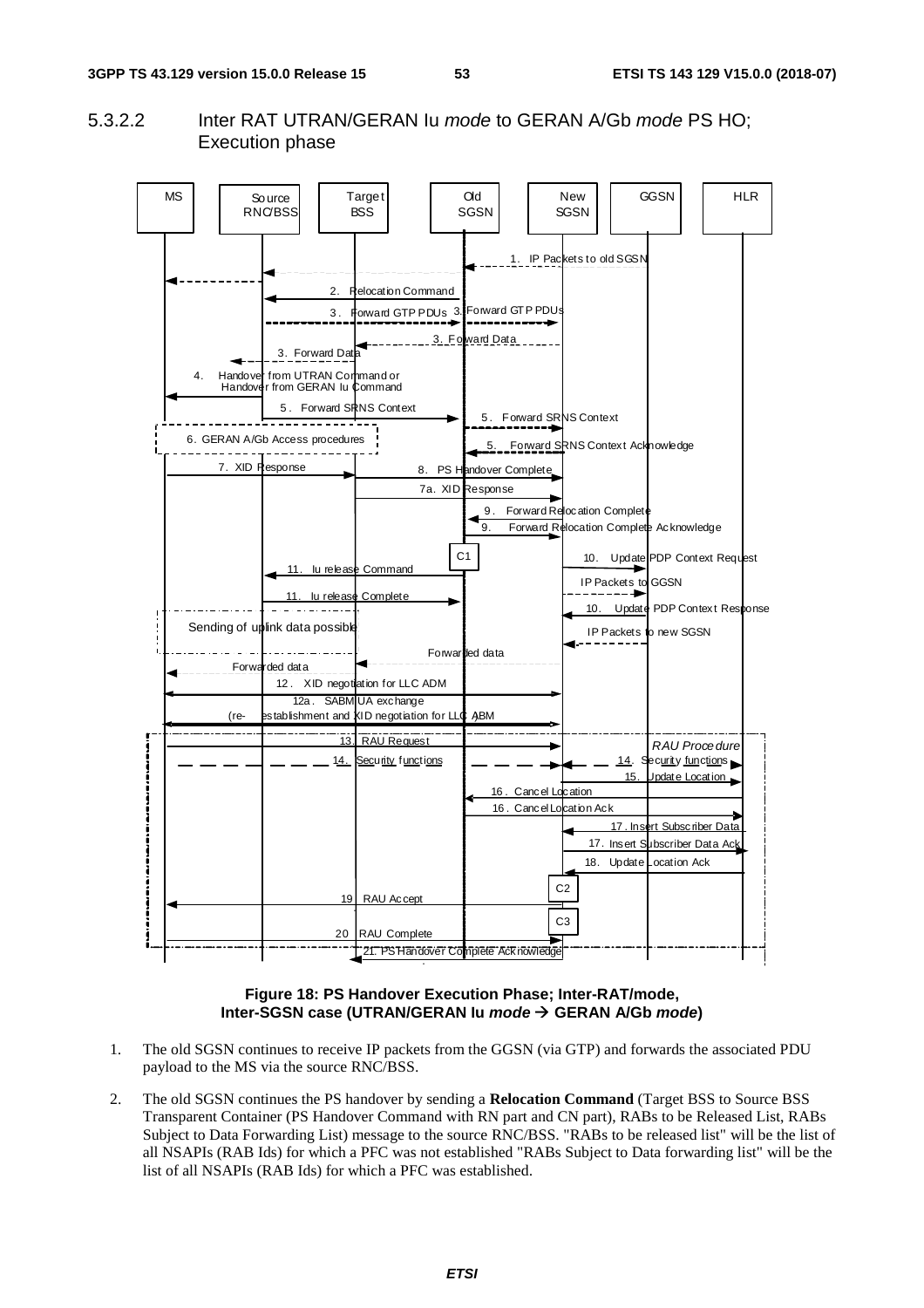3. When receiving the **Relocation Command** message the source RNC/BSS may, based on QoS, begin the forwarding of data for the RABs subject to data forwarding to the new SGSN via the old SGSN (if a Tunnel Endpoint is available) according to the definition in 3GPP TS 23.060 [19]. The GTP-U sequence numbers are only sent by the source RNC for PDP context(s) requiring delivery order (QoS profile) to be preserved. If delivery order is to be preserved (QoS) profile), consecutive GTP-PDU sequence numbering shall be maintained through the lifetime of the PDP context(s).

The new SGSN may, based on QoS, proceed with the packet handling as follows:

- For PDP contexts which use LLC ADM the new SGSN either:
	- a. forwards the received downlink N-PDUs to the target BSS;
	- b. stores the received data into the SNDCP queue for e.g. the PDU lifetime;
	- c. discards the received data until e.g. reception of the **PS Handover Complete** message.

 If the new SGSN forwards packets to the target BSS, the target BSS may start a blind transmission of downlink user data towards the MS over the allocated radio channels.

- NOTE 1: The order of steps, starting from step 3 onwards, does not necessarily reflect the order of events. For instance the source RNC may start data forwarding (step 3), send the RRC message (step 4) and send the **Forward SRNS Context** message (step 5) almost simultaneously.
- 4. The source RNC/BSS sends the **Handover from UTRAN Command** message (UTRAN) or the **Handover from GERAN Iu Command** message to the MS where each message includes a PS Handover Command (RN part and CN part). Before sending the message the uplink and downlink data transfer shall be suspended in the source RNC for the RABs that require delivery order.

 Upon the reception of the **HANDOVER from UTRAN Command** message (UTRAN) or the **HANDOVER from GERAN Iu Command** message containing the PS Handover Command message, the MS shall associate its RAB IDs to the respective PFIs based on the relation with the NSAPI and shall suspend the uplink transmission of the user plane data.

5. The source RNC continues the handover by sending a **Forward SRNS Context** (RAB contexts) message to the new SGSN, via the old SGSN. The **Forward SRNS Context** message is acknowledged by the new SGSN with the **Forward SRNS Context Acknowledge** message to the old SGSN.

 The source RNC/BSS behaviour is as specified in 3GPP TS 23.060 [19] (Combined Hard Handover and SRNS Relocation).

- 6. The MS executes the handover according to the parameters provided in the message delivered in step 4. The procedure is the same as in step 6 in subclause 5.1.4.2 with the additional function of association of the received PFI and existing RAB Id related to the particular NSAPI as described in clause 4.4.1.
- 7./7a. After accessing the cell using access bursts and receiving timing advance information from the BSS in step 6, the MS processes the NAS container and then sends one **XID Response** message to the new SGSN . The MS sends this message immediately after receiving the **Packet Physical Information** message containing the timing advance or, in the synchronised network case, immediately if the **PS Handover Access** message is not required to be sent (see Section 6.2).

Upon sending the **XID Response message**, the MS shall resume the user data transfer only for those NSAPIs for which there are radio resources allocated in the target cell. For NSAPIs using LLC ADM for which radio resources were not allocated in the target cell the MS may request for radio resources using the legacy procedures.

- NOTE 2: If the new SGSN indicated Reset (i.e. reset to default parameters) in the NAS container for PS HO included in the the **Handover from UTRAN Command** message (UTRAN) or the **Handover from GERAN Iu Command** message, in order to avoid collision cases the mobile station may avoid triggering XID negotiation for any LLC SAPI used in LLC ADM, but wait for the SGSN to do so (see bullet 12). In any case the mobile station may avoid triggering XID negotiation for any LLC SAPI used in LLC ABM, but wait for the SGSN to do so (see bullet 12a).
- 8. Upon reception of the first correct RLC/MAC block (sent in normal burst format) from the MS the target BSS sends a **PS Handover Complete** (Local TLLI, Handover Complete Status, Request for Inter RAT Handover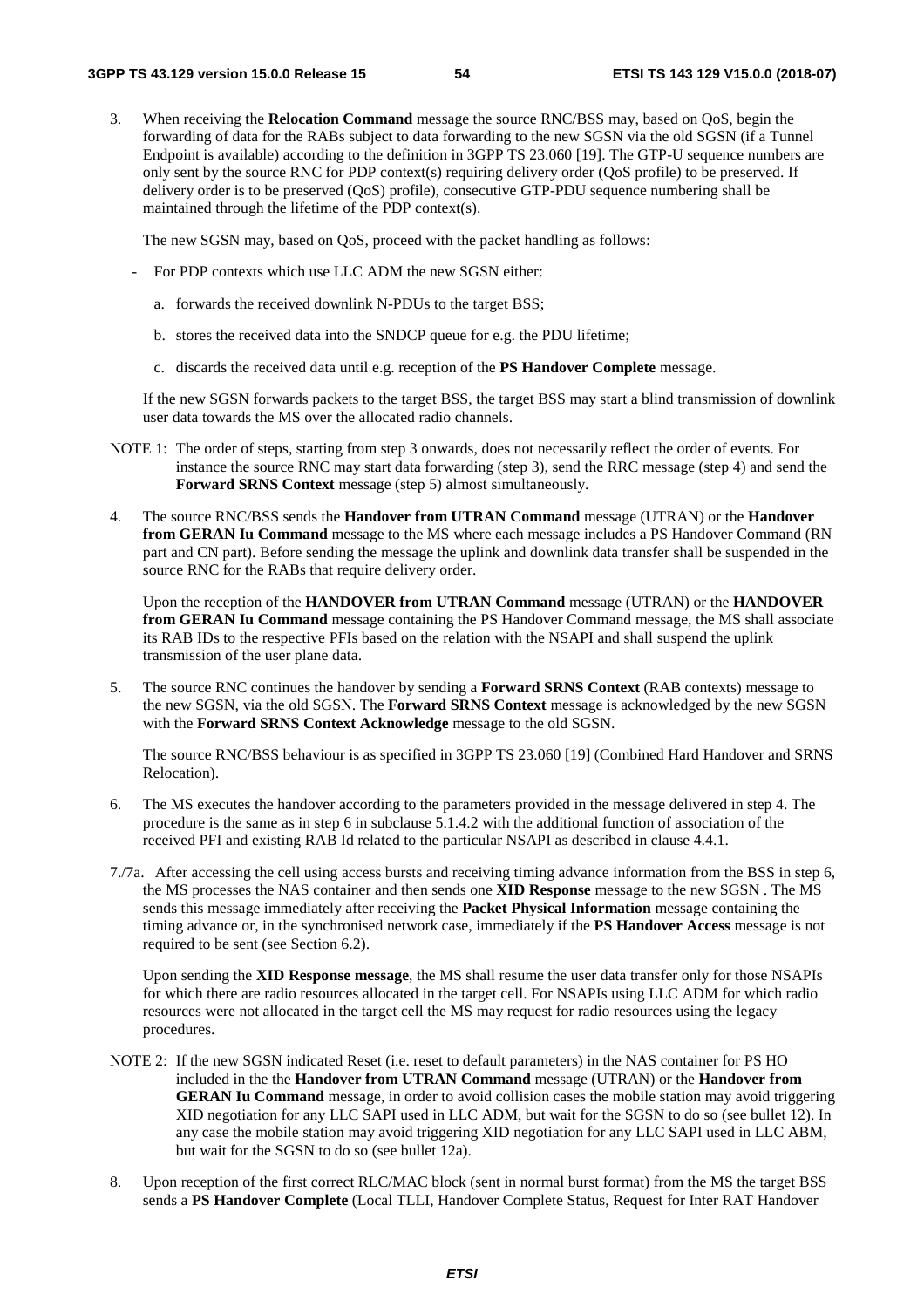Info) message to inform the new SGSN that the MS has arrived in the target cell. Each uplink N-PDU received by the new SGSN via the target BSS is then forwarded directly to the GGSN. The target BSS shall request the INTER RAT HANDOVER INFO from the SGSN by setting the 'Request for Inter RAT Handover Info' to '1'.

- 9. Upon receiving the **PS Handover Complete** message**,** the new SGSN send a **Forward Relocation Complete** message to the old SGSN to indicate completion of the PS handover procedures. The old SGSN responds with a **Forward Relocation Complete Acknowledge** message.
- 10. The new SGSN sends an **Update PDP Context Request** (new SGSN Address, TEID, QoS Negotiated) message to the GGSN concerned. The GGSN updates the PDP context fields and returns an **Update PDP Context Response** (TEID) message. From now on the GGSN sends new incoming downlink IP packets to the new SGSN instead of to the old SGSN.
- 11. The old SGSN sends an **Iu Release Command** message to the source RNC/BSS commanding the source RNC/BSS to release all resources related to the Iu connection. When the RNC/BSS data forwarding timer has expired the source RNC/BSS responds with an **Iu Release Complete** (RAB Data Volume report list, RABs released list) message.
- 12. If the new SGSN indicated Reset (i.e. reset to default parameters) in the NAS container for PS HO included in the **Handover from UTRAN Command** message (UTRAN) or the **Handover from GERAN Iu Command** message, then on receipt of the PS Handover Complete the new SGSN initiates an LLC/SNDCP XID negotiation for each LLC SAPI used in LLC ADM. In this case if the SGSN wants to use the default parameters, it shall send an empty XID Command. If the new SGSN indicated 'Reset to the old XID parameters' in the NAS container for PS HO, no further XID negotiation is required for LLC SAPIs used in LLC ADM only.
- 12a. The new SGSN (re-)establishes LLC ABM for the PDP contexts which use acknowledged information transfer. During the exchange of SABM and UA the SGSN shall perform LLC/SNDCP XID negotiation.
- 13. The MS sends a **Routing Area Update Request** (Old P-TMSI, Old RAI, Old P-TMSI signature, Update Type) message to the new SGSN informing it that the source cell belongs to a new routing area. The MS shall send this message immediately after message 7, see 3GPP TS 23.060 [19].

 The new SGSN knows that a handover has been performed for this MS and can therefore exclude the SGSN context procedures which normally are used within the RA Update procedure.

14. At this point the new SGSN may optionally invoke MS authentication (security function). The security function can be deferred and performed at any later time as well.

NOTE 3: During an authentication procedure the SGSN has to suspend the downlink transmission of user data.

- 15. The new SGSN informs the HLR of the change of SGSN by sending **Update Location** (SGSN Number, SGSN Address, IMSI) message to the HLR.
- 16. The HLR sends a **Cancel Location** (IMSI, Cancellation Type) message to the old SGSN with Cancellation Type set to Update Procedure. The old SGSN acknowledges with a **Cancel Location Acknowledge** (IMSI) message. This message allows the old SGSN to know when to release the inter-SGSN tunnel.
- 17. The HLR sends **Insert Subscriber Data** (IMSI, GPRS subscription data) message to the new SGSN. The new SGSN validates the MS presence in the (new) RA. If all checks are successful then the new SGSN constructs an MM context for the MS and returns an **Insert Subscriber Data Acknowledge** (IMSI) message to the HLR. This message allows the new SGSN to know when to release the inter-SGSN tunnel.
- 18. The HLR acknowledges the Update Location by sending an **Update Location Acknowledge** (IMSI) message to the new SGSN.
- 19. The new SGSN validates the MS presence in the new RA. If the MS is allowed to be attached in this RA, the SGSN updates the MM context for and sends a **Routing Area Update Accept** (P-TMSI, TMSI, P-TMSI signature, Receive N-PDU number) message to the MS. The Receive N-PDU Number contains the acknowledgements for each acknowledged-mode NSAPI used by the SGSN, thereby confirming all mobile originated N-PDUs successfully transferred before the start of the PS handover procedure.
- 20. The MS confirms the re-allocation of the new P-TMSI by responding to the SGSN with a **Routing Area Update Complete (**Receive N-PDU number) message. The MS derives the Local TLLI from the new P-TMSI using the current MM procedures. The Receive N-PDU Number contains the acknowledgements for each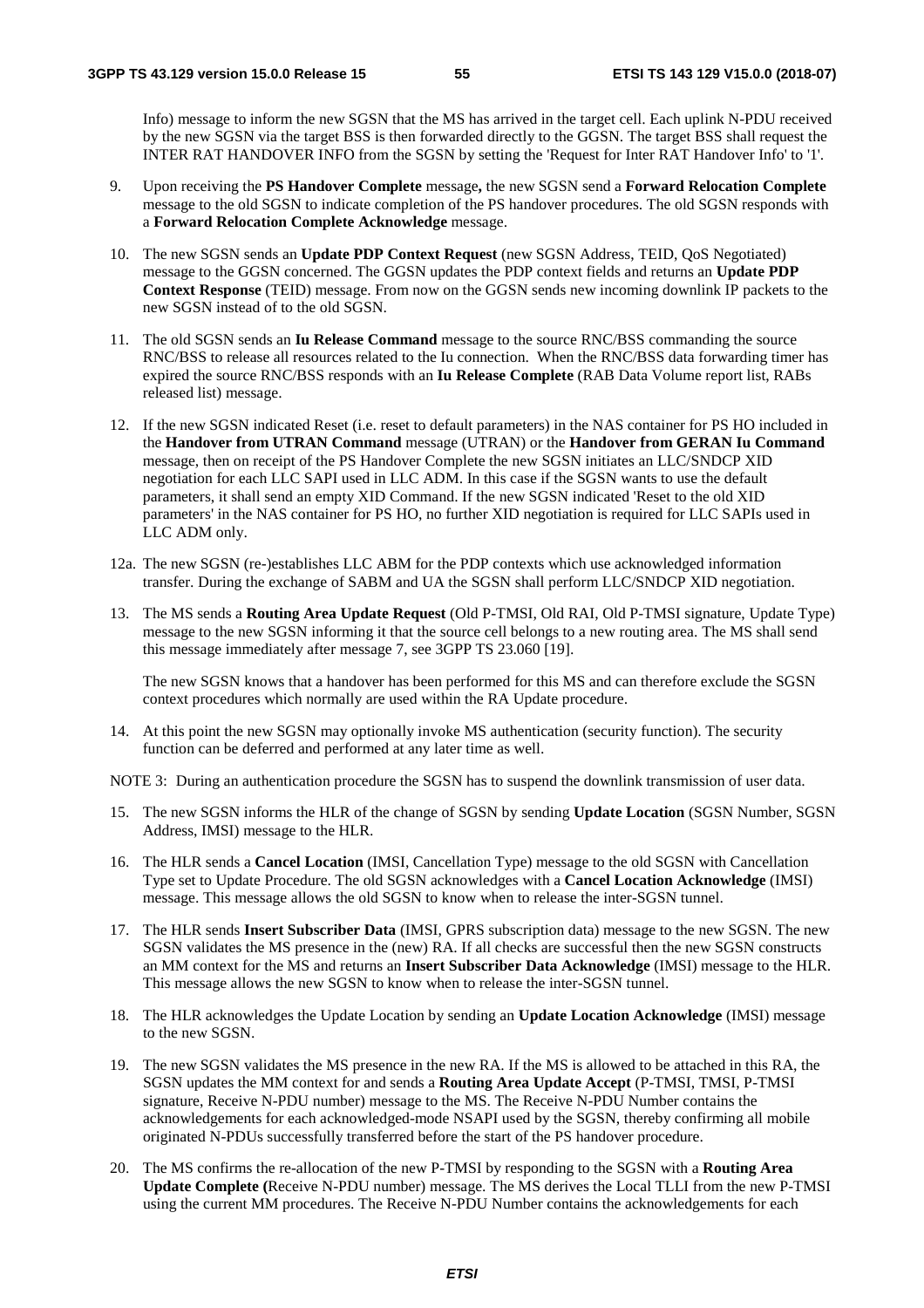acknowledged mode NSAPI used by the MS, thereby confirming all mobile terminated N-PDUs successfully transferred before the start of the handover procedure. If Receive N-PDU Number confirms reception of N-PDUs that were forwarded from the old SGSN, these N-PDUs shall be discarded by the new SGSN.

The following CAMEL procedure calls shall be performed (see referenced procedures in TS 23.078 [8b])

C1) CAMEL GPRS PDP Context Disconnection, CAMEL GPRS Detach and CAMEL PS Notification.

They are called in the following order:

- The CAMEL GPRS PDP Context Disconnection procedure is called several times: once per PDP context. The procedure returns as result "Continue".
- Then the CAMEL\_GPRS\_Detach procedure is called once. The procedure returns as result "Continue"
- Then the CAMEL\_PS\_Notification procedure is called once. The procedure returns as result "Continue".
- C2) CAMEL\_GPRS\_Routeing\_Area\_Update\_Session and CAMEL\_PS\_Notification.

They are called in the following order:

- The CAMEL\_GPRS\_Routeing\_Area\_Update\_Session procedure is called. The procedure returns as result "Continue".
- Then, the CAMEL PS Notification procedure is called. The procedure returns as result "Continue".
- C3) CAMEL\_GPRS\_Routeing\_Area\_Update\_Context.

This procedure is called several times: once per PDP context. It returns as result "Continue".

For C2 and C3: refer to Routing Area Update procedure description in 3GPP TS 23.060.

- 21. Upon reception of the **PS Handover Complete** message with the "Request for Inter RAT Handover Info" set to "1" for UTRAN, the SGSN shall send **PS Handover Complete Acknowledge** (TLLI, Inter RAT Handover Info) message to the target BSS.
- 22. The target BSS receiving the **PS Handover Complete Acknowledge** message shall set the 'Reliable INTER RAT HANDOVER' to '1' in the **PS Handover Required** message in any subsequent PS handover to GERAN *A/Gb mode*. The target BSS failing to receive the **PS Handover Complete Acknowledge** message shall set the 'Reliable INTER RAT HANDOVER' to '0' in the **PS Handover Required** message in any subsequent PS handover to GERAN *A/Gb mode*. The Target BSS shall, upon receipt of the INTER RAT HANDOVER INFO in the **PS Handover Complete Acknowledge** message, discard the INTER RAT HANDOVER INFO received from the source RNC during the preparation phase.

## 5.3a Inter-RAT Handover (GERAN *A/Gb mode* to E-UTRAN)

## 5.3a.1 General

This procedure and the corresponding signalling flows are defined in 3GPP TS23.401 [33].

For performing the inter-RAT handover from GERAN *A/Gb mode* to E-UTRAN the pre-conditions are:

- The MS is in packet transfer mode (GERAN A/Gb mode);
- The MS has at least one PDP Context established;
- The BSS supports PFM (Packet Flow Management) procedures.

## 5.3a.2 Preparation phase

The detailed signalling flows are specified in 3GPP TS 23.401 [33] in sub-clause 5.5.2.4.2.

## 5.3a.3 Execution phase

The detailed signalling flows are specified in 3GPP TS 23.401 [33] in sub-clause 5.5.2.4.3.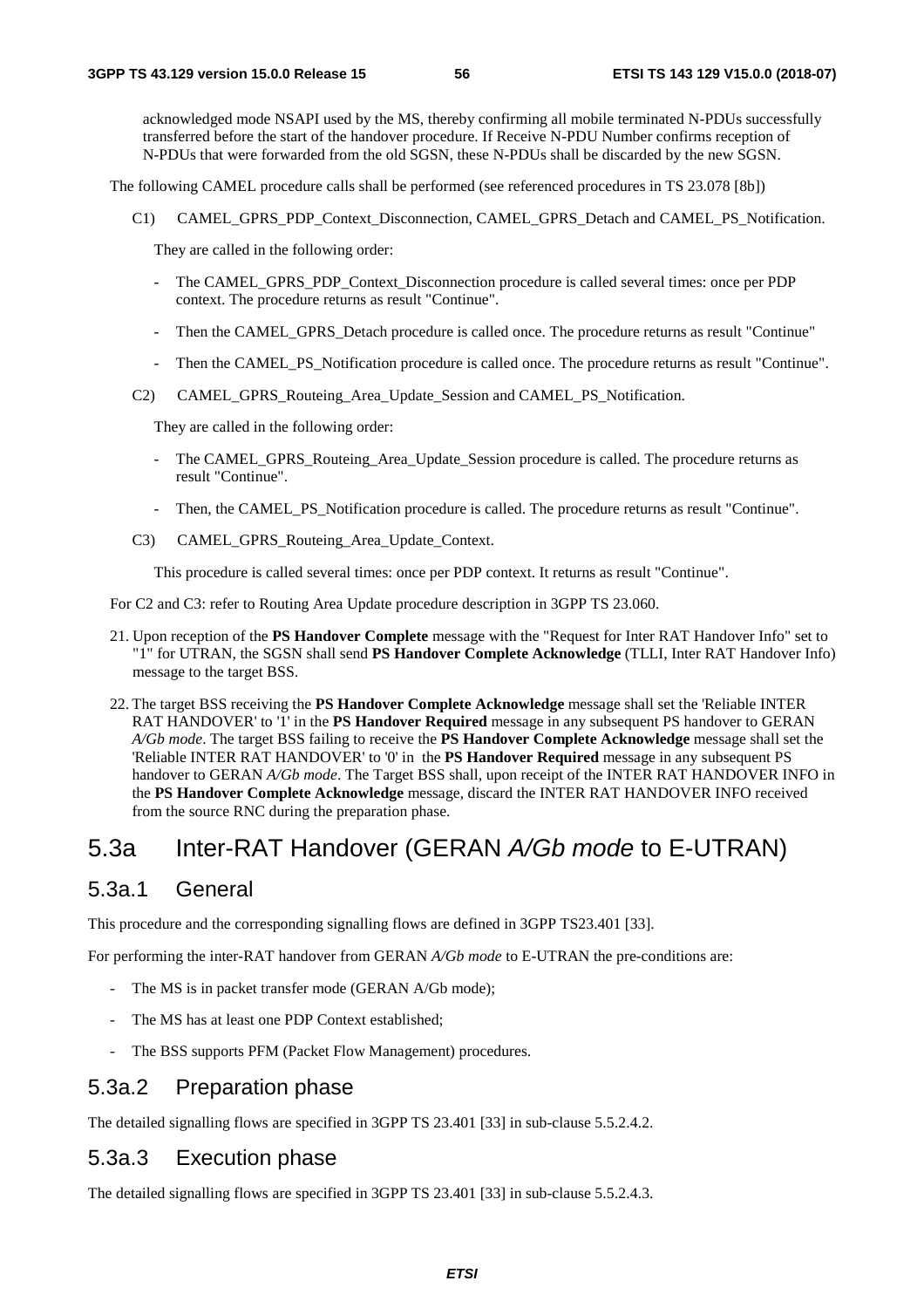# 5.3b Inter-RAT Handover (E-UTRAN to GERAN *A/Gb mode*)

## 5.3b.1 General

This procedure and the corresponding signalling flows are defined in 3GPP TS23.401 [33].

For performing the inter-RAT handover from E-UTRAN to GERAN *A/Gb mode* the pre-conditions are:

- The UE is in ECM-CONNECTED state (E-UTRAN Active mode);
- The BSS supports PFM (Packet Flow Management) procedures.

## 5.3b.2 Preparation phase

The detailed signalling flows are specified in 3GPP TS 23.401 [33] in sub-clause 5.5.2.3.2.

## 5.3b.3 Execution phase

The detailed signalling flows are specified in 3GPP TS 23.401 [33] in sub-clause 5.5.2.3.2.

## 5.4 Handover reject

## 5.4.1 General

The target BSS/GANC may reject the use of the PS Handover procedure in case none of the PFCs To Be Set Up in the **PS Handover Request** message could be granted the requested QoS, or, in case of a non-critical PS handover, if at least one of the PFCs To Be Set Up in the **PS Handover Request** message could not be granted the requested QoS. In this case no MS context will be established in the target BSS/GANC and no resources will be allocated. The target BSS/GANC will send a **PS Handover Request Negative Acknowledge** message to the new SGSN causing the new SGSN to release any allocated resources (e.g. P-TMSI, MS associated contexts) related to the specific MS. The signalling procedure for the Inter-SGSN HO Reject is shown in clause 5.4.2 for the case where PS handover is attempted to a target BSS/GANC. Similar procedures are used in the other handover cases.

## 5.4.2 Inter-SGSN HO Reject; Signalling procedure



#### **Figure 19: PS Handover Reject; Inter-SGSN case (GERAN A/Gb** *mode*  **GERAN A/Gb** *mode***)**

- 1. The first four steps in the flow are identical to the ones in clause 5.1.4.1.
- 2. In case the target BSS/GANC fails to allocate any resources for any of the requested PFCs it sends a **PS Handover Request Negative Acknowledge** (Cause, Source Cell Identifier, Target Cell Identifier) message to the new SGSN.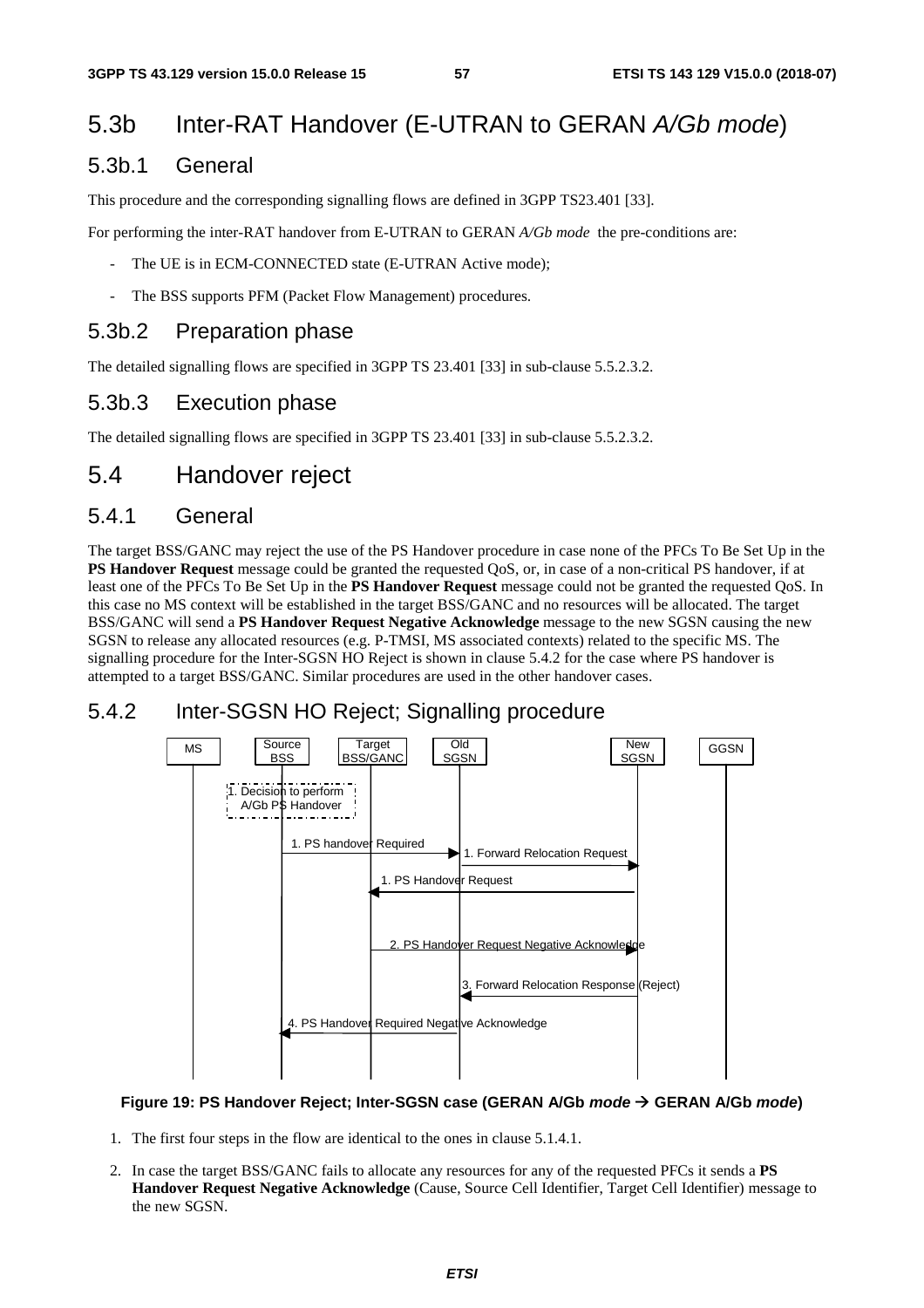- 3. When the new SGSN receives the **PS Handover Request Negative Acknowledge** message it clears any reserved resources (e.g. PDP context, P-TMSI) for this mobile and sends the **Forward Relocation Response** (Cause, SGSN Address for control plane) message to the old SGSN.
- 4. When the old SGSN receives the **Forward Relocation Response** message it sends a **PS Handover Required Negative Acknowledge** (Old TLLI, Cause, Source Cell Identifier, Target Cell Identifier) message to the source BSS.

# 5.5 Handover cancel

## 5.5.1 General

Instead of performing the handover, the source BSS may at any time during the handover procedure, up to the time when the **PS Handover Command** message is sent to the mobile station cancel the handover. The reason for cancelling can be e.g. due to a timer expiration or due to other events within the source BSS and is initiated by sending a **PS Handover Cancel** PDU to the SGSN.

A **PS Handover Cancel** PDU shall also be sent by the source BSS after the **PS Handover Command** message is sent to the mobile station for the case where the PS Handover fails and the MS returns to the old cell or radio contact with the MS is lost. This is done in order to release the resources reserved for the PS Handover in the target system.

The radio contact with the MS is considered lost by the source BSS if, after transmission of the **PS Handover Command** message, for an implementation dependent period of time:

- the BSS does not receive a **Packet Cell Change Failure** message (see sub-clause 5.7.2) or any other RLC/MAC block (other than a Packet Control Acknowledgement message which acknowledges the receipt of the PS Handover Command) from the MS in the source cell, and either

 the BSS does not receive any RLC/MAC block from the MS in the target cell, if the PS handover is an optimised intra-BSS handover, or

 the BSS does not receive a DELETE-BSS-PFC PDU (including the TLLI of the MS) from the SGSN, if the PS handover is an inter-BSS handover, inter-RAT/mode or non-optimised intra-BSS handover.

The signalling procedures for the case when the handover is cancelled before the **PS Handover Command** message has been sent by the source BSS to the mobile station is shown in clause 5.5.2 below, as well as the case when the handover is cancelled in UTRAN/GERAN Iu mode by the source RNC/BSS. The signalling procedures for the cases that occur after the **PS Handover Command** message has been sent are shown in clause 5.7.2.1.

## 5.5.2 Signalling procedures

#### 5.5.2.1 Inter-SGSN case, GERAN A/Gb mode→ GERAN A/Gb mode



Figure 20: PS Handover Cancel; Inter-SGSN case, GERAN A/Gb mode→ GERAN A/Gb mode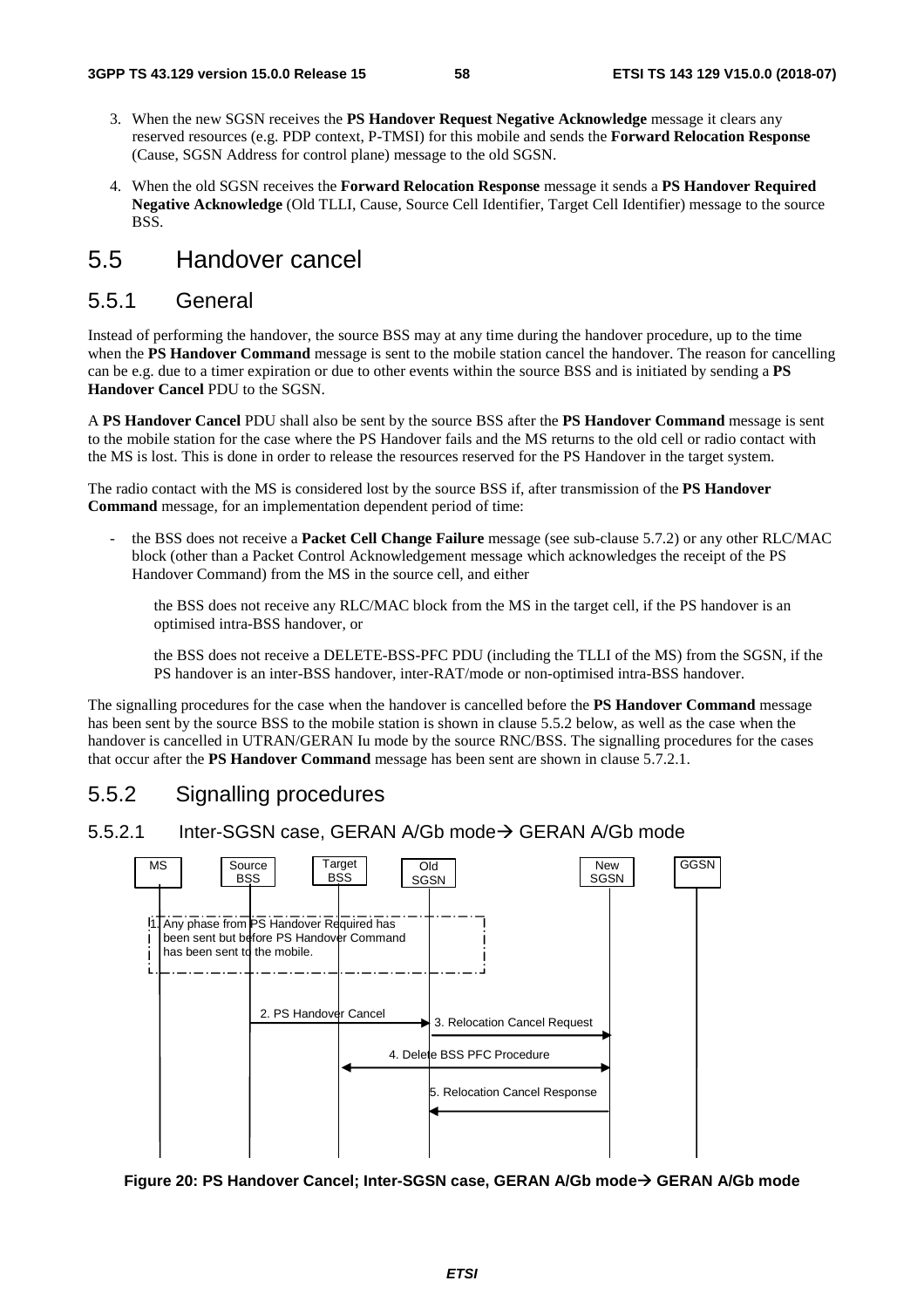- 1. The source BSS decides to cancel the previously requested PS Handover. This may be due to initiation of a CS call during the preparation phase, not enough accepted PFCs, or any other reason.
- 2. The source BSS sends a **PS Handover Cancel** (TLLI, Cause, Source Cell Identifier, Target Cell Identifier) PDU to the old SGSN.
- 3. The old SGSN terminates the PS Handover to the target cell by sending a **Relocation Cancel Request** (IMSI) message to the new SGSN. The old SGSN also resumes operation on the resources in the source cell.
- NOTE 1: If one new SGSN was chosen among a pool, then the **Relocation Cancel Request** message is sent to this **SGSN.**
- 4. The new SGSN triggers the release of resources in the target cell and also releases its own resources allocated for this handover.
- 5. The new SGSN acknowledges the release of all resources on the target side by returning a **Relocation Cancel Response** message to the old SGSN.
- NOTE 2: In the intra-SGSN case, the messages **Relocation Cancel Request** and **Relocation Cancel Response** are not exchanged since the old and new SGSN are then the same node.

# 5.5.2.2 Inter-SGSN case, GERAN A/Gb mode→ UTRAN/GERAN Iu mode



#### **Figure 20a: PS Handover Cancel; Inter-SGSN case, GERAN A/Gb mode UTRAN/GERAN Iu mode**

- 1. The source BSS decides to cancel the previously requested PS handover. This may be due to initiation of a CS call during the preparation phase, not enough accepted PFCs, or any other reason.
- 2. The source BSS sends a **PS Handover Cancel** (TLLI, Cause, Source Cell Identifier, Target Cell Identifier) PDU to the old SGSN.
- 3. The old SGSN terminates the PS Handover to the target cell by sending a **Relocation Cancel Request** (IMSI) message to the new SGSN. The old SGSN also resumes operation on the resources in the source cell.
- NOTE 1: If one new SGSN was chosen among a pool, then the **Relocation Cancel Request** message is sent to this SGSN.
- 4. The new SGSN triggers the release of resources in the target cell by sending an **Iu Release Command** message to the target RNC
- 5. The target RNC releases all resources allocated for this handover and returns an **Iu Release Complete** message to the new SGSN.
- 6. The new SGSN releases its own resources allocated for this handover and acknowledges the release of all resources on the target side by returning a **Relocation Cancel Response** message to the old SGSN.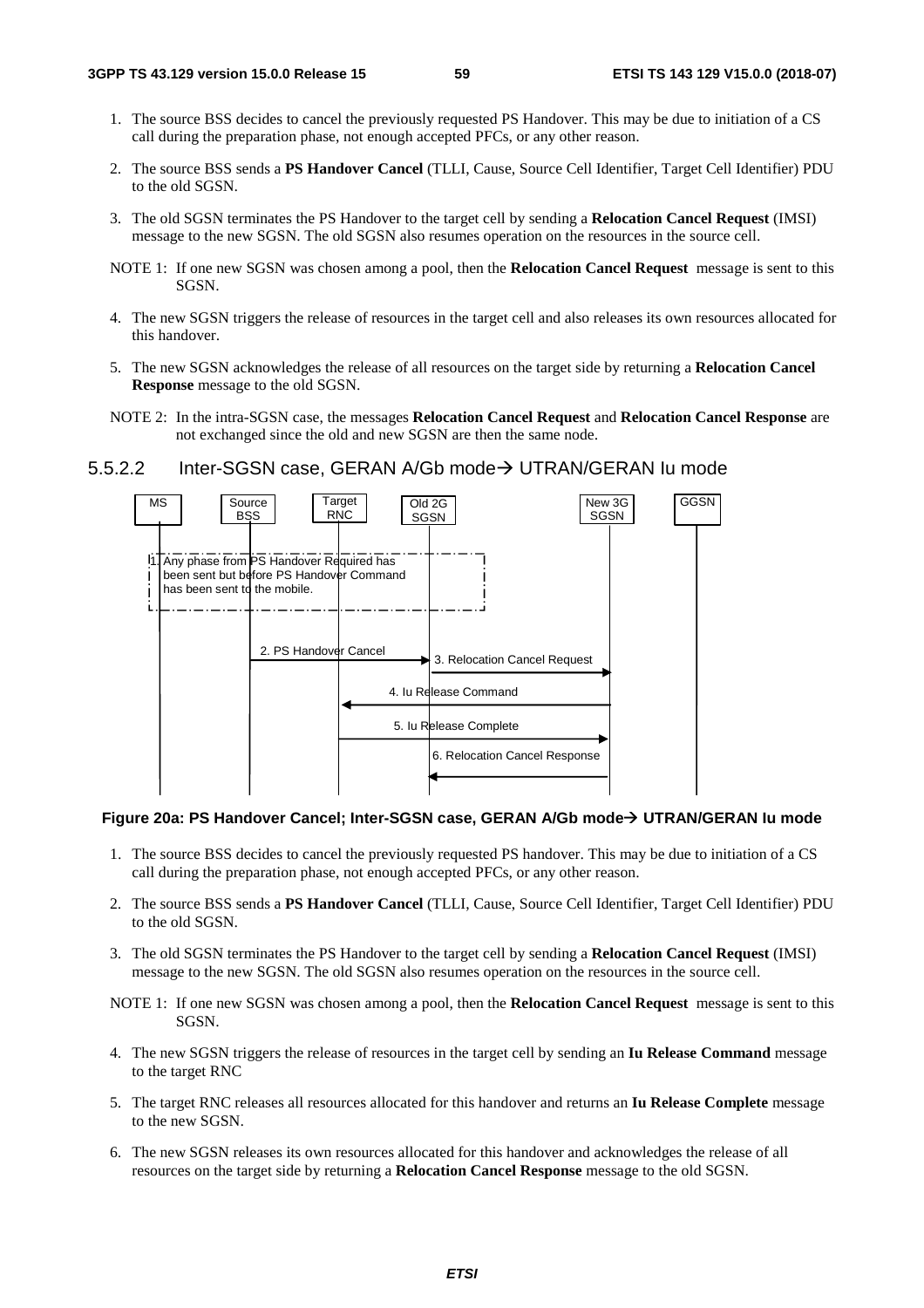NOTE 2: In the intra-SGSN case, the messages **Relocation Cancel Request** and **Relocation Cancel Response** are not exchanged since the old and new SGSN are then the same node.





#### **Figure 20b: Relocation Cancel; Inter-SGSN case, UTRAN/GERAN Iu mode GERAN A/Gb mode**

- 1. The source RNC/BSS decides to cancel the previously requested relocation of PS resources. This may be due to initiation of a CS call during the preparation phase, not enough accepted RABs, UE returned to source cell or any other reason.
- 2. The source RNC/BSS sends a **Relocation Cancel** (Cause) message to the old SGSN.
- 3. The old SGSN terminates the relocation to the target cell by sending a **Relocation Cancel Request** (IMSI) message to the new SGSN. The old SGSN also resumes operation on the resources in the source cell.
- NOTE 1: If one new SGSN was chosen among a pool, then the **Relocation Cancel Request** message is sent to this SGSN.
- 4. The new SGSN triggers the release of resources in the target cell and also releases its own resources allocated for this handover.
- 5. The new SGSN acknowledges the release of all resources on the target side by returning a **Relocation Cancel Response** (Cause) message to the old SGSN.
- 6. The old SGSN returns a Relocation Cancel message to the source RNC/BSS.
- NOTE 2: In the intra-SGSN case, the messages **Relocation Cancel Request** and **Relocation Cancel Response** are not exchanged since the old and new SGSN are then the same node.

#### 5.5.2.4 Inter-SGSN, GERAN A/Gb mode  $\rightarrow$  E-UTRAN

The detailed signalling flows are specified in 3GPP TS 23.401 [33] in sub-clause 5.5.2.X.2.

#### 5.5.2.5 Inter-SGSN case, E - UTRAN→ GERAN A/Gb mode

The detailed signalling flows are specified in 3GPP TS 23.401 [33] in sub-clause 5.5.2.X.2.

# 5.6 Container handling

There are two transparent containers defined for the PS handover in GERAN A/Gb mode and GAN mode:

- Source BSS to Target BSS Transparent Container.
- Target BSS to Source BSS Transparent Container.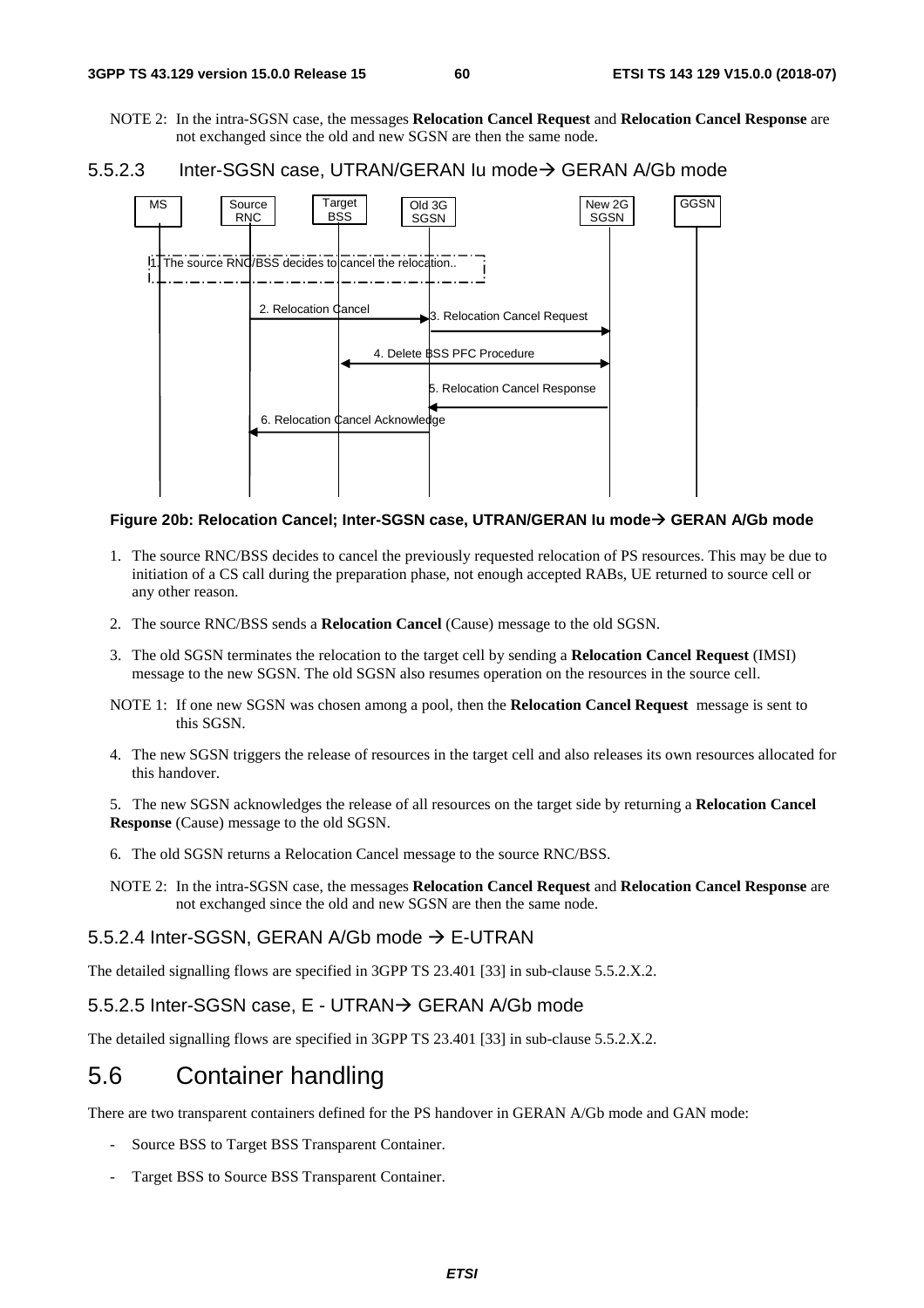The Source BSS to Target BSS Transparent Container will carry the information to be transported transparently between the source BSS and the target BSS/GANC and between the source GANC and the target BSS related to PS handover.

The Target BSS to Source BSS Transparent Container will carry the information to be transported transparently between the target BSS and the source BSS/GANC and between the target GANC and the source BSS related to PS handover.

The generic handling of the source cell (GERAN A/Gb mode or UTRAN/GERAN Iu mode or E-UTRAN) to target cell (GERAN A/Gb mode or UTRAN/GERAN Iu mode or E-UTRAN) radio-related container is as follows:

- Created by the source BSS or RNC or eNB .
- Processed by the target BSS or RNC or eNB.
- Forwarded transparently by the SGSNs and MME .

The generic handling of the target cell (GERAN A/Gb mode or UTRAN/GERAN Iu mode or E-UTRAN ) to source cell (GERAN A/Gb mode or UTRAN/GERAN Iu mode or E-UTRAN) radio-related container is as follows:

- Created by the target BSS or RNC or eNB.
- Processed by the source BSS or RNC or eNB.
- Forwarded transparently by the SGSNs and MME .

The generic handling of the source cell to target cell radio-related container for PS handover from GERAN A/Gb mode to GAN mode or vice versa is as follows:

- Created by the source BSS or GANC.
- Processed by the target BSS for PS handover from a source GANC.
- Processed by the target GANC for PS handover from a source BSS.
- Forwarded transparently by the SGSNs.

The generic handling of the source cell to target cell radio-related container for PS handover from UTRAN to GAN mode or vice versa is as follows:

- Created by the source GANC or RNC.
- Processed by the target GANC for PS handover from a source RNC.
- Processed by the target RNC for PS handover from a source GANC.
- Forwarded transparently by the SGSNs.

The generic handling of the target cell to source cell radio-related container for PS handover from GERAN A/Gb mode to GAN mode or vice versa is as follows:

- Created by the target GANC or BSS.
- Processed by the source BSS for PS handover to a target GANC.
- Processed by the source GANC for PS handover to a target BSS.
- Forwarded transparently by the SGSNs.

The generic handling of the target cell to source cell radio-related container for PS handover from UTRAN to GAN mode or vice versa is as follows:

- Created by the target GANC or RNC.
- Processed by the source RNC for PS handover to a target GANC.
- Processed by the source GANC for PS handover to a target RNC.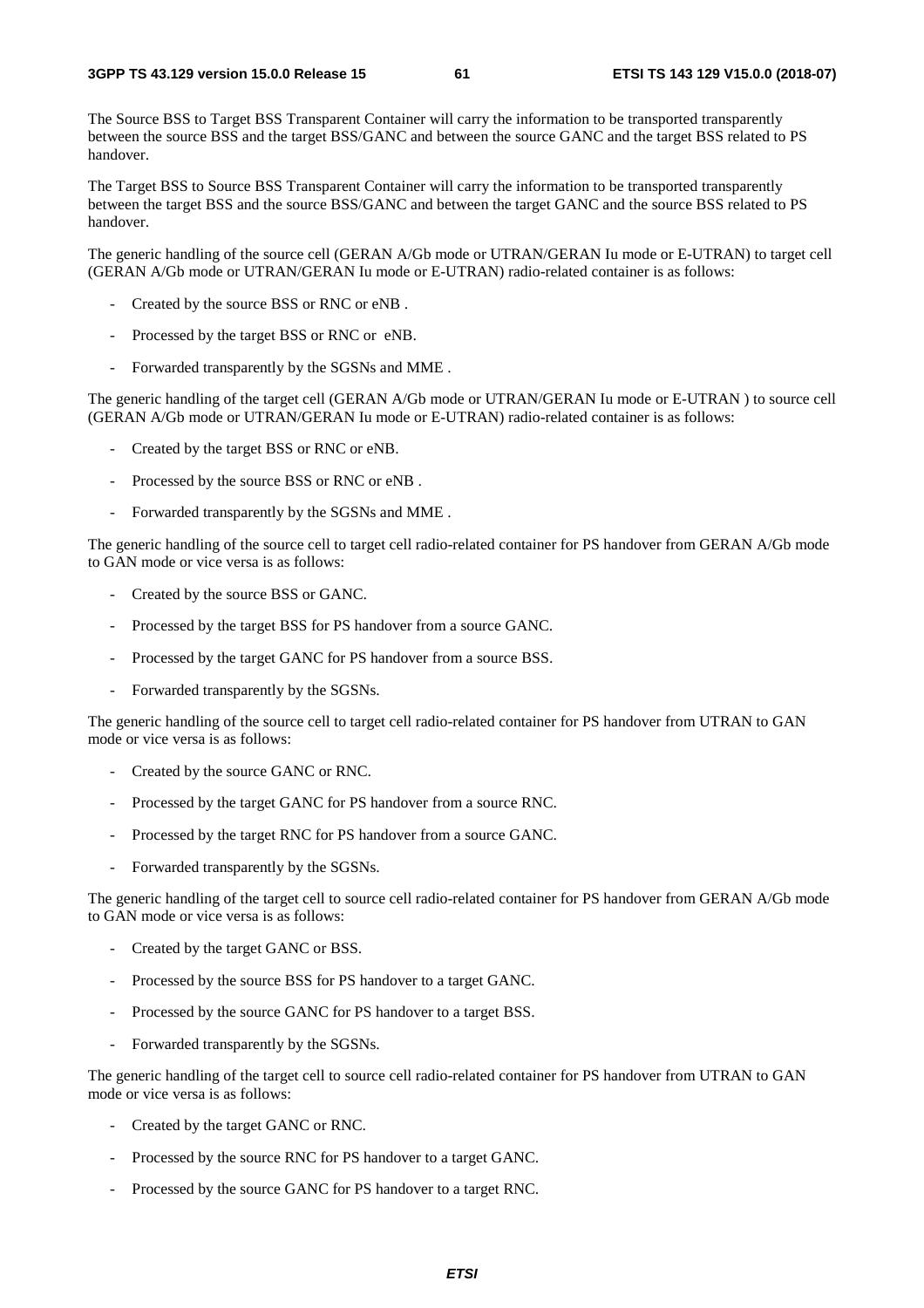Forwarded transparently by the SGSNs.

## 5.6.1 Contents of the containers

The transparent container will consist of two parts:

- The **Radio Network part** (RN part) carrying radio interface related parameters relevant for the MS and the radio network (BSS/RNC/eNB ) and sent transparently through the core network; This content is:
	- Created by the source BSS/RNC/GANC/eNB and carried in the Source BSS to Target BSS / Source to Target transparent container (i.e. the forward container).
	- Created by the target BSS/RNC/GANC/eNB and carried in the Target BSS to Source BSS / Target to Source transparent container (i.e. the reverse container).
	- Processed by the target BSS/RNC/GANC/eNB (forward container only)
	- Processed by the source BSS/RNC/GANC/eNB and MS (reverse container only).
- The **Core Network part** (CN part) carrying parameters relevant for the MS and the core network. This part is only needed from the new SGSN to send to the MS for PS handover to A/Gb mode and GAN mode and thus is only included in the Target BSS to Source BSS Transparent Container. This content is:
	- Created by the new SGSN.
	- Included in the Target BSS to Source BSS Transparent Container by the target BSS/GANC.

NOTE 1: The target BSS/GANC does not process the Core Network part.

- Forwarded transparently by the old SGSN and source BSS/RNC/GANC/eNB.
- Carried within the **PS Handover Command** message sent from the source BSS to the MS for PS handover from A/Gb mode to A/Gb mode or for PS handover from A/Gb mode to GAN mode.
- Carried within the **PS Handover Command** message included within a **GA-PSR Handover Command** message sent from the source GANC to the MS for PS handover from GAN mode to A/Gb mode.
- Carried within the **PS Handover Command** message included within a **Handover from UTRAN Command** message or the **Handover from GERAN Iu Command** message sent from the source RNC to the MS for PS handover from Iu mode to A/Gb mode.
- Carried within the **PS Handover Command** message included within a **Handover from UTRAN Command** message sent from the source RNC to the MS for PS handover from UTRAN to GAN mode.
- Carried within the **PS Handover Command** message included within a **MobilityFromEUTRACommand**  message sent from the source eNB to the MS for PS handover from E-UTRAN to GERAN *A/Gb mode*.
- Processed by the MS.

The contents of the Radio Network part will depend on:

Type of channels that are subject to PS handover, i.e. shared or dedicated.

NOTE 2: Currently dedicated channels are not considered in the PS handover in GERAN A/Gb mode.

- PS handover scenario, i.e. intra-mode or inter-RAT/mode.
- Whether it is sent in a forward container or a reverse container.

The contents of the Core Network part will depend on the PS handover scenario, i.e. intra-mode or inter-RAT/mode.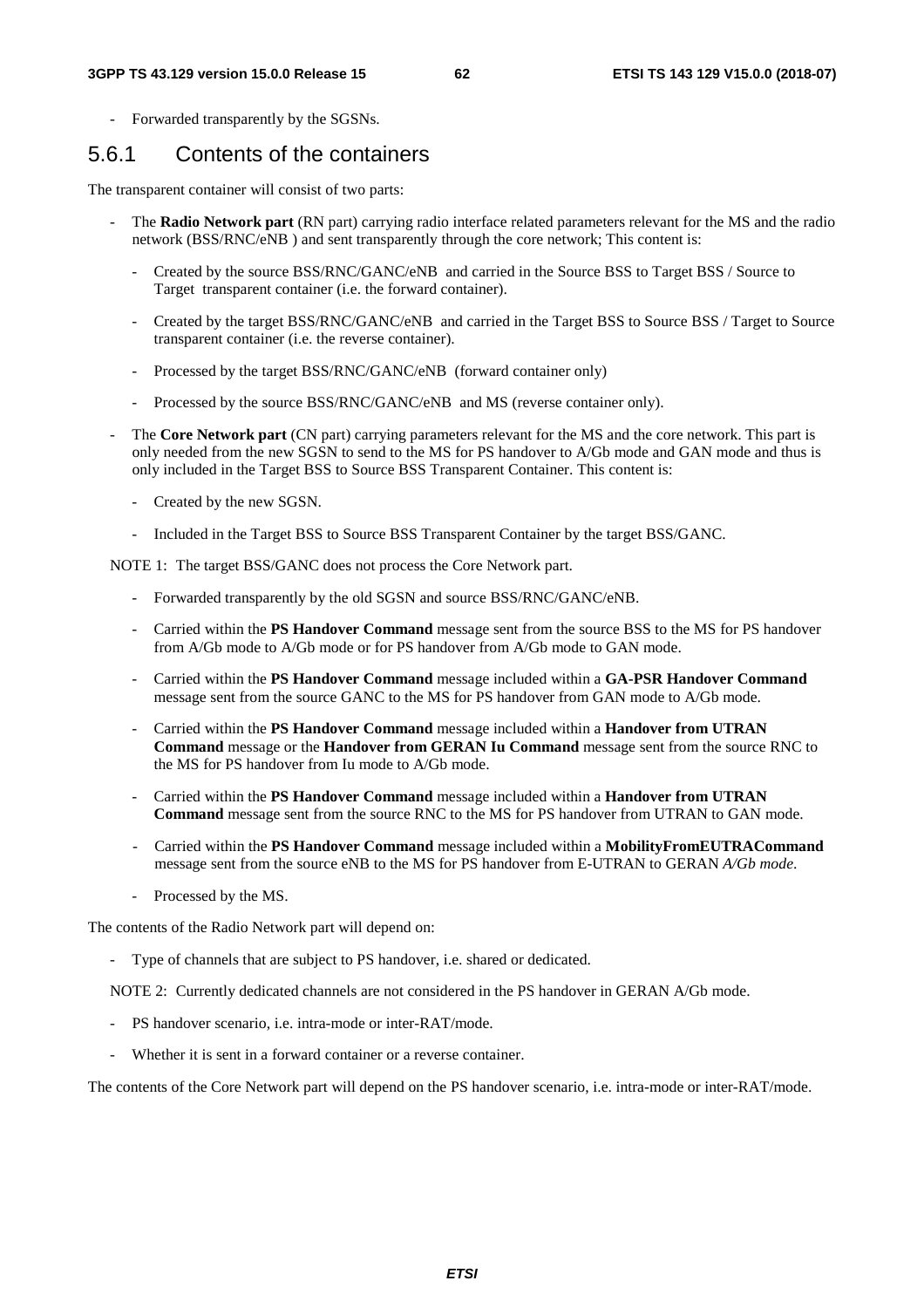## 5.6.1.1 Contents of the GERAN A/Gb mode or GAN mode  $\rightarrow$  GERAN A/Gb mode Transparent Containers

#### 5.6.1.1.1 Source BSS to Target BSS Transparent Container

In GERAN A/Gb mode/GAN mode -> GERAN A/Gb mode the Source BSS to Target BSS Transparent Container is sent in the PS **Handover Required** message, the **Forward Relocation Request** message and the **PS Handover Request** message.

The Radio Network part consists of the following:

- MS RAC.
- INTER RAT HANDOVER INFO (defined in 3GPP TS 25.331) containing the START\_PS and UE RAC values, if available.
- E-UTRAN INTER RAT HANDOVER INFO (defined in 3GPP TS 48.018, see also 3GPP TS 36.331) if available
- NOTE 1: The START PS and UE RAC are needed to support PS Handover to UTRAN/GERAN Iu mode.
- NOTE 2: The way of transferring START\_PS and UE RAC from the mobile station to the BSS/GANC, is to piggyback the RRC container INTER RAT HANDOVER INFO, which includes START\_PS and UE RAC, to the Attach Complete and Routing Area Update Complete messages from the mobile station to the SGSN. The SGSN will then include this container in every CREATE-BSS-PFC message sent to the BSS/GANC and/or in the **PS Handover Complete Acknowledge** message.

#### 5.6.1.1.2 Target BSS to Source BSS Transparent Container

In GERAN A/Gb mode/GAN mode -> GERAN A/Gb mode the Target BSS to Source BSS Transparent Container is sent in the **PS Handover Request Acknowledge** message, **Forward Relocation Response** message and the **PS Handover Required Acknowledge** message.

The Radio Network part consists of the required information for access in the target cell and the information on allocated radio resources, uplink and downlink TBF parameters, Handover reference and generic parameters for access in the target cell (i.e. GPRS cell options, target cell "Cell Selection struct", global power control parameters, reference frequency lists, cell allocation, GPRS mobile allocation).

The Core Network part (i.e. NAS Container for PS HO) consists of the following parameters:

- an XID Command indicating Reset or 'Reset to old XID parameters' and the new IOV-UI for the target cell;
- the GPRS ciphering algorithm to be used in the target cell, if it is different from the ciphering algorithm used in the source cell.

#### 5.6.1.2 Contents of the GERAN A/Gb mode or GAN mode  $\rightarrow$  UTRAN Transparent **Containers**

#### 5.6.1.2.1 Source to Target Transparent Container

In GERAN A/Gb mode/GAN mode -> UTRAN the Source to Target Transparent Container is encoded as the Source RNC to Target RNC Transaprent Container. It is sent from the source BSS/GANC to the target RNC in the **PS Handover Required** message and the **Relocation Request** message.

The Radio Network part consists of the following:

- RRC Container as defined in 3GPP TS 25.331 [17] will contain Inter RAT Handover Info (UTRAN specific information including START\_PS/UE RAC) and Inter RAT UE radio access capability including MS RAC from BSS to RNC.
- Target Cell Id.
- Number of Iu instances IE. The value of this IE is set to 1 as defined in 3GPP TS 25.413 [23].
- Relocation Type. The value of the IE is set to "UE involved", as defined in 3GPP TS 25.413 [23].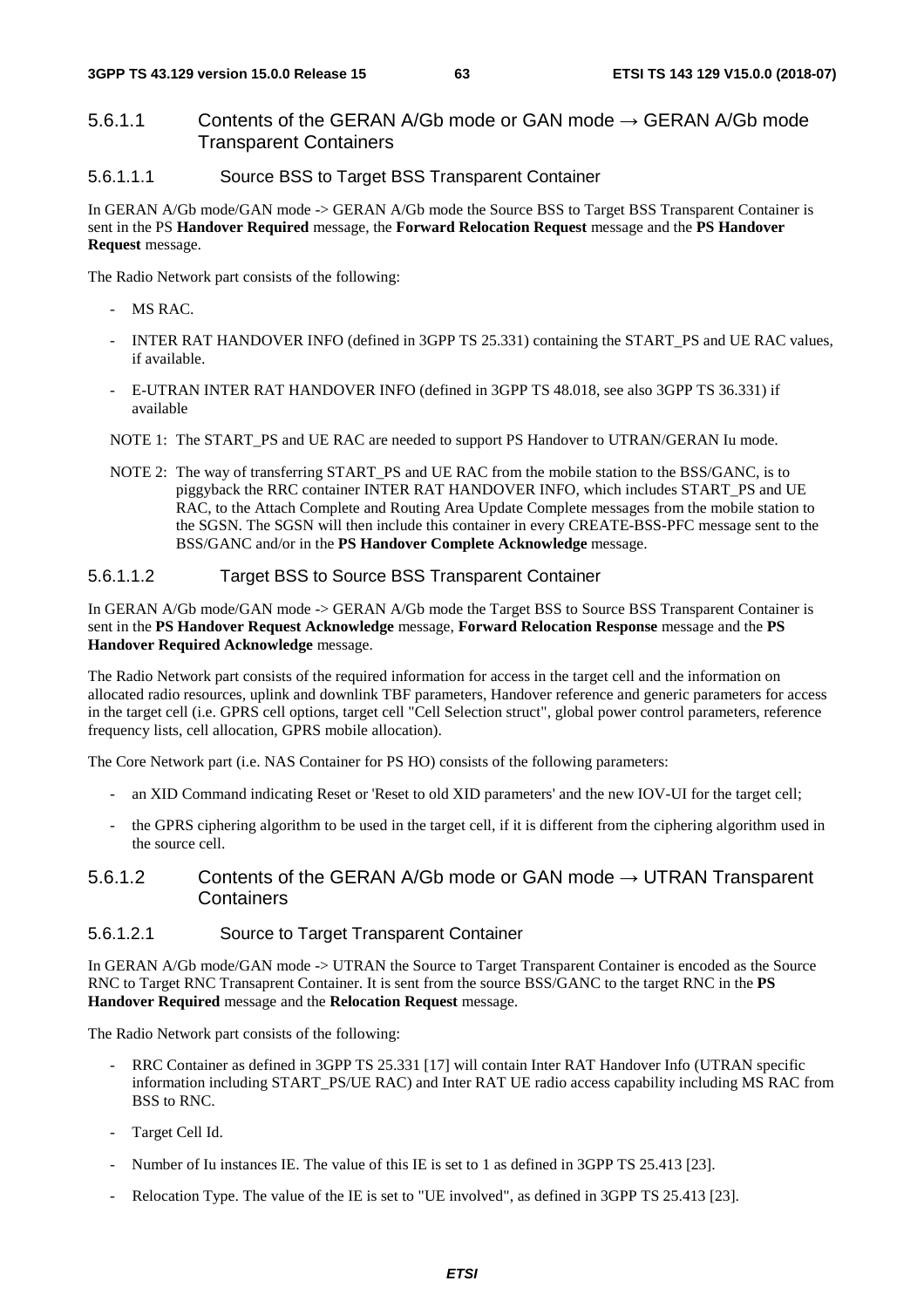#### 5.6.1.2.2 Target to Source Transparent Container

In GERAN A/Gb mode/GAN mode -> UTRAN the Target to Source Transparent Container is encoded as the Target RNC to Source RNC Transparent Container. Itis sent from the target RNC to the source BSS/GANC in the **Relocation Request Acknowledge** message, **Forward Relocation Response** message and the **PS Handover Required Acknowledge** message.

The Radio Network part consists of the RRC message, i.e. the **Handover to UTRAN Command** message (as defined in 3GPP TS 25.331 [17]) used to perform handover from GERAN A/Gb mode/GAN mode to UTRAN. This message will be sent to the MS/UE within the **PS Handover Command** message (for PS handover from GERAN A/Gb mode) or within the **GA-PSR Handover Command** message (for PS handover from GAN mode).

#### 5.6.1.3 Contents of the UTRAN  $\rightarrow$  GERAN A/Gb Mode or GAN mode Transparent **Containers**

#### 5.6.1.3.1 Source BSS to Target BSS Transparent Container

In UTRAN -> GERAN A/Gb mode/GAN mode the Source BSS to Target BSS Transparent Container is sent from the source RNC to the target BSS/GANC in the **Relocation Required, Forward Relocation Request** message and the **PS Handover Request** message in order to support inter-RAT PS handover from UTRAN (CELL\_DCH state or CELL\_FACH state, only PS RABs established) to GERAN A/Gb mode/GAN mode.

The Radio Network part consists of the following information:

- MS RAC.
- INTER RAT HANDOVER INFO (defined in 3GPP TS 25.331) containing the START\_PS and UE RAC values.
- E-UTRAN INTER RAT HANDOVER INFO (defined in 3GPP TS 48.018, see also 3GPP TS 36.331) if available
- NOTE: The START PS value received in the INTER RAT HANDOVER INFO is not always aligned with the START\_PS value stored in the MS after it has attached to the GSM network. The target BSS shall replace the value received in the container received from the source RNC with the value received from the MS via the SGSN (i.e. within a **CREATE-BSS-PFC** message or a **PS Handover Complete Acknowledge** message).

#### 5.6.1.3.2 Target BSS to Source BSS Transparent Container

In UTRAN -> GERAN A/Gb mode/GAN mode the Target BSS to Source BSS Transparent Container is sent from the target BSS/GANC to the source RNC in the **PS Handover Request Acknowledge** message, **Forward Relocation Response** message and the **Relocation Command** message in order to support inter-RAT PS handover from UTRAN (CELL\_DCH state or CELL\_FACH state, only PS RABs established) to GERAN A/Gb mode/GAN mode.

For PS handover from UTRAN to GERAN A/Gb mode the Radio Network part consist of the required information for access in the target cell and the information on allocated radio resources: uplink and downlink TBF parameters, PS Handover reference and generic parameters for access in the target cell (i.e. GPRS cell options, target cell "Cell Selection struct", global power control parameters, reference frequency lists, cell allocation, GPRS mobile allocation). Over the air interface this radio network container is sent within the **Handover from UTRAN Command** message.

For PS handover from UTRAN to GAN mode the Radio Network part consists only of the mandatory fields within the PS Handover Radio Resources IE carried within the **PS Handover Command** message.

The Core Network part (i.e. NAS Container for PS HO) consist of the following parameters:

- an XID Command indicating Reset or 'Reset to old XID parameters' and the new IOV-UI for the target cell;
- the GPRS ciphering algorithm to be used in the target cell;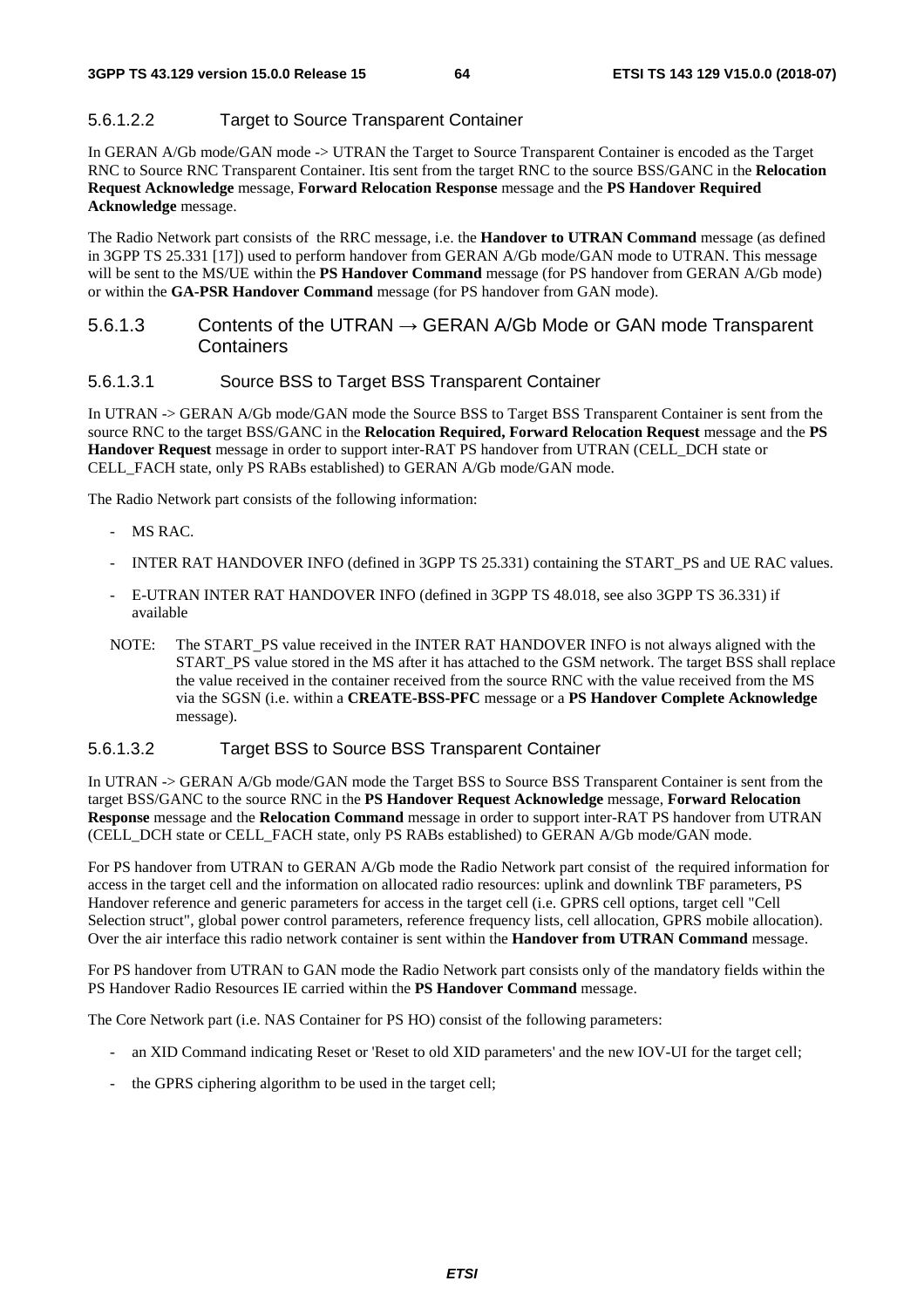#### 5.6.1.4 Contents of the GERAN A/Gb mode  $\rightarrow$  GERAN Iu mode Transparent **Containers**

#### 5.6.1.4.1 Source to Target Transparent Container

In GERAN A/Gb mode -> GERAN Iu mode the Source to Target Transparent Container is encoded as the Source RNC to Target RNC Transparent Container. It is is sent from the source BSS to the target BSS (Iu) in the **PS Handover Required** message**, Forward Relocation Request** message and the **Relocation Request** message.

The Radio Network part consists of:

- RRC Container shall contain START\_PS /MS GERAN IU capabilities.
- Target Cell Id.
- Number of Iu instances. The value of the IE is set to 1 as defined in 3GPP TS 25.413 [23].
- Relocation Type. The value of the IE is set to "UE involved", as defined in 3GPP TS 25.413 [23].

#### 5.6.1.4.2 Target to Source Transparent Container

In GERAN A/Gb mode -> GERAN Iu mode the Target to Source Transparent Container is encoded as the Target RNC to Source RNC Transparent Conatiner. It is sent from the target BSS (Iu) to source BSS in the **Relocation Request Acknowledge** message, **Forward Relocation Response** message and the **PS Handover Required Acknowledge** message.

The Radio Network Part consist of the RRC message used in GERAN Iu mode to perform handover, i.e. **Radio Bearer Reconfiguration** message. This message will be sent to the MS in the **PS Handover Command** message.

#### 5.6.1.5 Content of GERAN Iu mode  $\rightarrow$  GERAN A/Gb mode Transparent Containers

#### 5.6.1.5.1 Source BSS to Target BSS Transparent Container

In GERAN Iu mode -> GERAN A/Gb mode the Source BSS to Target BSS Transparent Container is sent from the source BSS (Iu) to the target BSS in the **Relocation Required** message, **Forward Relocation Request** message and the **PS Handover Request** message.

The Radio Network part consists of the following:

- MS RAC.
- INTER RAT OR MODE HANDOVER INFO with MS capabilities.

NOTE: START PS and UE RAC shall be added to this IE.

#### 5.6.1.5.2 Target BSS to Source BSS Transparent Container

In GERAN Iu mode -> GERAN A/Gb mode the Target BSS to Source BSS Transparent Container is sent from the target BSS to the source BSS (Iu) in the **PS Handover Request Acknowledge** message, **Forward Relocation Response** message and the **Relocation Command** message in order to support PS handover to GERAN A/Gb mode from GERAN Iu mode (RRC Cell\_Dedicated state or RRC CELL\_Shared state, only PS RABs established).

The Radio Network part consists of the required information for access in the target cell and the information on allocated radio resources: Uplink and downlink TBF parameters, PS Handover reference and generic parameters for access in the target cell (i.e. GPRS cell options, target cell "Cell Selection struct", global power control parameters, reference frequency lists, cell allocation, GPRS mobile allocation). Over the air interface this information is sent in the **Handover from GERAN Iu mode Command** message.

The Core Network (i.e. NAS Container for PS HO) part consists of the following parameters:

- an XID Command indicating Reset or 'Reset to old XID parameters' and the new IOV-UI for the target cell;
- the GPRS ciphering algorithm to be used in the target cell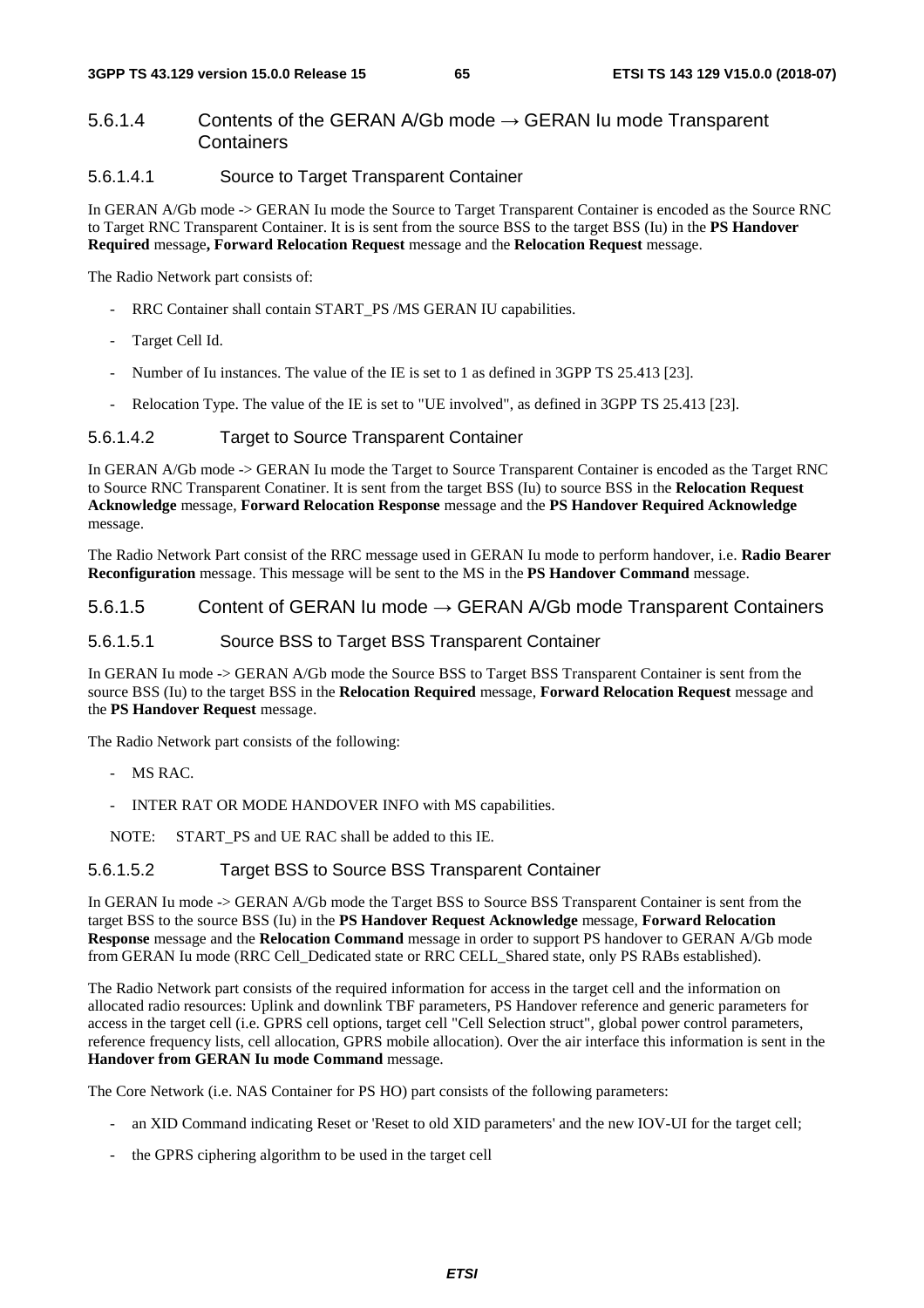#### 5.6.1.6 Contents of the GERAN A/Gb mode  $\rightarrow$  GAN mode Transparent Containers

#### 5.6.1.6.1 Source BSS to Target BSS Transparent Container

In GERAN A/Gb mode -> GAN mode the Source BSS to Target BSS Transparent Container is sent in the **PS Handover Required** message, the **Forward Relocation Request** message and the **PS Handover Request** message.

The Radio Network part consists of the following:

- MS RAC.
- START PS and UE RAC (for dual mode mobile stations).
- NOTE 1: The START PS and UE RAC are needed to support PS Handover to UTRAN/GERAN Iu mode.
- NOTE 2: The way of transferring START\_PS and UE RAC from the mobile station to the BSC, is to piggyback the RRC container INTER RAT HANDOVER INFO, which includes START\_PS and UE RAC, to the Attach Complete and Routing Area Update Complete messages from the mobile station to the SGSN. The SGSN will then include this container in every CREATE-BSS-PFC message sent to the BSC.

#### 5.6.1.6.2 Target BSS to Source BSS Transparent Container

In GERAN A/Gb mode -> GAN mode the Target BSS to Source BSS Transparent Container is sent in the **PS Handover Request Acknowledge** message, **Forward Relocation Response** message and the **PS Handover Required Acknowledge** message.

The Radio Network part consists only of the mandatory fields within the PS Handover Radio Resources IE carried within the **PS Handover Command** message.

The Core Network part (i.e. NAS Container for PS HO) consists of the following parameters:

- an XID Command indicating Reset or 'Reset to old XID parameters' and the new IOV-UI for the target cell;
- the GPRS ciphering algorithm to be used in the target cell, if it is different from the ciphering algorithm used in the source cell.

#### 5.6.1.7 Contents of the GERAN A/Gb mode  $\rightarrow$  E-UTRAN Transparent Containers

#### 5.6.1.7.1 Source to Target Transparent Container

In GERAN *A/Gb mode* to E-UTRAN handover the Source to Target Transparent Container is encoded as the Source eNB to Target eNB Transparent Container. It is sent from the Source BSS to the target eNB in the **PS Handover Required** message, the **Forward Relocation Request** message and the **Handover Request** message.

The Radio Network part consists of:

- MS RAC
- INTER RAT HANDOVER INFO (defined in 3GPP TS 25.331) containing the START PS and UE RAC values, if available
- Target Cell Id.

#### 5.6.1.7.2 Target to Source Transparent Container

In GERAN *A/Gb mo*de to E-UTRAN handover the Target to Source Transparent Conatiner is encoded as the Target eNB to Source eNB Transparent Container. It is sent from the target eNB to source BSS in the **Handover Request Acknowledge** message, the **Forward Relocation Response** message and the **PS Handover Required Acknowledge** message.

The Radio Network Part consists of the RRC message used in E-UTRAN to perform handover, i.e. **(RRC E-UTRA) HandoverCommand** message contains the entire **DL-DCCH**-Message including the

**RRCConnectionReconfiguration** message as defined in 3GPP TS 36.331 [31]. This message will be sent to the MS in the **PS Handover Command** message.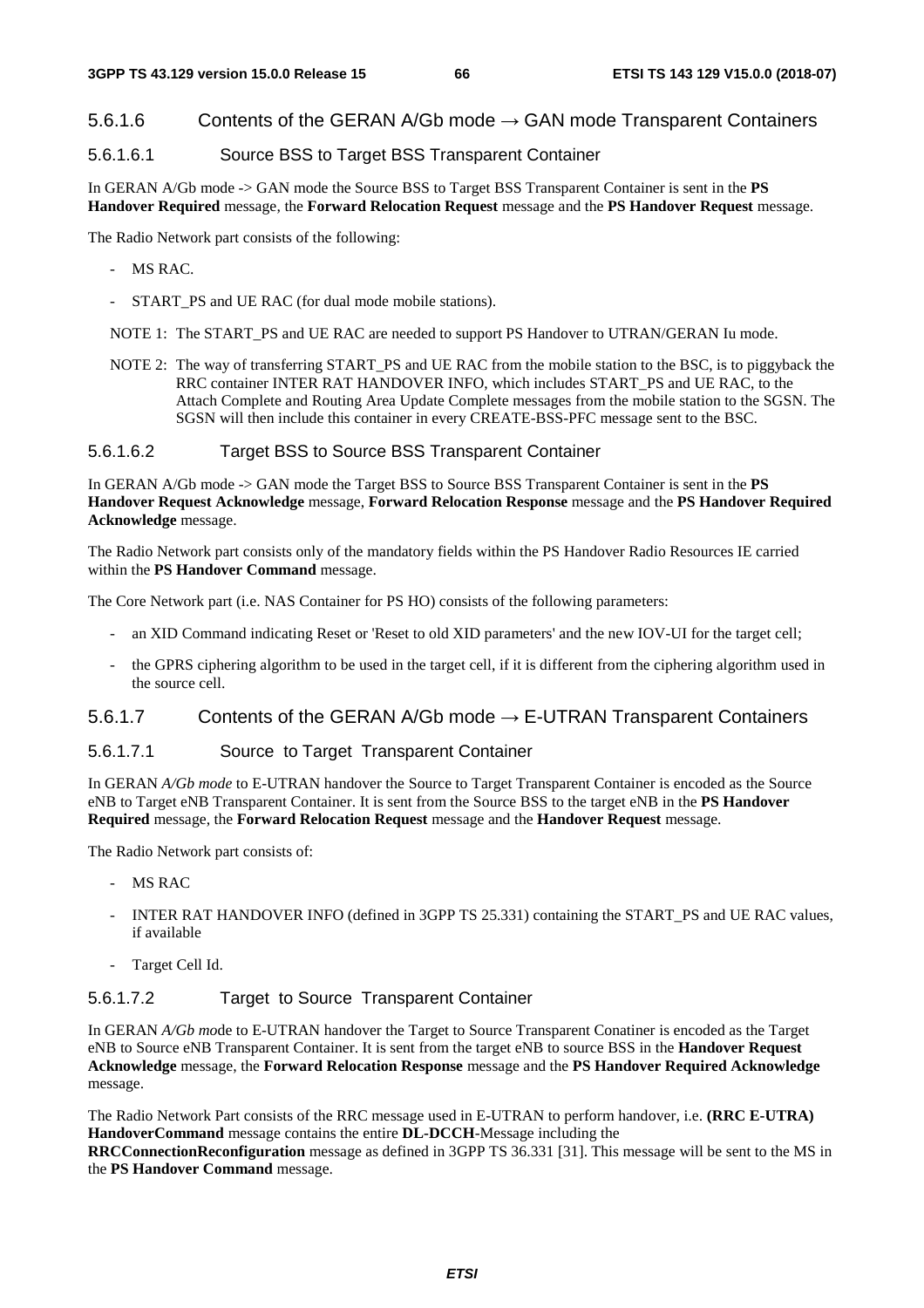#### 5.6.1.8 Contents of the E-UTRAN → GERAN *A/Gb mode* Transparent Containers

#### 5.6.1.8.1 Source BSS to Target BSS Transparent Container

In E-UTRAN to GERAN *A/Gb mode* handover the Source BSS to Target BSS Transparent Container is sent from the Source eNB to the Target BSS in the **Handover Required** message, the **Forward Relocation Request** message and the **PS Handover Request** message

The Radio Network part consists of the following information:

- MS RAC IE.
- INTER RAT HANDOVER INFO (defined in 3GPP TS 25.331) containing the START\_PS and UE RAC values, if available.
- E-UTRAN INTER RAT HANDOVER INFO (defined in 3GPP TS 48.018, see also 3GPP TS 36.331).

#### 5.6.1.8.2 Target BSS to Source BSS Transparent Container

In E-UTRAN to GERAN *A/Gb mode* handover the Target BSS to Source BSS Transparent Container is sent from the Target BSS to the Source eNB in the **PS Handover Request Acknowledge** message, the **Forward Relocation Response** message and the **Handover Command** message.

For PS handover from E-UTRAN to GERAN *A/Gb mode* the Radio Network part consist of the required information for access in the target cell and the information on allocated radio resources: uplink and downlink TBF parameters, PS Handover reference and generic parameters for access in the target cell (i.e. GPRS cell options, target cell "Cell Selection struct", global power control parameters, reference frequency lists, cell allocation, GPRS mobile allocation). Over the air interface this radio network container is sent within the **MobilityFromEUTRACommand** message.

The Core Network part (i.e. NAS Container for PS HO) consists of the following parameters:

- an XID Command indicating Reset or 'Reset to old XID parameters' and the new IOV-UI for the target cell;
- the GPRS ciphering algorithm to be used in the target cell.

# 5.7 PS Handover Failure

During the PS handover procedure several types of failures can be identified. The PS handover failures may be typical network and signalling failure occurrences such as failures related to the loss of signalling messages, incorrect information element in the signalling messages or failures due to network nodes failures or specific to abnormal cases occurring during PS handover procedures.

In general the PS handover failures can be divided into:

- Preparation Phase Failure Scenarios on the Um, Gb, Gn and Up interface.
- Execution Phase Failure Scenarios on the Um, Gb and Gn interface.
- NOTE: RAU procedure failures will be handled as specified in 3GPP TS 24.008 [15].

A list of appropriate cause values should be chosen/defined to indicate to the source cell and target cell nodes the cause of the **PS Handover Request Negative Acknowledge** and the **PS handover Cancel** messages.

#### 5.7.1 Preparations Phase Failure Scenarios

#### 5.7.1.1 PS Handover preparation phase failure scenarios on the Um interface

- No Resource Reservation / Allocation:
	- No radio resources available in the target cell.

#### 5.7.1.2 PS Handover preparation phase failure scenarios on the Gb interface

- No Resource Reservation / Allocation on the target system: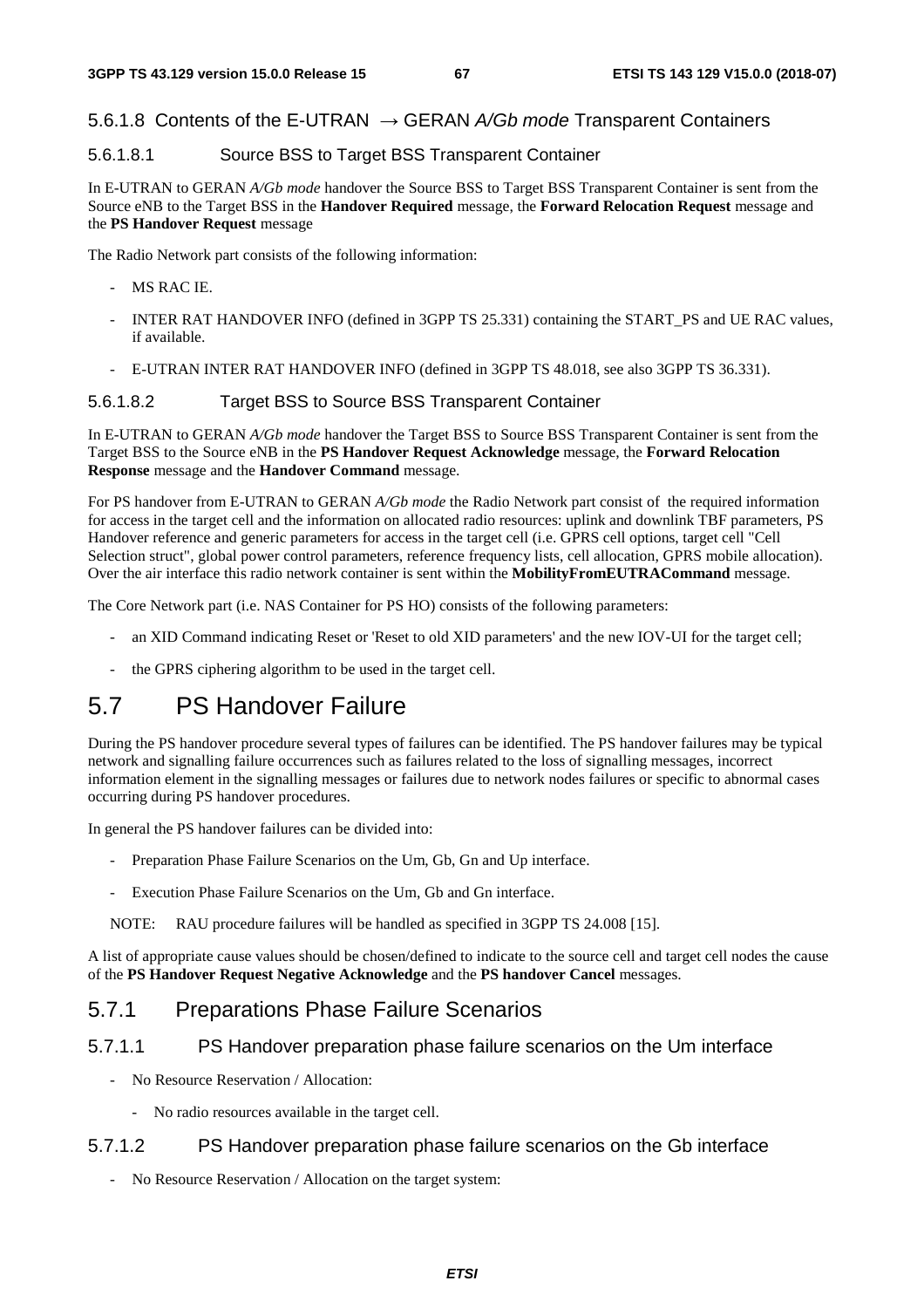- No radio resources available in the target cell (see clause 5.4). Appropriate cause values are needed in the **PS Handover Request Negative Acknowledge** message.
- Insufficient resource allocation by the target system:
	- In case of insufficient resource allocation by the target side the source BSS may cancel the PS handover procedure (see clause 5.5).
- Feature "PS Handover" not supported:
	- A new cause value is needed for the Gb interface if the target BSS/GANC does not support the PS Handover procedure.
- •Target CSG cell is not allowed for this MS:
	- A new cause value is needed for the Gb interface to inform the source BSS that the target CSG cell is invalid whenever access control performed according to the CSG Subscription List is unsuccessful.
- Generic Causes:
	- Generic causes for the Gb interface failures are defined in 3GPP TS 48.018 [10]. The same cause values are applicable to the PS handover procedure on the Gb interface.

#### 5.7.1.3 PS Handover preparation phase failure scenarios on the Gn interface

- Context Transfer Failure:
	- Context transfer failure may occur due to various causes defined in 3GPP TS 29.060 [11]. These cause values will be utilized during PS handover procedure. These values are to be utilized during PS handover procedure to indicate to the old SGSN the cause of the PS handover reject. Consequently an appropriate cause value should be chosen to allow the old SGSN to indicate to the source BSS the cause of failure.
- No Resource Reservation/ No Resource Allocation:
	- Resource Reservation/Allocation failure occurs when no radio resources are available in the target cell. Consequently an appropriate cause value should be chosen to allow the old SGSN to indicate to the source BSS the cause of failure.
- Procedure "PS Handover" not supported:
	- This occurs when the new SGSN does not support the PS Handover feature.
- Generic Causes:
	- In 3GPP TS 29.060 [11] a set of cause values are defined. The same cause values are applicable to the PS handover procedure on the Gn interface.

#### 5.7.1.4 PS Handover preparation phase failure scenarios on the Up interface

- Failure to allocate a GA-PSR Transport Channel
	- This occurs when the GANC sends the MS a GA-PSR ACTIVATE UTC REO message (GANC  $\rightarrow$  MS) but fails to receive a GA-PSR ACTIVATE UTC ACK back from the MS.
- Generic Causes:
	- Handled as defined in 3GPP TS 44.060 [7] for the case where no radio resources are available in the target cell.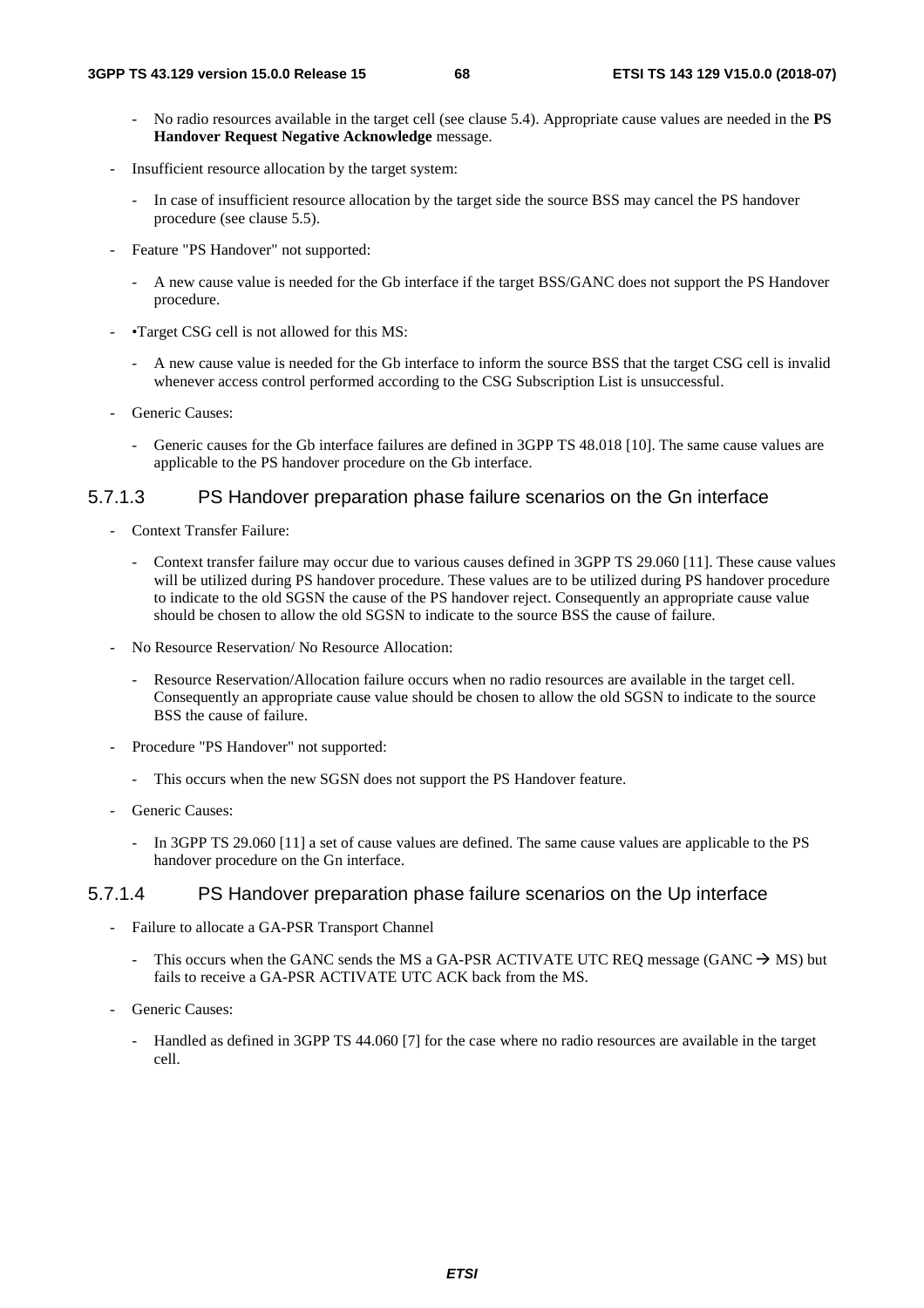## 5.7.2 Execution Phase Failure Scenarios

- 5.7.2.1 Execution phase failures on the Um interface
- 5.7.2.1.1 Initial Access Failure in the Target Cell during PS handover

In case of initial access failure in the target cell, including the case where the MS fails to acquire time alignment information (for the unsynchronised network case), the MS is allowed to revert to the old cell. As is defined currently in 3GPP TS 44.060 [7], the MS shall return to the old cell and send a **Packet Cell Change Failure** message with the appropriate cause.

If the MS was in packet transfer mode (or MAC-shared state) before the attempted handover it will, when going back to the old cell, send a **Packet Cell Change Failure** message and resume TBFs which were ongoing in the old cell. The source BSS will inform the old SGSN about this failure and consequently the old SGSN will inform the new SGSN about this failure, upon which the new SGSN will release the allocated resources and clear out any information and buffers related to this MS.

The signalling flows for this procedure are depicted in figure 21 and 21a.



#### **Figure 21: MS returns to old cell; Inter-SGSN case, GERAN A/Gb mode GERAN A/Gb mode**

- 1. The MS returns to the old cell and sends a **Packet Cell Change Failure** message to the source BSS.
- 2. The source BSS sends a **PS Handover Cancel** (TLLI, Cause = MS Back on old Channel, Source Cell Identifier, Target Cell Identifier) PDU to the old SGSN.
- 3. The old SGSN terminates the PS Handover to the target cell by sending a **Relocation Cancel Request** (IMSI) message to the new SGSN. The old SGSN also resumes operation on the resources in the source cell, and resumes forwarding of uplink N-PDUs to the GGSN for those PDP contexts for which forwarding was previously stopped.
- NOTE 1: If one new SGSN was chosen among a pool, then the **Relocation Cancel Request** message is sent to this SGSN.
- 4. The new SGSN triggers the release of resources in the target cell and also releases its own resources allocated for this handover.
- 5. The new SGSN acknowledges the release of all resources on the target side by returning a **Relocation Cancel Response** message to the old SGSN.
- NOTE 2: In the intra-SGSN case, the messages **Relocation Cancel Request** and **Relocation Cancel Response** are not exchanged since the old and new SGSN are then the same node.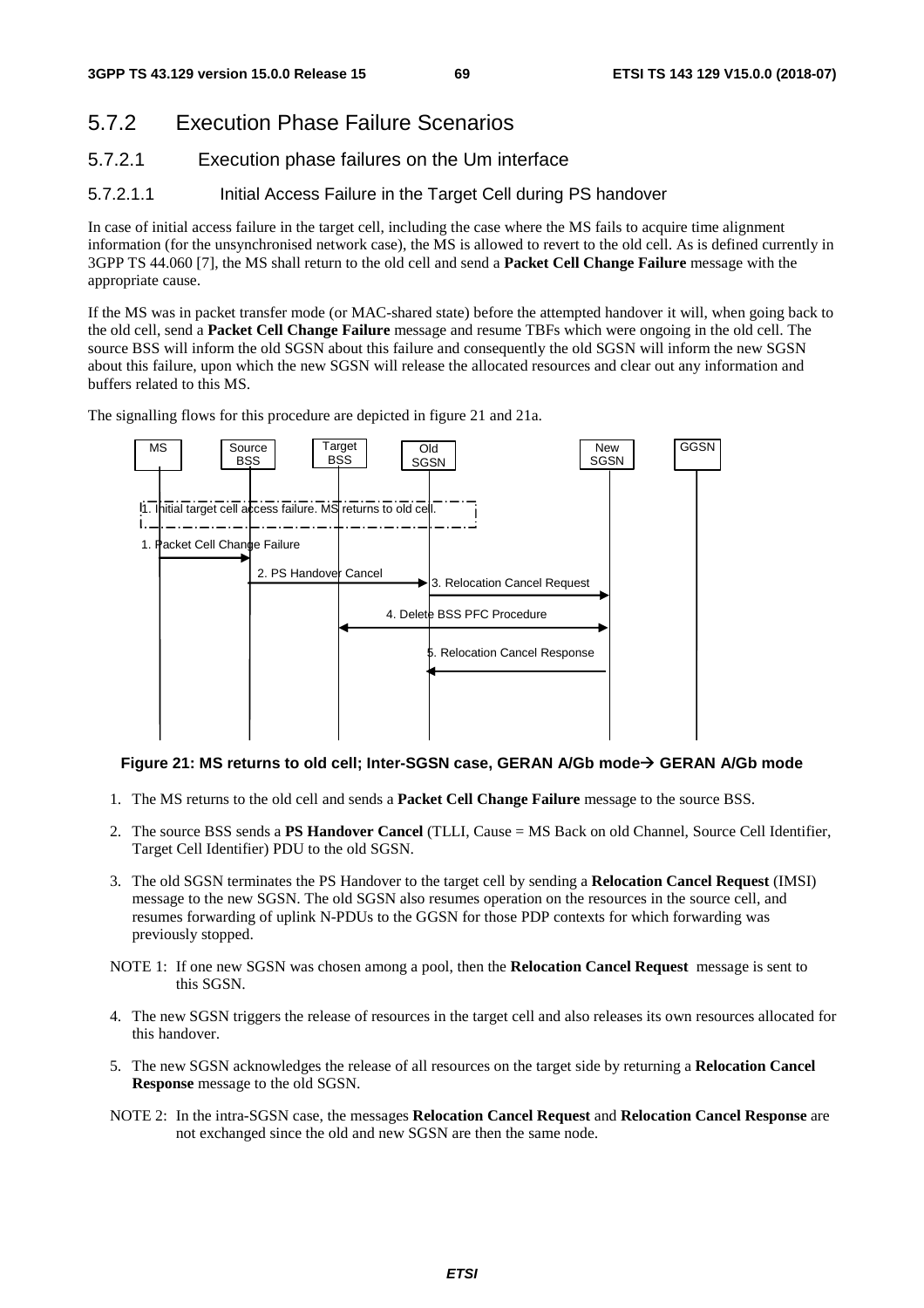

#### Figure 21a: MS returns to old cell; Inter-SGSN case, GERAN A/Gb mode→ UTRAN/GERAN Iu mode

- 1. The MS returns to the old cell and sends a **Packet Cell Change Failure** message to the source BSS.
- 2. The source BSS sends a **PS Handover Cancel** (TLLI, Cause = MS Back on old Channel, Source Cell Identifier, Target Cell Identifier) PDU to the old SGSN.
- 3. The old SGSN terminates the PS Handover to the target cell by sending a **Relocation Cancel Request** (IMSI) message to the new SGSN. The old SGSN also resumes operation on the resources in the source cell, and resumes forwarding of uplink N-PDUs to the GGSN for those PDP contexts for which forwarding was previously stopped.
- NOTE 3: If one new SGSN was chosen among a pool, then the **Relocation Cancel Request** message is sent to this SGSN.
- 4. The new SGSN triggers the release of resources in the target cell by sending an **Iu Release Command** message to the target RNC
- 5. The target RNC releases all resources allocated for this handover and returns an **Iu Release Complete** message to the new SGSN.
- 6. The new SGSN releases its own resources allocated for this handover and acknowledges the release of all resources on the target side by returning a **Relocation Cancel Response** message to the old SGSN.
- NOTE 4: In the intra-SGSN case, the messages **Relocation Cancel Request** and **Relocation Cancel Response** are not exchanged since the old and new SGSN are then the same node.

#### 5.7.2.1.2 Radio contact with the MS is lost:

After sending a **PS Handover Command** message to the MS, if the source BSS detects that radio contact with the MS has been lost (see sub-clause 5.5.1):

- In case of optimised intra-BSS PS handover, the BSS shall release the assigned resource in both the source cell and target cell.
- In case of SGSN involved PS handover, the source BSS shall release the assigned resource in the source cell and initiate the PS Handover Cancel procedure to release the reserved resource in the target cell.

The signalling flows for this procedure are depicted in figures 21b and 21c.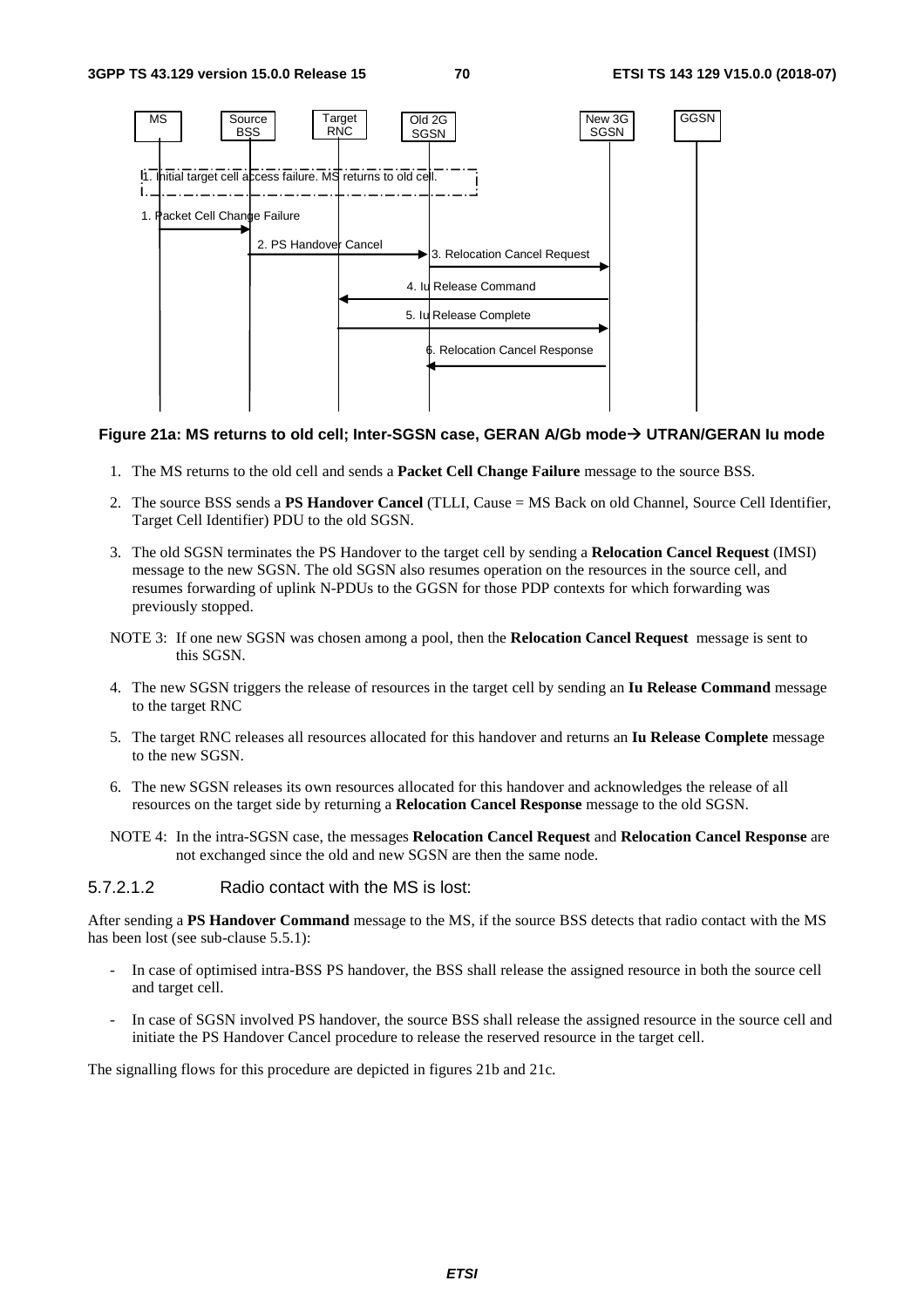

#### Figure 21b: Radio Contact lost with MS; Inter-SGSN case, GERAN A/Gb mode→ GERAN A/Gb mode

- 1. The source BSS sends a **PS Handover Command** message to the MS.
- 2. The source BSS receives no indication that the MS has made access in the target cell, nor that it has returned to the source cell.
- 3. The source BSS sends a **PS Handover Cancel** (TLLI, Cause = Radio Contact Lost with MS, Source Cell Identifier, Target Cell Identifier) PDU to the old SGSN.
- NOTE 5: If the old SGSN has already received a **Forward Relocation Complete** message when the **PS Handover Cancel** PDU is received , the old SGSN ignores the **PS Handover Cancel** PDU.
- 4. The old SGSN terminates the PS Handover to the target cell by sending a **Relocation Cancel Request** (IMSI) message to the new SGSN.
- NOTE 6: If one new SGSN was chosen among a pool, then the **Relocation Cancel Request** message is sent to this SGSN.
- NOTE 7: If the MS has successfully made access on the target side when the **Relocation Cancel Request** message is received by the new SGSN, the new SGSN does not release any resources on the target side, but instead goes directly to step 6 below.
- NOTE 8: If the resources on the target side have, due to some local decision on the target side, already been released when the **Relocation Cancel Request** message is received by the new SGSN, then the new SGSN goes directly to step 6 below.
- 5. The new SGSN triggers the release of resources in the target cell and also releases its own resources allocated for this handover.
- 6. The new SGSN returns a **Relocation Cancel Response** message to the old SGSN which then releases all its resources for this connection.
- NOTE 9: In the intra-SGSN case, the messages **Relocation Cancel Request** and **Relocation Cancel Response** are not exchanged since the old and new SGSN are then the same node.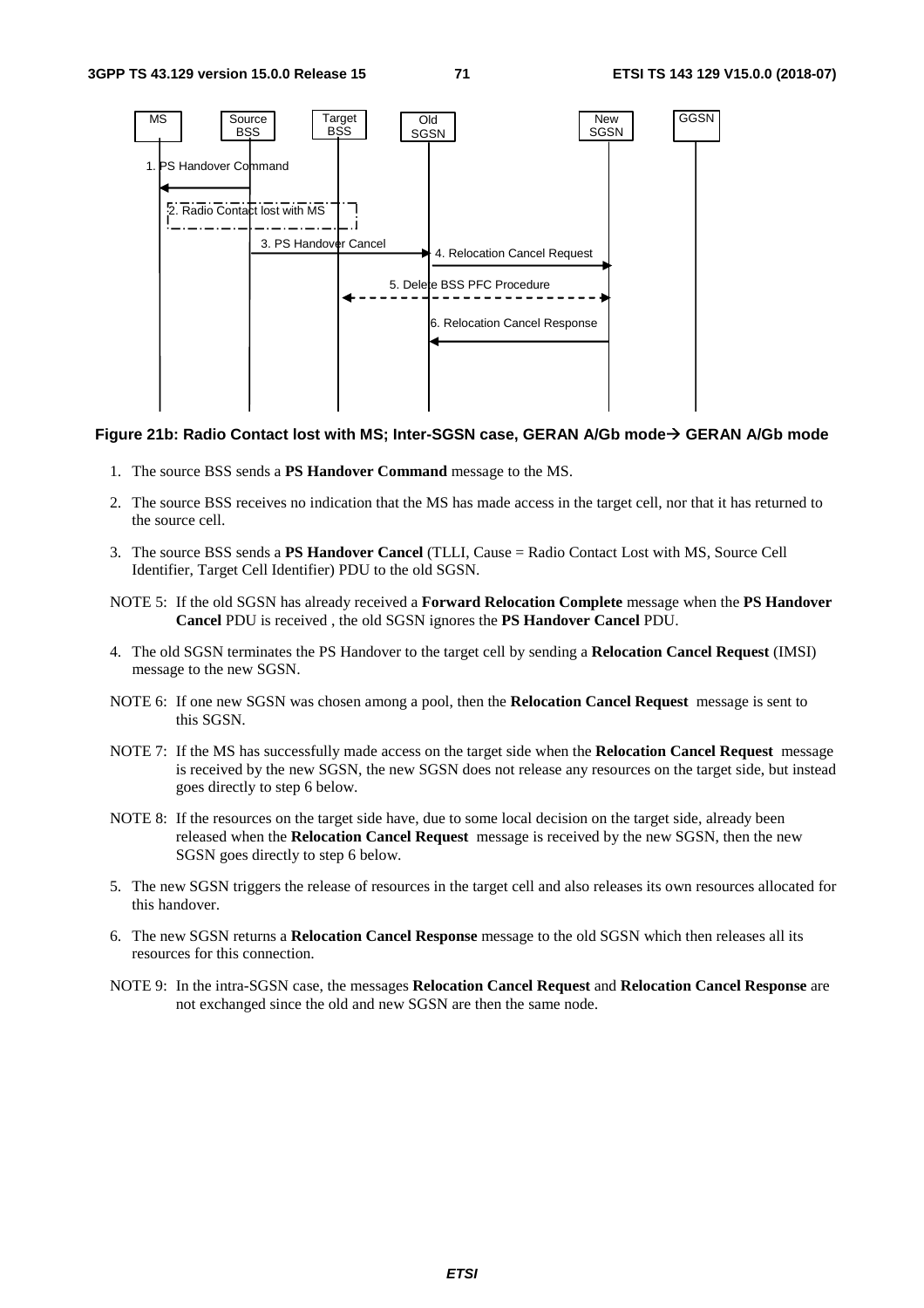

#### **Figure 21c: Radio Contact lost with MS; Inter-SGSN case, GERAN A/Gb mode UTRAN/GERAN Iu mode**

- 1. The source BSS sends a **PS Handover Command** message to the MS.
- 2. The source BSS receives no indication that the MS has made access in the target cell, nor that it has returned to the source cell.
- 3. The source BSS sends a **PS Handover Cancel** (TLLI, Cause = Radio Contact Lost with MS, Source Cell Identifier, Target Cell Identifier) PDU to the old SGSN.
- NOTE 10: If the old SGSN has already received a **Forward Relocation Complete** message when the **PS Handover Cancel** PDU is received , the old SGSN ignores the **PS Handover Cancel** PDU.
- 4. The old SGSN terminates the PS Handover to the target cell by sending a **Relocation Cancel Request** (IMSI) message to the new SGSN.
- NOTE 11: If one new SGSN was chosen among a pool, then the **Relocation Cancel Request** message is sent to this SGSN.
- NOTE 12: If the MS has successfully made access on the target side when the **Relocation Cancel Request** message is received by the new SGSN, the new SGSN does not release any resources on the target side, but instead goes directly to step 7 below.
- NOTE 13: If the resources on the target side have, due to some local decision on the target side, already been released when the **Relocation Cancel Request** message is received by the new SGSN, then the new SGSN goes directly to step 7 below.
- 5. The new SGSN triggers the release of resources in the target cell by sending an **Iu Release Command** message to the target RNC.
- 6. The target RNC releases all resources allocated for this handover and returns an **Iu Release Complete** message to the new SGSN which then releases its own resources allocated for this handover.
- 7. The new SGSN returns a **Relocation Cancel Response** message to the old SGSN which then releases all its resources for this connection.
- NOTE 14: In the intra-SGSN case, the messages **Relocation Cancel Request** and **Relocation Cancel Response** are not exchanged since the old and new SGSN are then the same node.

#### 5.7.2.2 Execution phase failures on the Gb interface

Generic Causes: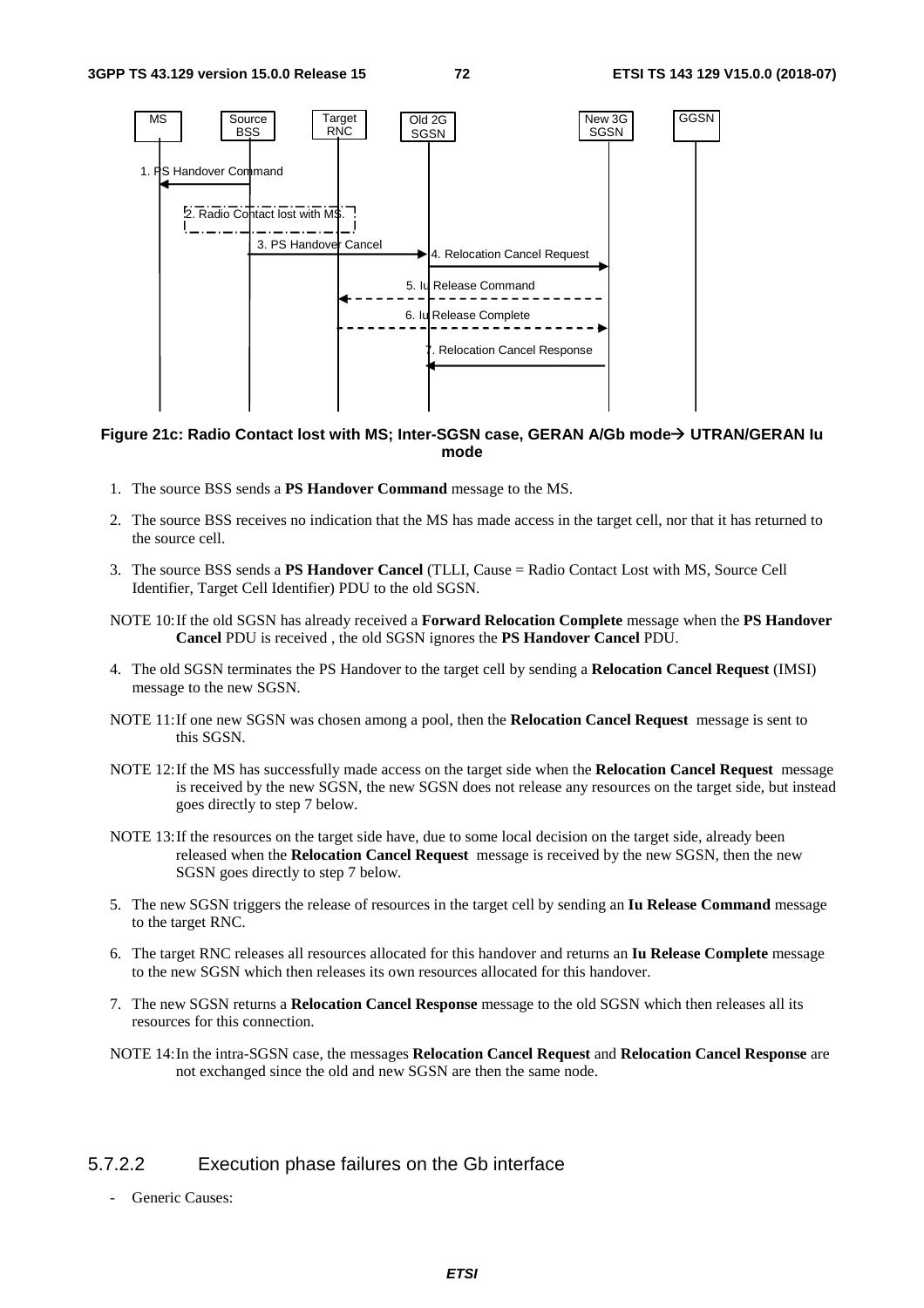Generic causes for the Gb interface failures are defined in 3GPP TS 48.018 [10]. The same cause values are applicable to the PS handover procedure.

#### 5.7.2.3 Execution phase failures on the Gn interface

- Update PDP Context failure:
	- As specified in 3GPP TS 29.060 [11] if the new SGSN receives an **Update PDP Context Response** message from the GGSN with a cause value other than 'Request accepted', it shall abort the update of the PDP context. Such a PDP context may be modified or deactivated by the new SGSN via explicit SM procedures upon the completion of the routing area update (RAU) procedure.

## 5.8 GAN Handover

- 5.8.1 Intra-SGSN Handover (GERAN A/Gb mode  $\rightarrow$  GAN mode handover)
- 5.8.1.1 Intra SGSN PS Handover, Preparation phase



#### **Figure 5.8-1: PS Handover Preparation Phase; Intra-SGSN (GERAN A/Gb** *mode*  **GAN** *mode***)**

- 1. While in a GERAN cell with one or more active packet sessions an MS uses neighbour cell list information for measurement and reporting purposes and eventually detects the presence of GAN mode service.
- 2. The MS performs a successful GAN registration (see 3GPP TS 43.318) and receives the ARFCN/BSIC corresponding to the GANC on which it has registered. The MS may then at some point send a PACKET CELL CHANGE NOTIFICATION message that includes the ARFCN/BSIC received during GAN registration along with an RXLEV of 63 (either immediately if GAN mode is preferred or when the GERAN cell becomes sufficiently degraded if GERAN/UTRAN mode is preferred).
- 3. The source BSS decides to initiate a PS handover. At this point both uplink and downlink user data is transmitted via the following: TBFs between MS and source BSS, BSSGP PFCs tunnel(s) between the source BSS and SGSN, GTP tunnel(s) between the SGSN and GGSN.
- 4. The source BSS sends a **PS Handover Required** (Old TLLI, Cause, Source Cell Identifier, Target Cell Identifier, Source BSS to Target BSS Transparent Container (RN part)) message to the SGSN.
- 5. The SGSN determines from the Target Cell Identifier whether or not the routing area has changed and that an Intra-SGSN PS handover is required. In case of no change of routing area, the SGSN sends a **PS Handover Request** (TLLI, Cause, IMSI, Source Cell Identifier, Target Cell Identifier, PFCs To Be Set Up List, Source BSS to Target BSS Transparent Container (RN part)) message to the target GANC. In case the routing area changes, the SGSN shall assign a new P-TMSI for the MS and derive a local TLLI prior to the sending of the **PS**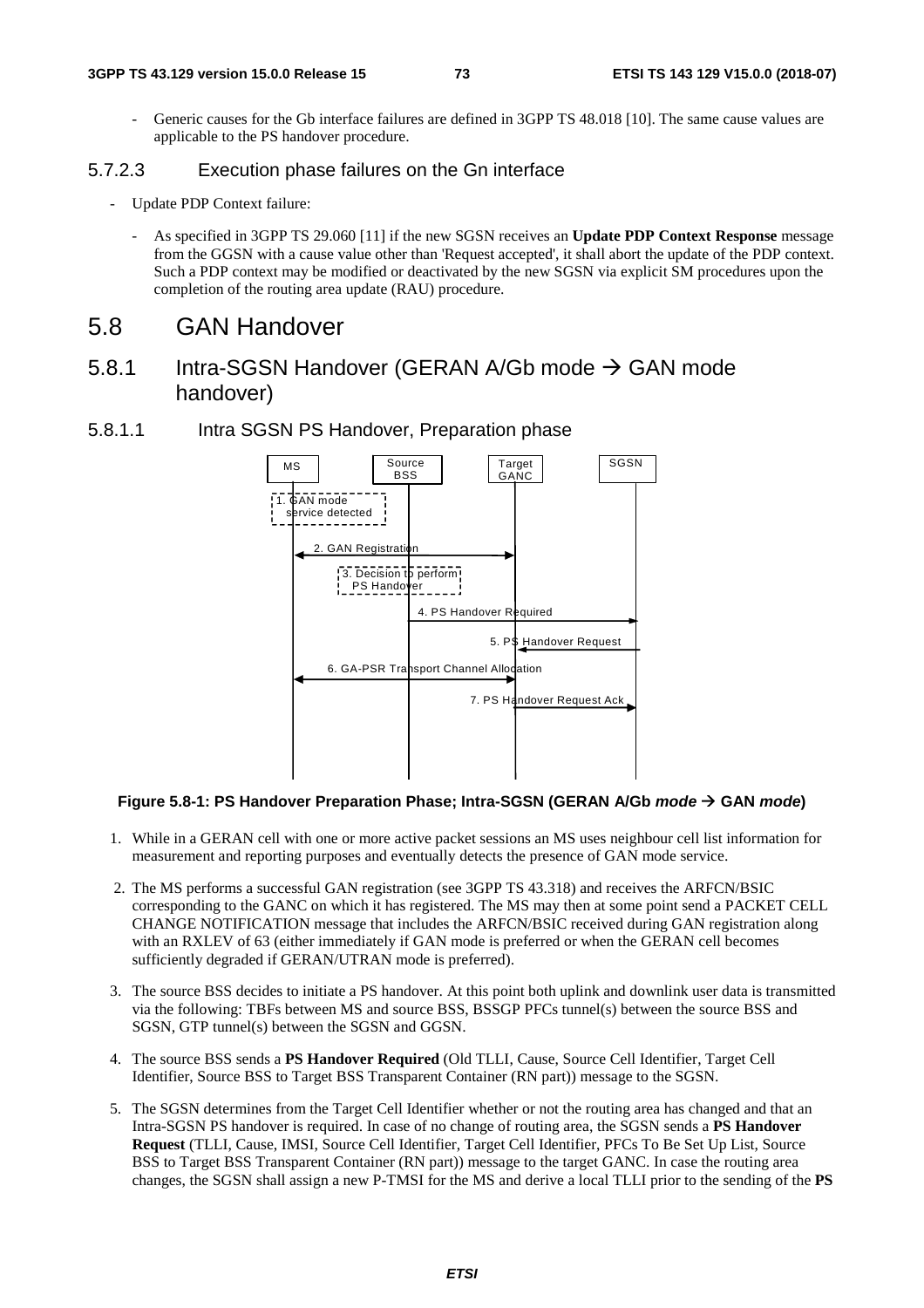**Handover Request** message. All PFCs shall be included in this message regardless of whether or not they are active.

NOTE 1: The BSS PFCs required to be set up are downloaded to the target GANC from the SGSN, i.e. all information required for PFC creation.

- 6. Based upon the ABQP for each PFC the target GANC makes a decision about whether or not to activate a GA-PSR Transport Channel. If a GA-PSR Transport Channel is allocated it is used to support the packet data flow requirements of all requested PFCs. The details of this decision are implementation specific but could take into account the current GAN cell loading and the ABQP indicated for each requested PFC. The target GANC allocates a GA-PSR Transport Channel as described in 3GPP TS 43.318. After allocating the GA-PSR Transport Channel the target GANC shall prepare the Target BSS to Source BSS Transparent Container for the set up BSS PFCs.
- 7. The target GANC sends the **PS Handover Request Acknowledge** (TLLI, List of Set Up PFCs, Target BSS to Source BSS Transparent Container (RN part)) message to the SGSN. Upon sending the **PS Handover Request Acknowledge** message the target GANC shall be prepared to receive downlink LLC PDUs from the SGSN for all requested PFCs (i.e. the List of Set Up PFCs in this message shall always match the PFCs To Be Set Up List included in the corresponding **PS Handover Request** message since a GA-PSR Transport Channel is allocated with the intent of supporting all PFCs requested by the SGSN).

When the SGSN receives the **PS Handover Request Acknowledge** message and it decides to proceed with the handover, the preparation phase is finished and the execution phase will follow.

#### 5.8.1.2 Intra SGSN PS Handover, Execution phase

The execution phase is the same as described for Intra SGSN, GERAN A/Gb mode to GERAN A/Gb mode PS handover except for the following:

- The BSS sends the PS Handover Command message where the RN part does not include any of the optional information.
- After receiving the **PS Handover Command** message in the source cell the MS determines that the indicated ARFCN and BSIC match those of the GAN cell that it last registered on and therefore does not perform system synchronization in the GAN cell. Instead, the MS enables the transmission of uplink LLC PDUs on the allocated GA-PSR Transport Channel and sends a GA-PSR HANDOVER COMPLETE message to the target GANC. Note that the reception of downlink LLC PDUs is enabled in the MS upon allocation of the GA-PSR Transport Channel during the preparation phase.
- Upon reception of the GA-PSR HANDOVER COMPLETE message from the MS in the GAN cell the target GANC sends a PS Handover Complete (TLLI, IMSI, Target Cell Identifier) message to the SGSN.

### 5.8.2 Intra-SGSN Handover (GAN mode  $\rightarrow$  GERAN A/Gb mode handover)

#### 5.8.2.1 Intra SGSN PS Handover, Preparation phase

The preparation phase is the same as described for Intra SGSN, GERAN A/Gb mode to GERAN A/Gb mode PS handover except for the following:

- While in a GAN cell an MS sends the GA-PSR HANDOVER INFORMATION message to the GANC indicating a list of target GERAN A/Gb mode cells, identified by CGI, in order of preference for PS handover, and includes the received signal strength for each identified GERAN A/Gb mode cell. The MS decision to send the **GA-PSR HANDOVER INFORMATION** may be based on local measurements in the MS (see 3GPP TS 44.318 [28]). This list is the most recent information available from the GSM RR subsystem. In addition, the **GA-PSR HANDOVER INFORMATION** message may include a list of target UTRAN cells ranked in order of preference for PS handover, and the received signal strength for each identified UTRAN cell.
- The source GANC selects a target GERAN A/Gb mode cell and triggers the PS handover preparation phase by signalling to the SGSN the need for PS handover (i.e. it sends the PS Handover Required message) and including the target GERAN A/Gb mode cell.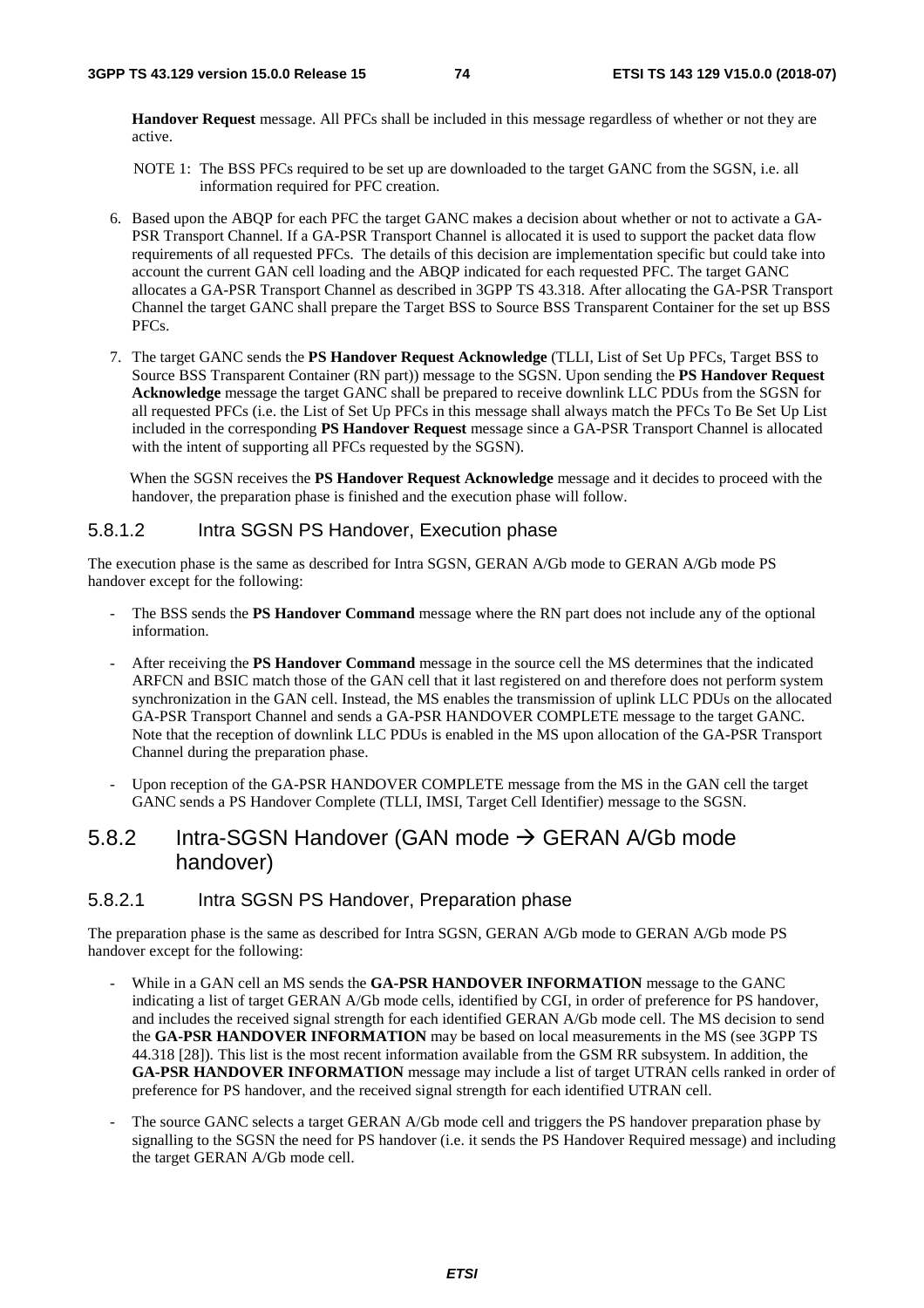When the source GANC decides to trigger a PS handover both uplink and downlink user data is transmitted via the GA-PSR Transport Channel between MS and source GANC, BSSGP PFCs tunnel(s) between the source GANC and SGSN, and GTP tunnel(s) between the SGSN and GGSN.

#### 5.8.2.2 Intra SGSN PS Handover, Execution phase

The execution phase is the same as described for Intra SGSN, GERAN A/Gb mode to GERAN A/Gb mode PS handover except for the following:

- The SGSN sends a PS Handover Required Acknowledge (Old TLLI, List of Set Up PFCs, Target BSS to Source BSS Transparent Container (RN part)) message to the source GANC.
- Before sending the **GA-PSR HANDOVER COMMAND** message to the MS the source GANC, based on QoS, may try to empty the downlink GANC buffer for one or more PFCs.
- The source GANC interrupts the downlink transmission of LLC PDUs on the GA-PSR Transport Channel and sends the MS a **GA-PSR HANDOVER COMMAND** message that includes a **PS Handover Command** (RN part only) created by the target BSS.

### 5.8.3 Inter-SGSN Handover (GERAN A/Gb mode  $\rightarrow$  GAN mode handover)

#### 5.8.3.1 Inter SGSN PS Handover, Preparation phase

The preparation phase is the same as described for Intra SGSN, GERAN A/Gb mode to GAN mode PS handover except that Inter-SGSN communications are required and are as described for Inter-SGSN A/Gb mode to A/Gb mode PS handover.

#### 5.8.3.2 Inter SGSN PS Handover, Execution phase

The execution phase is the same as described for the Intra SGSN PS Handover, Execution phase in sub-clause 5.8.1.2.

## 5.8.4 Inter-SGSN Handover (GAN mode  $\rightarrow$  GERAN A/Gb mode handover)

#### 5.8.4.1 Inter SGSN PS Handover, Preparation phase

The preparation phase is the same as described for Inter SGSN, GERAN A/Gb mode to GERAN A/Gb mode PS handover except for the following:

- While in a GAN cell an MS sends the GA-PSR HANDOVER INFORMATION message to the GANC indicating a list of target GERAN A/Gb mode cells, identified by CGI, in order of preference for PS handover, and includes the received signal strength for each identified GERAN A/Gb mode cell. The MS decision to send the **GA-PSR HANDOVER INFORMATION** message may be based on local measurements in the MS (see 3GPP TS 44.318 [28]). This list is the most recent information available from the GSM RR subsystem. In addition, the **GA-PSR HANDOVER INFORMATION** message may include a list of target UTRAN cells ranked in order of preference for PS handover, and the received signal strength for each identified UTRAN cell.
- The source GANC selects a target GERAN A/Gb mode cell and triggers the PS handover preparation phase by signalling to the SGSN the need for PS handover (i.e. it sends the PS Handover Required message) and including the GERAN A/Gb mode target cell.
- When the source GANC decides to trigger a PS handover both uplink and downlink user data is transmitted via the GA-PSR Transport Channel between MS and source GANC, BSSGP PFCs tunnel(s) between the source GANC and SGSN, GTP tunnel(s) between the SGSN and GGSN.

#### 5.8.4.2 Inter SGSN, Execution phase

The execution phase is the same as described for the Intra SGSN PS Handover, Execution phase in sub-clause 5.8.2.2.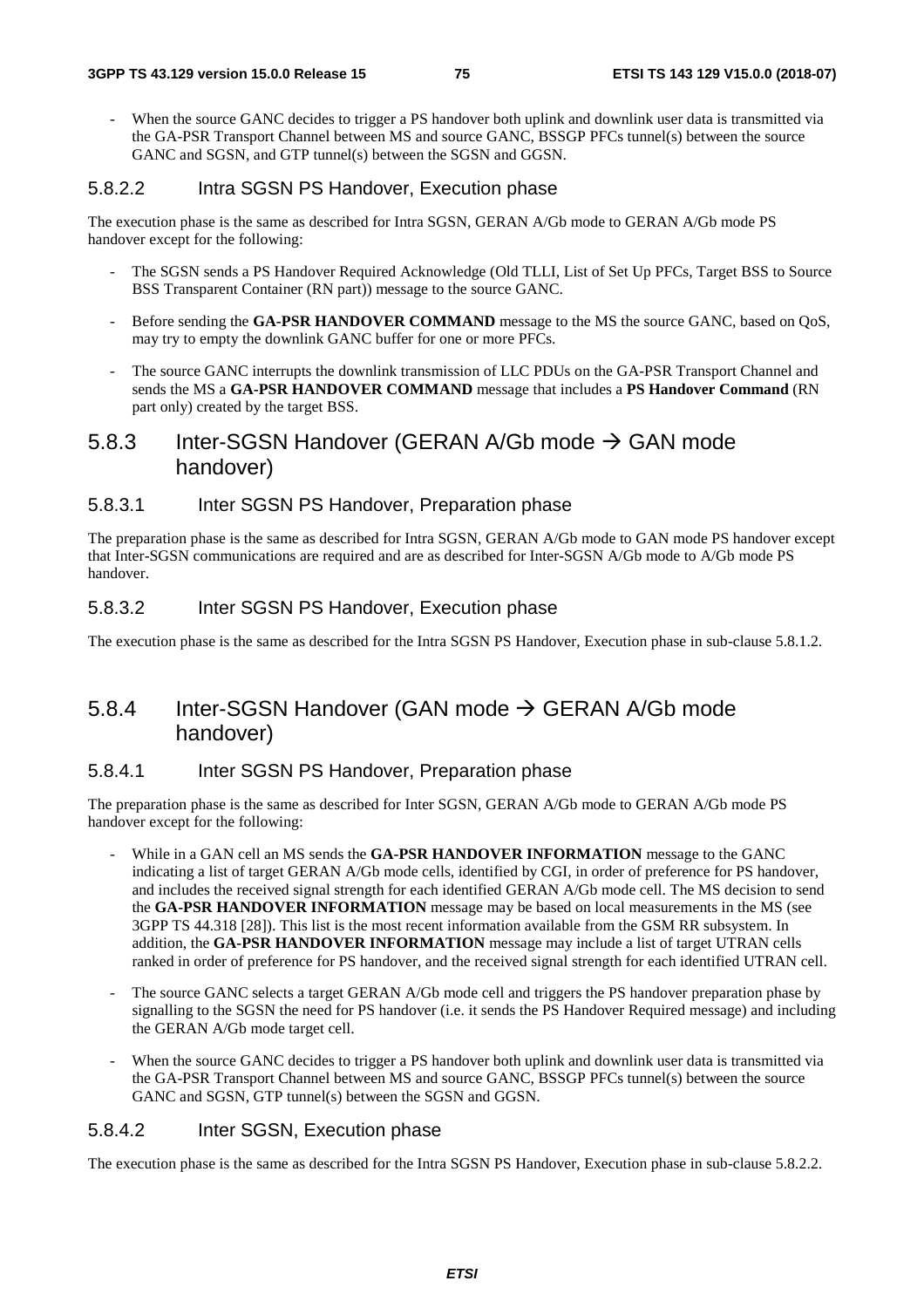- 5.8.5 Inter RAT Handover; Intra SGSN (UTRAN  $\rightarrow$  GAN mode handover)
- 5.8.5.1 Intra SGSN PS Handover, Preparation phase



#### **Figure 5.8-2: PS Handover Preparation Phase; Intra-SGSN (UTRAN GAN** *mode***)**

- 1. While in a UTRAN cell with one or more active packet sessions an MS uses neighbour cell list information for measurement and reporting purposes and eventually detects the presence of GAN mode service.
- 2. The MS performs a successful GAN registration (see 3GPP TS 43.318) and receives the ARFCN/BSIC corresponding to the GANC on which it has registered. The MS may at some point begin sending measurement reports that include the ARFCN/BSIC receieved during GAN registration along with an RXLEV of 63 (either immediately if GAN mode is preferred or when the UTRAN cell becomes sufficiently degraded if GERAN/UTRAN mode is preferred) for the GAN cell and report an RXLEV of 63.
- 3. The source RNC/BSS decides to initiate a PS handover.
- 4. The source RNC/BSS sends a **Relocation Required** (Relocation Type, Cause, Source ID, Target ID, Source BSS To Target BSS Transparent Container (RN part)) message to the 3G/2G SGSN. The source RNC/BSS shall set Relocation Type to "UE Involved in relocation of SRNS". Target ID contains the identity of the target cell.
- 5. The SGSN determines from the Target ID whether or not the routing area has changed and that an Intra-SGSN PS handover is required. In case of no change of routing area, the SGSN sends a **PS Handover Request** (TLLI, Cause, IMSI, Source Cell Identifier, Target ID, PFCs To Be Set Up List, Source BSS to Target BSS Transparent Container (RN part)) message to the target GANC. In case the routing area changes, the SGSN shall assign a new P-TMSI for the MS and derive a local TLLI prior to the sending of the **PS Handover Request** message. All PFCs shall be included in this message regardless of whether or not they are active.

NOTE 1: The BSS PFCs required to be set up are downloaded to the target GANC from the SGSN, i.e. all information required for PFC creation.

- 6. Based upon the ABQP for each PFC the target GANC makes a decision about whether or not to activate a GA-PSR Transport Channel. If a GA-PSR Transport Channel is allocated it is used to support the packet data flow requirements of all requested PFCs. The details of this decision are implementation specific but could take into account the current GAN cell loading and the ABQP indicated for each requested PFC. The target GANC allocates a GA-PSR Transport Channel as described in 3GPP TS 43.318. After allocating the GA-PSR Transport Channel the target GANC shall prepare the Target BSS to Source BSS Transparent Container for the set up BSS PFCs.
- 7. The target GANC sends the **PS Handover Request Acknowledge** (TLLI, List of Set Up PFCs, Target BSS to Source BSS Transparent Container (RN part)) message to the SGSN. Upon sending the **PS Handover Request Acknowledge** message the target GANC shall be prepared to receive downlink LLC PDUs from the SGSN for all requested PFCs (i.e. the List of Set Up PFCs in this message shall always match the PFCs To Be Set Up List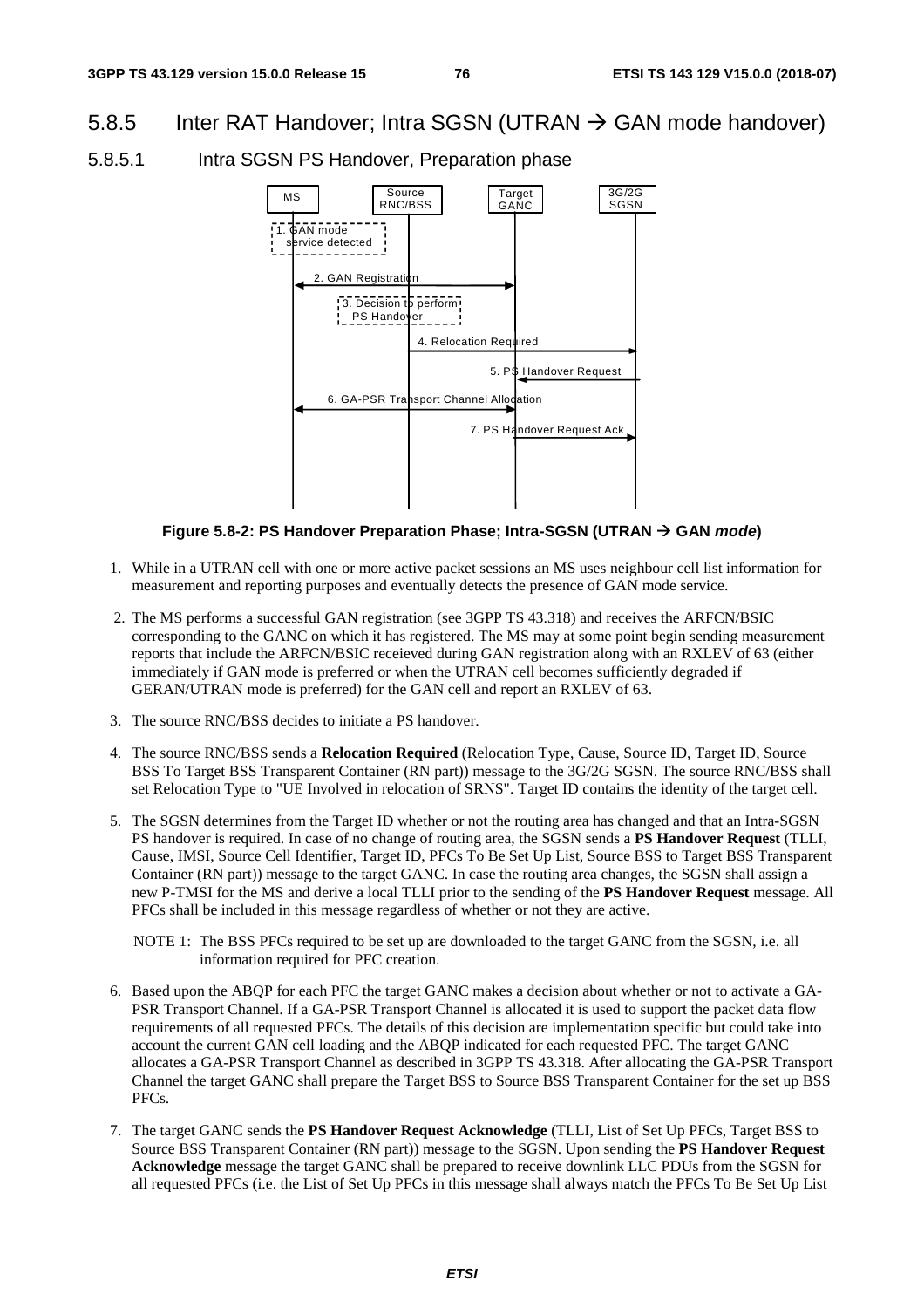included in the corresponding **PS Handover Request** message since a GA-PSR Transport Channel is allocated with the intent of supporting all PFCs requested by the SGSN).

When the SGSN receives the **PS Handover Request Acknowledge** message and it decides to proceed with the handover, the preparation phase is finished and the execution phase will follow.

#### 5.8.5.2 Intra SGSN PS Handover, Execution phase

The execution phase is the same as described for Intra SGSN, UTRAN/GERAN Iu mode to GERAN A/Gb mode PS handover except for the following:

- The RNC sends the **Handover from UTRAN Command** message to the MS where each message includes a **PS Handover Command** message where the RN part does not include any of the optional information.
- After receiving the **Handover from UTRAN Command** message in the source cell the MS determines that the indicated ARFCN and BSIC match those of the GAN cell that it last registered on and therefore does not perform system synchronization in the GAN cell. Instead, the MS enables the transmission of uplink LLC PDUs on the allocated GA-PSR Transport Channel and sends a GA-PSR HANDOVER COMPLETE message to the target GANC. Note that the reception of downlink LLC PDUs is enabled in the MS upon allocation of the GA-PSR Transport Channel during the preparation phase.
- Upon reception of the GA-PSR HANDOVER COMPLETE message from the MS in the GAN cell the target GANC sends a PS Handover Complete (TLLI, IMSI, Target Cell Identifier) message to the SGSN.

### 5.8.6 Inter RAT Handover; Intra SGSN (GAN mode  $\rightarrow$  UTRAN handover)

#### 5.8.6.1 Intra SGSN PS Handover, Preparation phase

The preparation phase is the same as described for Intra SGSN, GERAN A/Gb mode to UTRAN/GERAN Iu mode PS handover except for the following:

- While in a GAN cell an MS sends the GA-PSR HANDOVER INFORMATION message to the GANC indicating a list of target UTRAN cells, identified by a combination of LAI and 3G Cell Identity/CGI, in order of preference for PS handover, and includes the received signal strength for each identified UTRAN cell. The MS decision to send the GA-PSR HANDOVER INFORMATION may be based on local measurements in the MS (see 3GPP TS 44.318 [28]). This list is the most recent information available from the UTRAN RRC/GSM RR subsystem. In addition, the GA-PSR HANDOVER INFORMATION message may include a list of target GERAN A/Gb mode cells ranked in order of preference for PS handover, and the received signal strength for each identified GERAN A/Gb mode cell.
- The source GANC selects a target UTRAN cell and triggers the PS handover preparation phase by signalling to the SGSN the need for PS handover (i.e. it sends the PS Handover Required message) and including the target UTRANcell.
- When the source GANC decides to trigger a PS handover both uplink and downlink user data is transmitted via the GA-PSR Transport Channel between MS and source GANC, BSSGP PFCs tunnel(s) between the source GANC and SGSN, GTP tunnel(s) between the SGSN and GGSN.

#### 5.8.6.2 Intra SGSN, Execution phase

The execution phase is the same as described for Intra SGSN, GERAN A/Gb mode to UTRAN/GERAN Iu mode PS handover except for the following:

- The SGSN sends a **PS Handover Required Acknowledge** (Old TLLI, List of Set Up PFCs, Target BSS to Source BSS Transparent Container (RN part)) message to the source GANC.
- Before sending the GA-PSR HANDOVER COMMAND message to the MS the source GANC, based on QoS, may try to empty the downlink GANC buffer for one or more PFCs.
- The source GANC interrupts the downlink transmission of LLC PDUs on the GA-PSR Transport Channel and sends the MS a **GA-PSR HANDOVER COMMAND** message that includes a **Handover to UTRAN Command** message (as specified in 3GPP TS 25.331 [17]) created by the target RNC.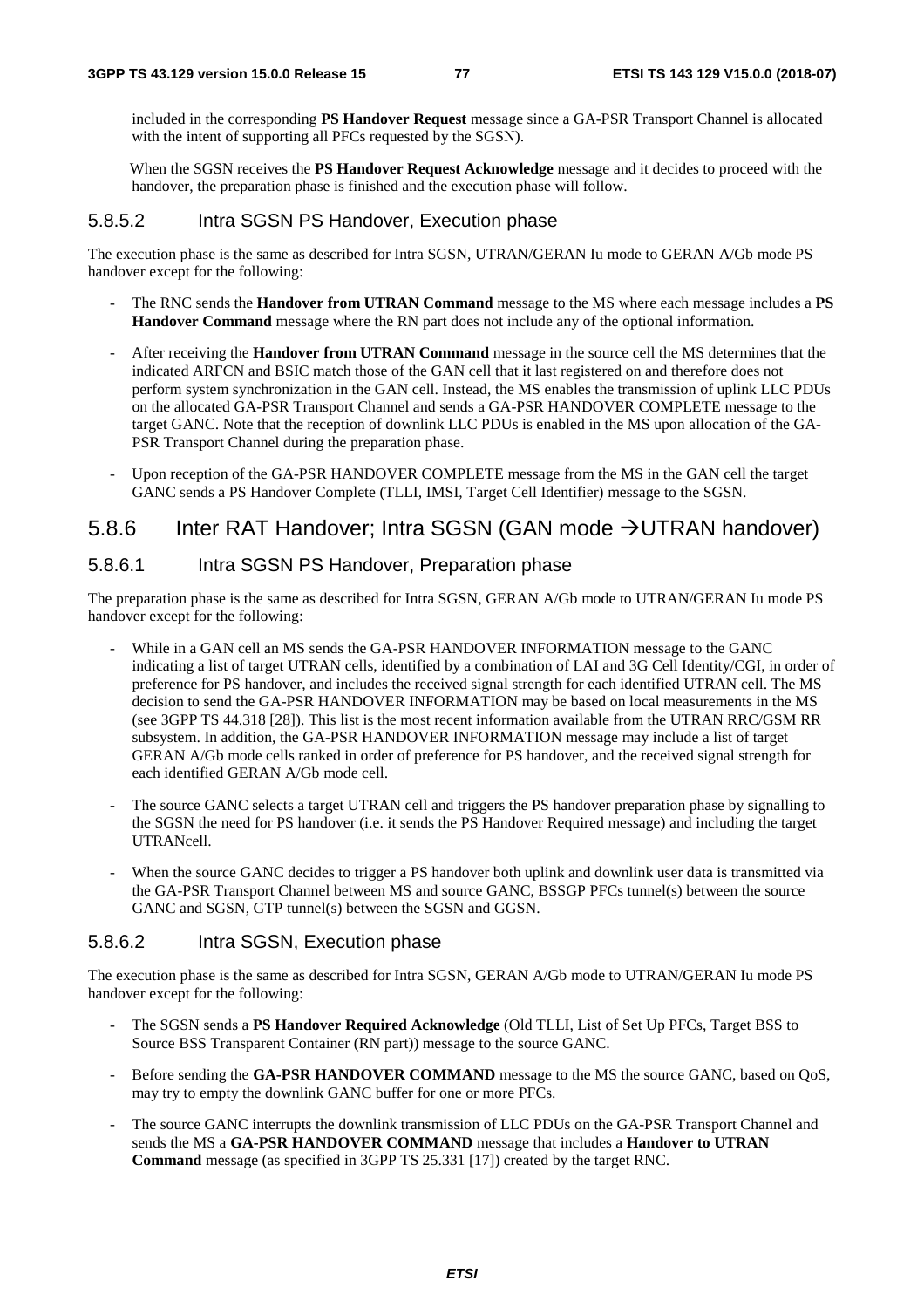## 5.8.7 Inter RAT Handover; Inter SGSN (UTRAN  $\rightarrow$  GAN mode handover)

#### 5.8.7.1 Inter SGSN PS Handover, Preparation phase

The preparation phase is the same as described for Intra SGSN, UTRAN to GAN mode PS handover except that Inter-SGSN communications are required and are as described for Inter-SGSN UTRAN to A/Gb mode PS handover.

### 5.8.7.2 Inter SGSN PS Handover, Execution phase

The execution phase is the same as described for the Intra SGSN PS Handover, Execution phase in sub-clause 5.8.5.2.

## 5.8.8 Inter RAT Handover; Inter SGSN (GAN mode  $\rightarrow$  UTRAN handover)

#### 5.8.8.1 Inter SGSN PS Handover, Preparation phase

The preparation phase is the same as described for Inter SGSN, GERAN A/Gb mode to UTRAN/GERAN Iu mode PS handover except for the following:

- While in a GAN cell an MS sends the GA-PSR HANDOVER INFORMATION message to the GANC indicating a list of target UTRAN cells, identified by a combination of LAI and 3G Cell Identity/CGI, in order of preference for PS handover, and includes the received signal strength for each identified UTRAN cell. The MS decision to send the **GA-PSR HANDOVER INFORMATION** message may be based on local measurements in the MS (see 3GPP TS 44.318 [28]). This list is the most recent information available from the UTRAN RRC/GSM RR subsystem. In addition, the **GA-PSR HANDOVER INFORMATION** message may include a list of target GERAN A/Gb mode cells ranked in order of preference for PS handover, and the received signal strength for each identified GERAN A/Gb mode cell.
- The source GANC selects a target UTRAN cell and triggers the PS handover preparation phase by signalling to the SGSN the need for PS handover (i.e. it sends the PS Handover Required message) and including the target UTRAN cell.
- When the source GANC decides to trigger a PS handover both uplink and downlink user data is transmitted via the GA-PSR Transport Channel between MS and source GANC, BSSGP PFCs tunnel(s) between the source GANC and SGSN, and GTP tunnel(s) between the SGSN and GGSN.

#### 5.8.8.2 Inter SGSN PS Handover, Execution phase

The execution phase is the same as described for the Intra SGSN, Execution phase in sub-clause 5.8.6.2.

## 6 Radio interface Signalling

## 6.1 PS Handover Signalling (Um)

### 6.1.1 General

PS Handover signalling includes the set of all air interface messages (Um signalling for A/Gb mode, Up signalling for GAN mode and Uu signalling for Iu mode) sent to or from the MS in the source and target cells during the PS handover procedure.

### 6.1.2 Overview of PS Handover messages

#### 6.1.2.1 GERAN A/Gb mode/GAN mode to GERAN A/Gb mode PS Handover

When performing an inter-SGSN PS Handover from GERAN A/Gb mode/GAN mode to GERAN A/Gb mode the following information is sent over the Um and Up interfaces.

- **PS Handover Command** message (for PS handover from GERAN A/Gb mode) or a **GA-PSR HANDOVER COMMAND** message including a **PS Handover Command** message (for PS handover from GAN mode) - sent to the MS in the source cell and includes the following:
	- optionally, the NAS container for PS HO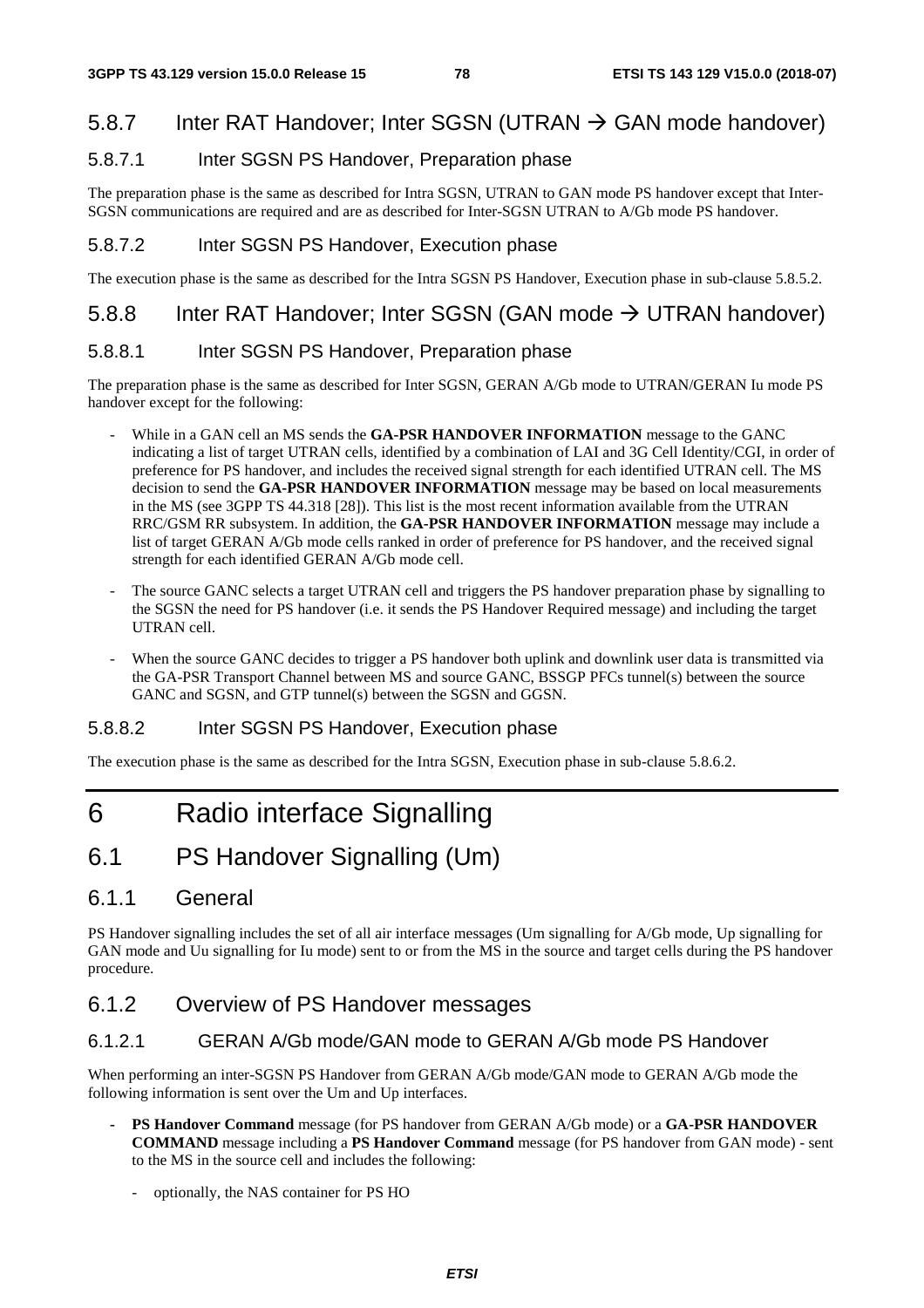- Indication of the radio resources for uplink and downlink TBFs to be used in the target cell for each PFC receiving PS handover treatment (i.e. the reverse path container created by target BSS/RNC).
- Indication of a PS handover reference number to be used when the MS arrives in the target cell.
- **PS Handover Access** message the MS sends 4 handover access bursts in the target cell using an uplink TBF provided by the PS Handover Command. If multiple uplink TBFs are provided by the **PS Handover Command** message the MS sends access bursts using just one of these TBFs (i.e. at minimum one uplink TBF must be provided in the **PS Handover Command** message). The handover reference number is included within each access burst. This message is always sent for the case of non-synchronised handover and may still be sent for the case of synchronised or pre-synchronised handovers (determined by the target BSS during the PS handover preparation phase) to allow the target BSS to verify the accessing MS.
- **Packet Physical Information** message sent by the target BSS to the MS in the target cell in response to the **PS Handover Access** message for the case of unsynchronised cells. Whether or not this message is sent in case of synchronised cells is indicated by the **PS Handover command** message (see 3GPP TS 44.018 [25]). It is sent using the downlink PACCH associated with the uplink TBF used to send the access bursts and provides the MS with physical layer information (i.e. Timing Advance). The time alignment information received in this message applies to all uplink TBFs allocated to the MS in the **PS Handover Command** message. The target BSS only sends this information if it receives the expected handover reference number in a **PS Handover Access** message.
- Uplink RLC Data Blocks sent on uplink TBFs allocated by the **PS Handover Command** message after the MS receives **Packet Physical Information** message as follows:
	- For inter-SGSN PS handover the MS, prior to sending any uplink user plane payload for any PFC, shall send an **XID Response** message .
- Downlink RLC Data Blocks sent on downlink TBFs allocated by the **PS Handover Command** message as follows:
	- For inter-SGSN PS handover for a given PFC the new SGSN may begin downlink N-PDU transmissions for that PFC prior to receiving a **PS Handover Complete** message (i.e. blind transmission may be used) or it may wait for a **PS Handover Complete** message before beginning downlink N-PDU transmissions for that PFC.
- **GA-PSR HANDOVER INFORMATION** message (for PS handover from GAN mode) sent from the MS to the GANC to provide a list of target GERAN A/Gb mode cells, identified by CGI, in order of preference for PS handover, and includes the received signal strength for each identified GERAN A/Gb mode cell.
- **GA-PSR UPLINK QUALITY INDICATION** message (for PS handover from GAN mode) sent from the GANC to the MS to provide it with PS service related information as perceived by the GANC which may result in the MS triggering the PS handover procedure (i.e. sending a **GA-PSR HANDOVER INFORMATION** message).

#### 6.1.2.2 UTRAN/GERAN Iu mode to GERAN A/Gb mode/GAN mode PS Handover

When performing a PS Handover from UTRAN/GERAN Iu mode to GERAN A/Gb mode or from UTRAN to GAN mode the following the following information is sent over the Uu, Up and Um interfaces:

- RRC Message sent to the MS in the source cell and includes the same information described for the PS Handover Command in clause 6.1.2.1.
- For PS handover from UTRAN to GERAN A/Gb mode/GAN mode the Handover from UTRAN Command (3GPP TS 25.331 [17]) message is used in CELL\_DCH and CELL\_FACH state when only PS RABs are established.
- For PS handover from GERAN Iu mode to GERAN A/Gb mode the HANDOVER FROM GERAN IU COMMAND message is used in RRC-Cell\_Dedicated (MAC Dedicated or MAC DTM state) or RRC-Cell\_Shared state when only PS RABs are established.
- **PS Handover Access** message (for PS handover to GERAN A/Gb mode) sent as described in clause 6.1.2.1.
- **Packet Physical Information** message (for PS handover to GERAN A/Gb mode) sent as described in clause 6.1.2.1.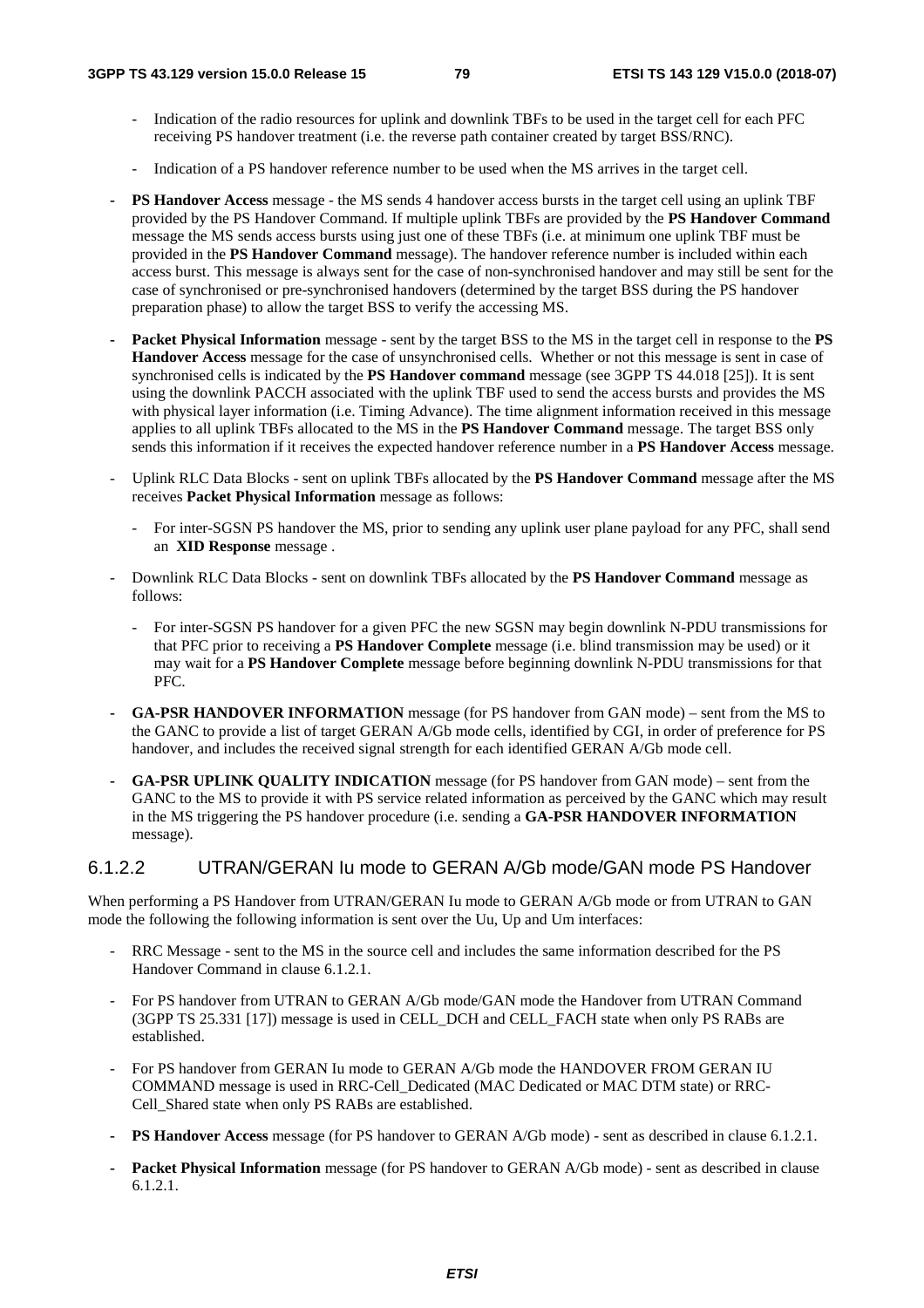- Uplink RLC Data Blocks (for PS handover to GERAN A/Gb mode) sent as described in clause 6.1.2.1.
- Downlink RLC Data Blocks (for PS handover to GERAN A/Gb mode) sent as described in clause 6.1.2.1.
- The target BSS/GANC may begin downlink LLC PDU transmissions prior to confirming the successful completion of the PS handover procedure (i.e. blind transmission may be used) or it may wait for an uplink RLC data block (target BSS) or a GA-PSR HANDOVER COMPLETE message (GANC) before beginning downlink N-PDU transmissions.
- **GA-PSR ACTIVATE UTC REQ** message (for PS handover from UTRAN to GAN mode) sent to the MS from the target GANC to activate the transport channel to be used in the GAN cell.
- **GA-PSR ACTIVATE UTC ACK** message (for PS handover from UTRAN to GAN mode) sent from the MS to the target GANC to confirm allocation of the transport channel to be used in the GAN cell.
- **GA-PSR HANDOVER COMPLETE** message (for PS handover from UTRAN to GAN mode) sent from the MS to the target GANC to indicate handover completion.

#### 6.1.2.3 GERAN A/Gb mode to GERAN Iu mode PS Handover

When performing a PS Handover from GERAN A/Gb mode to GERAN Iu mode the following information is sent over the Uu and Um interfaces:

- **PS Handover Command** message sent to the MS in the source cell and includes the following:
	- System broadcast information applicable to the target cell.
	- Indication of the radio resources for uplink and downlink TBFs to be used in the target cell for each RAB receiving PS handover treatment (i.e. the reverse path container created by target BSS). Note that the MS will map the N-SAPI associated with each of its active PDP Contexts directly to a RABid (i.e. N-SAPI = RABid).
	- Indication of a PS handover reference number to be used when the MS arrives in the target cell.
- **PS Handover Access** message sent as described in clause 6.1.2.1.
- **Packet Physical Information** message sent as described in clause 6.1.2.1.
- RRC message (e.g. Physical Channel Reconfiguration Complete) content is GERAN Iu mode specific.
- Uplink RLC Data Blocks sent on uplink TBFs allocated by the PS Handover Command message after the MS receives Physical Layer Information (content is GERAN Iu mode specific).
- Downlink RLC Data Blocks sent on downlink TBFs allocated by the PS Handover Command message (content is GERAN Iu mode specific).

#### 6.1.2.4 GERAN A/Gb mode/GAN mode to UTRAN mode PS Handover

When performing a PS Handover from GERAN A/Gb mode/GAN mode to UTRAN mode the following information is sent over the Uu, Up and Um interfaces:

- **PS Handover Command** message (for PS handover from GERAN A/Gb mode) or **GA-PSR HANDOVER COMMAND** message (for PS handover from GAN mode) - sent to the MS in the source cell. It includes the reverse path container created by the target RNC that consists of the RRC message (i.e. the Handover to UTRAN Command) required to perform PS handover to UTRAN.
- MS Detected by Target RNC exact procedure and information transfer is UTRAN specific.
- RRC message (e.g. Physical Channel Reconfiguration Complete) information content is UTRAN specific.
- **GA-PSR HANDOVER INFORMATION** message (for PS handover from GAN mode) sent from the MS to the GANC to provide a list of target UTRAN cells, identified by a combination of LAI and 3G Cell Identity, in order of preference for PS handover, and includes the received signal strength for each identified UTRAN cell.
- **GA-PSR UPLINK QUALITY INDICATION** message (for PS handover from GAN mode) sent from the GANC to the MS to provide it with PS service related information as perceived by the GANC which may result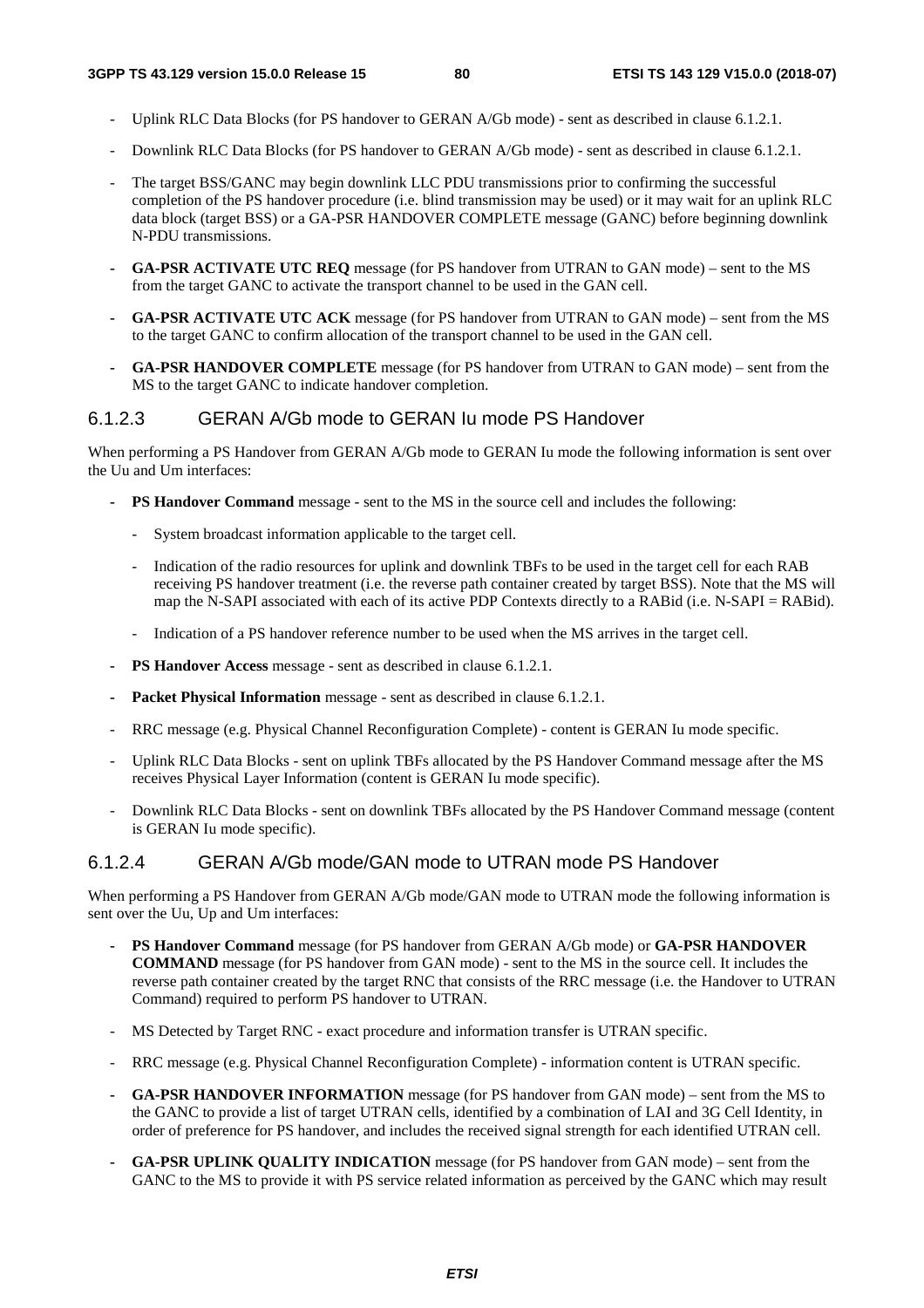in the MS triggering the PS handover procedure (i.e. sending a **GA-PSR HANDOVER INFORMATION** message).

#### 6.1.2.5 GERAN A/Gb mode to GAN mode PS Handover

When performing an inter-SGSN PS Handover from GERAN A/Gb mode to GAN mode the following information is sent over the Um and Up interfaces.

- **PS Handover Command** message sent to the MS in the source cell and includes the following:
	- optionally, the NAS container for PS HO.
	- RN information which consists only of the mandatory fields within the PS Handover Radio Resources IE carried within the PS Handover Command message.
- The target GANC may begin downlink LLC PDU transmissions prior to confirming the successful completion of the PS handover procedure (i.e. blind transmission may be used) or it may wait for a GA-PSR HANDOVER COMPLETE message before beginning downlink N-PDU transmissions.
- **GA-PSR ACTIVATE UTC REQ** message sent to the MS from the target GANC to activate the transport channel to be used in the GAN cell.
- **GA-PSR ACTIVATE UTC ACK** message sent from the MS to the target GANC to confirm allocation of the transport channel to be used in the GAN cell.
- GA-PSR HANDOVER COMPLETE message sent from the MS to the target GANC to indicate handover completion.

#### 6.1.2.6 GERAN A/Gb mode to E-UTRAN PS Handover

When performing a PS Handover from GERAN *A/Gb mode* to E-UTRAN the following information is sent over the radio interface:

- **PS Handover Command** message (for PS handover from GERAN *A/Gb mode*) to the MS in the source cell (on the Um interface). It includes the reverse path container created by the target eNB that consists of the RRC message (i.e. the *RRCConnectionReconfiguration* message) required to perform PS handover to E-UTRAN.
- MS Detected by Target eNB- the exact procedure and information transfer on the Uu interface is E-UTRAN specific 3GPP TS36.300 [30], 3GPP TS36.331 [31].
- RRC message on the Uu interface information content is E-UTRAN specific TS36.331 [31].

#### 6.1.2.7 E-UTRAN to GERAN A/Gb mode PS Handover

When performing a PS Handover from E-UTRAN to GERAN *A/Gb mode* the following information is sent over the radio interface:

- RRC Message sent to the MS in the source cell (on the Uu interface). It includes the same information described for the PS Handover Command in sub-clause 6.1.2.1.
- The **MobilityFromEUTRACommand** (3GPP TS 36.331 [31]) message is sent to the UE (on the Uu interface).
- **PS Handover Access** message (for PS handover to GERAN A/Gb mode) sent on the Um interface as described in sub-clause 6.1.2.1.
- **Packet Physical Information** message (for PS handover to GERAN A/Gb mode) sent on the Um interface as described in sub-clause 6.1.2.1.
- Uplink RLC Data Blocks (for PS handover to GERAN A/Gb mode) sent on the Um interface as described in sub-clause 6.1.2.1.
- Downlink RLC Data Blocks (for PS handover to GERAN A/Gb mode) sent on the Um interface as described in sub-clause 6.1.2.1.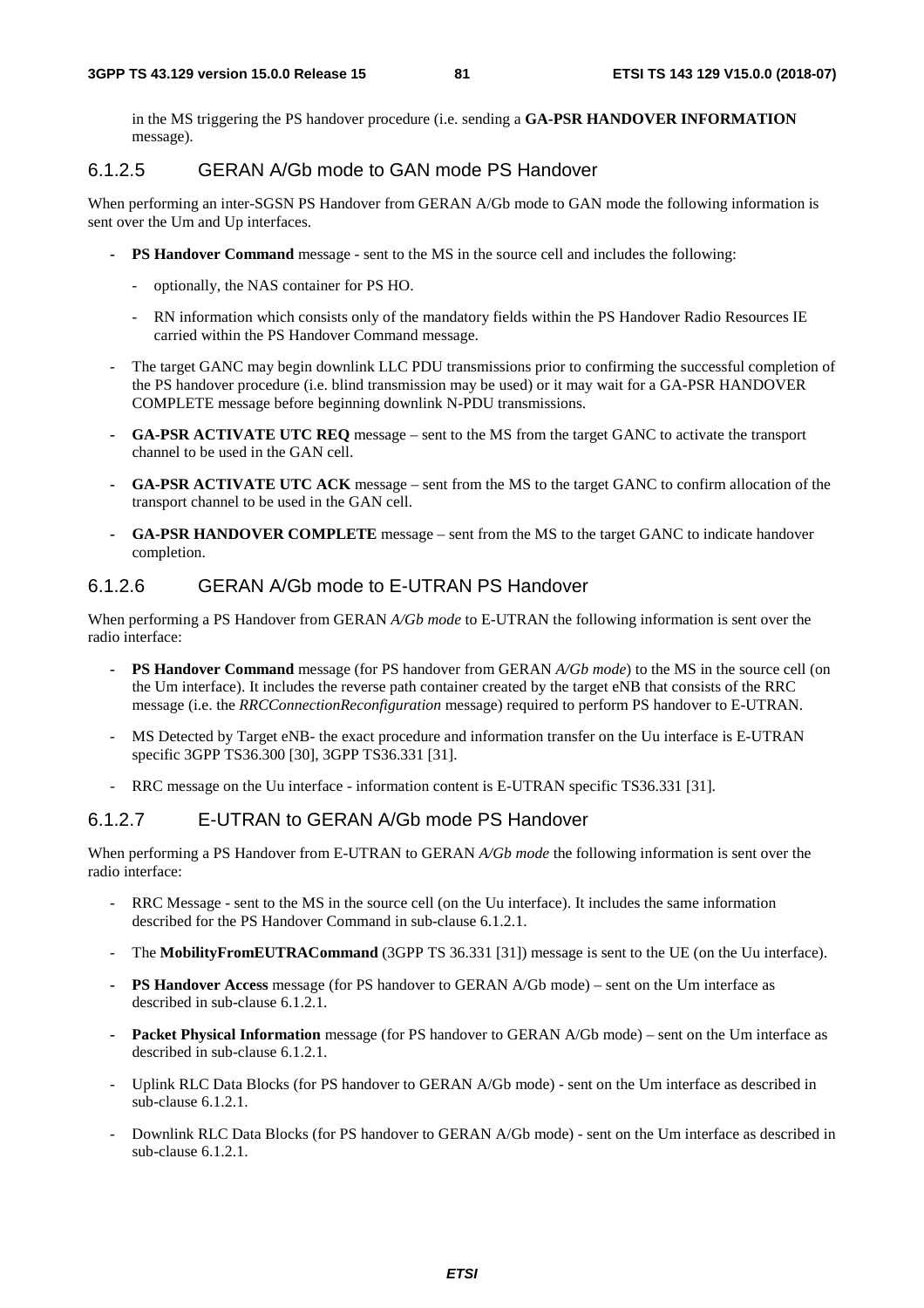The target BSS may begin downlink LLC PDU transmissions prior to confirming the successful completion of the PS handover procedure (i.e. blind transmission may be used) or it may wait for an uplink RLC data block (target BSS).

## 6.1.3 RLC/MAC segmentation

RLC/MAC segmentation is a feature that provides an additional mechanism for sending control plane messages from the BSS to the MS. This feature can only be used after contention resolution is completed in the BSS and the BSS has to send an RLC/MAC control message that is from 3 to 9 radio blocks long.

## 6.1.4 Inter RAT/mode PS Handover to GERAN A/Gb

Void.

### 6.1.5 Inter RAT/mode PS Handover from GERAN A/Gb

Void.

## 6.2 Mechanisms for Initial Access in the Target Cell

### 6.2.1 General

This clause describes two possible approaches to the MS making access in the target cell. Both basic approaches assume that a handover procedure similar to that for the CS domain (Handover Access followed by Physical Information messages) takes place.

The effect of synchronised networks is examined for both approaches where the exchange of Handover Access and Physical Information is not required as the TA can be derived in advance.

The main assumptions applicable to the call flows are:

- USFs are required to schedule uplink data blocks.
- All identifiers and resources are known by the MS and target BSS before the MS makes the initial access in the target cell.

### 6.2.2 Synchronisation of handovers

The following synchronisation mechanisms are used for PS handover:

- Non-synchronised.
- Synchronised.
- Pre-Synchronised.

The non-synchronised cases are shown in figures 22 and 24 and are characterised by the requirement for the MS to obtain a valid uplink timing advance before it can transmit normal bursts. The MS shall notify its presence in the target cell through the transmission of access bursts to the BSS, and the BSS shall respond with a valid timing advance which in turn enables the MS to send normal bursts in uplink.

The synchronised and pre-synchronised cases are shown in figures 23 and 25 and have different mechanisms for the provision of the timing advance that are described in 3GPP TS 45.010 [26].

NOTE: The pseudo-synchronised case is not supported by the PS handover feature.

### 6.2.3 Option 1 - Downlink Data sent after performing access in the target cell

In this approach, downlink data is not transmitted until the BSS has been made aware of the presence of the MS via the reception of a **PS Handover Access** message.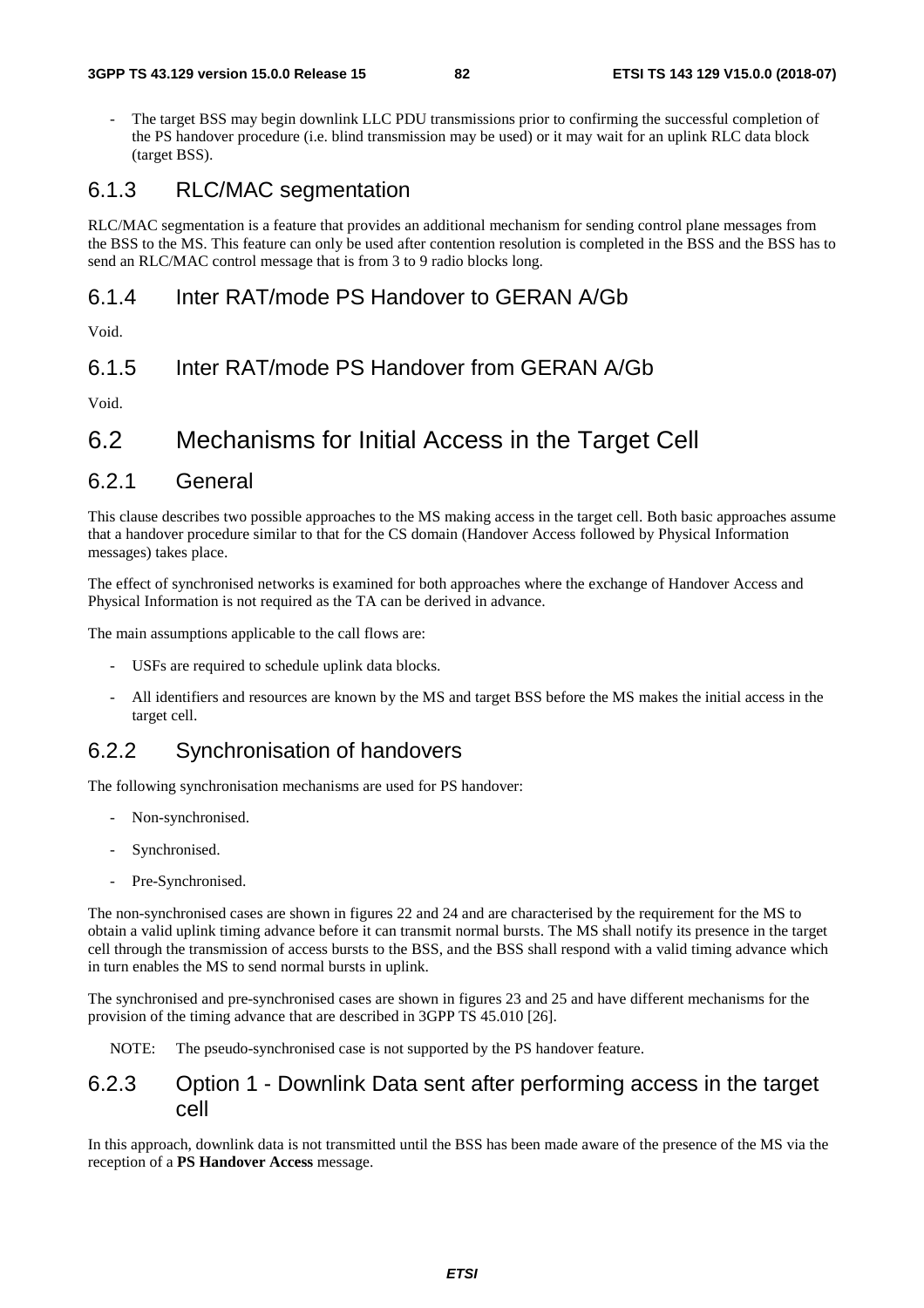#### 6.2.3.1 Unsynchronised Networks Call Flow

The message flow for this option is shown in figure 22. The MS starts by sending **PS Handover Access** messages as four access bursts to the network (through USF allocation). As there is no contention, the network should receive at least one of the access bursts. A Handover Reference parameter is allocated by the target BSS in the **PS Handover Command** message and included in the **PS Handover Access** message to verify that the correct MS is accessing the resources. This is similar to the Handover Reference in the CS handover case.

The BSS receives the **PS Handover Access** message and detects that the correct MS has now made access in the target cell. It sends a **Packet Physical Information** message to indicate that the MS has been detected. The main purpose of this message is to give the Timing Advance information to the MS.

Once the MS has received the **Packet Physical Information** message it sends uplink LLC PDUs (user or signalling data, depending on the scenario). When correctly receiving the first RLC data block from the MS the target BSS verifies the mobile station, generates a **PS Handover Complete** message and sends it to the new SGSN.

The MS can start sending uplink RLC/MAC data blocks on the pre-allocated resources when scheduled with its USF. When the **PS Handover Complete** message has been received by the new SGSN, it can start sending downlink data blocks.

NOTE: The downlink RLC data blocks can be sent for any PFC receiving PS handover treatment after the target BSS has confirmed that the correct MS is present and after the **PS Handover Complete** message has been received by the new SGSN.



#### **Figure 22: Option 1 - Downlink Data after MS contacts network**

#### 6.2.3.2 Synchronised Networks Call Flow

In the case of synchronous networks it is possible for the MS to calculate the TA of the target cell before it moves from the source cell.

Figure 23 shows the call flow in the case of synchronous networks. In this case it is possible for the MS to start transmitting and receiving messages as soon as it switches to the target cell.

As described in 3GPP TS 44.018 [25], handover access bursts may optionally be sent if indicated in the handover command message. If no access bursts are sent the MS begins sending uplink LLC PDUs . These PDUs are only sent to verify the MS's presence in the new cell but do not trigger the sending of **Packet Physical Information** message. As blind transmission in the downlink is not being used in this scenario, the BSS must wait until a first RLC/MAC block is received (through USF allocation) before transmitting data in the downlink.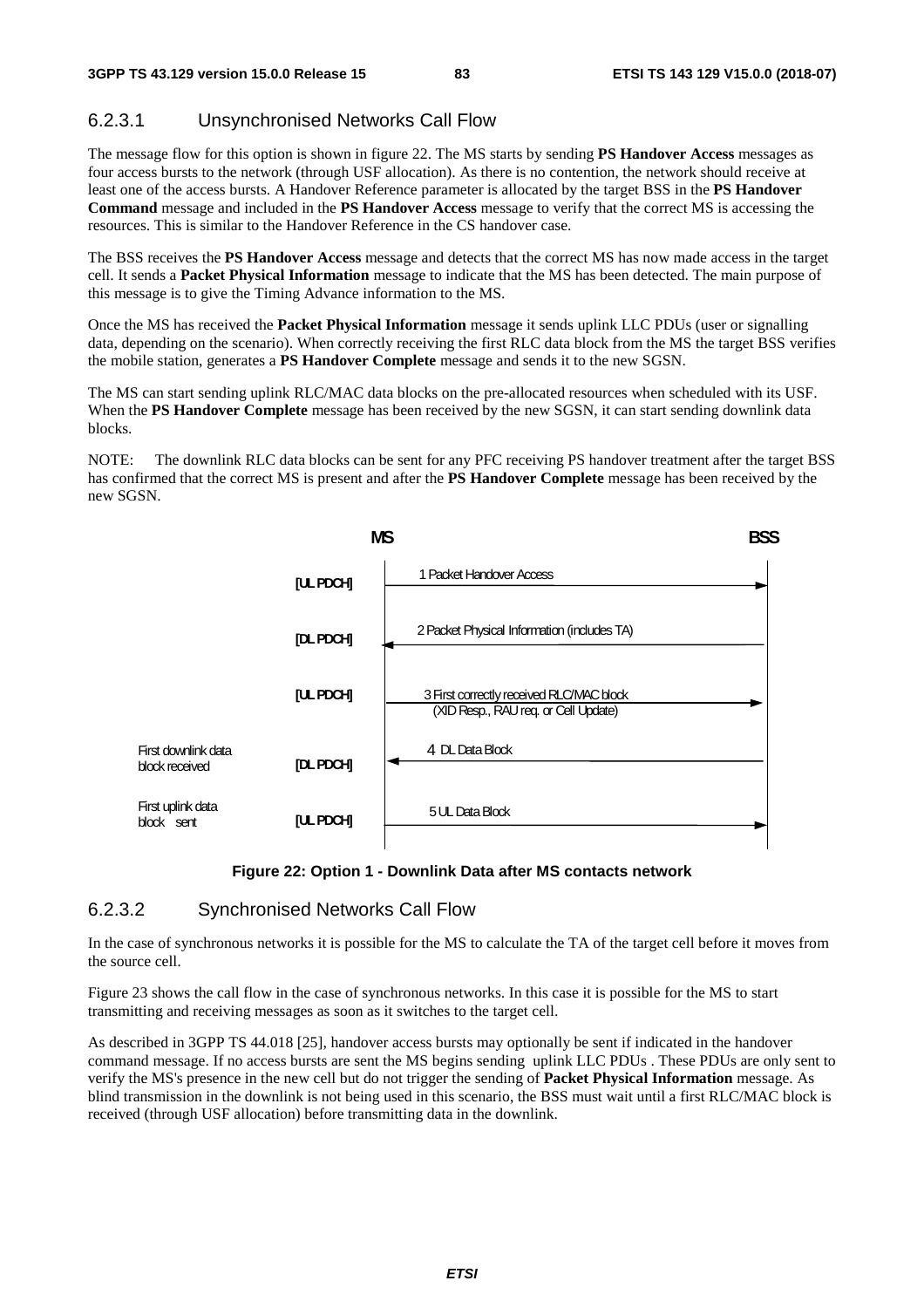

#### **Figure 23: Option 1 - Downlink Data after MS contacts network, Synchronous Networks**

## 6.2.4 Option 2 - Downlink Data sent before performing access in the target cell (Blind Transmission)

Blind transmission aims at minimising the interruption time on the downlink following handover. The target BSS starts transmitting downlink data on the newly reserved resources in the target cell before the MS has accessed this cell. The message flow for this scheme is shown in figure 24.

#### 6.2.4.1 Unsynchronised Networks Call Flow

As the BSS must send the Packet Physical Information as an immediate response to the **Packet Handover Access** message, it is unable to send any downlink data at the same time. Therefore the BSS interrupts delivery of downlink data in order to send the Packet Physical Information to the MS.



- NOTE 1: DL data is shown as being sent before the Packet Handover Access, but it may be sent by the target BSS at any time in the sequence. The **PS Handover Access** message is sent when being scheduled with the USF.
- NOTE 2: Blind transmission assumes that the downlink data flow for a PFC receiving PS handover treatment may begin before the new SGSN receives the associated **PS Handover Complete** message from the target BSS and before the RAU procedure has started.

#### **Figure 24: Option 2 - Blind Transmission in target cell**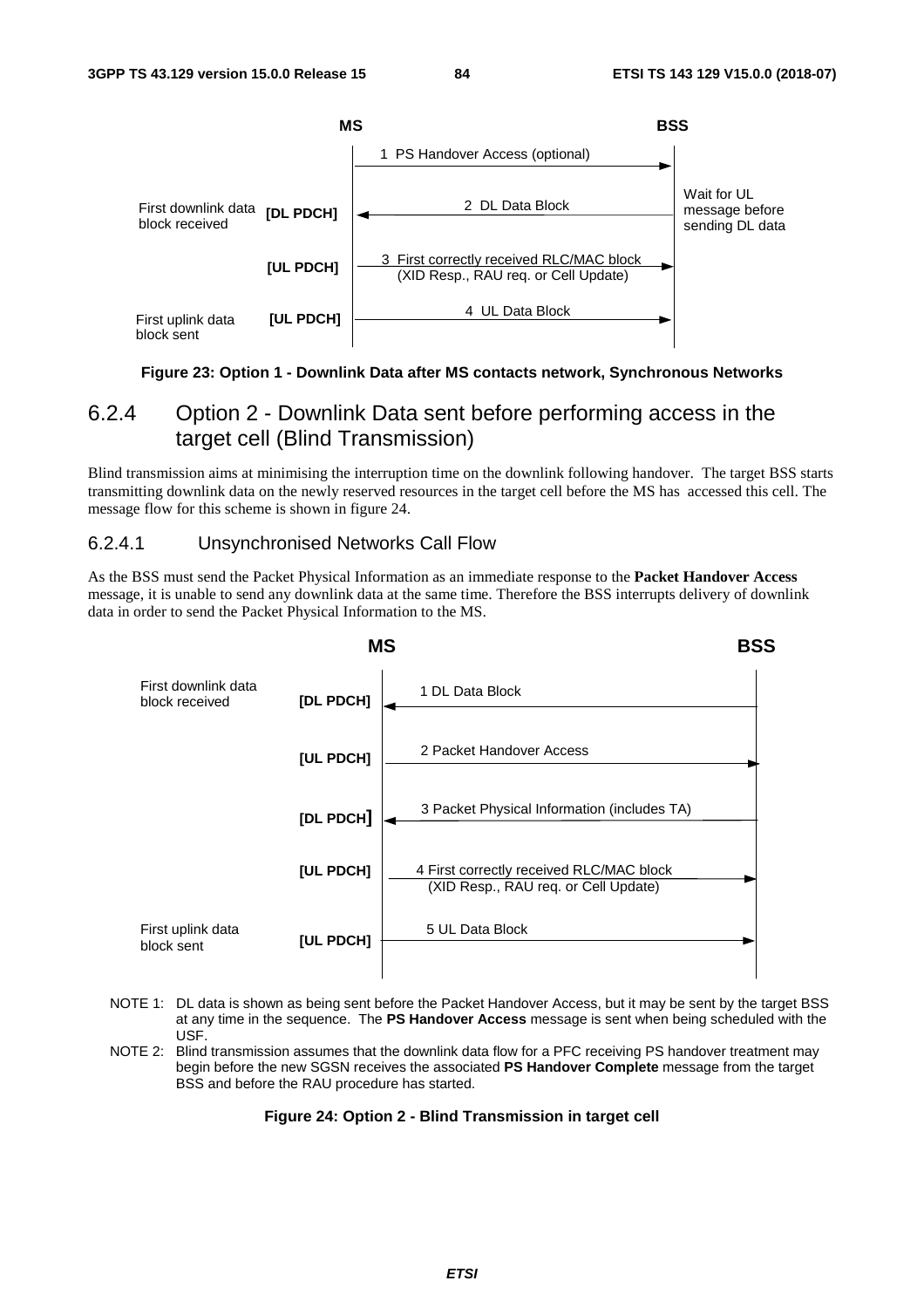## 6.2.4.2 Synchronised Network Call Flow

In the case of blind transmission with synchronous networks, downlink data can be sent at the earliest opportunity. This is similar to the case for blind transmission without synchronous networks. However, uplink data transfer is also sped-up as shown in the call flow of figure 25.



**Figure 25: Option 2 - Blind Transmission in target cell, Synchronous Networks** 

The **PS Handover Access** message is the first uplink message sent if indicated in the handover command message as described in 3GPP TS44.018. Otherwise one or more RLC/MAC blocks that contain the **XID Response** message will be sent. This case is therefore the best in terms of reduced service interruption time.

NOTE: Blind transmission assumes that the flow of downlink data for a PFC receiving PS handover treatment may begin before the new SGSN receives the **PS Handover Complete** message from the target BSS and before the RAU procedure has started.

## 6.3 Methods for triggering PS Handover

A PS Handover is triggered by the BSS based on the received measurement reports or initiated by the reception of the **Packet Cell Change Notification** message from the mobile station. The BSS controls which of the two methods to use for initiating the PS Handover.

A PS Handover is triggered by the GANC based on the measurement reports received in the **GA-PSR HANDOVER INFORMATION** message or by other trigger conditions (see 3GPP TS 44.318 [28]).

When PS Handover is triggered by the BSS based on the measurement reports, the mobile station is in NC2 mode. The mobile station sends measurement reports to the network (BSS). When the network has found a new cell meeting the cell reselection criteria, and prepared for the PS Handover in that target cell, it sends the **PS Handover Command** message to the mobile station.

If not in NC2 mode, the mobile station may, by transmitting a **Packet Cell Change Notification** message according to the Cell Change Notification procedure, make the BSS aware it has found a new cell meeting the cell reselection criteria. The network then prepares for the PS Handover in the indicated target cell and sends the **PS Handover Command** message to the mobile station. In order to avoid that the mobile station performs autonomous cell reselection due to timeout of T3208, the network can order the mobile station to enter NC2 mode by transmitting the **Packet Measurement Order** message in response to the PCCN message. This will keep the mobile station in the cell until the **PS Handover Command** message is sent by the network, thus making it possible for the network to perform all necessary PS handover signalling and set up the radio resources in the target cell.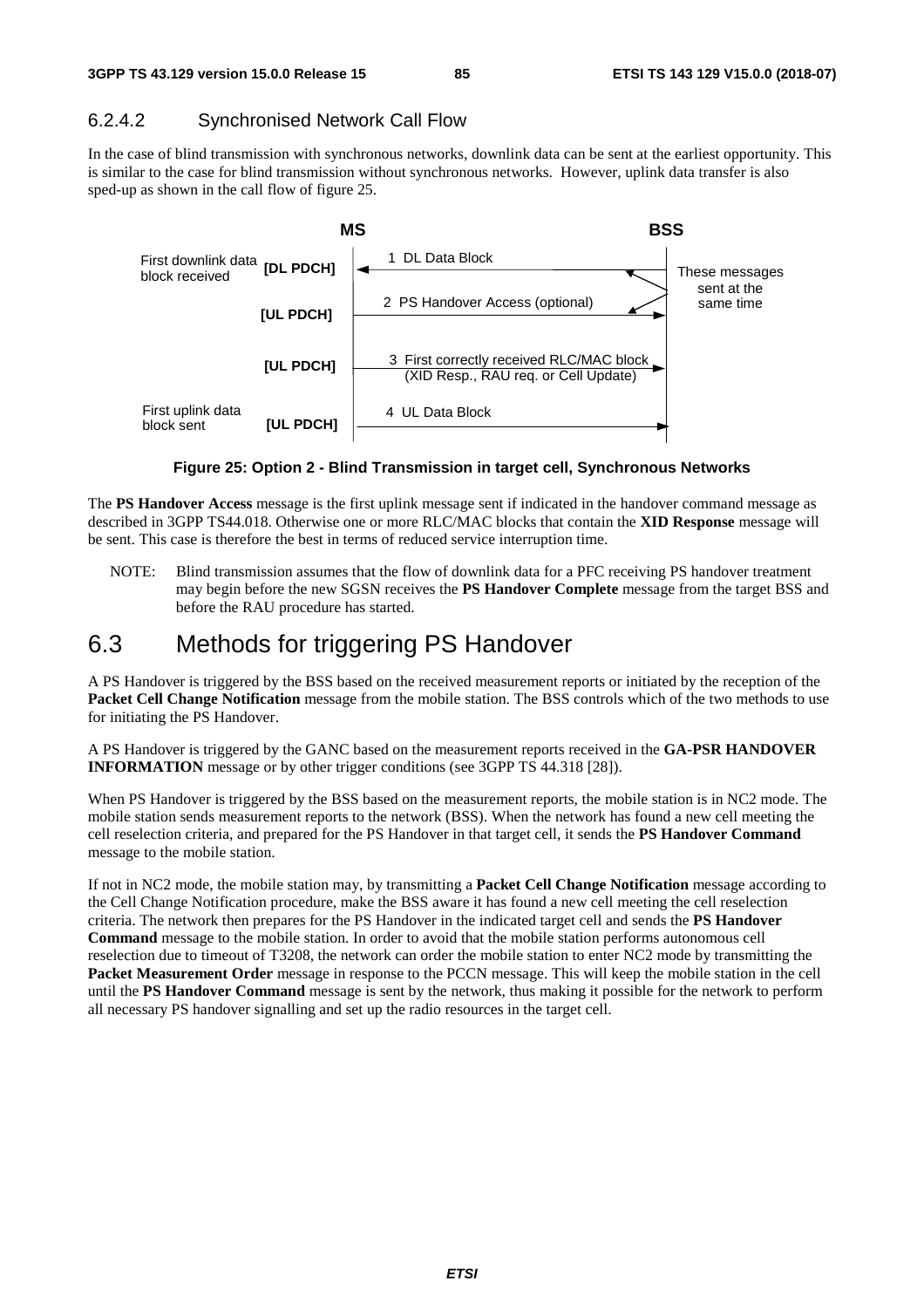## Annex A (normative): Agreed handover principles

## A.1 Agreed handover principles

- 1. It is the mobile station that is handed over to a target cell when one or more of its PFCs are subject to handover.
- 2. The source BSS makes the decision to initiate the handover preparation phase when required for PFC(s) subject to handover.
- 3. Information pertaining to all PDP contexts and PFCs relating to the MS should be sent from the old SGSN to the target SGSN in the handover signalling regardless of their QoS.
- 4. The target BSS should make the final decision on which PFCs are subject to handover and to assign resources over the Um interface in the target cell. This decision is based on the target BSS being able to fulfil the QoS for these PFCs.
- 5. The old SGSN decides whether and when to forward data to the TEIDs provided by the new SGSN.
- 6. It is not required to have resources allocated in advance for bearers which themselves are not determined to be subject to handover by the target BSS.
- 7. How the target BSS decides which PFCs to accept and which to reject should be implementation specific.
- 8. For the PS Handover, forwarding of data is performed from the old SGSN either to the target BSS (intra BSS, intra SGSN-inter BSS) or to the new SGSN (inter SGSN); an optional optimisation for intra BSS handover will allow the BSS to decide how to handle the user data flow.
- 9. An explicit Routing Area Update procedure is performed (if required) when the handover procedure is terminated.
- 10. The explicit RAU may not contain the following message sequences that are performed already during the handover procedure:
	- Transfer of contexts between SGSNs (inter SGSN case).
	- Exchange of SNDCP sequence numbers (inter SGSN case).
	- Allocation of P-TMSI.
- 11. Uplink and downlink data transfer continues during the Routing Area Update procedure. This is possible because certain RAU centric functions are performed during the handover execution phase.
- 12. The PS Handover service shall support intra BSS, intra SGSN-inter BSS, inter SGSN and inter RAT scenarios.
- 13. Based on the quality of service parameters the MS or the network may throw away packets available for transmission in the uplink or downlink during the ongoing handover procedure.
- 14. The source BSS shall only request PS handover for one cell in each **PS Handover Required** message.
- 15. The PS handover procedure is only performed when the target BSS pre-allocates resource for at least one PFC. In case the target BSS cannot allocate resources for at least one PFC the target BSS shall reject the PS Handover request using the **PS Handover Request Negative Acknowledge** message.
- 16. In case the mobile fails to synchronize to the target cell within a timeout period after having received a PS Handover Command, shall revert to the source cell and the old "channels".
- 17. Optionally, in the case of Intra RAT/Mode PS handover, information pertaining to the radio resource realization of the PFCs subject to Handover can be transferred from the source BSS to the target BSS.
- 18. During the PS Handover preparation phase the new SGSN (assuming RA change) assigns a unique identifier (P-TMSI, Local TLLI) for data transmission in the target cell. This Local TLLI is used for data transfer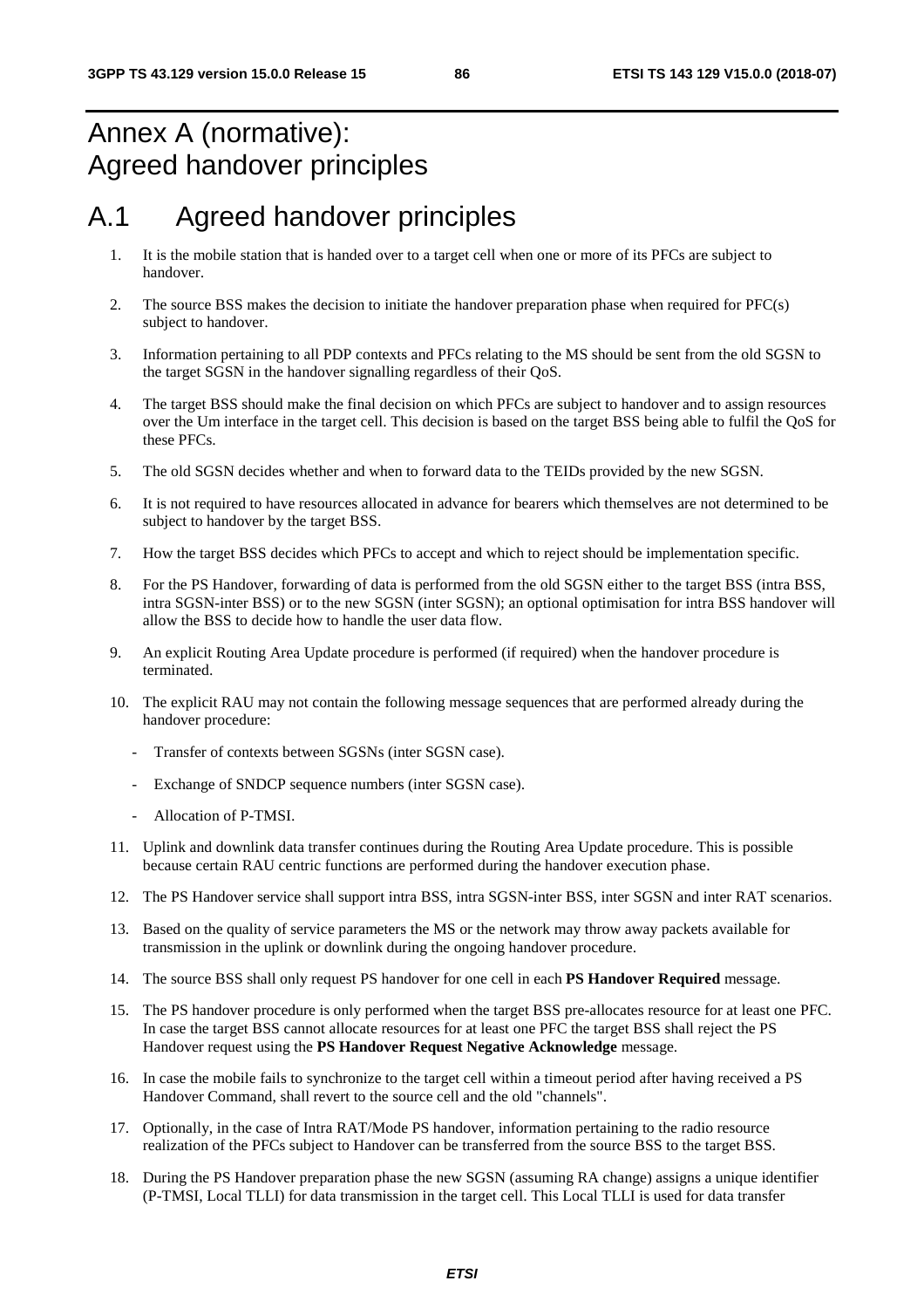between the target BSS and the new SGSN. This Local TLLI is not sent to the MS. After PS Handover Completion the MS triggers the RAU procedure. After P-TMSI reallocation, which is performed during Routing area update, a new Local TLLI will be derived from the P-TMSI using current MM procedures.

- 19. An SGSN supporting PS handover to GERAN *A/Gb mode* shall always assign a valid SAPI and PFI upon PDP Context activation for a PS Handover capable MS.
- 20. An MME supporting PS handover to GERAN *A/Gb mode* shall always assign a valid SAPI and PFI upon EPS bearer activation for a PS Handover capable MS.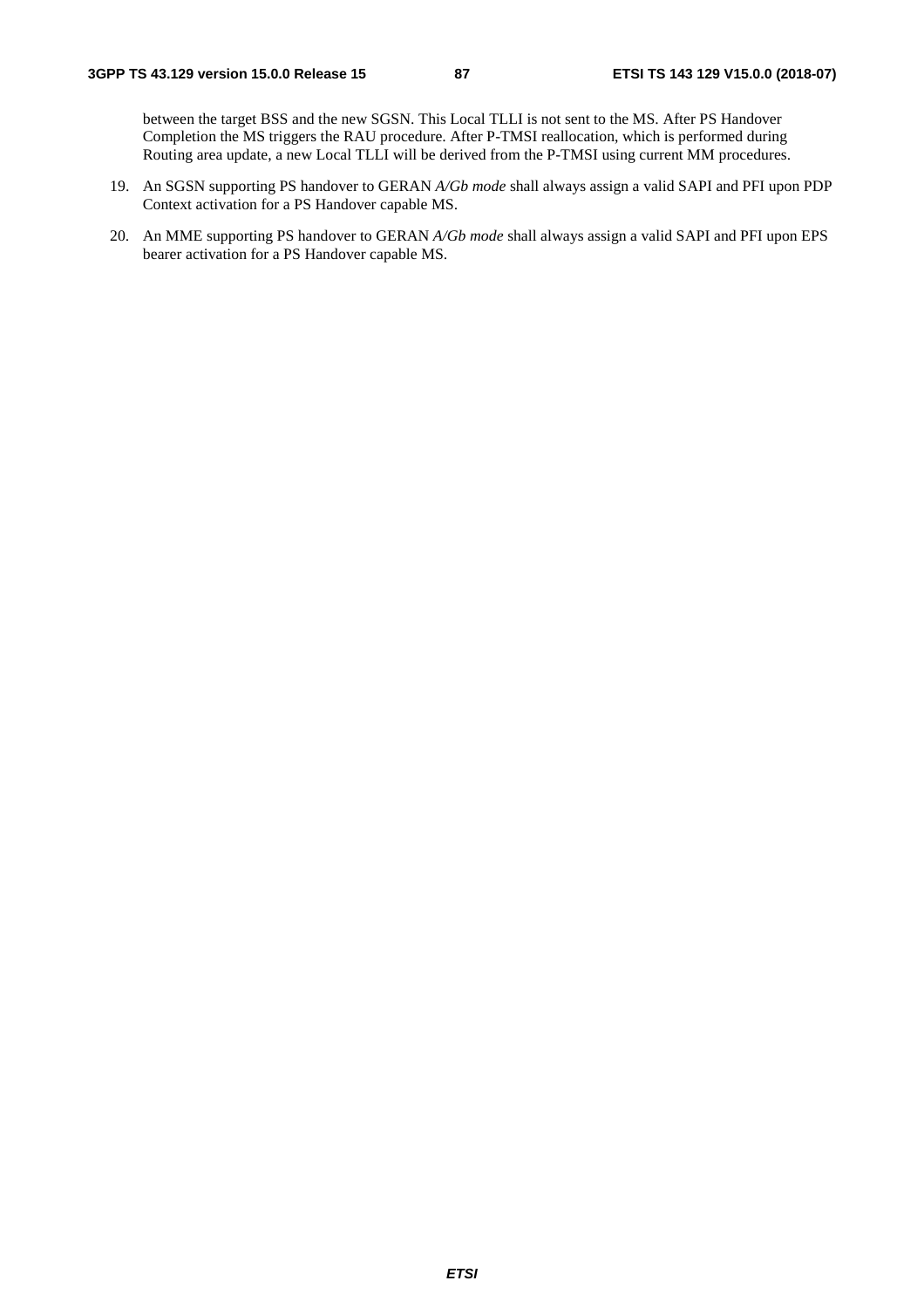## Annex B (informative): PS Handover Primitives

## B.1 Overview

The set of figures below indicate the primitive exchanges that could occur during a successful PS handover procedure. All numbered primitives shown using bold font are further specified in either 3GPP TS 48.018, 3GPP TS 44.064 or 3GPP TS 44.065 whereas those shown using normal font are only provided for reasons of conceptual completeness (i.e. they provide an example of a primitive that could be implemented in support of the PS handover feature).

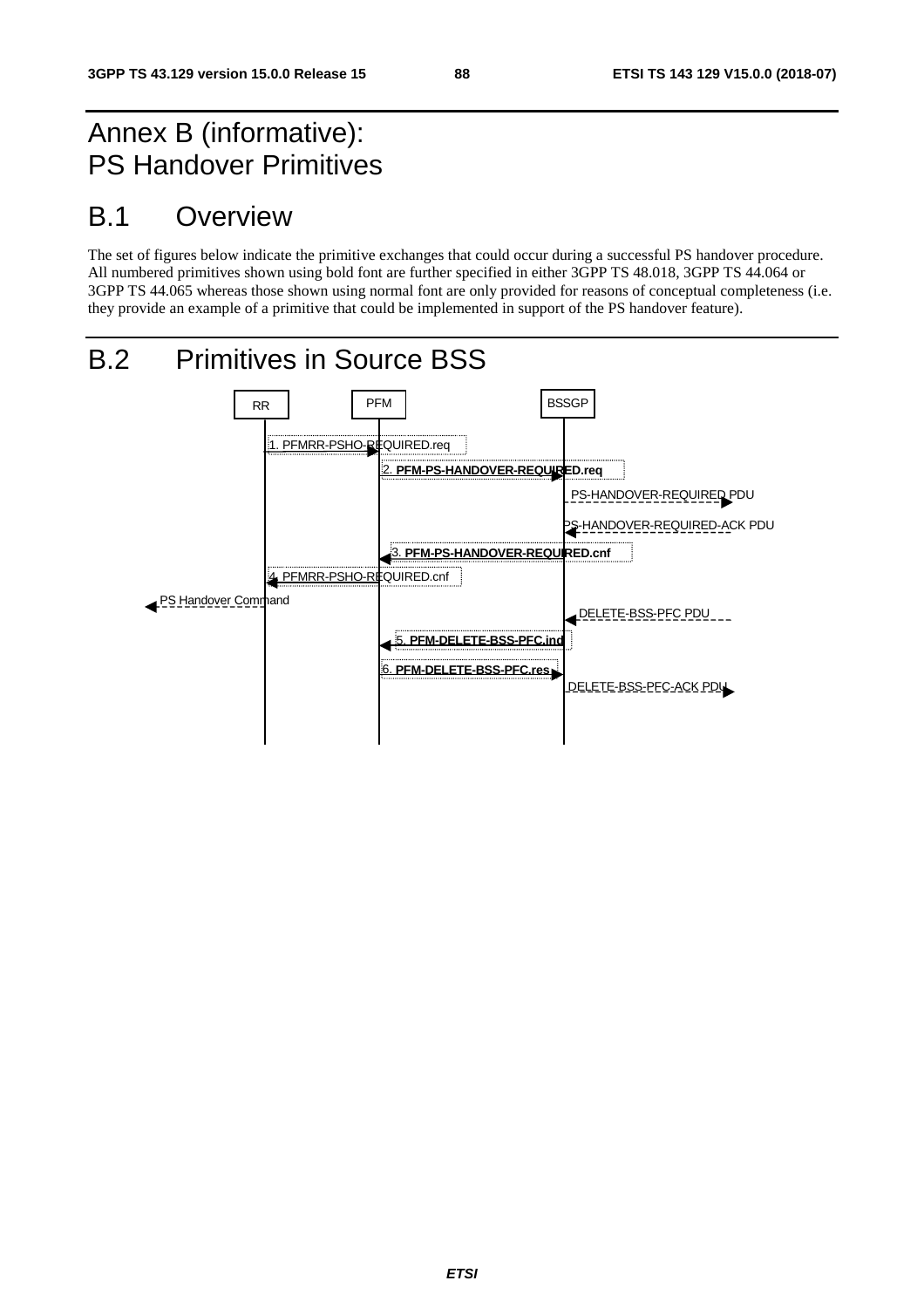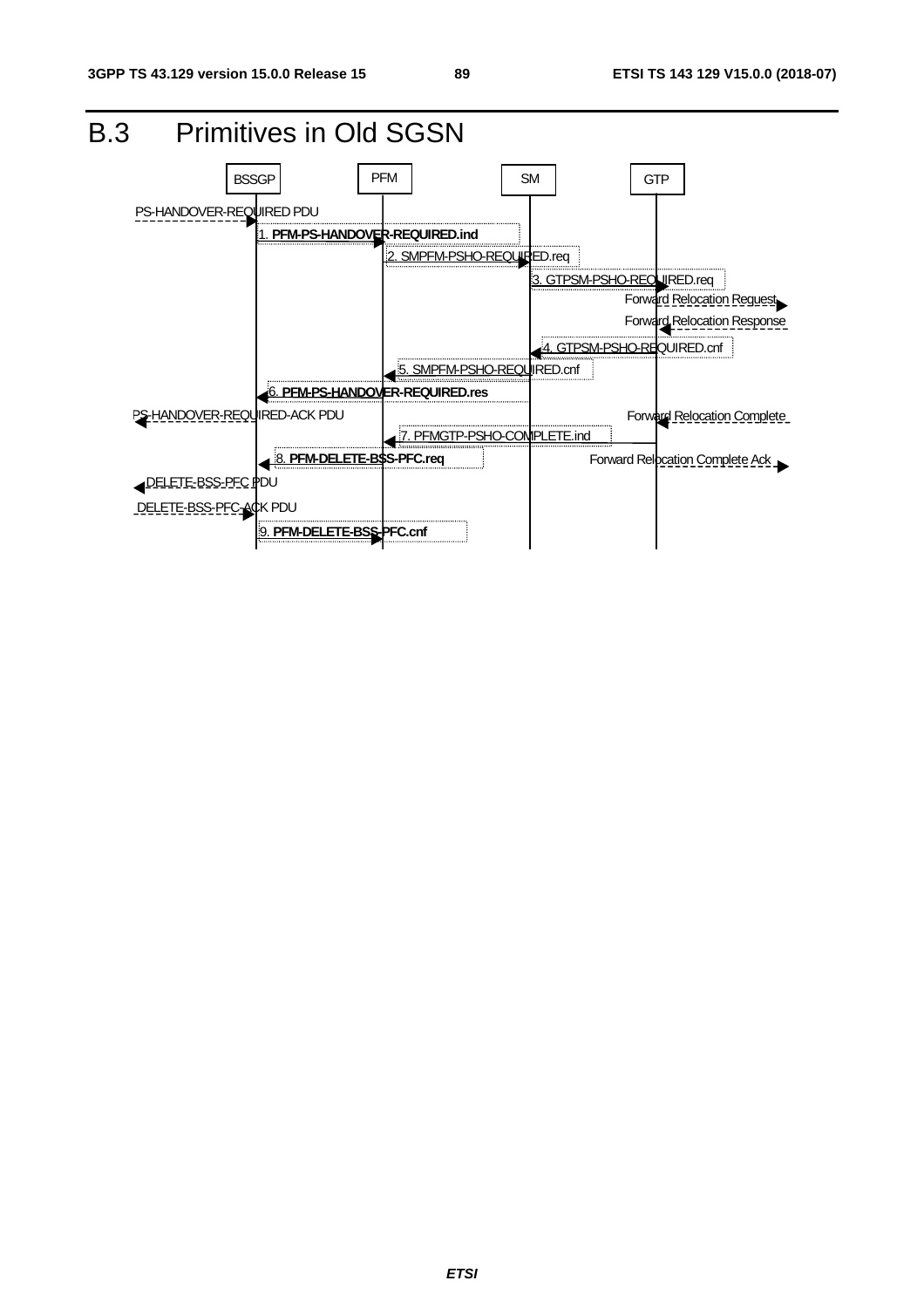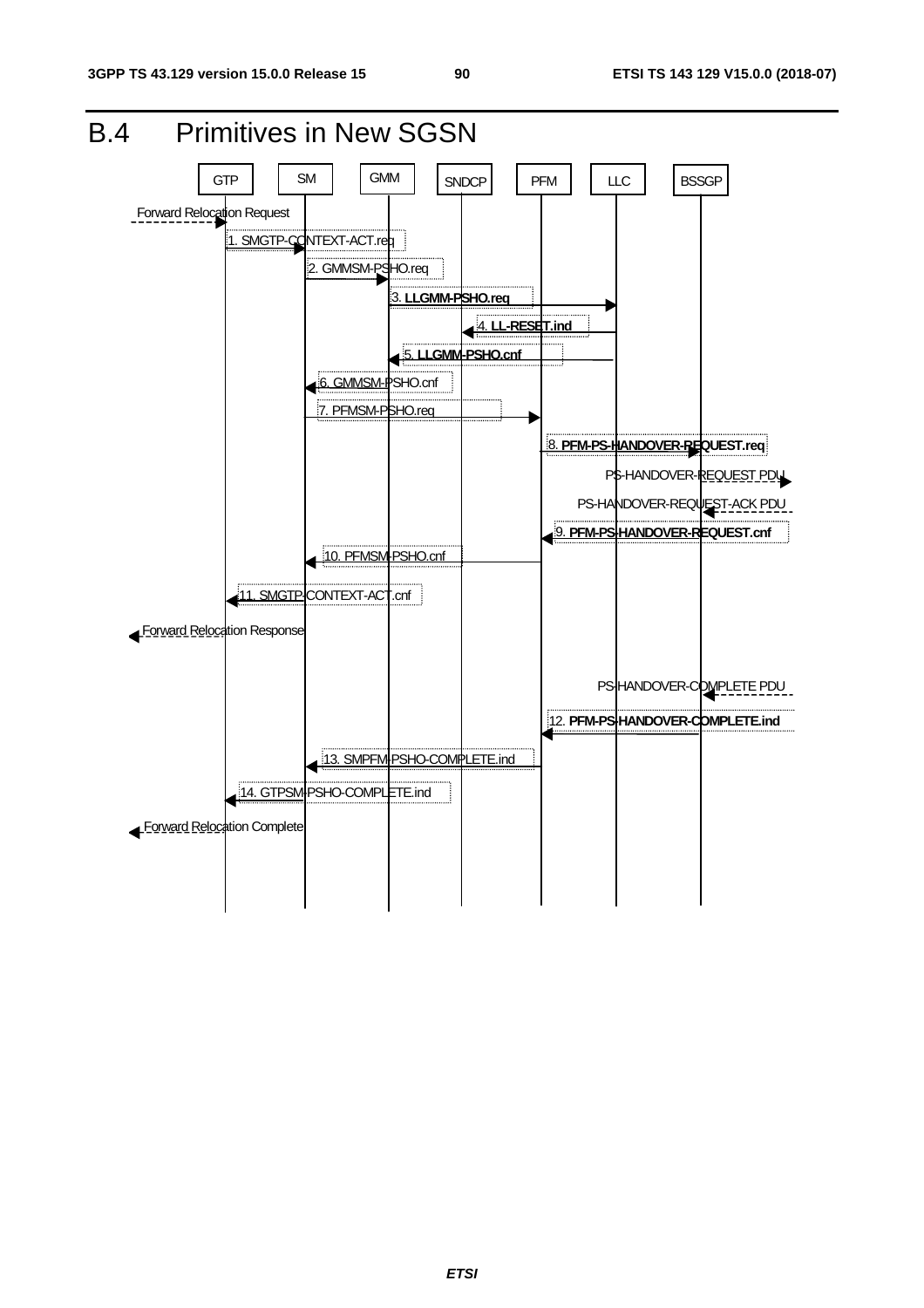

## B.6 Primitives in MS

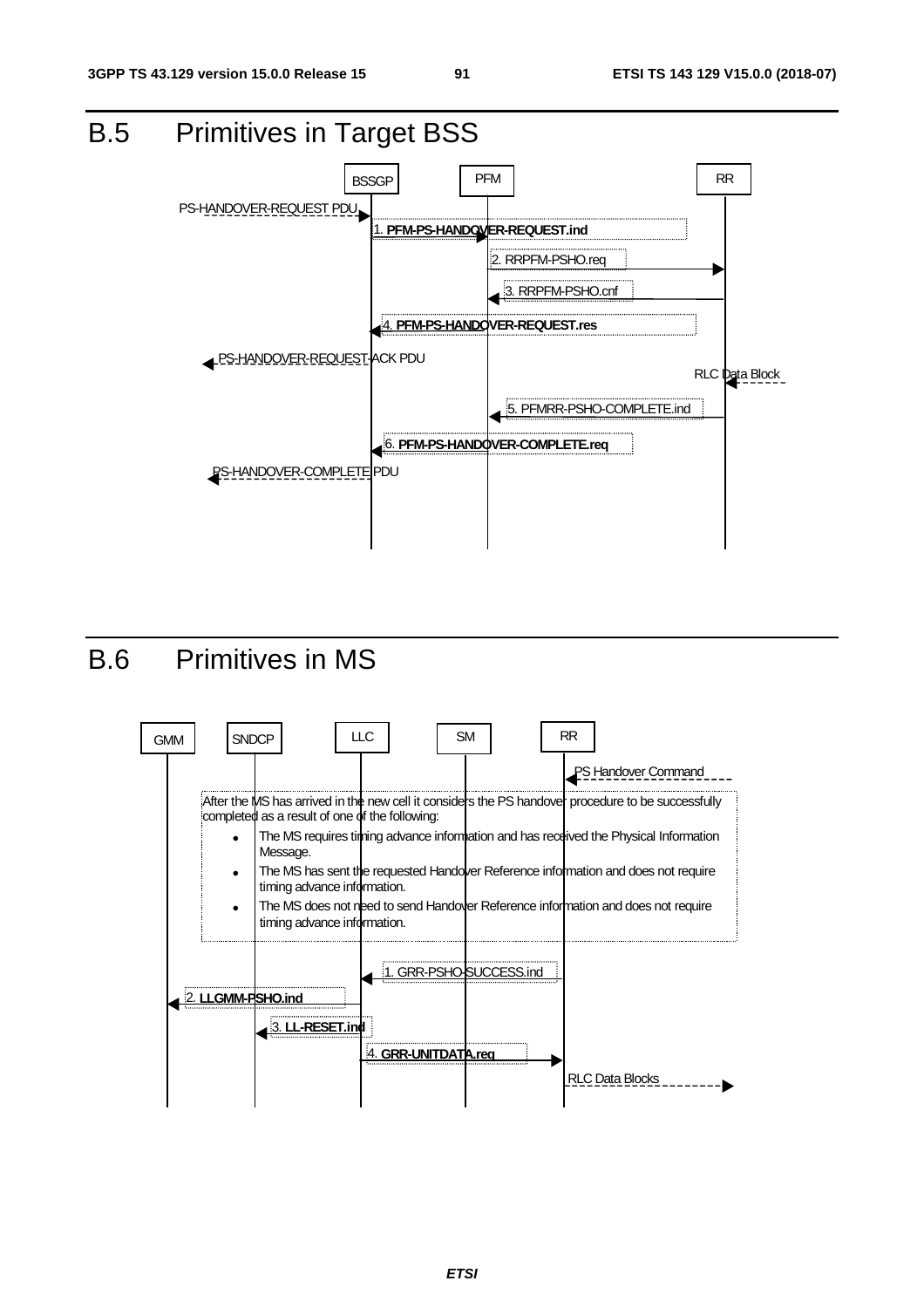Annex C (informative): Change history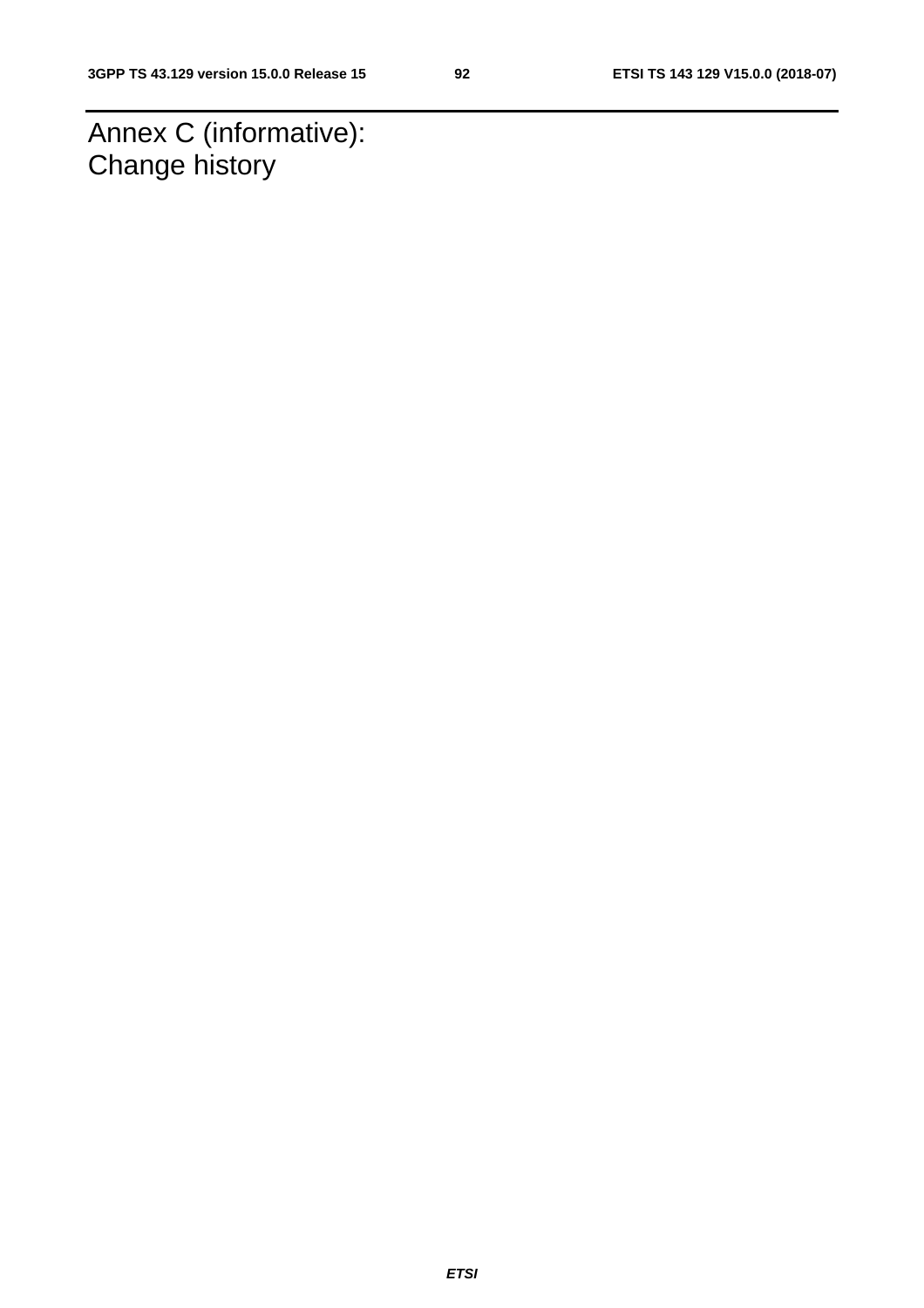| <b>Change history</b> |       |           |            |                |                                                                                                    |                    |            |
|-----------------------|-------|-----------|------------|----------------|----------------------------------------------------------------------------------------------------|--------------------|------------|
| <b>Date</b>           | TSG # | TSG Doc.  | <b>CR</b>  | Rev            | Subject/Comment                                                                                    | Old                | <b>New</b> |
| 2004-11               | 22    | GP-042904 |            |                | Version for Release 6                                                                              |                    | 6.0.0      |
| 2005-01               | 23    | GP-050450 | 001        | 1              | Correction of data forwarding in case of inter-RAT PS<br>6.0.0                                     |                    | 6.1.0      |
|                       |       |           |            |                | Handover                                                                                           |                    |            |
| 2005-01               | 23    | GP-050323 | 002        |                | "Layer 3 information" not used for PS Handover                                                     | 6.0.0              | 6.1.0      |
| 2005-01               | 23    | GP-050603 | 004        | $\overline{2}$ | Clarification of PDP Context Suspension During Inter-<br>SGSN GERAN A/Gb to GERAN A/Gb PS Handover | 6.0.0              | 6.1.0      |
| 2005-01               | 23    | GP-050326 | 005        |                | PS Handover Cancel after failed PS Handover                                                        | 6.0.0              | 6.1.0      |
| 2005-01               | 23    | GP-050327 | 006        |                | Addition of the SABM-UA exchange procedure                                                         | 6.0.0              | 6.1.0      |
| 2005-04               | 24    | GP-050894 | 009        |                | Routing Area Update at every Inter-RAT PS                                                          | 6.1.0              | 6.2.0      |
|                       |       |           |            |                | Handover                                                                                           |                    |            |
| 2005-04               | 24    | GP-051136 | 013        | $\overline{2}$ | Introduction of the PS Handover Complete message<br>in the intra-BSS optimised scenario            | 6.1.0              | 6.2.0      |
| 2005-04               | 24    | GP-050940 | 015        | $\overline{2}$ | Various Updates/Clarifications to TS43.129                                                         | 6.1.0              | 6.2.0      |
| 2005-06               | 25    | GP-051687 | 011        | $\overline{4}$ | Simplification of PS Handover procedure                                                            | 6.2.0              | 6.3.0      |
| 2005-06               | 25    | GP-051689 | 012        | c              | Suspension of DL Data Transfer                                                                     | 6.2.0              | 6.3.0      |
| 2005-06               | 25    | GP-051558 | 019        |                | Updates to TS 43.129                                                                               | 6.2.0              | 6.3.0      |
| 2005-06               | 25    | GP-051795 | 020        | $\overline{2}$ | Removal of NSAPI/SAPI/PFI mapping in inter-                                                        | 6.2.0              | 6.3.0      |
|                       |       |           |            |                | RAT/inter-mode PS Handover to GERAN A/Gb mode                                                      |                    |            |
| 2005-09               | 26    | GP-052311 | 0017       | $\overline{3}$ | Clarification on the sending of PS Handover Access<br>messages                                     | 6.3.0              | 6.4.0      |
| 2005-09               | 26    | GP-052030 | 0022       |                | Alignment of PDU names with TS 48.018                                                              | 6.3.0              | 6.4.0      |
| 2005-09               | 26    | GP-052218 | $0023$   1 |                | Annex for PS Handover Primitives                                                                   | 6.3.0              | 6.4.0      |
| 2005-09               | 26    | GP-052033 | 0024       |                | Clarification of CN part and RN part                                                               | 6.3.0              | 6.4.0      |
| 2005-09               | 26    | GP-052221 | $0025$   1 |                | Corrections to Forward SRNS Context procedures                                                     | 6.3.0              | 6.4.0      |
| 2005-11               | 27    | GP-052543 | $0008$ 4   |                | Transferring of UE RAC and START PS from the MS                                                    | 6.4.0              | 6.5.0      |
|                       |       |           |            |                | to the BSC                                                                                         |                    |            |
| 2005-11               | 27    | GP-052541 | 0026       |                | Removal of FFSes related to NAS container                                                          | 6.4.0              | 6.5.0      |
| 2005-11               | 27    | GP-052542 | 0027       |                | Security clean-up                                                                                  | 6.4.0              | 6.5.0      |
| 2005-11               | 27    | GP-052800 | $0028$   1 |                | Various corrections to TS 43.129                                                                   | 6.4.0              | 6.5.0      |
| 2005-11               | 27    | GP-052799 | 0029 1     |                | Corrections of Source RNC to Target RNC container                                                  | 6.4.0              | 6.5.0      |
| 2006-01               | 28    | GP-060226 | 0031       |                | Various updates to TS 43.129                                                                       | 6.5.0              | 6.6.0      |
| 2006-01               | 28    | GP-060420 | $0033$ 2   |                | User-Plane Data Forwarding for Inter-RAT PS<br>Handover                                            | 6.5.0              | 6.6.0      |
| 2006-01               |       |           | 0034   1   |                | Condition for UL data transfer                                                                     | 6.5.0              | 6.6.0      |
|                       | 28    | GP-060342 | 0036 2     |                |                                                                                                    | 6.5.0              |            |
| 2006-01               | 28    | GP-060459 |            |                | Correction of XID negotiation                                                                      |                    | 6.6.0      |
| 2006-04               | 29    | GP-060938 | 0037   2   |                | Various editorial updates to PS Handover procedures                                                | 6.6.0              | 6.7.0      |
| 2006-04               | 29    | GP-060828 | 0038   1   |                | Various updates                                                                                    | 6.6.0              | 6.7.0      |
| 2006-04               | 29    | GP-060742 | 0039       |                | Various corrections                                                                                | 6.6.0              | 6.7.0      |
| 2006-05               |       |           |            |                | Make figures editable                                                                              | 6.7.0              | 6.7.1      |
| 2006-06               | 30    | GP-061350 | $0040$   1 |                | Behaviour in case of failed Update PDP Context<br>procedure                                        | 6.7.1              | 6.8.0      |
| 2006-06               | 30    | GP-061258 | 0041       |                | Behaviour in case of missing XID parameters                                                        | 6.7.1              | 6.8.0      |
| 2006-09               | 31    | GP-061871 | $0044$ 2   |                | Resource release during PS handover when no                                                        | 6.8.0              | 6.9.0      |
|                       |       |           |            |                | response from mobile station                                                                       |                    |            |
| 2006-11               | 32    | GP-062114 | 0043 4     |                | Introduction of CAMEL Trigger Points                                                               | 6.9.0              | 6.10.0     |
| 2006-11               | 32    | GP-062115 | 0047       |                | Various updates to TS 43.129                                                                       | 6.9.0              | 6.10.0     |
| 2006-11               | 32    | GP-062365 | $0048$   1 |                | Clarification of PS Handover Cancel behaviour                                                      | 6.9.0              | 6.10.0     |
| 2006-11               | 32    | GP-062415 | $0049$ 1   |                | Improved behaviour in case of inactive PFCs/RABs                                                   | 6.9.0              | 6.10.0     |
| 2006-11               | 32    | GP-062190 | 0050       |                | Definition of Lost MS                                                                              | 6.9.0              | 6.10.0     |
| 2006-11               | 32    | GP-062418 | $0051$ 2   |                | Non-critical PS handover reject                                                                    | 6.9.0              | 6.10.0     |
| 2006-11               | 32    | GP-062373 | 0053 1     |                | Clarification on the PS HO execution phase                                                         | 6.9.0              | 6.10.0     |
| 2006-11               | 32    | GP-062470 | 0046 4     |                | PS Handover Support for GAN                                                                        | 6.10.0             | 7.0.0      |
| 2007-02               | 33    | GP-070427 | $0057$   1 |                | Various updates on PS Handover                                                                     | 7.0.0              | 7.1.0      |
| 2007-02               | 33    | GP-070260 | 0058       |                | Usage of Activity Status Indicator                                                                 | 7.0.0              | 7.1.0      |
| 2007-02               | 33    | GP-070340 | 0061       |                | Correction of conditions for PS handover reject                                                    | 7.0.0              | 7.1.0      |
| 2007-05               | 34    | GP-071021 | 0059 5     |                | <b>Direct Tunnel Functionality</b>                                                                 | 7.1.0              | 7.2.0      |
| 2007-05               | 34    | GP-070714 | 0065       |                | Erroneous implementation of CR 0033 to TS 43.129                                                   | 7.1.0              | 7.2.0      |
| 2008-08               | 39    | GP-081350 | $0068$ 3   |                | Introduction of inter-RAT PS handover between                                                      | $\overline{7}.2.0$ | 8.0.0      |
|                       |       |           |            |                | <b>GERAN and E-UTRAN</b>                                                                           |                    |            |
| 2009-02               | 41    | GP-090177 | 0070       |                | Introduction of generic transparent containers for<br>inter-RAT PS handover                        | 8.0.0              | 8.1.0      |
| 2009-11               | 44    | GP-092331 | 0072 3     |                | Introduction of PS Handover Complete Acknowledge<br>Message                                        | 8.1.0              | 8.2.0      |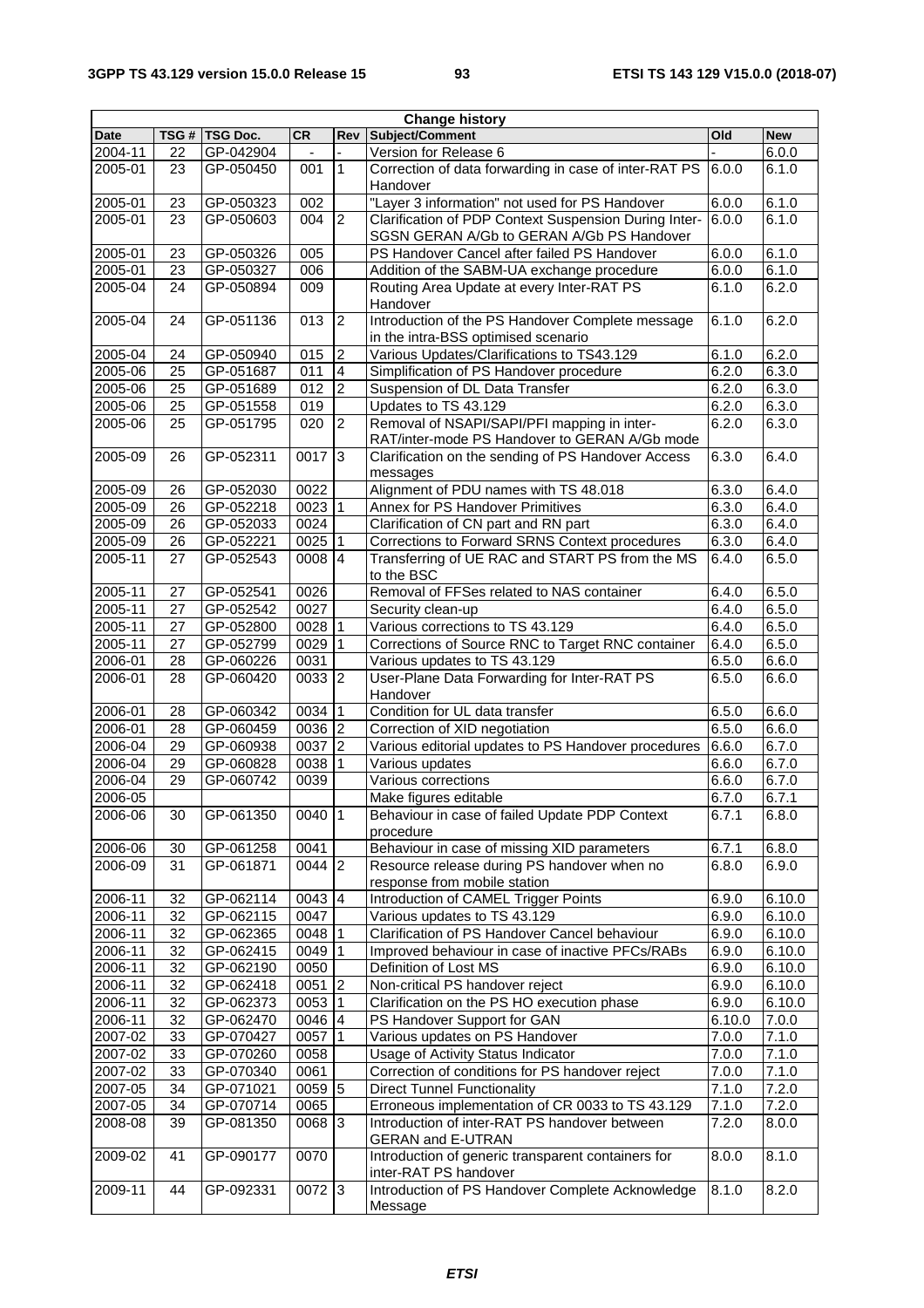| 2009-12 | 44 |            |          | Version for Release 9                          | 8.2.0  | 9.0.0  |
|---------|----|------------|----------|------------------------------------------------|--------|--------|
| 2010-05 | 46 | GP-100818  | 0078 2   | Introduction of PS handover to CSG cells       | 9.0.0  | 9.1.0  |
| 2011-03 | 49 |            |          | Version for Release 10                         | 9.1.0  | 10.0.0 |
| 2012-03 | 53 | GP-120428  | 0079 1   | Correction to the Target to Source Transparent | 10.0.0 | 10.1.0 |
|         |    |            |          | Container                                      |        |        |
| 2012-09 | 55 |            |          | Version for Release 11                         | 10.1.0 | 11.0.0 |
| 2013-11 | 60 | IGP-131099 | $0082$ 2 | Request for E-UTRAN inter RAT handover         | 11.0.0 | 11.1.0 |
|         |    |            |          | linformation disabled                          |        |        |
| 2014-09 | 63 |            |          | Version for Release 12 (frozen at SP-65)       | 11.1.0 | 12.0.0 |
| 2015-12 | 68 |            |          | Version for Release 13 (frozen at SP-70)       | 12.0.0 | 13.0.0 |

| <b>Change history</b> |                |              |            |                |  |                                       |                       |
|-----------------------|----------------|--------------|------------|----------------|--|---------------------------------------|-----------------------|
| <b>Date</b>           | <b>Meeting</b> | <b>ITDoc</b> | <b>ICR</b> | <b>Rev Cat</b> |  | Subject/Comment                       | <b>New</b><br>version |
| 2017-03               | 75             |              |            |                |  | Release 14 version (frozen at TSG-75) | 14.0.0                |
| 2017-09               | 77             | RP-172597    | 0088       |                |  | Removal of references to TS 44.118    | 14.1.0                |
| 2018-06               | 80             |              |            |                |  | Release 15 version (frozen at TSG-80) | 15.0.0                |